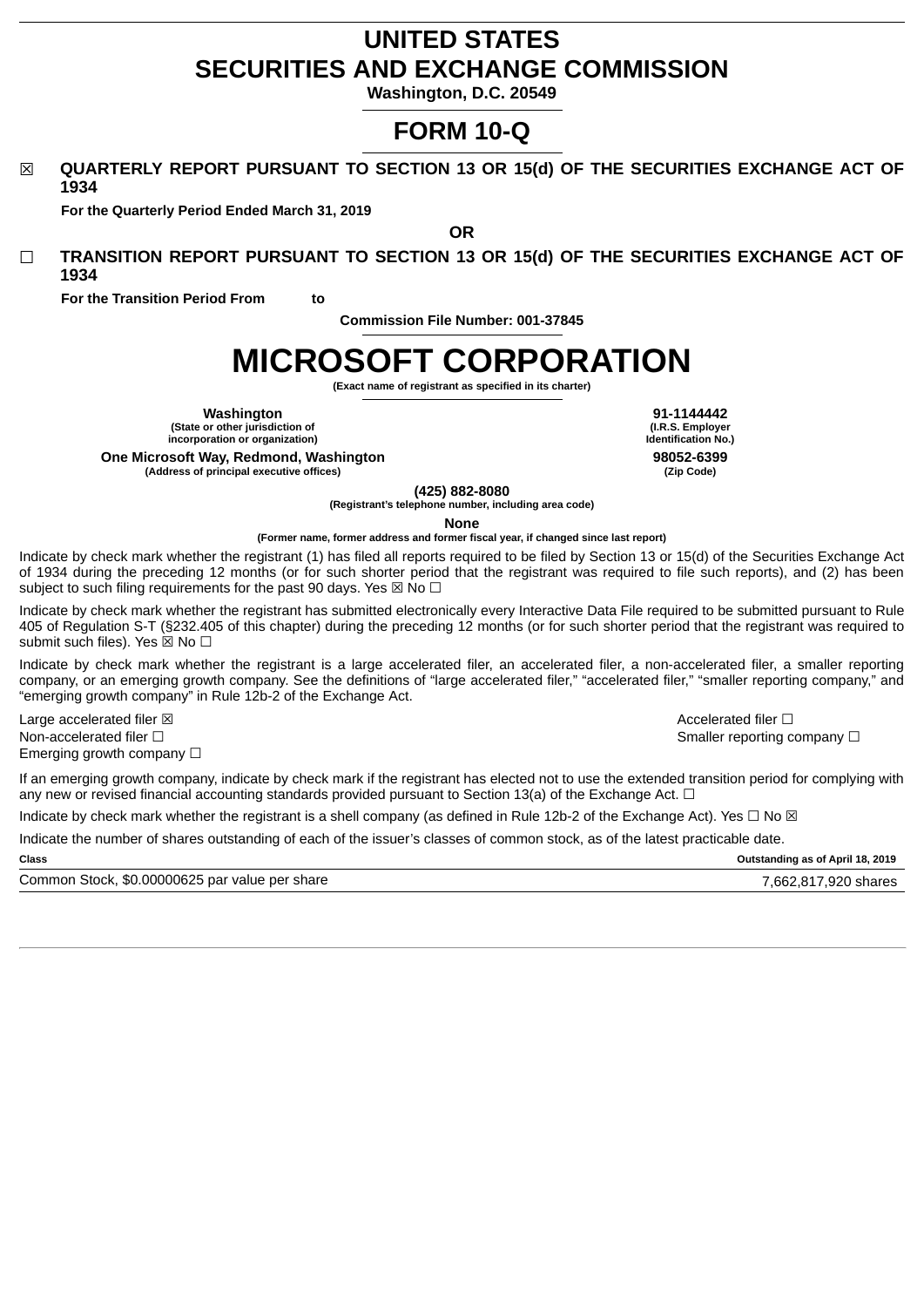## **MICROSOFT CORPORATION FORM 10-Q For the Quarter Ended March 31, 2019 INDEX**

## **PART I. FINANCIAL [INFORMATION](#page-2-0)**

**PART II.** 

|                  | Item 1.  | <b>Financial Statements</b>                                                                       |                |
|------------------|----------|---------------------------------------------------------------------------------------------------|----------------|
|                  |          | a) Income Statements for the Three and Nine Months Ended March 31, 2019 and 2018                  | 3              |
|                  |          | b)<br>Comprehensive Income Statements for the Three and Nine Months Ended March 31, 2019 and 2018 | 4              |
|                  |          | Balance Sheets as of March 31, 2019 and June 30, 2018<br>C)                                       | 5              |
|                  |          | d)<br>Cash Flows Statements for the Three and Nine Months Ended March 31, 2019 and 2018           | 6              |
|                  |          | Stockholders' Equity Statements for the Three and Nine Months Ended March 31, 2019 and 2018<br>e) | $\overline{7}$ |
|                  |          | f)<br><b>Notes to Financial Statements</b>                                                        | 8              |
|                  |          | 9) Report of Independent Registered Public Accounting Firm                                        | 33             |
|                  | Item 2.  | Management's Discussion and Analysis of Financial Condition and Results of Operations             | 34             |
|                  | Item 3.  | <b>Quantitative and Qualitative Disclosures About Market Risk</b>                                 | 49             |
|                  | Item 4.  | <b>Controls and Procedures</b>                                                                    | 49             |
| PART II.         |          | <b>OTHER INFORMATION</b>                                                                          |                |
|                  | Item 1.  | <b>Legal Proceedings</b>                                                                          | 50             |
|                  | Item 1A. | <b>Risk Factors</b>                                                                               | 50             |
|                  | Item 2.  | Unregistered Sales of Equity Securities and Use of Proceeds                                       | 62             |
|                  | Item 6.  | <b>Exhibits</b>                                                                                   | 63             |
| <b>SIGNATURE</b> |          |                                                                                                   | 64             |
|                  |          |                                                                                                   |                |

**Page**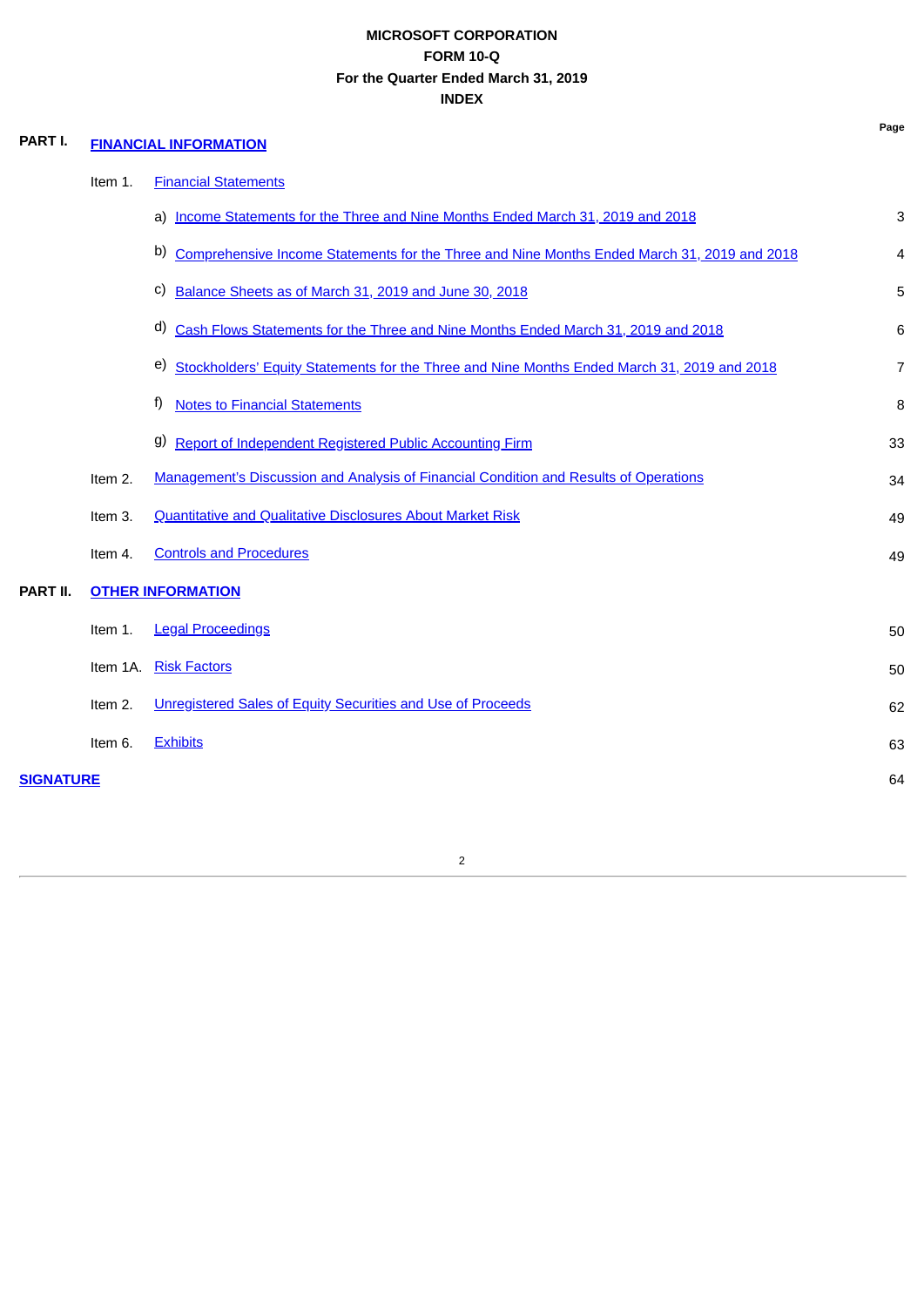## PART I<br>Item 1

## **PART I. FINANCIAL INFORMATION ITEM 1. FINANCIAL STATEMENTS INCOME STATEMENTS**

<span id="page-2-2"></span><span id="page-2-1"></span><span id="page-2-0"></span>

| (In millions, except per share amounts) (Unaudited) |              | <b>Three Months Ended</b><br>March 31. |              | <b>Nine Months Ended</b><br>March 31, |  |
|-----------------------------------------------------|--------------|----------------------------------------|--------------|---------------------------------------|--|
|                                                     | 2019         | 2018                                   | 2019         | 2018                                  |  |
| Revenue:                                            |              |                                        |              |                                       |  |
| Product                                             | \$<br>15,448 | \$<br>15,114                           | \$<br>48.966 | \$<br>47,338                          |  |
| Service and other                                   | 15,123       | 11,705                                 | 43,160       | 32,937                                |  |
| <b>Total revenue</b>                                | 30,571       | 26,819                                 | 92,126       | 80,275                                |  |
| Cost of revenue:                                    |              |                                        |              |                                       |  |
| Product                                             | 3,441        | 3.425                                  | 12,975       | 11,903                                |  |
| Service and other                                   | 6,729        | 5,844                                  | 19,523       | 16,708                                |  |
| Total cost of revenue                               | 10,170       | 9,269                                  | 32,498       | 28,611                                |  |
| Gross margin                                        | 20,401       | 17,550                                 | 59,628       | 51,664                                |  |
| Research and development                            | 4,316        | 3.715                                  | 12,363       | 10,793                                |  |
| Sales and marketing                                 | 4,565        | 4,335                                  | 13,251       | 12,709                                |  |
| General and administrative                          | 1,179        | 1,208                                  | 3,460        | 3,483                                 |  |
| Operating income                                    | 10,341       | 8,292                                  | 30,554       | 24,679                                |  |
| Other income, net                                   | 145          | 349                                    | 538          | 1,115                                 |  |
| Income before income taxes                          | 10,486       | 8.641                                  | 31,092       | 25,794                                |  |
| Provision for income taxes                          | 1,677        | 1,217                                  | 5,039        | 18,096                                |  |
| Net income                                          | \$<br>8,809  | \$<br>7,424                            | \$<br>26,053 | \$<br>7,698                           |  |
| Earnings per share:                                 |              |                                        |              |                                       |  |
| <b>Basic</b>                                        | \$<br>1.15   | \$<br>0.96                             | \$<br>3.39   | \$<br>1.00                            |  |
| <b>Diluted</b>                                      | \$<br>1.14   | \$<br>0.95                             | \$<br>3.36   | \$<br>0.99                            |  |
| Weighted average shares outstanding:                |              |                                        |              |                                       |  |
| <b>Basic</b>                                        | 7,672        | 7,698                                  | 7,679        | 7,706                                 |  |
| <b>Diluted</b>                                      | 7,744        | 7,794                                  | 7,759        | 7,798                                 |  |

Refer to accompanying notes.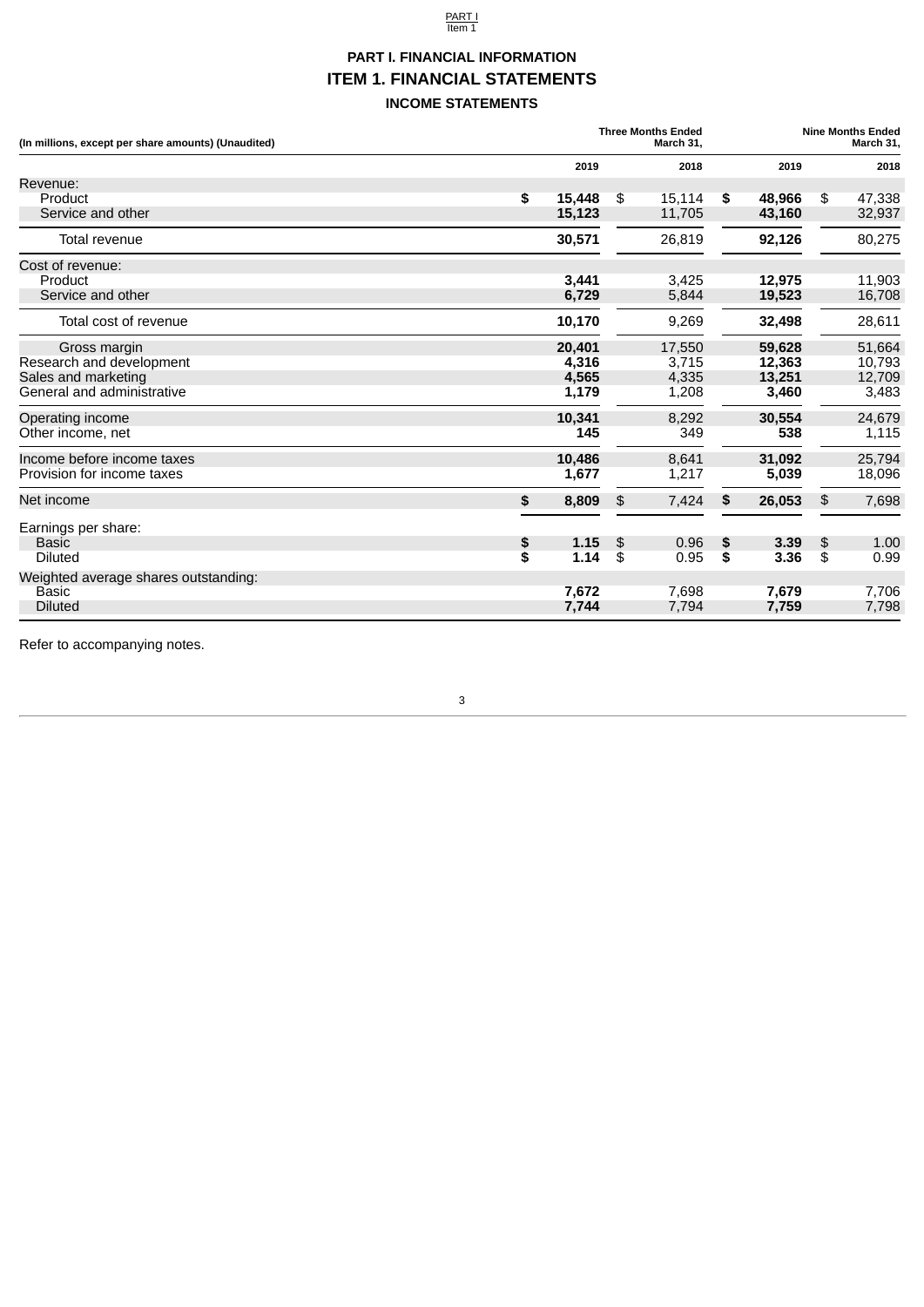## PART I<br>Item 1

## **COMPREHENSIVE INCOME STATEMENTS**

<span id="page-3-0"></span>

| (In millions) (Unaudited)                                              |   | <b>Three Months Ended</b><br>March 31. |     |                |      |                |    | <b>Nine Months Ended</b><br>March 31, |
|------------------------------------------------------------------------|---|----------------------------------------|-----|----------------|------|----------------|----|---------------------------------------|
|                                                                        |   | 2019                                   |     | 2018           |      | 2019           |    | 2018                                  |
| Net income                                                             | S | 8.809                                  | \$. | 7,424          | - \$ | 26.053         | \$ | 7,698                                 |
| Other comprehensive income (loss), net of tax:                         |   |                                        |     |                |      |                |    |                                       |
| Net change related to derivatives                                      |   | (33)<br>714                            |     |                |      | (93)           |    | (106)                                 |
| Net change related to investments<br>Translation adjustments and other |   | 67                                     |     | (1,016)<br>255 |      | 1,334<br>(252) |    | (2, 182)<br>508                       |
| Other comprehensive income (loss)                                      |   | 748                                    |     | (754)          |      | 989            |    | (1,780)                               |
| Comprehensive income                                                   |   | 9,557                                  | £.  | 6,670          |      | 27,042         | \$ | 5,918                                 |

Refer to accompanying notes. Refer to Note 16 – Accumulated Other Comprehensive Income (Loss) for further information.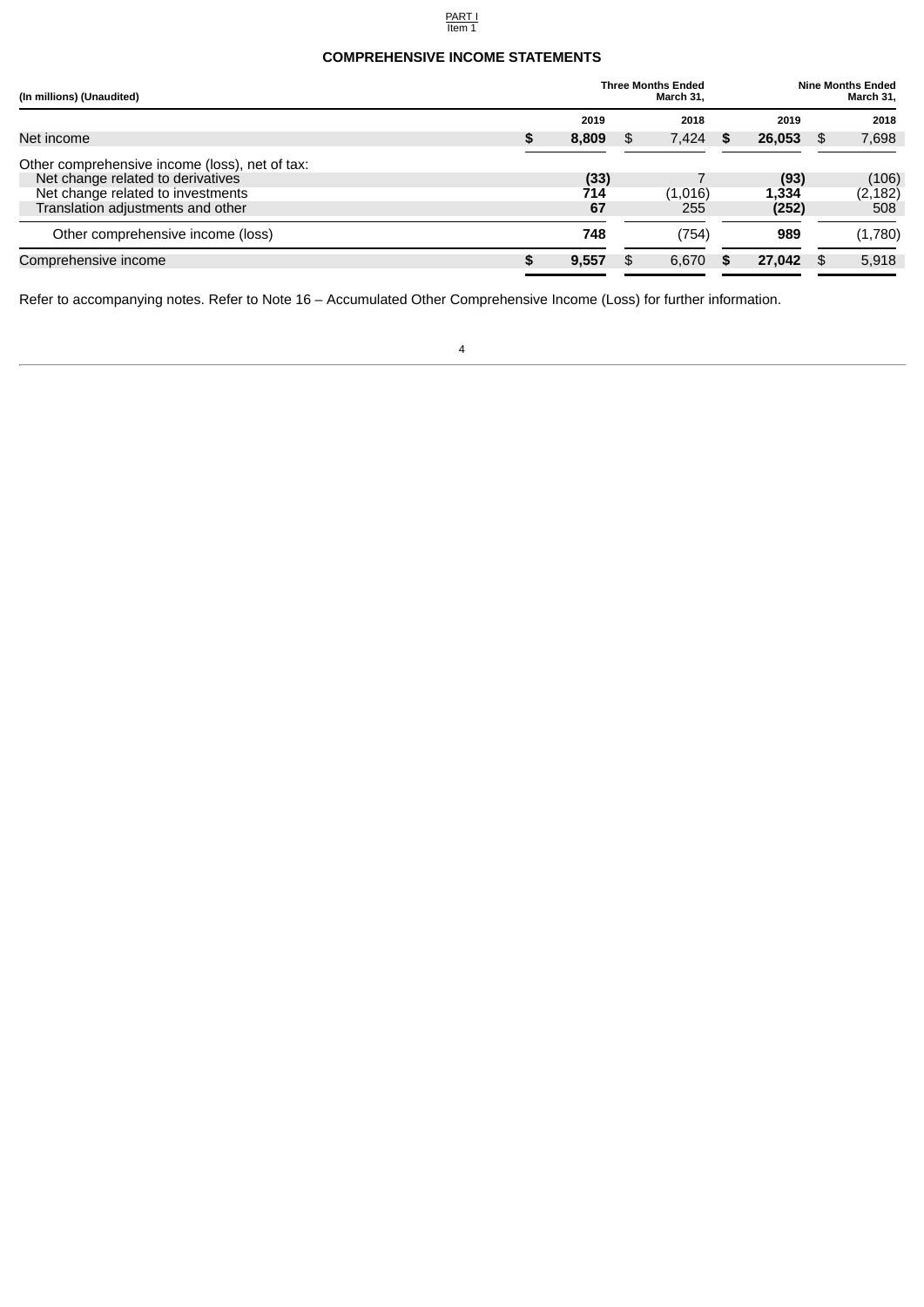## **BALANCE SHEETS**

PART I<br>Item 1

<span id="page-4-0"></span>

|                                                                                                                   | March 31.<br>2019 | <b>June 30,</b><br>2018 |
|-------------------------------------------------------------------------------------------------------------------|-------------------|-------------------------|
| Assets                                                                                                            |                   |                         |
| Current assets:                                                                                                   |                   |                         |
| Cash and cash equivalents                                                                                         | \$<br>11,212      | \$<br>11,946            |
| Short-term investments                                                                                            | 120,406           | 121.822                 |
| Total cash, cash equivalents, and short-term investments                                                          | 131,618           | 133.768                 |
| Accounts receivable, net of allowance for doubtful accounts of \$336 and \$377                                    | 19,269            | 26,481                  |
| Inventories                                                                                                       | 1,951             | 2,662                   |
| Other                                                                                                             | 7.049             | 6.751                   |
| Total current assets                                                                                              | 159,887           | 169,662                 |
| Property and equipment, net of accumulated depreciation of \$35,431 and \$29,223                                  | 33.648            | 29.460                  |
| Operating lease right-of-use assets                                                                               | 7,121             | 6,686                   |
| Equity investments                                                                                                | 2.403             | 1.862                   |
| Goodwill                                                                                                          | 41,861            | 35.683                  |
| Intangible assets, net                                                                                            | 8,103             | 8,053                   |
| Other long-term assets                                                                                            | 10,258            | 7,442                   |
| <b>Total assets</b>                                                                                               | \$<br>263,281     | \$<br>258,848           |
| Liabilities and stockholders' equity                                                                              |                   |                         |
| <b>Current liabilities:</b>                                                                                       |                   |                         |
| Accounts payable                                                                                                  | \$<br>7.544       | \$<br>8.617             |
| Current portion of long-term debt                                                                                 | 6,515             | 3,998                   |
| Accrued compensation                                                                                              | 5.764             | 6.103                   |
| Short-term income taxes                                                                                           | 1,950             | 2,121                   |
| Short-term unearned revenue                                                                                       | 24.251            | 28.905                  |
| Other                                                                                                             | 7,837             | 8,744                   |
| Total current liabilities                                                                                         | 53.861            | 58.488                  |
| Long-term debt                                                                                                    | 66,585            | 72,242                  |
| Long-term income taxes                                                                                            | 29,514            | 30,265                  |
| Long-term unearned revenue                                                                                        | 3,884             | 3.815                   |
| Deferred income taxes                                                                                             | 1,838<br>5,972    | 541<br>5,568            |
| Operating lease liabilities<br>Other long-term liabilities                                                        | 6,763             | 5,211                   |
|                                                                                                                   |                   |                         |
| <b>Total liabilities</b>                                                                                          | 168,417           | 176,130                 |
| Commitments and contingencies                                                                                     |                   |                         |
| Stockholders' equity:<br>Common stock and paid-in capital – shares authorized 24,000; outstanding 7,666 and 7,677 | 77,791            | 71,223                  |
| Retained earnings                                                                                                 | 18,338            | 13,682                  |
| Accumulated other comprehensive loss                                                                              | (1, 265)          | (2, 187)                |
| Total stockholders' equity                                                                                        | 94,864            | 82,718                  |
|                                                                                                                   |                   |                         |
| Total liabilities and stockholders' equity                                                                        | \$<br>263,281     | \$<br>258,848           |

Refer to accompanying notes.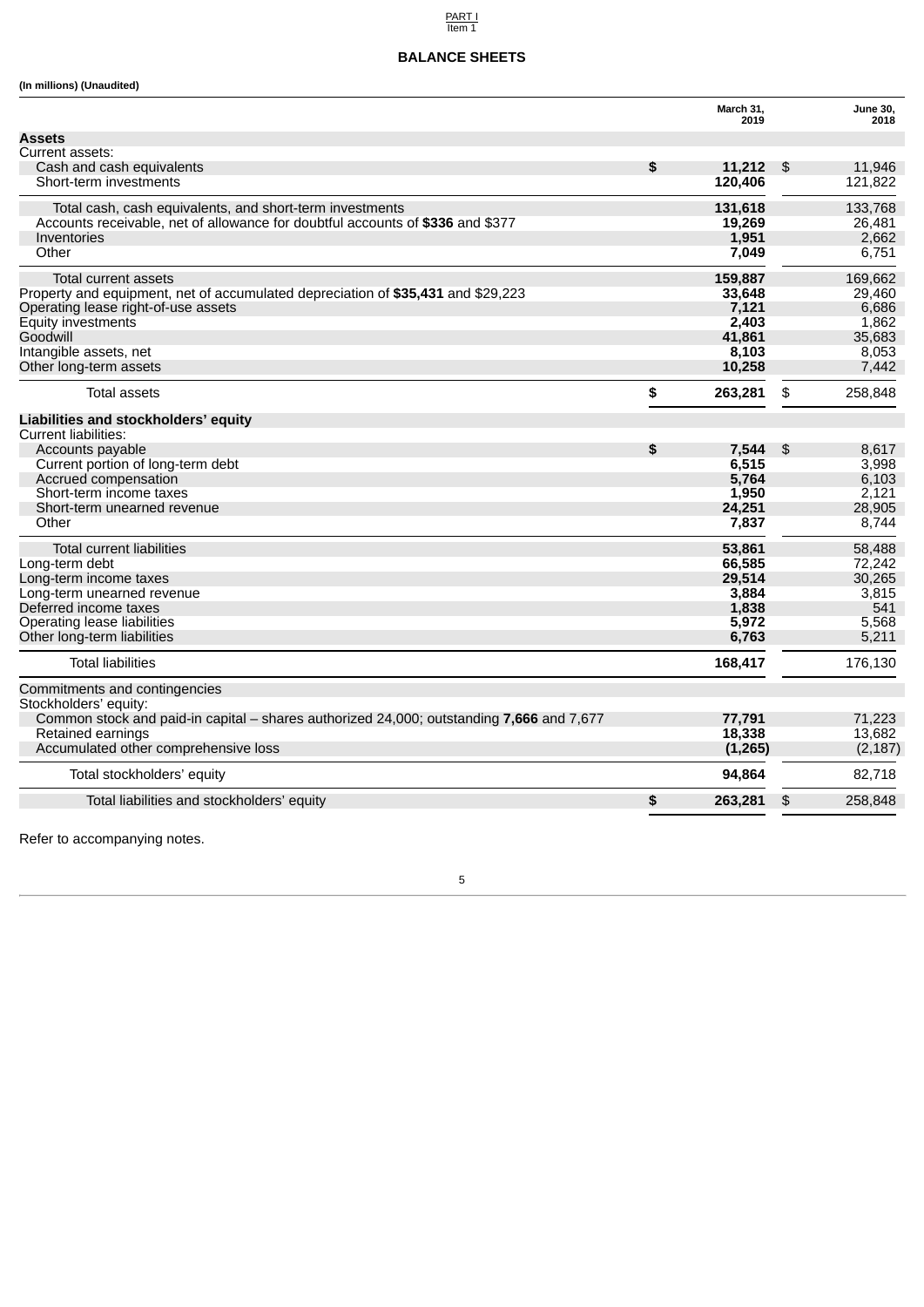## PART I<br>Item 1

## **CASH FLOWS STATEMENTS**

<span id="page-5-0"></span>

| (In millions) (Unaudited)                                                       |              | <b>Three Months Ended</b> | March 31, |              |               | <b>Nine Months Ended</b><br>March 31. |
|---------------------------------------------------------------------------------|--------------|---------------------------|-----------|--------------|---------------|---------------------------------------|
|                                                                                 | 2019         |                           | 2018      | 2019         |               | 2018                                  |
| <b>Operations</b>                                                               |              |                           |           |              |               |                                       |
| Net income                                                                      | \$<br>8,809  | \$                        | 7,424     | \$<br>26,053 | \$            | 7,698                                 |
| Adjustments to reconcile net income to net cash from operations:                |              |                           |           |              |               |                                       |
| Depreciation, amortization, and other                                           | 2,926        |                           | 2,710     | 8,758        |               | 7,745                                 |
| Stock-based compensation expense                                                | 1,172        |                           | 969       | 3,462        |               | 2,928                                 |
| Net recognized gains on investments and derivatives                             | (95)         |                           | (438)     | (470)        |               | (1,645)                               |
| Deferred income taxes                                                           | (320)        |                           | (396)     | (740)        |               | (2,754)                               |
| Changes in operating assets and liabilities:                                    |              |                           |           |              |               |                                       |
| Accounts receivable                                                             | 460          |                           | 1,285     | 7,258        |               | 5,326                                 |
| Inventories                                                                     | 12           |                           | (75)      | 710          |               | 107                                   |
| Other current assets                                                            | (14)         |                           | (149)     | (864)        |               | (113)                                 |
| Other long-term assets                                                          | (517)        |                           | (213)     | (969)        |               | (835)                                 |
| Accounts payable                                                                | (197)        |                           | (393)     | (1, 032)     |               | 138                                   |
| Unearned revenue                                                                | 20           |                           | 91        | (4, 543)     |               | (2,780)                               |
| Income taxes                                                                    | 276          |                           | 645       | (879)        |               | 17,280                                |
| Other current liabilities                                                       | 649          |                           | 546       | (1,017)      |               | (975)                                 |
| Other long-term liabilities                                                     | 339          |                           | 145       | 350          |               | 346                                   |
| Net cash from operations                                                        | 13,520       |                           | 12,151    | 36,077       |               | 32,466                                |
| <b>Financing</b>                                                                |              |                           |           |              |               |                                       |
| Repayments of short-term debt, maturities of 90 days or less, net               | 0            |                           | (7, 373)  | 0            |               | (7, 324)                              |
| Proceeds from issuance of debt                                                  | 0            |                           | 0         | $\bf{0}$     |               | 7,183                                 |
| Repayments of debt                                                              | 0            |                           | (4,883)   | (3,000)      |               | (9, 379)                              |
| Common stock issued                                                             | 274          |                           | 251       | 834          |               | 747                                   |
| Common stock repurchased                                                        | (4,753)      |                           | (3,781)   | (14, 910)    |               | (8, 359)                              |
| Common stock cash dividends paid                                                | (3,526)      |                           | (3,232)   | (10, 290)    |               | (9, 473)                              |
| Other, net                                                                      | 404          |                           | (640)     | (835)        |               | (946)                                 |
| Net cash used in financing                                                      | (7,601)      |                           | (19, 658) | (28, 201)    |               | (27, 551)                             |
|                                                                                 |              |                           |           |              |               |                                       |
| Investing<br>Additions to property and equipment                                | (2, 565)     |                           | (2,934)   | (9,874)      |               | (7,652)                               |
| Acquisition of companies, net of cash acquired, and purchases of intangible and |              |                           |           |              |               |                                       |
| other assets                                                                    | (269)        |                           | (248)     | (2,107)      |               | (454)                                 |
| Purchases of investments                                                        | (5, 846)     |                           | (26, 885) | (42, 255)    |               | (105,000)                             |
| Maturities of investments                                                       | 5,893        |                           | 7,674     | 14,889       |               | 19,252                                |
| Sales of investments                                                            | 1,424        |                           | 26,256    | 30,831       |               | 90,553                                |
| Securities lending payable                                                      | 0            |                           | (19)      | 0            |               | (90)                                  |
|                                                                                 |              |                           |           |              |               |                                       |
| Net cash from (used in) investing                                               | (1, 363)     |                           | 3.844     | (8,516)      |               | (3, 391)                              |
| Effect of foreign exchange rates on cash and cash equivalents                   | 18           |                           | 25        | (94)         |               | 34                                    |
| Net change in cash and cash equivalents                                         | 4,574        |                           | (3,638)   | (734)        |               | 1,558                                 |
| Cash and cash equivalents, beginning of period                                  | 6,638        |                           | 12,859    | 11,946       |               | 7,663                                 |
| Cash and cash equivalents, end of period                                        | \$<br>11,212 | \$                        | 9,221     | \$<br>11,212 | $\frac{1}{2}$ | 9,221                                 |

Refer to accompanying notes.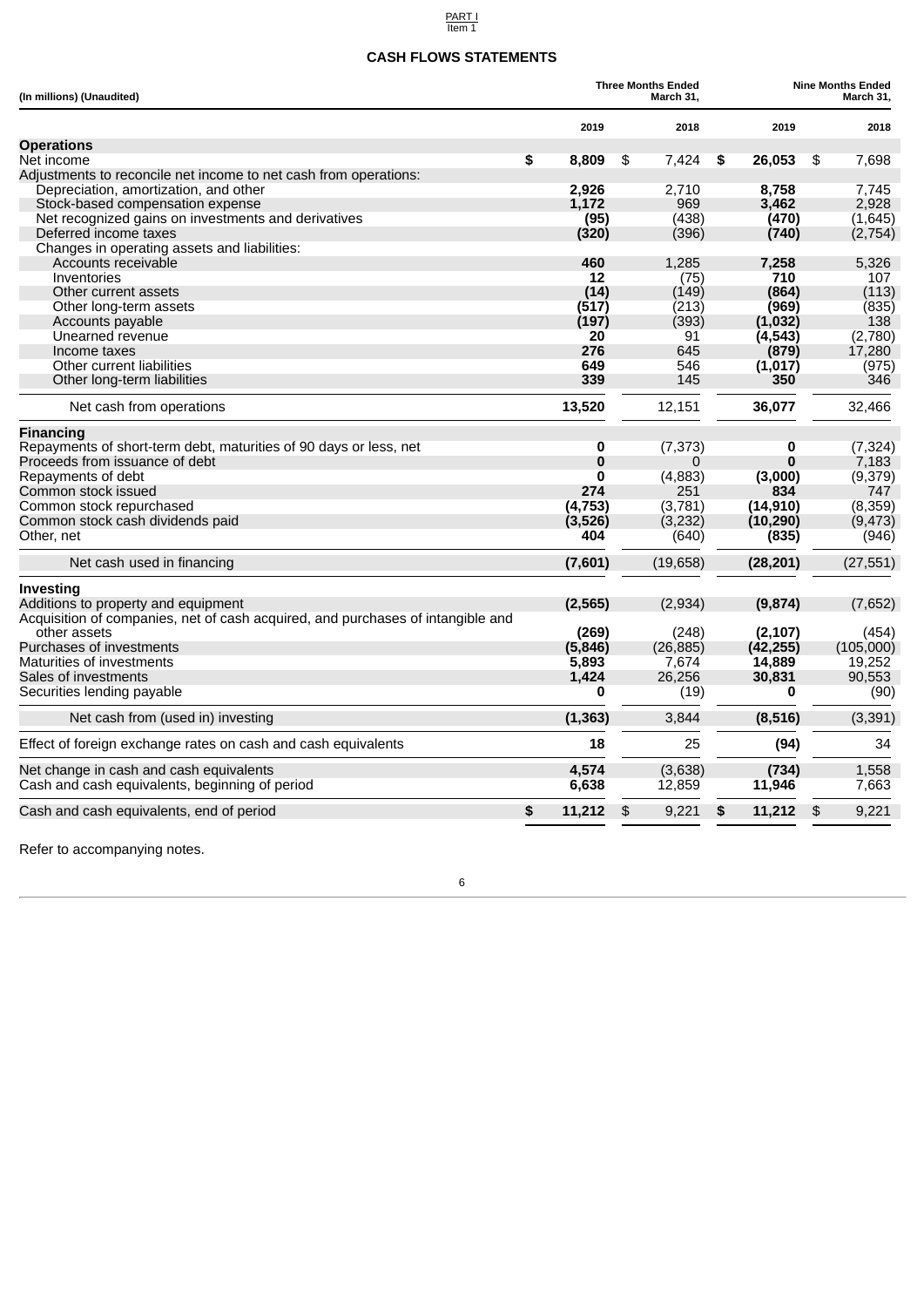## PART I<br>Item 1

## **STOCKHOLDERS' EQUITY STATEMENTS**

<span id="page-6-0"></span>

| (In millions) (Unaudited)                     |    |          | <b>Three Months Ended</b><br>March 31. | <b>Nine Months Ended</b><br>March 31. |           |    |          |  |
|-----------------------------------------------|----|----------|----------------------------------------|---------------------------------------|-----------|----|----------|--|
|                                               |    | 2019     | 2018                                   |                                       | 2019      |    | 2018     |  |
| Common stock and paid-in capital              |    |          |                                        |                                       |           |    |          |  |
| Balance, beginning of period                  | \$ | 77,556   | \$<br>70,192                           | \$                                    | 71.223    | \$ | 69,315   |  |
| Common stock issued                           |    | 274      | 251                                    |                                       | 6,521     |    | 747      |  |
| Common stock repurchased                      |    | (1, 218) | (995)                                  |                                       | (3, 433)  |    | (2, 572) |  |
| Stock-based compensation expense              |    | 1,172    | 969                                    |                                       | 3,462     |    | 2,928    |  |
| Other, net                                    |    |          |                                        |                                       | 18        |    | 0        |  |
| Balance, end of period                        |    | 77,791   | 70,418                                 |                                       | 77,791    |    | 70,418   |  |
| <b>Retained earnings</b>                      |    |          |                                        |                                       |           |    |          |  |
| Balance, beginning of period                  |    | 16,585   | 8,567                                  |                                       | 13,682    |    | 17,769   |  |
| Net income                                    |    | 8,809    | 7,424                                  |                                       | 26,053    |    | 7,698    |  |
| Common stock cash dividends                   |    | (3,518)  | (3,225)                                |                                       | (10,592)  |    | (9,696)  |  |
| Common stock repurchased                      |    | (3,538)  | (2, 792)                               |                                       | (11, 482) |    | (5, 797) |  |
| Cumulative effect of accounting changes       |    | 0        | 0                                      |                                       | 677       |    | 0        |  |
| Balance, end of period                        |    | 18,338   | 9,974                                  |                                       | 18,338    |    | 9,974    |  |
| Accumulated other comprehensive income (loss) |    |          |                                        |                                       |           |    |          |  |
| Balance, beginning of period                  |    | (2,013)  | (399)                                  |                                       | (2, 187)  |    | 627      |  |
| Other comprehensive income (loss)             |    | 748      | (754)                                  |                                       | 989       |    | (1,780)  |  |
| Cumulative effect of accounting changes       |    | 0        | 0                                      |                                       | (67)      |    | υ        |  |
| Balance, end of period                        |    | (1, 265) | (1, 153)                               |                                       | (1,265)   |    | (1, 153) |  |
| Total stockholders' equity                    | \$ | 94,864   | \$<br>79,239                           | \$                                    | 94,864    | \$ | 79,239   |  |
| Cash dividends declared per common share      | S  | 0.46     | \$<br>0.42                             | S                                     | 1.38      | \$ | 1.26     |  |

Refer to accompanying notes.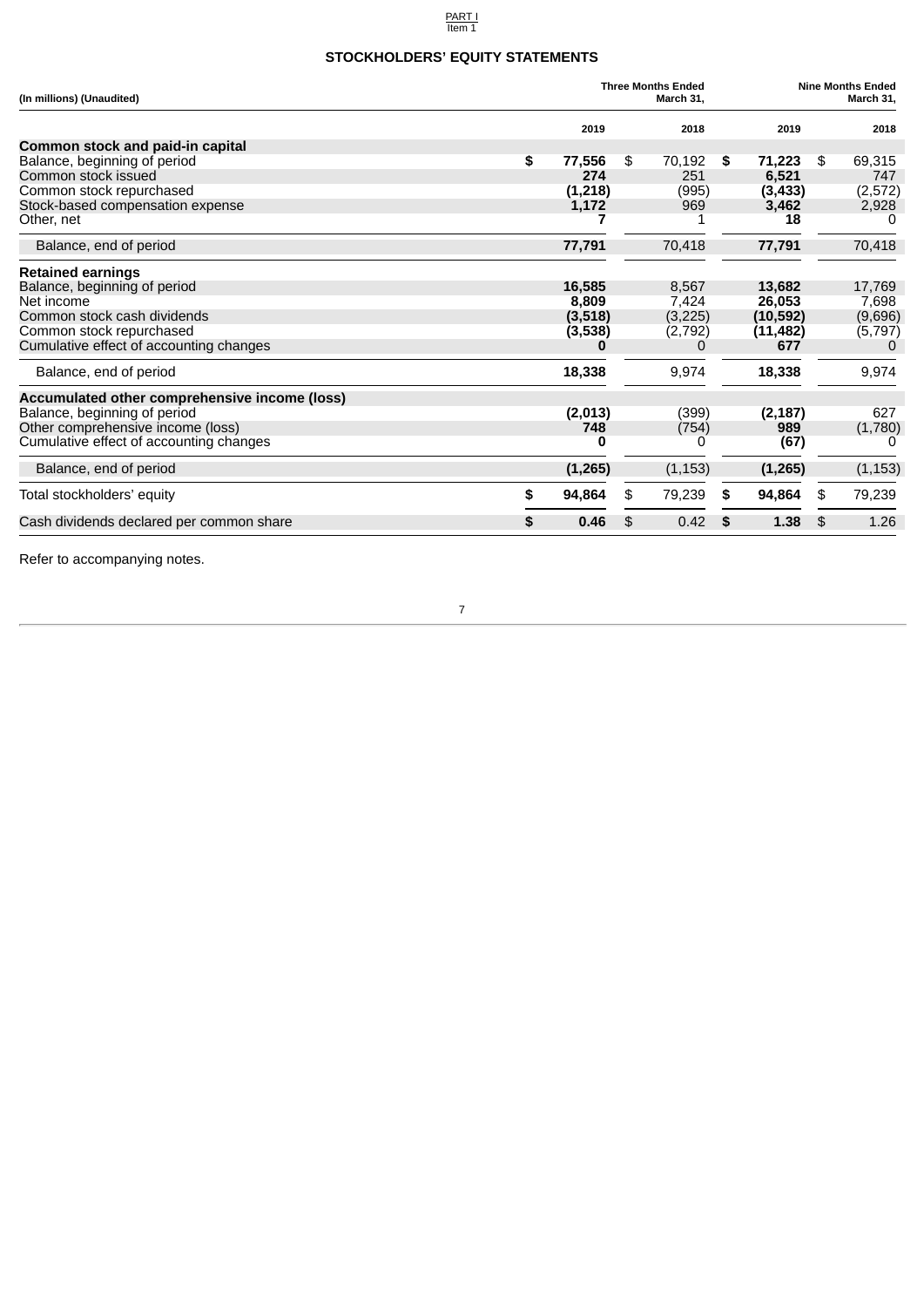**NOTES TO FINANCIAL STATEMENTS** *(Unaudited)* NOTE 1 — ACCOUNTING POLICIES

PART I Item 1

#### <span id="page-7-0"></span>**Accounting Principles**

Our unaudited interim consolidated financial statements and accompanying notes are prepared in accordance with accounting principles generally accepted in the United States of America ("GAAP"). In the opinion of management, the unaudited interim consolidated financial statements reflect all adjustments of a normal recurring nature that are necessary for a fair presentation of the results for the interim periods presented. Interim results are not necessarily indicative of results for a full year. The information included in this Form 10-Q should be read in conjunction with information included in the Microsoft Corporation fiscal year 2018 Form 10-K filed with the U.S. Securities and Exchange Commission ("SEC") on August 3, 2018.

We have recast certain prior period amounts related to investments, derivatives, and fair value measurements to conform to the current period presentation based on our adoption of the new accounting standard for financial instruments. We have also recast prior period commercial cloud revenue to include the commercial portion of LinkedIn to provide a comparable view of our commercial cloud business performance. The commercial portion of LinkedIn includes LinkedIn Recruiter, Sales Navigator, premium business subscriptions, and other services for organizations. The recast of these prior period amounts had no impact on our consolidated financial statements.

#### **Principles of Consolidation**

The consolidated financial statements include the accounts of Microsoft Corporation and its subsidiaries. Intercompany transactions and balances have been eliminated.

#### **Estimates and Assumptions**

Preparing financial statements requires management to make estimates and assumptions that affect the reported amounts of assets, liabilities, revenue, and expenses. Examples of estimates and assumptions include: for revenue recognition, determining the nature and timing of satisfaction of performance obligations, and determining the standalone selling price of performance obligations, variable consideration, and other obligations such as product returns and refunds; loss contingencies; product warranties; the fair value of and/or potential impairment of goodwill and intangible assets for our reporting units; product life cycles; useful lives of our tangible and intangible assets; allowances for doubtful accounts; the market value of, and demand for, our inventory; stock-based compensation forfeiture rates; when technological feasibility is achieved for our products; the potential outcome of future tax consequences of events that have been recognized on our consolidated financial statements or tax returns; and determining the timing and amount of impairments for investments. Actual results and outcomes may differ from management's estimates and assumptions.

#### **Financial Instruments**

#### *Investments*

We consider all highly liquid interest-earning investments with a maturity of three months or less at the date of purchase to be cash equivalents. The fair values of these investments approximate their carrying values. In general, investments with original maturities of greater than three months and remaining maturities of less than one year are classified as short-term investments. Investments with maturities beyond one year may be classified as short-term based on their highly liquid nature and because such marketable securities represent the investment of cash that is available for current operations.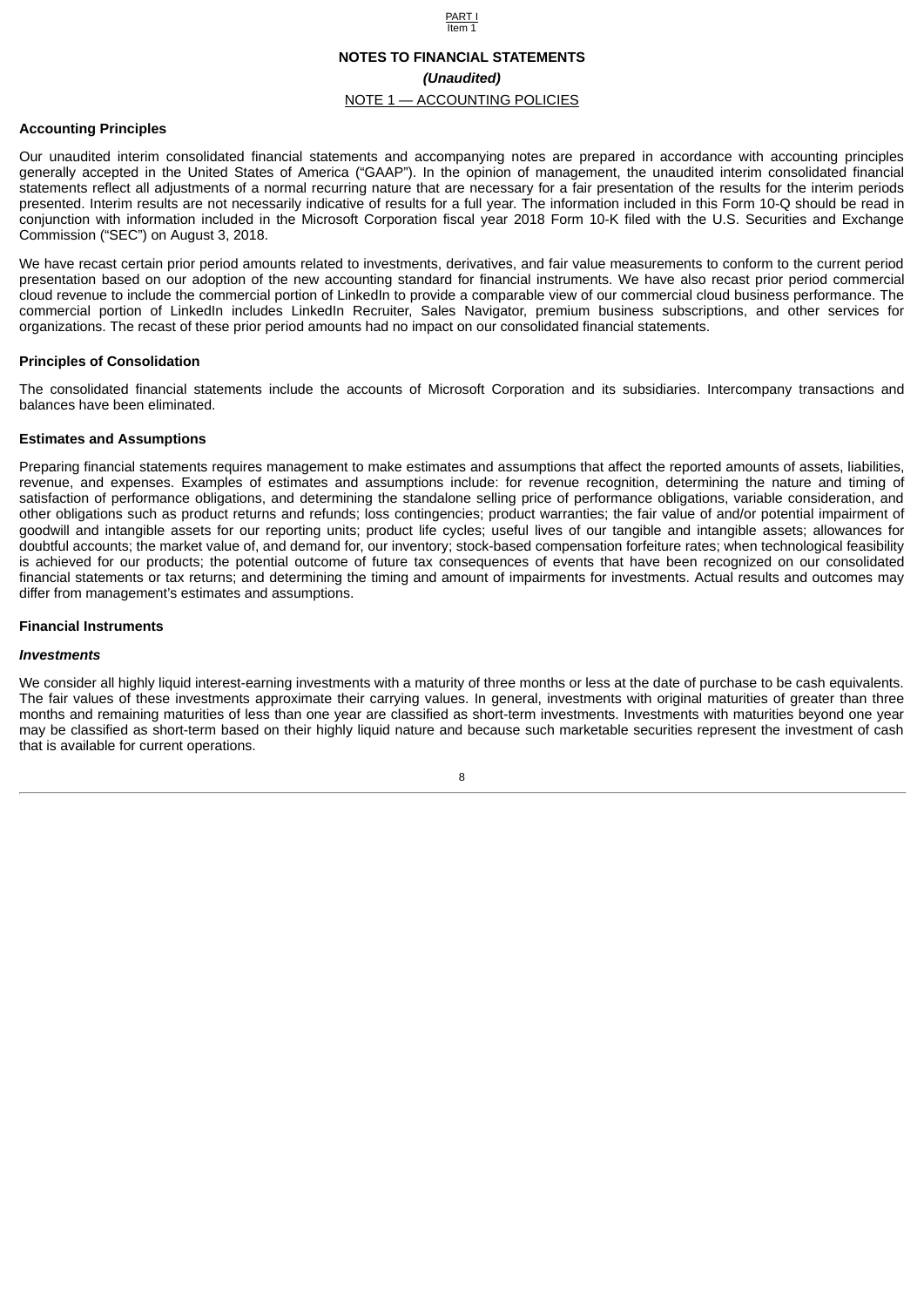Debt investments are classified as available-for-sale and realized gains and losses are recorded using the specific identification method. Changes in fair value, excluding other-than-temporary impairments, are recorded in other comprehensive income ("OCI"). Debt investments are impaired when a decline in fair value is judged to be other-than-temporary. Fair value is calculated based on publicly available market information or other estimates determined by management. We employ a systematic methodology on a quarterly basis that considers available quantitative and qualitative evidence in evaluating potential impairment of our investments. If the cost of an investment exceeds its fair value, we evaluate, among other factors, general market conditions, credit quality of debt instrument issuers, and the duration and extent to which the fair value is less than cost. We also evaluate whether we have plans to sell the security or it is more likely than not that we will be required to sell the security before recovery. In addition, we consider specific adverse conditions related to the financial health of and business outlook for the investee, including industry and sector performance, changes in technology, and operational and financing cash flow factors. Once a decline in fair value is determined to be other-than-temporary, an impairment charge is recorded in other income (expense), net and a new cost basis in the investment is established.

Equity investments with readily determinable fair values are measured at fair value. Equity investments without readily determinable fair values are measured using the equity method, or measured at cost with adjustments for observable changes in price or impairments (referred to as the measurement alternative). We perform a qualitative assessment on a quarterly basis and recognize an impairment if there are sufficient indicators that the fair value of the investment is less than carrying value. Changes in value are recorded in other income (expense), net.

We lend certain fixed-income and equity securities to increase investment returns. These transactions are accounted for as secured borrowings and the loaned securities continue to be carried as investments on our consolidated balance sheets. Cash and/or security interests are received as collateral for the loaned securities with the amount determined based upon the underlying security lent and the creditworthiness of the borrower. Cash received is recorded as an asset with a corresponding liability.

## *Derivatives*

Derivative instruments are recognized as either assets or liabilities and measured at fair value. The accounting for changes in the fair value of a derivative depends on the intended use of the derivative and the resulting designation.

For derivative instruments designated as fair value hedges, gains and losses are recognized in other income (expense), net with offsetting gains and losses on the hedged items. For options designated as fair value hedges, changes in the time value are excluded from the assessment of hedge effectiveness and recognized in other income (expense), net.

For derivative instruments designated as cash flow hedges, the effective portion of the gains and losses are initially reported as a component of OCI and subsequently recognized in revenue when the hedged exposure is recognized in revenue. Gains and losses on derivatives representing either hedge components excluded from the assessment of effectiveness or hedge ineffectiveness are recognized in other income (expense), net.

For derivative instruments that are not designated as hedges, gains and losses from changes in fair values are primarily recognized in other income (expense), net.

#### **Fair Value Measurements**

We account for certain assets and liabilities at fair value. The hierarchy below lists three levels of fair value based on the extent to which inputs used in measuring fair value are observable in the market. We categorize each of our fair value measurements in one of these three levels based on the lowest level input that is significant to the fair value measurement in its entirety. These levels are:

• *Level 1* – inputs are based upon unadjusted quoted prices for identical instruments in active markets. Our Level 1 investments include U.S. government securities, common and preferred stock, and mutual funds. Our Level 1 derivative assets and liabilities include those actively traded on exchanges.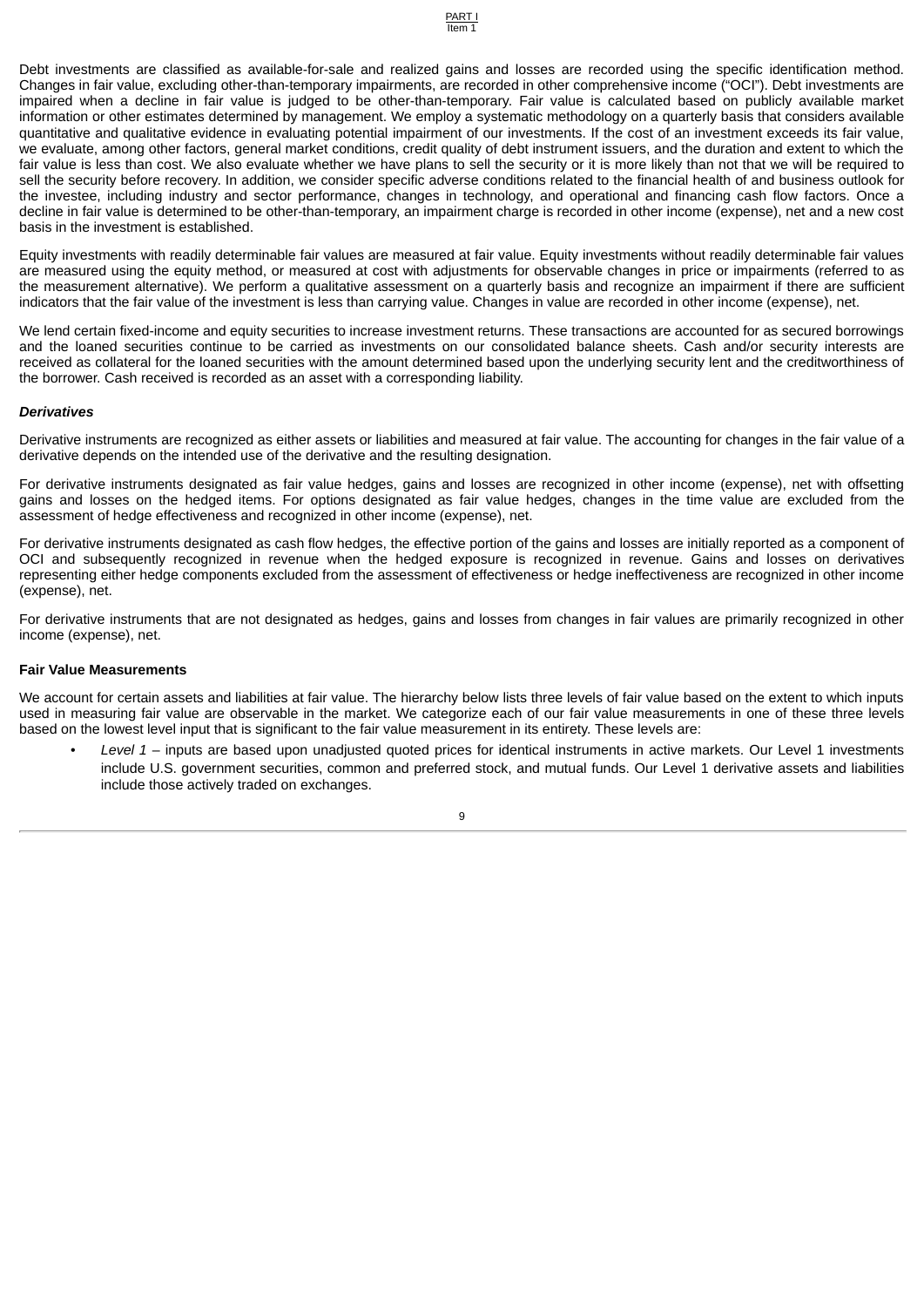- *Level 2* inputs are based upon quoted prices for similar instruments in active markets, quoted prices for identical or similar instruments in markets that are not active, and model-based valuation techniques (e.g. the Black-Scholes model) for which all significant inputs are observable in the market or can be corroborated by observable market data for substantially the full term of the assets or liabilities. Where applicable, these models project future cash flows and discount the future amounts to a present value using market-based observable inputs including interest rate curves, credit spreads, foreign exchange rates, and forward and spot prices for currencies. Our Level 2 investments include commercial paper, certificates of deposit, U.S. agency securities, foreign government bonds, mortgage- and asset-backed securities, corporate notes and bonds, and municipal securities. Our Level 2 derivative assets and liabilities primarily include certain over-the-counter option and swap contracts.
- *Level 3* inputs are generally unobservable and typically reflect management's estimates of assumptions that market participants would use in pricing the asset or liability. The fair values are therefore determined using model-based techniques, including option pricing models and discounted cash flow models. Our Level 3 assets and liabilities include investments in corporate notes and bonds, and goodwill and intangible assets, when they are recorded at fair value due to an impairment charge. Unobservable inputs used in the models are significant to the fair values of the assets and liabilities.

We measure equity investments without readily determinable fair values on a nonrecurring basis. The fair values of these investments are determined based on valuation techniques using the best information available, and may include quoted market prices, market comparables, and discounted cash flow projections.

Our other current financial assets and current financial liabilities have fair values that approximate their carrying values.

#### **Contract Balances**

As of March 31, 2019 and June 30, 2018, long-term accounts receivable, net of allowance for doubtful accounts, were \$2.0 billion and \$1.8 billion, respectively, and are included in other long-term assets on our consolidated balance sheets.

#### **Recent Accounting Guidance**

#### *Recently Adopted Accounting Guidance*

#### *Income Taxes – Intra-Entity Asset Transfers*

In October 2016, the Financial Accounting Standards Board ("FASB") issued new guidance requiring an entity to recognize the income tax consequences of an intra-entity transfer of an asset other than inventory when the transfer occurs, rather than when the asset has been sold to an outside party. We adopted the guidance effective July 1, 2018. Adoption of the guidance was applied using a modified retrospective approach through a cumulative-effect adjustment to retained earnings as of the effective date. We recorded a net cumulative-effect adjustment that resulted in an increase in retained earnings of \$557 million, which reversed the previous deferral of income tax consequences and recorded new deferred tax assets from intra-entity transfers involving assets other than inventory, partially offset by a U.S. deferred tax liability related to global intangible low-taxed income ("GILTI"). Adoption of the standard resulted in an increase in long-term deferred tax assets of \$2.8 billion, an increase in long-term deferred tax liabilities of \$2.1 billion, and a reduction in other current assets of \$152 million. As a result of the Tax Cuts and Jobs Act ("TCJA"), we are continuing to evaluate the impact of this standard on our consolidated financial statements, including accounting policies, processes, and systems. Adoption of the standard had no impact to cash from or used in operating, financing, or investing on our consolidated cash flows statements.

### *Financial Instruments – Recognition, Measurement, Presentation, and Disclosure*

In January 2016, the FASB issued a new standard related to certain aspects of recognition, measurement, presentation, and disclosure of financial instruments. Most prominent among the changes in the standard is the requirement for changes in the fair value of our equity investments, with certain exceptions, to be recognized through net income rather than OCI.

 $1<sub>0</sub>$ 

#### PART I Item 1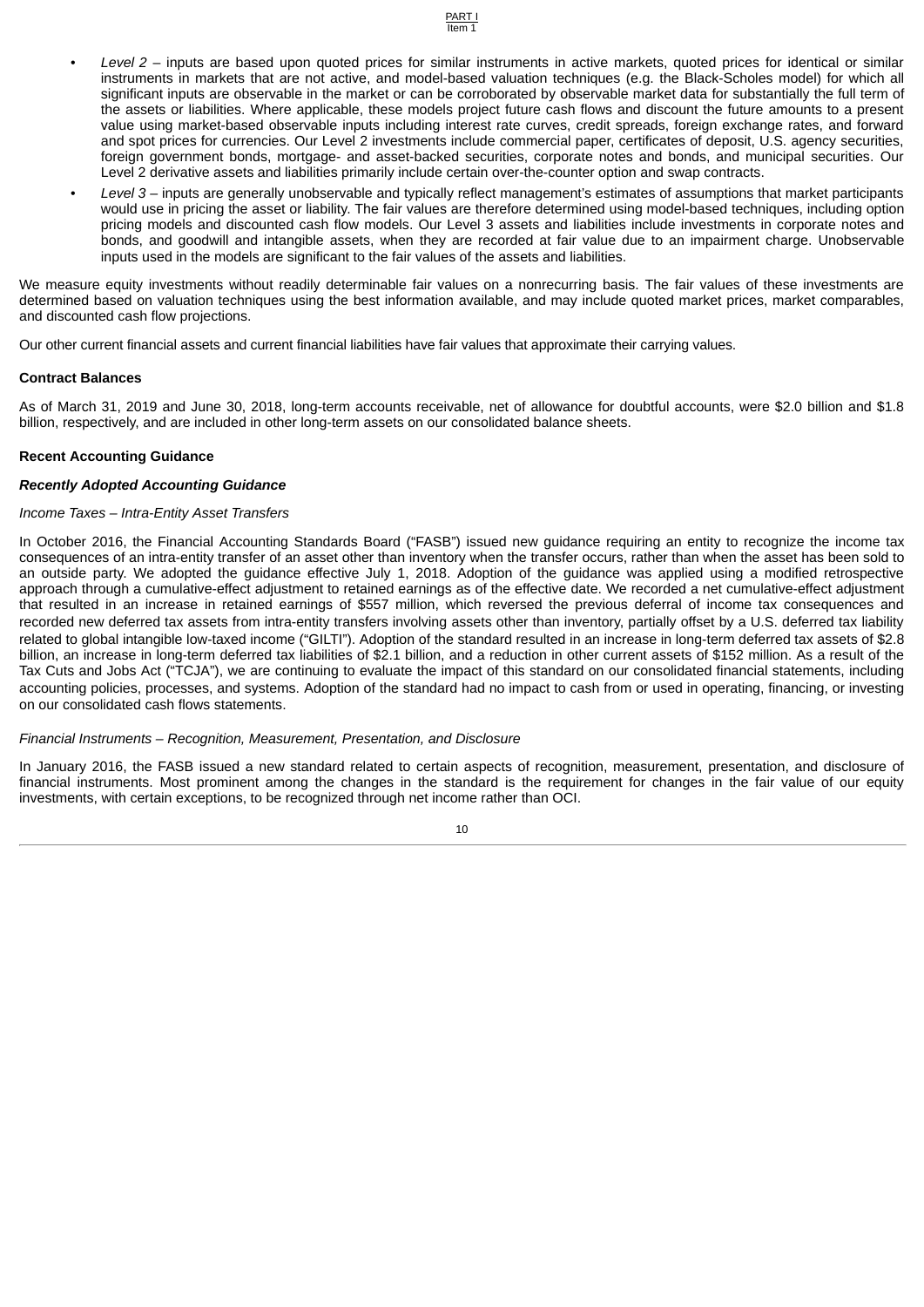We adopted the standard effective July 1, 2018. Adoption of the standard was applied using a modified retrospective approach through a cumulative-effect adjustment from accumulated other comprehensive income ("AOCI") to retained earnings as of the effective date, and we elected to measure equity investments without readily determinable fair values at cost with adjustments for observable changes in price or impairments. The cumulative-effect adjustment included any previously held unrealized gains and losses held in AOCI related to our equity investments carried at fair value as well as the impact of recording the fair value of certain equity investments carried at cost. The impact on our consolidated balance sheets upon adoption was not material. Adoption of the standard had no impact to cash from or used in operating, financing, or investing on our consolidated cash flows statements.

PART I Item 1

#### *Recent Accounting Guidance Not Yet Adopted*

#### *Financial Instruments – Targeted Improvements to Accounting for Hedging Activities*

In August 2017, the FASB issued new guidance related to accounting for hedging activities. This guidance expands strategies that qualify for hedge accounting, changes how many hedging relationships are presented in the financial statements, and simplifies the application of hedge accounting in certain situations. The standard will be effective for us beginning July 1, 2019, with early adoption permitted for any interim or annual period before the effective date. Adoption of the standard will be applied using a modified retrospective approach through a cumulativeeffect adjustment to retained earnings as of the effective date. We evaluated the impact of this standard on our consolidated financial statements, including accounting policies, processes, and systems, and do not expect the impact to be material upon adoption.

#### *Financial Instruments – Credit Losses*

In June 2016, the FASB issued a new standard to replace the incurred loss impairment methodology under current GAAP with a methodology that reflects expected credit losses and requires consideration of a broader range of reasonable and supportable information to inform credit loss estimates. We will be required to use a forward-looking expected credit loss model for accounts receivables, loans, and other financial instruments. Credit losses relating to available-for-sale debt securities will also be recorded through an allowance for credit losses rather than as a reduction in the amortized cost basis of the securities. The standard will be effective for us beginning July 1, 2020, with early adoption permitted beginning July 1, 2019. Adoption of the standard will be applied using a modified retrospective approach through a cumulative-effect adjustment to retained earnings as of the effective date to align our credit loss methodology with the new standard. We are currently evaluating the impact of this standard on our consolidated financial statements, including accounting policies, processes, and systems.

#### NOTE 2 — EARNINGS PER SHARE

Basic earnings per share ("EPS") is computed based on the weighted average number of shares of common stock outstanding during the period. Diluted EPS is computed based on the weighted average number of shares of common stock plus the effect of dilutive potential common shares outstanding during the period using the treasury stock method. Dilutive potential common shares include outstanding stock options and stock awards.

The components of basic and diluted EPS were as follows:

| (In millions, except per share amounts)                                                          |   |             | <b>Three Months Ended</b><br>March 31. | <b>Nine Months Ended</b><br>March 31, |             |     |             |  |
|--------------------------------------------------------------------------------------------------|---|-------------|----------------------------------------|---------------------------------------|-------------|-----|-------------|--|
|                                                                                                  |   | 2019        | 2018                                   |                                       | 2019        |     | 2018        |  |
| Net income available for common shareholders (A)                                                 |   | 8.809       | \$<br>7.424                            | - S                                   | 26.053      | \$. | 7,698       |  |
| Weighted average outstanding shares of common stock (B)<br>Dilutive effect of stock-based awards |   | 7.672<br>72 | 7.698<br>96                            |                                       | 7.679<br>80 |     | 7,706<br>92 |  |
| Common stock and common stock equivalents (C)                                                    |   | 7.744       | 7.794                                  |                                       | 7.759       |     | 7,798       |  |
| <b>Earnings Per Share</b>                                                                        |   |             |                                        |                                       |             |     |             |  |
| Basic (A/B)                                                                                      |   | $1.15$ \$   | 0.96                                   | - \$                                  | 3.39        | \$  | 1.00        |  |
| Diluted (A/C)                                                                                    | S | 1.14        | \$<br>0.95                             |                                       | 3.36        | \$. | 0.99        |  |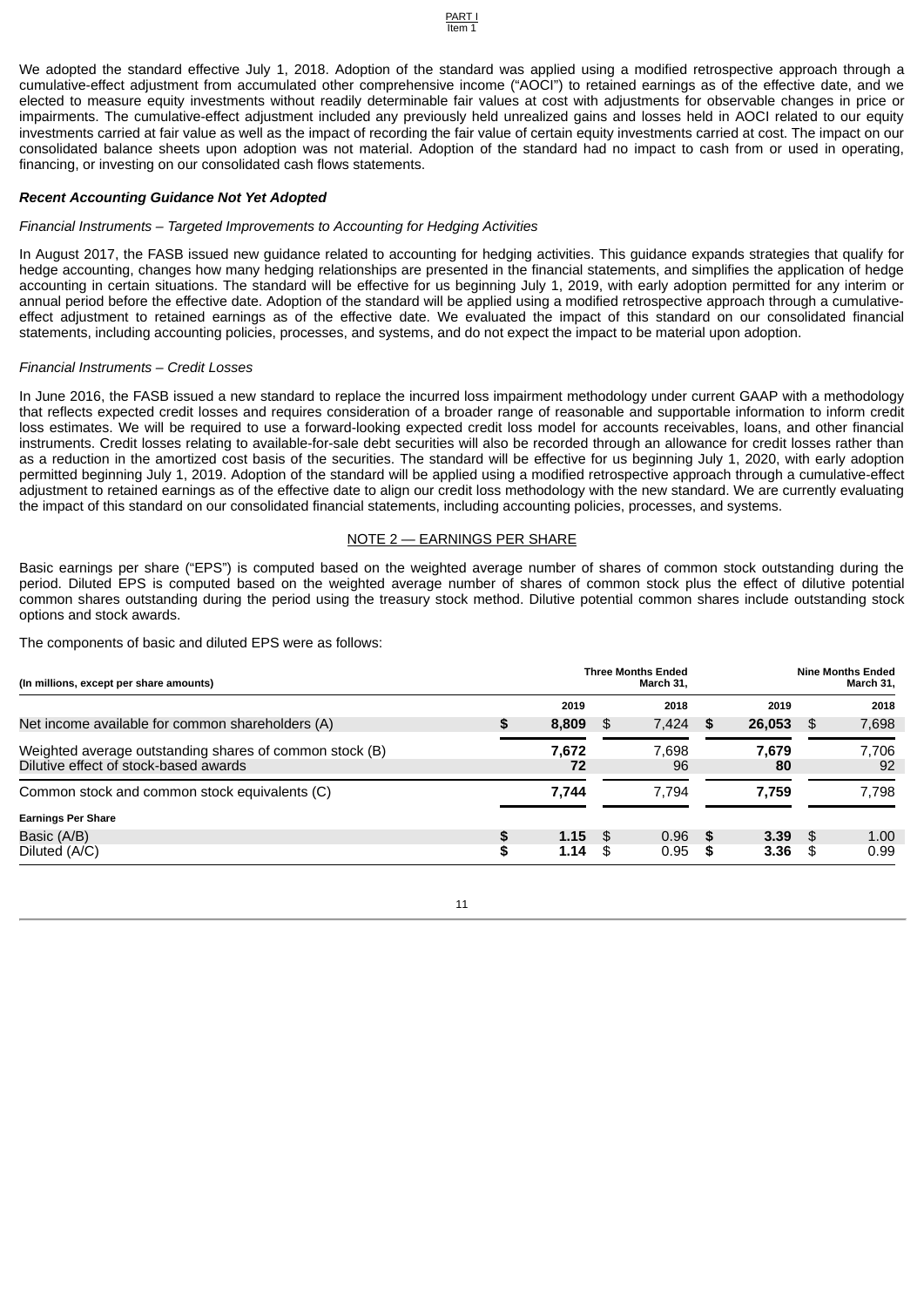## PART I<br>Item 1

Anti-dilutive stock-based awards excluded from the calculations of diluted EPS were immaterial during the periods presented.

## NOTE 3 — OTHER INCOME (EXPENSE), NET

The components of other income (expense), net were as follows:

| (In millions)                                         |    |       | <b>Three Months Ended</b><br>March 31, |         |     | Nine Months Ended<br>March 31, |
|-------------------------------------------------------|----|-------|----------------------------------------|---------|-----|--------------------------------|
|                                                       |    | 2019  | 2018                                   | 2019    |     | 2018                           |
| Interest and dividends income                         | \$ | 668   | \$<br>575S                             | 2,053   | \$  | 1,578                          |
| Interest expense                                      |    | (671) | (691)                                  | (2,017) |     | (2,061)                        |
| Net recognized gains on investments                   |    | 44    | 510                                    | 381     |     | 1,851                          |
| Net gains (losses) on derivatives                     |    | 51    | (72)                                   | 89      |     | (206)                          |
| Net gains (losses) on foreign currency remeasurements |    | 37    | 20                                     | (32)    |     | (49)                           |
| Other, net                                            |    | 16    |                                        | 64      |     |                                |
| Total                                                 | S  | 145   | \$<br>349                              | 538     | \$. | 1,115                          |
|                                                       |    |       |                                        |         |     |                                |

## **Net Recognized Gains (Losses) on Investments**

Net recognized gains (losses) on debt investments were as follows:

| (In millions)                                               |   |      |     | <b>Three Months Ended</b><br>March 31. | Nine Months Ended<br>March 31, |       |     |       |  |
|-------------------------------------------------------------|---|------|-----|----------------------------------------|--------------------------------|-------|-----|-------|--|
|                                                             |   | 2019 |     | 2018                                   |                                | 2019  |     | 2018  |  |
| Realized gains from sales of available-for-sale securities  | S | 6    | \$. | $\overline{4}$                         | \$                             | 19    | \$. | 22    |  |
| Realized losses from sales of available-for-sale securities |   | (10) |     | (334)                                  |                                | (100) |     | (673) |  |
| Other-than-temporary impairments of investments             |   |      |     | (1)                                    |                                |       |     | (6)   |  |
| Total                                                       |   | (4)  |     | (331)                                  |                                | (88)  |     | (657) |  |

Net recognized gains (losses) on equity investments were as follows:

| (In millions)                                  |   |      |     | <b>Three Months Ended</b><br>March 31. | Nine Months Ended<br>March 31, |    |       |  |  |
|------------------------------------------------|---|------|-----|----------------------------------------|--------------------------------|----|-------|--|--|
|                                                |   | 2019 |     | 2018                                   | 2019                           |    | 2018  |  |  |
| Net realized gains on investments sold         | æ | 5.   | \$. | 857                                    | 238                            | \$ | 2,549 |  |  |
| Net unrealized gains on investments still held |   | 50   |     |                                        | 241                            |    |       |  |  |
| Impairments of investments                     |   |      |     | (16)                                   | (10)                           |    | (41)  |  |  |
| Total                                          |   | 48   | \$  | 841                                    | 469                            |    | 2,508 |  |  |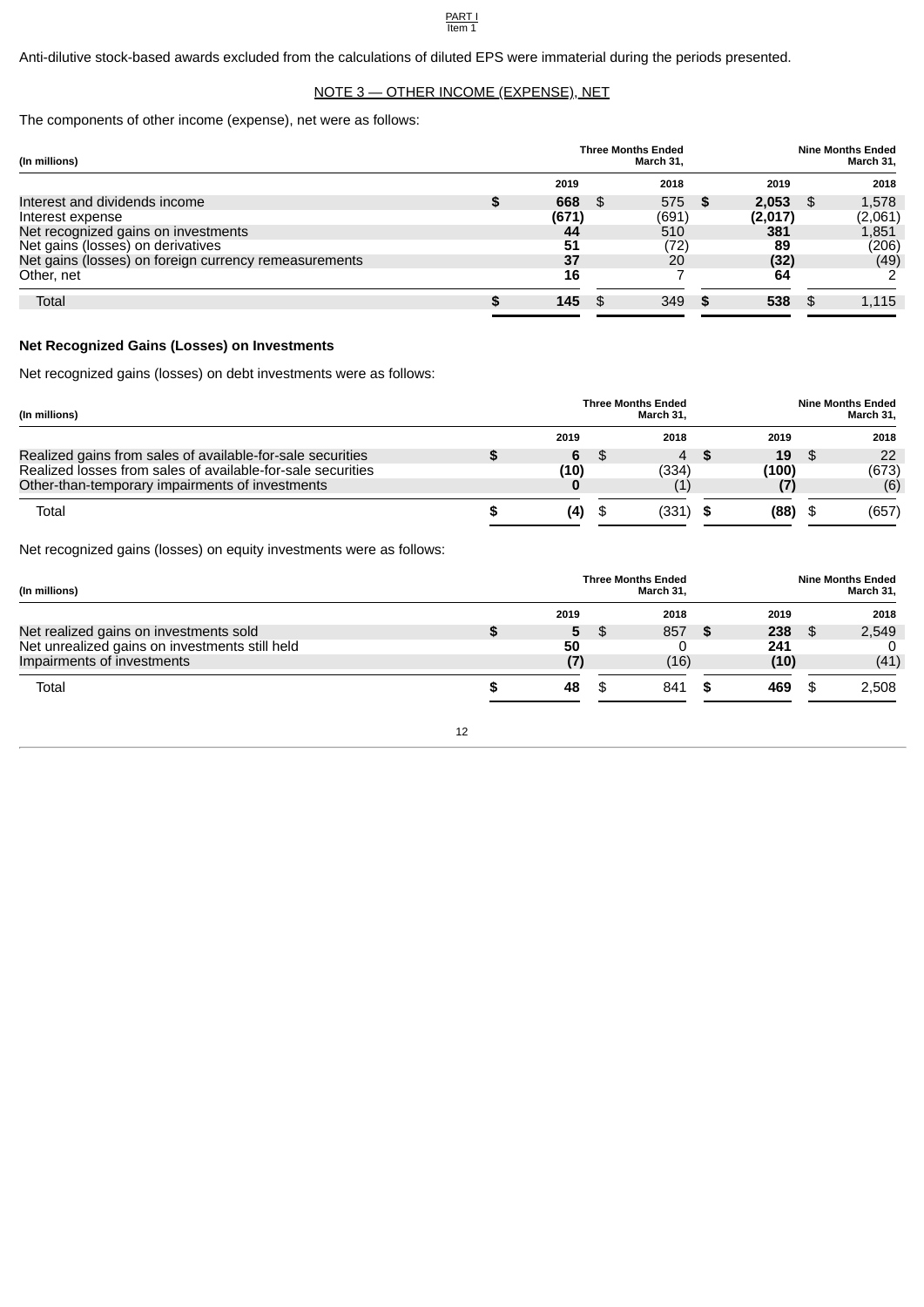## PART I<br>Item 1

## NOTE 4 — INVESTMENTS

## **Investment Components**

The components of investments were as follows:

| (In millions)                                                          | <b>Fair Value Level</b> | <b>Cost Basis</b> | Unrealized<br>Gains | Unrealized<br>Losses | Recorded<br><b>Basis</b> | <b>Cash and</b><br>Cash<br><b>Equivalents</b> | Short-term<br><b>Investments</b> | <b>Equity</b><br>Investments |
|------------------------------------------------------------------------|-------------------------|-------------------|---------------------|----------------------|--------------------------|-----------------------------------------------|----------------------------------|------------------------------|
| March 31, 2019                                                         |                         |                   |                     |                      |                          |                                               |                                  |                              |
| Changes in Fair Value Recorded in<br><b>Other Comprehensive Income</b> |                         |                   |                     |                      |                          |                                               |                                  |                              |
| Commercial paper                                                       | Level 2                 | \$<br>$1,623$ \$  | 0 <sup>5</sup>      | 0 <sup>5</sup>       | $1,623$ \$               | $1,424$ \$                                    | 199 \$                           | 0                            |
| Certificates of deposit                                                | Level 2                 | 1,738             | 0                   | 0                    | 1,738                    | 1,517                                         | 221                              | 0                            |
| U.S. government securities                                             | Level 1                 | 105,168           | 836                 | (342)                | 105,662                  | 0                                             | 105,662                          | 0                            |
| U.S. agency securities                                                 | Level 2                 | 290               |                     | 0                    | 290                      | O                                             | 290                              | 0                            |
| Foreign government bonds                                               | Level <sub>2</sub>      | 6,753             | 2                   | (10)                 | 6,745                    | 4,002                                         | 2,743                            | 0                            |
| Mortgage- and asset-backed securities                                  | Level <sub>2</sub>      | 3,427             | 5                   | (8)                  | 3,424                    | o                                             | 3,424                            | 0                            |
| Corporate notes and bonds                                              | Level <sub>2</sub>      | 7,426             | 60                  | (19)                 | 7,467                    | 0                                             | 7,467                            | 0                            |
| Corporate notes and bonds                                              | Level 3                 | 15                |                     | 0                    | 15                       |                                               | 15                               | 0                            |
| Municipal securities                                                   | Level <sub>2</sub>      | 263               | 41                  | (1)                  | 303                      | 0                                             | 303                              | 0                            |
| Total debt investments                                                 |                         | \$<br>126,703\$   | 944\$               | $(380)$ \$           | 127,267 \$               | $6,943$ \$                                    | 120,324 \$                       | 0                            |
| Equity investments                                                     | Level 1                 |                   |                     | \$                   | 653 \$                   | 383\$                                         | 0 <sup>5</sup>                   | 270                          |
| Equity investments                                                     | Other                   |                   |                     |                      | 2,133                    | 0                                             | 0                                | 2,133                        |
| Total equity investments                                               |                         |                   |                     | \$                   | 2,786 \$                 | 383\$                                         | 0 <sup>5</sup>                   | 2,403                        |
| Cash                                                                   |                         |                   |                     | \$                   | 3,886 \$                 | 3,886 \$                                      | 0\$                              | 0                            |
| Derivatives, net (a)                                                   |                         |                   |                     |                      | 82                       | O                                             | 82                               | 0                            |
| Total                                                                  |                         |                   |                     | S                    | 134,021 \$               | 11,212 \$                                     | 120,406 \$                       | 2,403                        |
|                                                                        |                         |                   |                     |                      |                          |                                               |                                  |                              |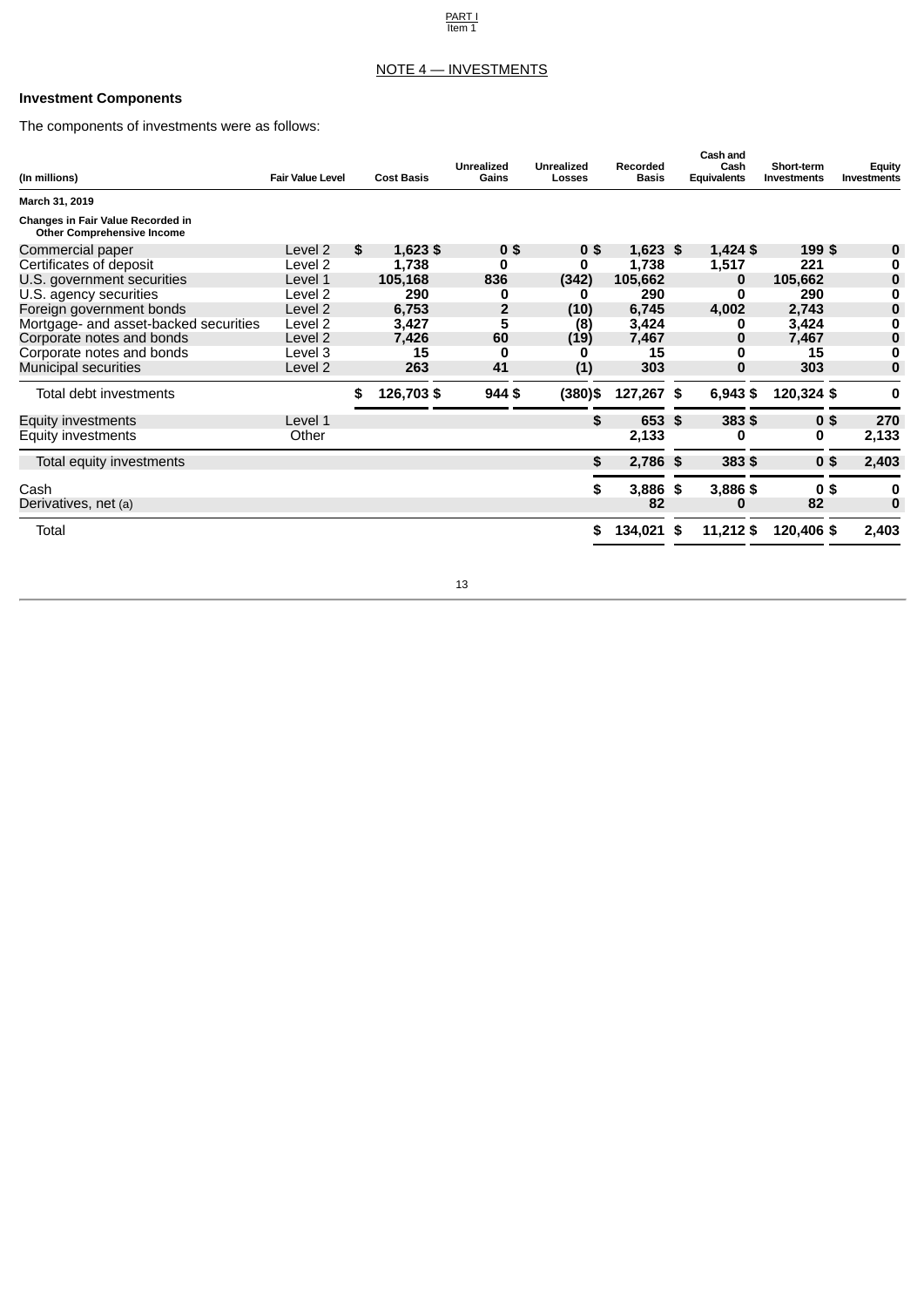| (In millions)                                                                 | <b>Fair Value Level</b> | <b>Cost Basis</b> | <b>Unrealized</b><br>Gains | <b>Unrealized</b><br>Losses | Recorded<br><b>Basis</b> | <b>Cash and Cash</b><br><b>Equivalents</b> | Short-term<br><b>Investments</b> | <b>Equity</b><br><b>Investments</b> |
|-------------------------------------------------------------------------------|-------------------------|-------------------|----------------------------|-----------------------------|--------------------------|--------------------------------------------|----------------------------------|-------------------------------------|
| <b>June 30. 2018</b>                                                          |                         |                   |                            |                             |                          |                                            |                                  |                                     |
| <b>Changes in Fair Value Recorded in</b><br><b>Other Comprehensive Income</b> |                         |                   |                            |                             |                          |                                            |                                  |                                     |
| Commercial paper                                                              | \$<br>Level 2           | $2,513$ \$        | $0$ \$                     | $0$ \$                      | $2,513$ \$               | $2,215$ \$                                 | 298\$                            | 0                                   |
| Certificates of deposit                                                       | Level <sub>2</sub>      | 2,058             | 0                          | 0                           | 2,058                    | 1,865                                      | 193                              | 0                                   |
| U.S. government securities                                                    | Level 1                 | 108,120           | 62                         | (1, 167)                    | 107,015                  | 2,280                                      | 104,735                          | 0                                   |
| U.S. agency securities                                                        | Level 2                 | 1,742             | 0                          | 0                           | 1,742                    | 1,398                                      | 344                              | 0                                   |
| Foreign government bonds                                                      | Level 1                 | 22                | 0                          | 0                           | 22                       | 0                                          | 22                               | 0                                   |
| Foreign government bonds                                                      | Level <sub>2</sub>      | 5,063             | 1                          | (10)                        | 5,054                    | 0                                          | 5,054                            | 0                                   |
| Mortgage- and asset-backed                                                    |                         |                   |                            |                             |                          |                                            |                                  |                                     |
| securities                                                                    | Level 2                 | 3,864             | 4                          | (13)                        | 3,855                    | 0                                          | 3,855                            | 0                                   |
| Corporate notes and bonds                                                     | Level 2                 | 6,929             | 21                         | (56)                        | 6,894                    | 0                                          | 6,894                            | 0                                   |
| Corporate notes and bonds                                                     | Level 3                 | 15                | 0                          | 0                           | 15                       | $\Omega$                                   | 15                               | 0                                   |
| Municipal securities                                                          | Level <sub>2</sub>      | 271               | 37                         | (1)                         | 307                      | 0                                          | 307                              | 0                                   |
| Total debt investments                                                        | \$                      | 130,597 \$        | 125\$                      | $(1,247)$ \$                | 129,475 \$               | 7,758\$                                    | 121,717 \$                       | 0                                   |
| Equity investments                                                            | Level 1                 |                   |                            | \$                          | 533\$                    | 246 \$                                     | 0\$                              | 287                                 |
| Equity investments                                                            | Level 3                 |                   |                            |                             | 18                       | 0                                          | 0                                | 18                                  |
| Equity investments                                                            | Other                   |                   |                            |                             | 1,558                    | 0                                          | 1                                | 1,557                               |
| Total equity investments                                                      |                         |                   |                            | \$                          | $2,109$ \$               | 246 \$                                     | 1\$                              | 1,862                               |
| Cash                                                                          |                         |                   |                            | \$                          | $3,942$ \$               | $3,942$ \$                                 | 0\$                              | 0                                   |
| Derivatives, net (a)                                                          |                         |                   |                            |                             | 104                      | 0                                          | 104                              | 0                                   |
| Total                                                                         |                         |                   |                            | \$                          | 135,630 \$               | 11,946 \$                                  | 121,822 \$                       | 1,862                               |

(a) Refer to Note 5 – Derivatives for further information on the fair value of our derivative instruments.

Equity investments presented as "Other" in the tables above include investments without readily determinable fair values measured using the equity method or measured at cost with adjustments for observable changes in price or impairments, and investments measured at fair value using net asset value as a practical expedient which are not categorized in the fair value hierarchy. As of March 31, 2019 and June 30, 2018, equity investments without readily determinable fair values measured at cost with adjustments for observable changes in price or impairments were \$1.2 billion and \$697 million, respectively.

As of March 31, 2019, we had no collateral received under agreements for loaned securities. As of June 30, 2018, collateral received under agreements for loaned securities was \$1.8 billion and primarily comprised U.S. government and agency securities.

## **Unrealized Losses on Debt Investments**

Debt investments with continuous unrealized losses for less than 12 months and 12 months or greater and their related fair values were as follows:

|                                       |   | Less than 12 Months |   |                             |    |                   | <b>12 Months or Greater</b> |                             |                            |        |      |                               |
|---------------------------------------|---|---------------------|---|-----------------------------|----|-------------------|-----------------------------|-----------------------------|----------------------------|--------|------|-------------------------------|
| (In millions)                         |   | <b>Fair Value</b>   |   | <b>Unrealized</b><br>Losses |    | <b>Fair Value</b> |                             | <b>Unrealized</b><br>Losses | Total<br><b>Fair Value</b> |        |      | Total<br>Unrealized<br>Losses |
| March 31, 2019                        |   |                     |   |                             |    |                   |                             |                             |                            |        |      |                               |
| U.S. government and agency securities | S | 6,485               | S | (23)                        | \$ | 54,161            | \$                          | (319)                       | - \$                       | 60,646 | - \$ | (342)                         |
| Foreign government bonds              |   | 4.229               |   | (2)                         |    | 88                |                             | (8)                         |                            | 4,317  |      | (10)                          |
| Mortgage- and asset-backed securities |   | 989                 |   | (3)                         |    | 561               |                             | (5)                         |                            | 1,550  |      | (8)                           |
| Corporate notes and bonds             |   | 1.024               |   | (6)                         |    | 1,151             |                             | (13)                        |                            | 2,175  |      | (19)                          |
| <b>Municipal securities</b>           |   |                     |   | o                           |    | 13                |                             | $\left( 1\right)$           |                            | 20     |      | (1)                           |
| Total                                 | S | 12,734              | S | (34)                        | \$ | 55,974            | S                           | (346)                       | - \$                       | 68,708 | - \$ | (380)                         |
|                                       |   |                     |   | $\overline{a}$              |    |                   |                             |                             |                            |        |      |                               |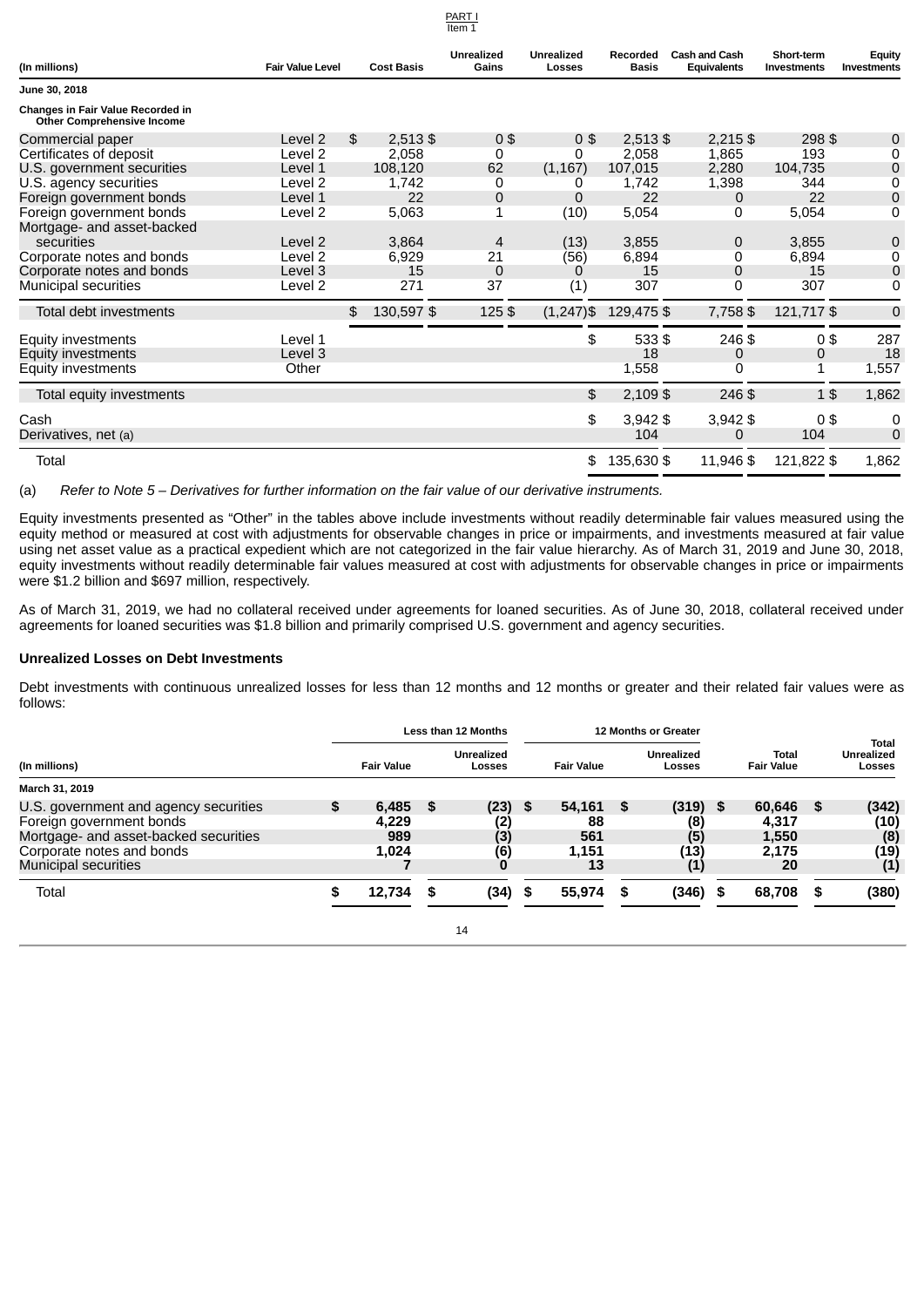

| (In millions)                         |    | <b>Less than 12 Months</b> |    |                             |    | <b>12 Months or Greater</b> |    |                             |     |                            |      |                                      |
|---------------------------------------|----|----------------------------|----|-----------------------------|----|-----------------------------|----|-----------------------------|-----|----------------------------|------|--------------------------------------|
|                                       |    | <b>Fair Value</b>          |    | <b>Unrealized</b><br>Losses |    | <b>Fair Value</b>           |    | <b>Unrealized</b><br>Losses |     | Total<br><b>Fair Value</b> |      | Total<br><b>Unrealized</b><br>Losses |
| June 30, 2018                         |    |                            |    |                             |    |                             |    |                             |     |                            |      |                                      |
| U.S. government and agency securities | \$ | 82,352                     | \$ | (1,064)                     | \$ | 4,459                       | \$ | (103)                       | -\$ | 86,811                     | - \$ | (1, 167)                             |
| Foreign government bonds              |    | 3.457                      |    |                             |    | 13                          |    | (3)                         |     | 3,470                      |      | (10)                                 |
| Mortgage- and asset-backed securities |    | 2.072                      |    | (9)                         |    | 96                          |    | (4)                         |     | 2.168                      |      | (13)                                 |
| Corporate notes and bonds             |    | 3,111                      |    | (43)                        |    | 301                         |    | (13)                        |     | 3.412                      |      | (56)                                 |
| <b>Municipal securities</b>           |    | 45                         |    | (1)                         |    |                             |    |                             |     | 45                         |      | (1)                                  |
| Total                                 |    | 91,037                     |    | (1, 124)                    | \$ | 4,869                       | \$ | (123)                       | \$  | 95,906                     | \$   | (1,247)                              |

Unrealized losses from fixed-income securities are primarily attributable to changes in interest rates. Management does not believe any remaining unrealized losses represent other-than-temporary impairments based on our evaluation of available evidence.

#### **Debt Investment Maturities**

| (In millions)                         |   | <b>Cost Basis</b> |   | Estimated<br><b>Fair Value</b> |
|---------------------------------------|---|-------------------|---|--------------------------------|
| March 31, 2019                        |   |                   |   |                                |
| Due in one year or less               | S | 48,902            | S | 48,729                         |
| Due after one year through five years |   | 51,977            |   | 52,189                         |
| Due after five years through 10 years |   | 24,920            |   | 25,428                         |
| Due after 10 years                    |   | 904               |   | 921                            |
| <b>Total</b>                          |   | 126,703           |   | 127,267                        |

#### NOTE 5 — DERIVATIVES

We use derivative instruments to manage risks related to foreign currencies, equity prices, interest rates, and credit; to enhance investment returns; and to facilitate portfolio diversification. Our objectives for holding derivatives include reducing, eliminating, and efficiently managing the economic impact of these exposures as effectively as possible. Our derivative programs include strategies that both qualify and do not qualify for hedge accounting treatment.

## **Foreign Currency**

Certain forecasted transactions, assets, and liabilities are exposed to foreign currency risk. We monitor our foreign currency exposures daily to maximize the economic effectiveness of our foreign currency hedge positions. Option and forward contracts are used to hedge a portion of forecasted international revenue and are designated as cash flow hedging instruments. Principal currencies hedged include the euro, Japanese yen, British pound, Canadian dollar, and Australian dollar.

Foreign currency risks related to certain non-U.S. dollar denominated securities are hedged using foreign exchange forward contracts that are designated as fair value hedging instruments.

Certain options and forwards not designated as hedging instruments are also used to manage the variability in foreign exchange rates on certain balance sheet amounts and to manage other foreign currency exposures.

### **Equity**

Securities held in our equity investments portfolio are subject to market price risk. Market price risk is managed relative to broad-based global and domestic equity indices using certain convertible preferred investments, options, futures, and swap contracts not designated as hedging instruments. In the past, to hedge our price risk, we also used and designated equity derivatives as hedging instruments, including puts, calls, swaps, and forwards.

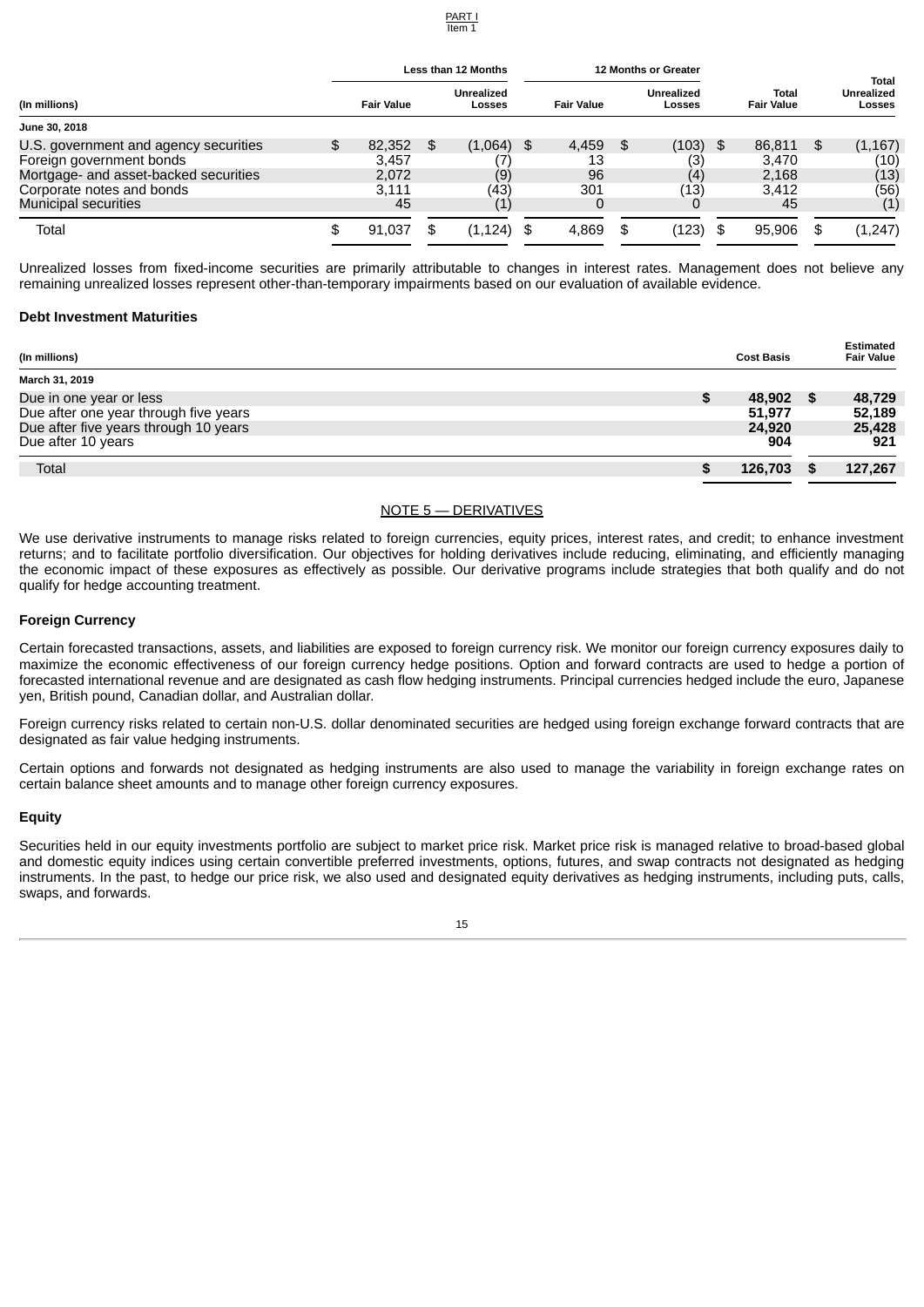#### **Other**

#### *Interest Rate*

Securities held in our fixed-income portfolio are subject to different interest rate risks based on their maturities. We manage the average maturity of our fixed-income portfolio to achieve economic returns that correlate to certain broad-based fixed-income indices using exchangetraded option and futures contracts, and over-the-counter swap and option contracts, none of which are designated as hedging instruments.

PART I Item 1

In addition, we use "To Be Announced" forward purchase commitments of mortgage-backed assets to gain exposure to agency mortgagebacked securities. These meet the definition of a derivative instrument in cases where physical delivery of the assets is not taken at the earliest available delivery date.

#### *Credit*

Our fixed-income portfolio is diversified and consists primarily of investment-grade securities. We use credit default swap contracts, not designated as hedging instruments, to manage credit exposures relative to broad-based indices and to facilitate portfolio diversification. We use credit default swaps as they are a low-cost method of managing exposure to individual credit risks or groups of credit risks.

#### **Credit-Risk-Related Contingent Features**

Certain of our counterparty agreements for derivative instruments contain provisions that require our issued and outstanding long-term unsecured debt to maintain an investment grade credit rating and require us to maintain minimum liquidity of \$1.0 billion. To the extent we fail to meet these requirements, we will be required to post collateral, similar to the standard convention related to over-the-counter derivatives. As of March 31, 2019, our long-term unsecured debt rating was AAA, and cash investments were in excess of \$1.0 billion. As a result, no collateral was required to be posted.

The following table presents the notional amounts of our outstanding derivative instruments measured in U.S. dollar equivalents:

| (In millions)                         | March 31.<br>2019 |      | <b>June 30,</b><br>2018 |
|---------------------------------------|-------------------|------|-------------------------|
| Designated as Hedging Instruments     |                   |      |                         |
| Foreign exchange contracts sold       | \$<br>7,937       | - 36 | 11,101                  |
| Not Designated as Hedging Instruments |                   |      |                         |
| Foreign exchange contracts purchased  | 8,576             |      | 9,425                   |
| Foreign exchange contracts sold       | 10,166            |      | 13,374                  |
| Equity contracts purchased            | 50                |      | 49                      |
| Equity contracts sold                 | 6                 |      | 5                       |
| Other contracts purchased             | 1,330             |      | 878                     |
| Other contracts sold                  | 426               |      | 472                     |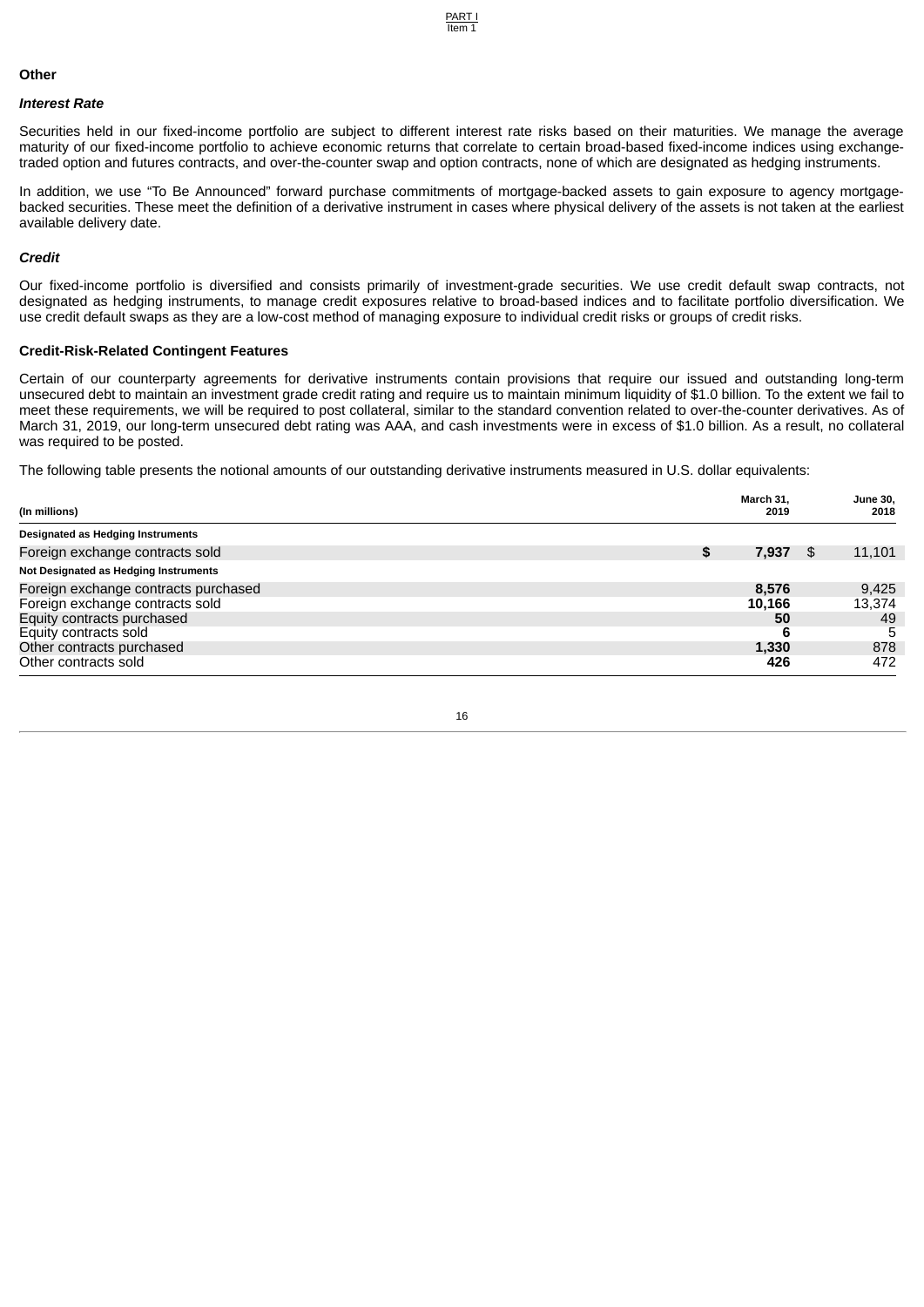## PART I<br>Item 1

## **Fair Values of Derivative Instruments**

The following table presents our derivative instruments:

| (In millions)                                                                                     | Derivative<br><b>Assets</b> |      | <b>Derivative</b><br>Liabilities | <b>Derivative</b><br><b>Assets</b> | <b>Derivative</b><br>Liabilities |
|---------------------------------------------------------------------------------------------------|-----------------------------|------|----------------------------------|------------------------------------|----------------------------------|
|                                                                                                   |                             |      | March 31,<br>2019                |                                    | June 30.<br>2018                 |
| Changes in Fair Value Recorded in Other Comprehensive Income<br>Designated as Hedging Instruments |                             |      |                                  |                                    |                                  |
| Foreign exchange contracts                                                                        | \$<br>58                    | - \$ | $\bf{0}$                         | \$<br>174                          | \$<br>$\Omega$                   |
| Changes in Fair Value Recorded in Net Income                                                      |                             |      |                                  |                                    |                                  |
| <b>Designated as Hedging Instruments</b>                                                          |                             |      |                                  |                                    |                                  |
| Foreign exchange contracts                                                                        | 85                          |      | (1)                              | 95                                 | $\Omega$                         |
| Not Designated as Hedging Instruments                                                             |                             |      |                                  |                                    |                                  |
| Foreign exchange contracts                                                                        | 109                         |      | (114)                            | 256                                | (197)                            |
| Equity contracts                                                                                  | 5                           |      | (2)                              |                                    | (7)                              |
| Other contracts                                                                                   | 16                          |      | (5)                              | 11                                 | (3)                              |
| Gross amounts of derivatives                                                                      | 273                         |      | (122)                            | 538                                | (207)                            |
| Gross amounts of derivatives offset in the balance sheet                                          | (85)                        |      | 85                               | (152)                              | 153                              |
| Cash collateral received                                                                          | 0                           |      | (49)                             | 0                                  | (235)                            |
| Net amounts of derivatives                                                                        | \$<br>188                   | \$   | (86)                             | \$<br>386                          | \$<br>(289)                      |
| <b>Reported as</b>                                                                                |                             |      |                                  |                                    |                                  |
| Short-term investments                                                                            | \$<br>82                    | \$   | 0                                | \$<br>104                          | \$<br>0                          |
| Other current assets                                                                              | 100                         |      | 0                                | 260                                | 0                                |
| Other long-term assets                                                                            | 6                           |      | 0                                | 22                                 | $\Omega$                         |
| Other current liabilities                                                                         | 0                           |      | (67)                             | 0                                  | (288)                            |
| Other long-term liabilities                                                                       | $\bf{0}$                    |      | (19)                             | $\mathbf 0$                        | (1)                              |
| Total                                                                                             | \$<br>188                   | \$   | (86)                             | \$<br>386                          | \$<br>(289)                      |

Gross derivative assets and liabilities subject to legally enforceable master netting agreements for which we have elected to offset were \$263 million and \$122 million, respectively, as of March 31, 2019, and \$533 million and \$207 million, respectively, as of June 30, 2018.

The following table presents the fair value of our derivatives instruments on a gross basis:

| (In millions)                               | Level 1             | Level 2             | Level 3        | <b>Total</b> |
|---------------------------------------------|---------------------|---------------------|----------------|--------------|
| March 31, 2019                              |                     |                     |                |              |
| Derivative assets<br>Derivative liabilities | \$<br>0             | 270<br>- S<br>(122) | 3<br>- 36<br>0 | 273<br>(122) |
| June 30, 2018                               |                     |                     |                |              |
| Derivative assets<br>Derivative liabilities | $\scriptstyle{(1)}$ | 535<br>(206)        |                | 538<br>(207) |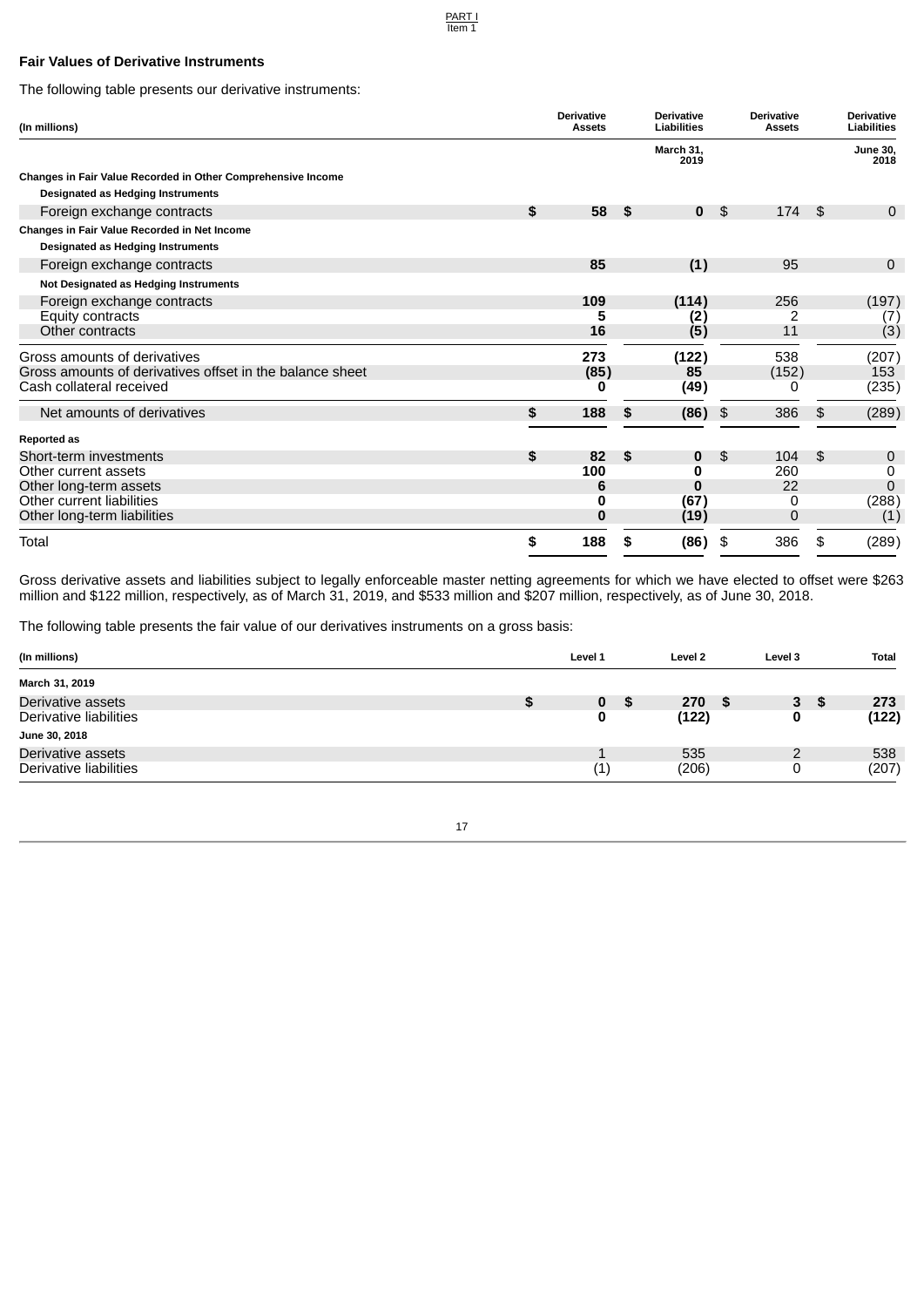#### **Fair Value Hedge Gains (Losses)**

We recognized in other income (expense), net the following gains (losses) on contracts designated as fair value hedges and their related hedged items:

| (In millions)                                                     |     |          | <b>Three Months Ended</b><br>March 31, |             |     | <b>Nine Months Ended</b><br>March 31, |      |          |  |
|-------------------------------------------------------------------|-----|----------|----------------------------------------|-------------|-----|---------------------------------------|------|----------|--|
|                                                                   |     | 2019     |                                        | 2018        |     | 2019                                  |      | 2018     |  |
| <b>Foreign Exchange Contracts</b>                                 |     |          |                                        |             |     |                                       |      |          |  |
| <b>Derivatives</b>                                                | S   | 129      | -\$                                    | $(260)$ \$  |     | 140                                   | - \$ | (224)    |  |
| Hedged items                                                      |     | (81)     |                                        | 288         |     | (19)                                  |      | 298      |  |
| Total amount of ineffectiveness                                   | \$  | 48       | \$                                     | 28          | \$  | 121                                   | - \$ | 74       |  |
| <b>Equity Contracts</b>                                           |     |          |                                        |             |     |                                       |      |          |  |
| <b>Derivatives</b>                                                | \$  | $\bf{0}$ | \$                                     | 126         | -\$ | 0                                     | \$   | (181)    |  |
| Hedged items                                                      |     |          |                                        | (126)       |     | 0                                     |      | 181      |  |
| Total amount of ineffectiveness                                   | \$. | $\bf{0}$ | \$                                     | $\mathbf 0$ | \$  | $\bf{0}$                              | \$   | $\Omega$ |  |
| Amount of equity contracts excluded from effectiveness assessment | \$  | 0        | \$                                     | 0           | \$  | 0                                     | \$   | 60       |  |

## **Cash Flow Hedge Gains (Losses)**

We recognized the following gains (losses) on foreign exchange contracts designated as cash flow hedges:

| (In millions)                                                                                    |   |      |      | <b>Three Months Ended</b><br>March 31. | Nine Months Ended<br>March 31, |      |      |       |
|--------------------------------------------------------------------------------------------------|---|------|------|----------------------------------------|--------------------------------|------|------|-------|
|                                                                                                  |   | 2019 |      | 2018                                   |                                | 2019 |      | 2018  |
| <b>Effective Portion</b>                                                                         |   |      |      |                                        |                                |      |      |       |
| Gains recognized in other comprehensive income (loss), net of tax of \$(1), \$7,<br>\$1, and \$8 | S | 31   | - \$ | 14                                     | - \$                           | 145  | - SI | 29    |
| Gains reclassified from accumulated other comprehensive income (loss) into<br>revenue            |   | 66   |      | 8                                      |                                | 246  |      | 138   |
| Amount Excluded from Effectiveness Assessment and Ineffective Portion                            |   |      |      |                                        |                                |      |      |       |
| Losses recognized in other income (expense), net                                                 |   | (21) |      | (62)                                   |                                | (62) |      | (226) |

We estimate that \$81 million of net derivative gains included in AOCI as of March 31, 2019 will be reclassified into earnings within the following 12 months. No significant amounts of gains (losses) were reclassified from AOCI into earnings as a result of forecasted transactions that failed to occur for the three and nine months ended March 31, 2019.

## **Non-designated Derivative Gains (Losses)**

We recognized in other income (expense), net the following gains (losses) on derivatives not designated as hedging instruments:

| (In millions)              |  |      | <b>Three Months Ended</b><br>March 31. |      |      | Nine Months Ended<br>March 31, |  |       |  |
|----------------------------|--|------|----------------------------------------|------|------|--------------------------------|--|-------|--|
|                            |  | 2019 |                                        | 2018 |      | 2019                           |  | 2018  |  |
| Foreign exchange contracts |  | (87) | - \$                                   | (64) | - \$ | $(196)$ \$                     |  | (248) |  |
| Equity contracts           |  |      |                                        | (11  |      |                                |  | (89)  |  |
| Other contracts            |  | 20   |                                        | (18) |      | 24                             |  | (9)   |  |
| Total                      |  | (65) | - \$                                   | (93) | - \$ | $(169)$ \$                     |  | (346) |  |

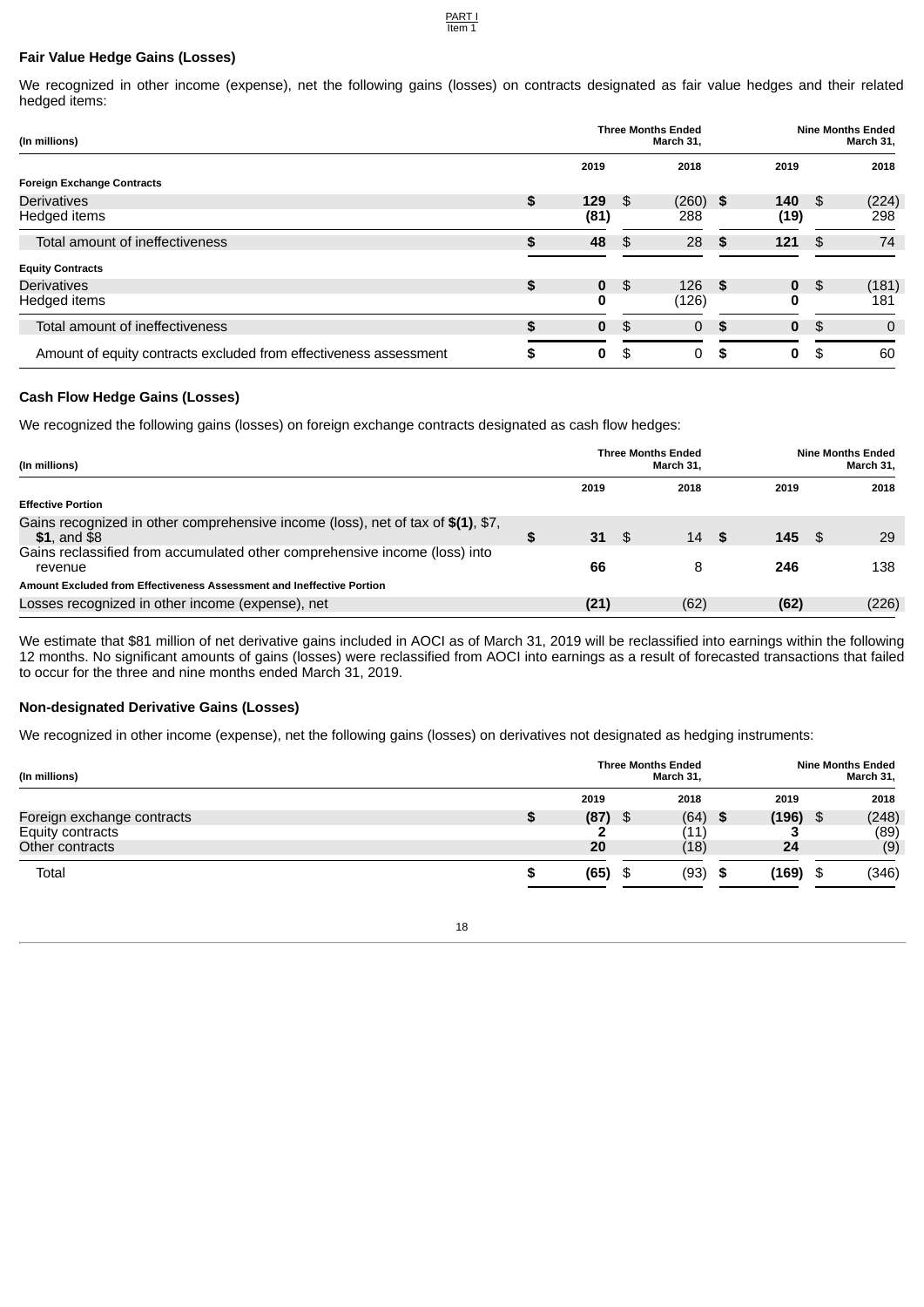## Item 1 NOTE 6 — INVENTORIES

PART I

## The components of inventories were as follows:

**(In millions)**

|                 |   | March 31,<br>2019 | <b>June 30,</b><br>2018 |
|-----------------|---|-------------------|-------------------------|
| Raw materials   |   | 450               | \$<br>655               |
| Work in process |   | 71                | 54                      |
| Finished goods  |   | 1,430             | 1,953                   |
| Total           | S | 1,951             | 2,662                   |

### NOTE 7 — BUSINESS COMBINATIONS

## **GitHub, Inc.**

On October 25, 2018, we acquired GitHub, Inc. in a \$7.5 billion stock transaction (inclusive of total cash payments of \$1.3 billion in respect of vested GitHub equity awards and an indemnity escrow). The acquisition is expected to empower developers to achieve more at every stage of the development lifecycle, accelerate enterprise use of GitHub, and bring Microsoft's developer tools and services to new audiences. The financial results of GitHub have been included in our consolidated financial statements since the date of the acquisition. GitHub is reported as part of our Intelligent Cloud segment.

The purchase price allocation as of the date of the acquisition was based on a preliminary valuation and is subject to revision as more detailed analyses are completed and additional information about the fair value of assets acquired and liabilities assumed becomes available.

The major classes of assets and liabilities to which we have preliminarily allocated the purchase price were as follows:

| (In millions)                                      |           |
|----------------------------------------------------|-----------|
| Cash, cash equivalents, and short-term investments | \$<br>234 |
| Goodwill                                           | 5,494     |
| Intangible assets                                  | 1,267     |
| Other assets                                       | 143       |
| Other liabilities                                  | (214)     |
| Total                                              | 6,924     |

The goodwill recognized in connection with the acquisition is primarily attributable to anticipated synergies from future growth and is not expected to be deductible for tax purposes. We assigned the goodwill to our Intelligent Cloud segment.

Following are the details of the purchase price allocated to the intangible assets acquired:

| (In millions)     |    | Amount | Weighted<br><b>Average Life</b> |
|-------------------|----|--------|---------------------------------|
| Customer-related  | J  | 648    | 8 years                         |
| Technology-based  |    | 447    | 5 years                         |
| Marketing-related |    | 170    | 10 years                        |
| Contract-based    |    |        | 2 years                         |
| Total             | \$ | 1,267  | 7 years                         |

Transactions recognized separately from the preliminary purchase price allocation were approximately \$600 million, primarily related to equity awards recognized as expense over the related service period.

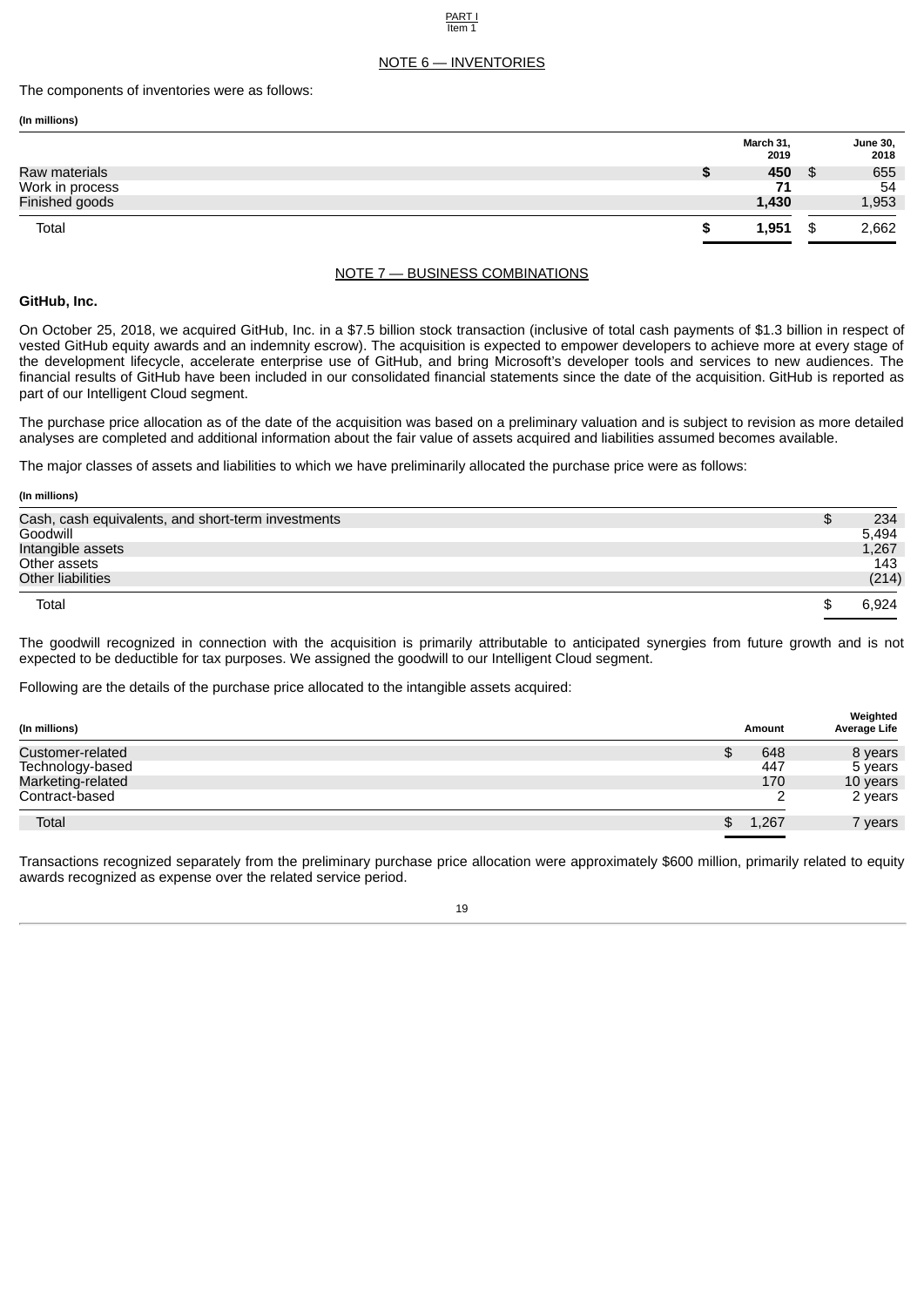### **Other**

For the nine months ended March 31, 2019, we completed 14 additional acquisitions for \$1.3 billion, substantially all of which were paid in cash. These entities have been included in our consolidated results of operations since their respective acquisition dates.

#### NOTE 8 — GOODWILL

Changes in the carrying amount of goodwill were as follows:

| (In millions)                                                                              | June 30.<br>2018               | <b>Acquisitions</b>    | Other                 | March 31,<br>2019         |
|--------------------------------------------------------------------------------------------|--------------------------------|------------------------|-----------------------|---------------------------|
| <b>Productivity and Business Processes</b><br>Intelligent Cloud<br>More Personal Computing | \$<br>23,823<br>5,703<br>6.157 | 342<br>5,582(a)<br>289 | (42)<br>53(a)<br>(46) | 24,123<br>11,338<br>6,400 |
| Total                                                                                      | \$<br>35.683                   | 6.213                  | (35)                  | 41,861                    |

(a) Includes goodwill of \$5.5 billion related to GitHub. See Note 7 - Business Combinations for further information.

The measurement periods for the valuation of assets acquired and liabilities assumed end as soon as information on the facts and circumstances that existed as of the acquisition dates becomes available, but do not exceed 12 months. Adjustments in purchase price allocations may require a change in the amounts allocated to goodwill during the periods in which the adjustments are determined.

Any change in the goodwill amounts resulting from foreign currency translations and purchase accounting adjustments are presented as "Other" in the table above. Also included in "Other" are business dispositions and transfers between segments due to reorganizations, as applicable.

#### NOTE 9 — INTANGIBLE ASSETS

The components of intangible assets, all of which are finite-lived, were as follows:

| (In millions)     |    | <b>Gross</b><br>Carrying<br>Amount |   | <b>Accumulated</b><br>Amortization | Net<br>Carrying<br>Amount | Gross<br>Carrying<br>Amount | <b>Accumulated</b><br>Amortization | <b>Net</b><br>Carrying<br>Amount |
|-------------------|----|------------------------------------|---|------------------------------------|---------------------------|-----------------------------|------------------------------------|----------------------------------|
|                   |    |                                    |   |                                    | March 31,<br>2019         |                             |                                    | June 30,<br>2018                 |
| Technology-based  | \$ | 7.612                              | S | (5,574)                            | \$<br>2,038               | \$<br>7.220                 | \$<br>$(5,018)$ \$                 | 2,202                            |
| Customer-related  |    | 4,709                              |   | (1,635)                            | 3,074                     | 4,031                       | (1,205)                            | 2,826                            |
| Marketing-related |    | 4,181                              |   | (1,266)                            | 2,915                     | 4.006                       | (1,071)                            | 2,935                            |
| Contract-based    |    | 575                                |   | (499)                              | 76                        | 679                         | (589)                              | 90                               |
| Total             | S. | $17,077(a)$ \$                     |   | (8,974)                            | \$<br>8,103               | \$<br>15,936                | \$<br>$(7,883)$ \$                 | 8,053                            |

(a) Includes intangible assets of \$1.3 billion related to GitHub. See Note 7 - Business Combinations for further information.

Intangible assets amortization expense was \$431 million and \$560 million for the three months ended March 31, 2019 and 2018, respectively, and \$1.5 billion and \$1.7 billion for the nine months ended March 31, 2019 and 2018, respectively.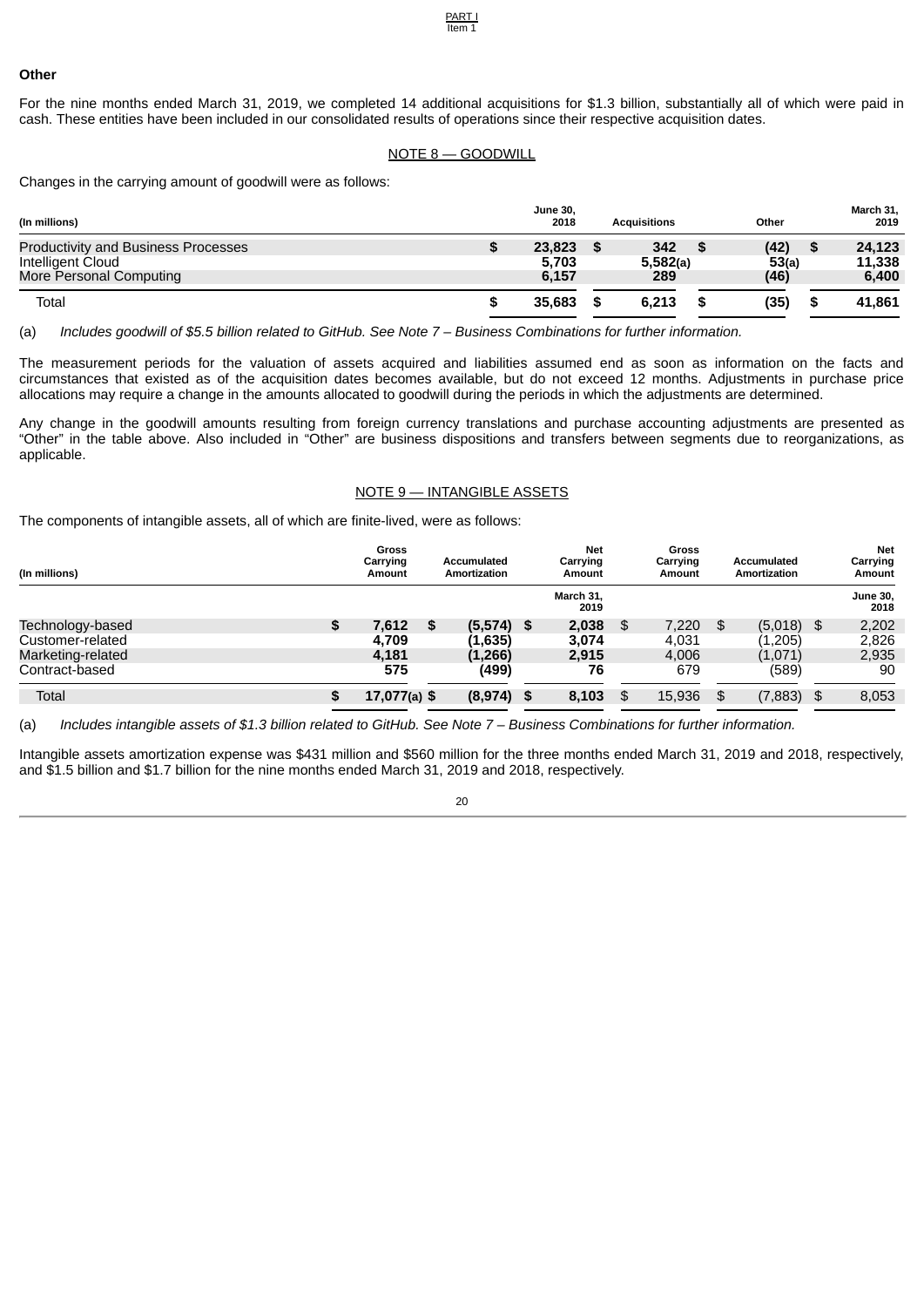The following table outlines the estimated future amortization expense related to intangible assets held as of March 31, 2019:

| \$<br>436 |
|-----------|
| 1,518     |
| 1,297     |
| 1,197     |
| 1,018     |
| 2,637     |
| 8,103     |
|           |

## NOTE 10 — DEBT

#### **Short-term Debt**

As of March 31, 2019 and June 30, 2018, we had no commercial paper issued or outstanding. Effective August 31, 2018, we terminated our credit facilities, which served as back-up for our commercial paper program.

#### **Long-term Debt**

As of March 31, 2019, the total carrying value and estimated fair value of our long-term debt, including the current portion, were \$73.1 billion and \$77.0 billion, respectively. As of June 30, 2018, the total carrying value and estimated fair value of our long-term debt, including the current portion, were \$76.2 billion and \$77.5 billion, respectively. These estimated fair values are based on Level 2 inputs.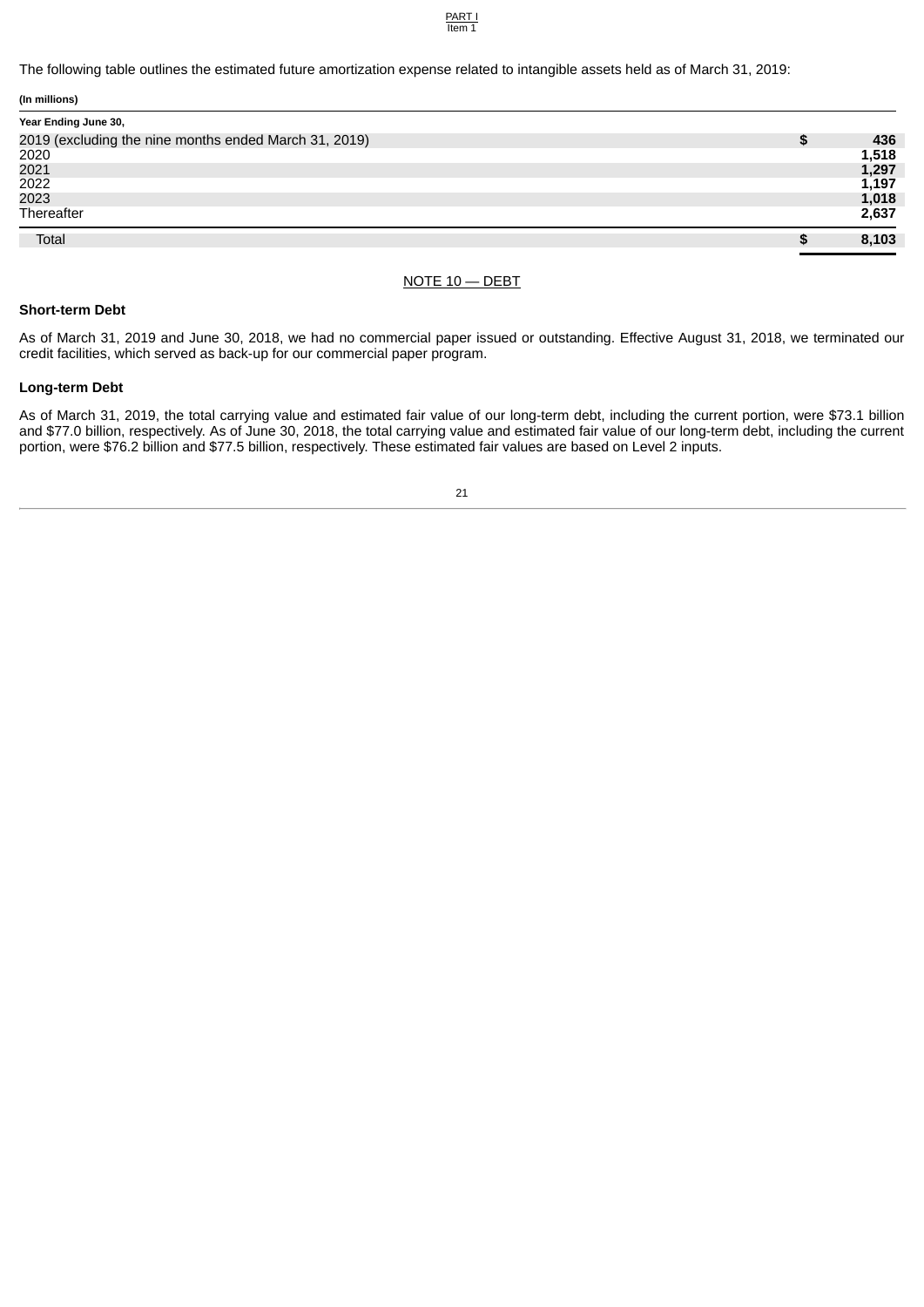PART I<br>Item 1

The components of our long-term debt, including the current portion, and the associated interest rates were as follows:

| (In millions, except interest rates) | <b>Face Value</b><br>March 31,<br>2019 | <b>Face Value</b><br><b>June 30,</b><br>2018 | <b>Stated</b><br><b>Interest</b><br>Rate | <b>Effective</b><br>Interest<br>Rate |
|--------------------------------------|----------------------------------------|----------------------------------------------|------------------------------------------|--------------------------------------|
| <b>Notes</b>                         |                                        |                                              |                                          |                                      |
| November 3, 2018                     | \$<br>$\bf{0}$                         | \$<br>1,750                                  | 1.300%                                   | 1.396%                               |
| December 6, 2018                     | 0                                      | 1,250                                        | 1.625%                                   | 1.824%                               |
| June 1, 2019                         | 1,000                                  | 1,000                                        | 4.200%                                   | 4.379%                               |
| August 8, 2019                       | 2,500                                  | 2,500                                        | 1.100%                                   | 1.203%                               |
| November 1, 2019                     | 18                                     | 18                                           | 0.500%                                   | 0.500%                               |
| February 6, 2020                     | 1,500                                  | 1,500                                        | 1.850%                                   | 1.952%                               |
| <b>February 12, 2020</b>             | 1,500                                  | 1,500                                        | 1.850%                                   | 1.935%                               |
| October 1, 2020                      | 1,000                                  | 1,000                                        | 3.000%                                   | 3.137%                               |
| November 3, 2020                     | 2,250                                  | 2,250                                        | 2.000%                                   | 2.093%                               |
| February 8, 2021                     | 500                                    | 500                                          | 4.000%                                   | 4.082%                               |
| August 8, 2021                       | 2,750                                  | 2,750                                        | 1.550%                                   | 1.642%                               |
| December 6, 2021 (a)                 | 1,965                                  | 2,044                                        | 2.125%                                   | 2.233%                               |
| February 6, 2022                     | 1,750                                  | 1.750                                        | 2.400%                                   | 2.520%                               |
| February 12, 2022                    | 1,500                                  | 1,500                                        | 2.375%                                   | 2.466%                               |
| November 3, 2022                     | 1,000                                  | 1.000                                        | 2.650%                                   | 2.717%                               |
| November 15, 2022                    | 750                                    | 750                                          | 2.125%                                   | 2.239%                               |
| May 1, 2023                          | 1,000                                  | 1.000                                        | 2.375%                                   | 2.465%                               |
| August 8, 2023                       | 1,500                                  | 1,500                                        | 2.000%                                   | 2.101%                               |
| December 15, 2023                    | 1,500                                  | 1,500                                        | 3.625%                                   | 3.726%                               |
| February 6, 2024                     |                                        | 2,250                                        | 2.875%                                   | 3.041%                               |
|                                      | 2,250                                  |                                              |                                          | 2.772%                               |
| <b>February 12, 2025</b>             | 2,250                                  | 2,250                                        | 2.700%                                   |                                      |
| November 3, 2025                     | 3,000                                  | 3,000                                        | 3.125%                                   | 3.176%                               |
| August 8, 2026                       | 4,000                                  | 4,000                                        | 2.400%                                   | 2.464%                               |
| February 6, 2027                     | 4,000                                  | 4.000                                        | 3.300%                                   | 3.383%                               |
| December 6, 2028 (a)                 | 1,965                                  | 2,044                                        | 3.125%                                   | 3.218%                               |
| May 2, 2033 (a)                      | 618                                    | 642                                          | 2.625%                                   | 2.690%                               |
| <b>February 12, 2035</b>             | 1,500                                  | 1,500                                        | 3.500%                                   | 3.604%                               |
| November 3, 2035                     | 1,000                                  | 1,000                                        | 4.200%                                   | 4.260%                               |
| August 8, 2036                       | 2,250                                  | 2,250                                        | 3.450%                                   | 3.510%                               |
| February 6, 2037                     | 2,500                                  | 2,500                                        | 4.100%                                   | 4.152%                               |
| June 1, 2039                         | 750                                    | 750                                          | 5.200%                                   | 5.240%                               |
| October 1, 2040                      | 1,000                                  | 1,000                                        | 4.500%                                   | 4.567%                               |
| <b>February 8, 2041</b>              | 1,000                                  | 1,000                                        | 5.300%                                   | 5.361%                               |
| November 15, 2042                    | 900                                    | 900                                          | 3.500%                                   | 3.571%                               |
| May 1, 2043                          | 500                                    | 500                                          | 3.750%                                   | 3.829%                               |
| December 15, 2043                    | 500                                    | 500                                          | 4.875%                                   | 4.918%                               |
| February 12, 2045                    | 1,750                                  | 1,750                                        | 3.750%                                   | 3.800%                               |
| November 3, 2045                     | 3,000                                  | 3,000                                        | 4.450%                                   | 4.492%                               |
| August 8, 2046                       | 4,500                                  | 4,500                                        | 3.700%                                   | 3.743%                               |
| February 6, 2047                     | 3,000                                  | 3,000                                        | 4.250%                                   | 4.287%                               |
| <b>February 12, 2055</b>             | 2,250                                  | 2,250                                        | 4.000%                                   | 4.063%                               |
| November 3, 2055                     | 1,000                                  | 1,000                                        | 4.750%                                   | 4.782%                               |
| August 8, 2056                       | 2,250                                  | 2,250                                        | 3.950%                                   | 4.033%                               |
| February 6, 2057                     | 2,000                                  | 2,000                                        | 4.500%                                   | 4.528%                               |
| Total                                | \$<br>73,716                           | \$<br>76.898                                 |                                          |                                      |

(a) *Euro-denominated debt securities.*

The notes in the table above are senior unsecured obligations and rank equally with our other senior unsecured debt outstanding. Interest on these notes is paid semi-annually, except for the euro-denominated debt securities on which interest is paid annually. As of March 31, 2019 and June 30, 2018, the aggregate debt issuance costs and unamortized discount associated with our long-term debt, including the current portion, were \$616 million and \$658 million, respectively.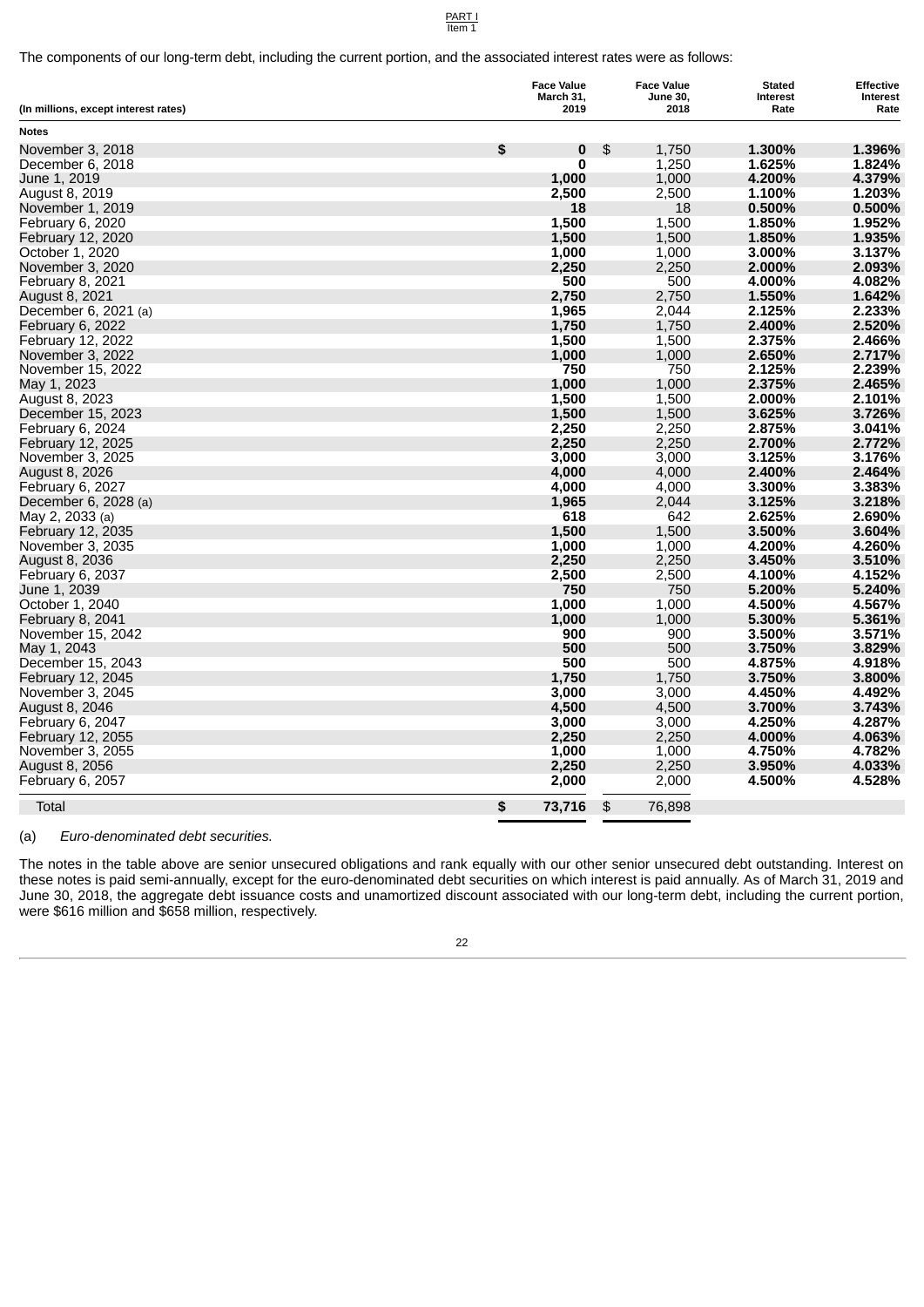## NOTE 11 — INCOME TAXES

#### **Effective Tax Rate**

Our effective tax rate was 16% and 14% for the three months ended March 31, 2019 and 2018, respectively, and 16% and 70% for the nine months ended March 31, 2019 and 2018, respectively. The increase in our effective tax rate for the three months ended March 31, 2019 compared to the prior year was primarily due to changes in the mix of our income before income taxes between the U.S. and foreign countries. The decrease in our effective tax rate for the nine months ended March 31, 2019 compared to the prior year was primarily due to the net charge related to the enactment of the TCJA in the second quarter of fiscal year 2018.

Our effective tax rate for the three and nine months ended March 31, 2019 was lower than the U.S. federal statutory rate, primarily due to earnings taxed at lower rates in foreign jurisdictions resulting from producing and distributing our products and services through our foreign regional operations centers in Ireland, Singapore, and Puerto Rico, and tax benefits relating to stock-based compensation.

#### **Tax Cuts and Jobs Act**

On December 22, 2017, the TCJA was enacted into law, which significantly changed existing U.S. tax law and included numerous provisions that affect our business, such as imposing a one-time transition tax on deemed repatriation of deferred foreign income, reducing the U.S. federal statutory tax rate, and adopting a territorial tax system. In fiscal year 2018, the TCJA required us to incur a transition tax on deferred foreign income not previously subject to U.S. income tax at a rate of 15.5% for foreign cash and certain other net current assets, and 8% on the remaining income. The TCJA also reduced the U.S. federal statutory tax rate from 35% to 21% effective January 1, 2018. The TCJA included a provision to tax GILTI of foreign subsidiaries and a base erosion anti-abuse tax ("BEAT") measure that taxes certain payments between a U.S. corporation and its foreign subsidiaries. The GILTI and BEAT provisions of the TCJA were effective for us beginning July 1, 2018.

The TCJA was effective in the second quarter of fiscal year 2018. We recorded a provisional net charge of \$13.8 billion in the second quarter of fiscal year 2018, and \$13.7 billion for the fiscal year ended June 30, 2018, related to the TCJA based on reasonable estimates for those tax effects. We adjusted our provisional net charge by recording additional tax expense of \$157 million in the second quarter of fiscal year 2019 related to GILTI deferred taxes pursuant to SEC Staff Accounting Bulletin No. 118. As of March 31, 2019, the U.S. Treasury Department and the Internal Revenue Service ("IRS") are still in the process of issuing various TCJA regulations. Accordingly, future adjustments to the financial statements may be necessary as regulations are issued and when we file our fiscal year 2018 tax returns with the IRS and foreign tax authorities in the current fiscal year.

We recorded an estimated charge of \$17.8 billion in the second quarter of fiscal year 2018, and \$17.9 billion in fiscal year 2018, related to the one-time transition tax on the deemed repatriation of deferred foreign income, which was included in the provision for income taxes on our consolidated income statements and income taxes on our consolidated balance sheets. To calculate the transition tax, we estimated our deferred foreign income for fiscal year 2018 because these tax returns are not complete or due. Taxable income for fiscal year 2018 will be known once the respective tax returns are completed and filed. In addition, U.S. and foreign audit settlements may significantly impact the estimated transition tax. The impact of the U.S. and foreign audits on the transition tax will be known as the audits are concluded.

In addition, we recorded an estimated benefit of \$4.0 billion in the second quarter of fiscal year 2018, and \$4.2 billion in fiscal year 2018, from the impact of changes in the tax rate, primarily on deferred tax assets and liabilities, which was included in provision for income taxes on our consolidated income statements and deferred income taxes and long-term income taxes on our consolidated balance sheets. We remeasured our deferred taxes to reflect the reduced rate that will apply when these deferred taxes are settled or realized in future periods. We adjusted our provisional charge by recording additional tax expense of \$157 million in the second quarter of fiscal year 2019.

The TCJA subjects a U.S. corporation to tax on its GILTI. Under GAAP, we can make an accounting policy election to either treat taxes due on the GILTI inclusion as a current period expense or factor such amounts into our measurement of deferred taxes. We elected the deferred method, under which we recorded the corresponding deferred tax assets and liabilities on our consolidated balance sheets.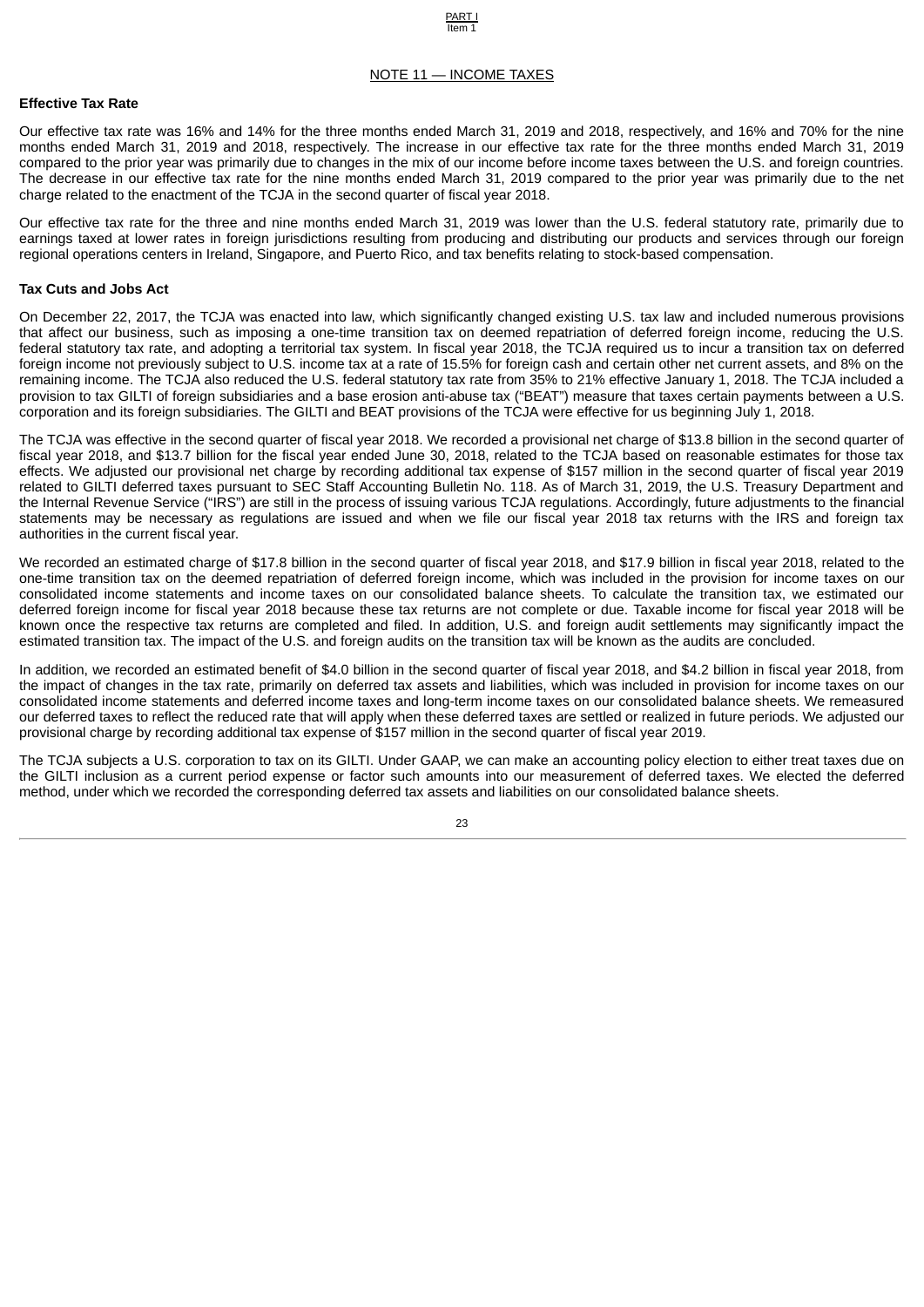## **Uncertain Tax Positions**

While we settled a portion of the IRS audit for tax years 2004 to 2006 in the third quarter of fiscal year 2011, a portion of the IRS audit for tax years 2007 to 2009 in the first quarter of fiscal year 2016, and a portion of the IRS audit for tax years 2010 to 2013 in the second quarter of fiscal year 2018, we remain under audit for those years. We continue to be subject to examination by the IRS for tax years 2014 to 2017. In February 2012, the IRS withdrew its 2011 Revenue Agents Report for tax years 2004 to 2006 and reopened the audit phase of the examination. As of March 31, 2019, the primary unresolved issues for this and other open IRS audits are related to transfer pricing. While we believe our allowances for income tax contingencies related to the unresolved issues are adequate, the final resolution of these issues, if unfavorable, could have a material impact on our consolidated financial statements. We have not received a proposed assessment for the unresolved issues and do not expect a final resolution of these issues in the next 12 months. Based on the information currently available, we do not anticipate a significant increase or decrease to our tax contingencies for these issues within the next 12 months.

We are subject to income tax in many jurisdictions outside the U.S. Our operations in certain jurisdictions remain subject to examination for tax years 1996 to 2018, some of which are currently under audit by local tax authorities. The resolution of each of these audits is not expected to be material to our consolidated financial statements.

While we believe our allowances for all income tax contingencies are adequate, the final resolution of these issues, if unfavorable, could have a material impact on our consolidated financial statements. Income tax contingencies and other income tax liabilities were \$15.7 billion and \$15.1 billion as of March 31, 2019 and June 30, 2018, respectively, and are included in long-term income taxes on our consolidated balance sheets. This increase was primarily due to current period intercompany transactions and interest accruals.

#### NOTE 12 — UNEARNED REVENUE

Unearned revenue by segment was as follows:

|  | (In millions) |  |
|--|---------------|--|
|--|---------------|--|

|                                            | March 31.<br>2019 | <b>June 30,</b><br>2018 |
|--------------------------------------------|-------------------|-------------------------|
| <b>Productivity and Business Processes</b> | \$<br>12.679      | \$<br>14,864            |
| Intelligent Cloud                          | 12,531            | 14,706                  |
| More Personal Computing                    | 2,925             | 3,150                   |
| Total                                      | 28.135            | 32.720                  |

Changes in unearned revenue were as follows:

| (In millions)                    |           |
|----------------------------------|-----------|
| Nine Months Ended March 31, 2019 |           |
| Balance, beginning of period     | 32,720    |
| Deferral of revenue              | 48.957    |
| Recognition of unearned revenue  | (53, 542) |
| Balance, end of period           | 28.135    |

Revenue allocated to remaining performance obligations represents contracted revenue that has not yet been recognized ("contracted not recognized revenue"), which includes unearned revenue and amounts that will be invoiced and recognized as revenue in future periods. Contracted not recognized revenue was \$75 billion as of March 31, 2019, of which we expect to recognize approximately 55% of the revenue over the next 12 months and the remainder thereafter. Many customers are committing to our products and services for longer contract terms, which is increasing the percentage of contracted revenue that will be recognized beyond the next 12 months.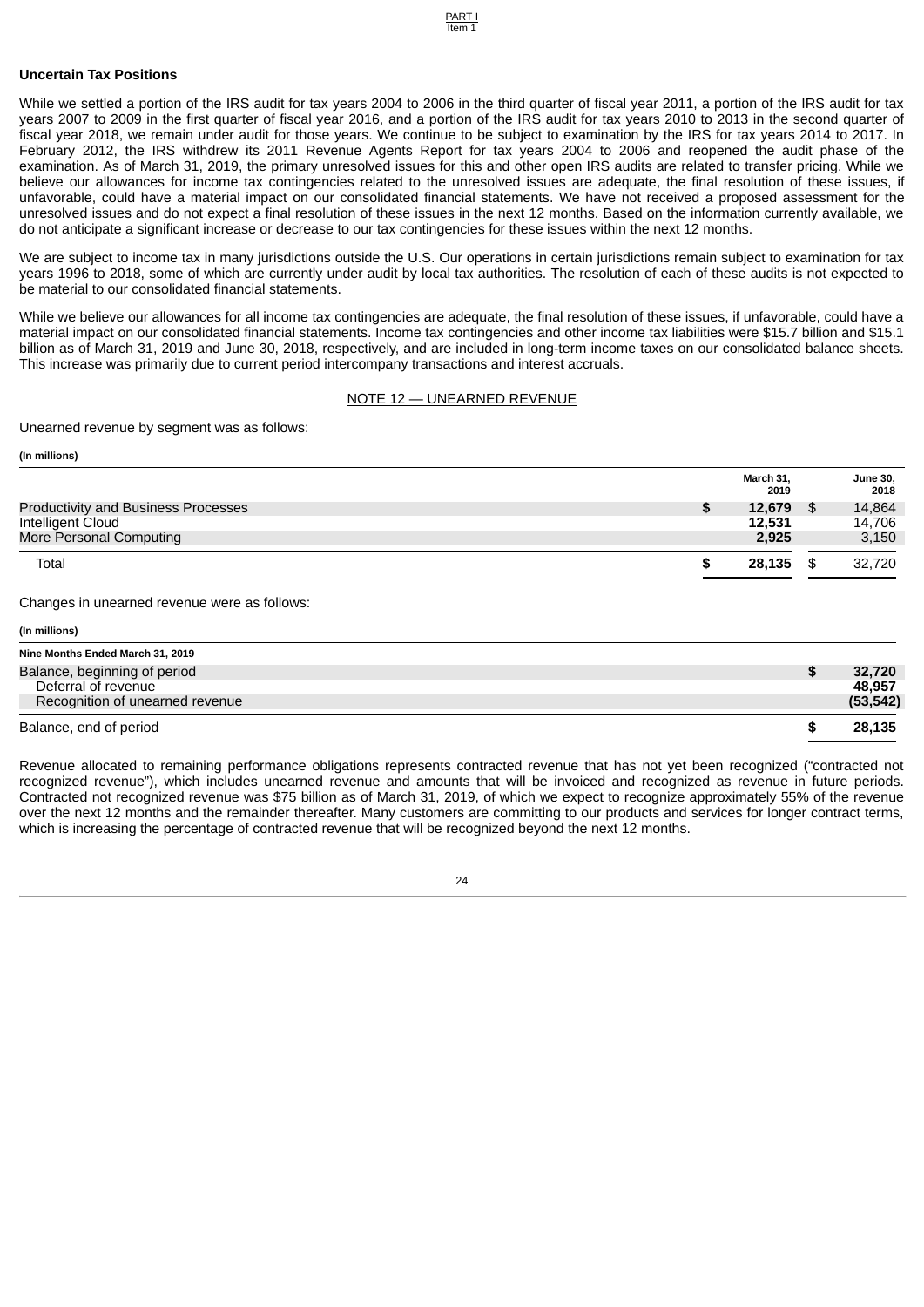## PART I<br>Item 1

#### NOTE 13 — LEASES

We have operating and finance leases for datacenters, corporate offices, research and development facilities, retail stores, and certain equipment. Our leases have remaining lease terms of 1 year to 20 years, some of which include options to extend the leases for up to 5 years, and some of which include options to terminate the leases within 1 year.

The components of lease expense were as follows:

| (In millions)                                                                               |   |           |           | <b>Three Months Ended</b><br>March 31, |      |            |      | <b>Nine Months Ended</b><br>March 31, |
|---------------------------------------------------------------------------------------------|---|-----------|-----------|----------------------------------------|------|------------|------|---------------------------------------|
|                                                                                             |   | 2019      |           | 2018                                   |      | 2019       |      | 2018                                  |
| Operating lease cost                                                                        | S | 431       | \$        | 395                                    | - \$ | 1,254      | \$   | 1,182                                 |
| Finance lease cost:<br>Amortization of right-of-use assets<br>Interest on lease liabilities | S | 100<br>65 | <b>\$</b> | 70 \$<br>47                            |      | 262<br>179 | - \$ | 175<br>121                            |
| Total finance lease cost                                                                    | c | 165       | \$        | 117                                    |      | 441        | -\$  | 296                                   |

Supplemental cash flow information related to leases was as follows:

| (In millions)                                                           |   |      | <b>Three Months Ended</b> | March 31. |    |       | Nine Months Ended<br>March 31, |
|-------------------------------------------------------------------------|---|------|---------------------------|-----------|----|-------|--------------------------------|
|                                                                         |   | 2019 |                           | 2018      |    | 2019  | 2018                           |
| Cash paid for amounts included in the measurement of lease liabilities: |   |      |                           |           |    |       |                                |
| Operating cash flows from operating leases                              | S | 425  | \$                        | 388       | S. | 1.229 | \$<br>1,132                    |
| Operating cash flows from finance leases                                |   | 65   |                           | 46        |    | 179   | 121                            |
| Financing cash flows from finance leases                                |   | 66   |                           | 37        |    | 167   | 93                             |
| Right-of-use assets obtained in exchange for lease obligations:         |   |      |                           |           |    |       |                                |
| Operating leases                                                        |   | 730  |                           | 570       |    | 1.698 | 1,269                          |
| Finance leases                                                          |   | 658  |                           | 412       |    | 1,722 | 1,790                          |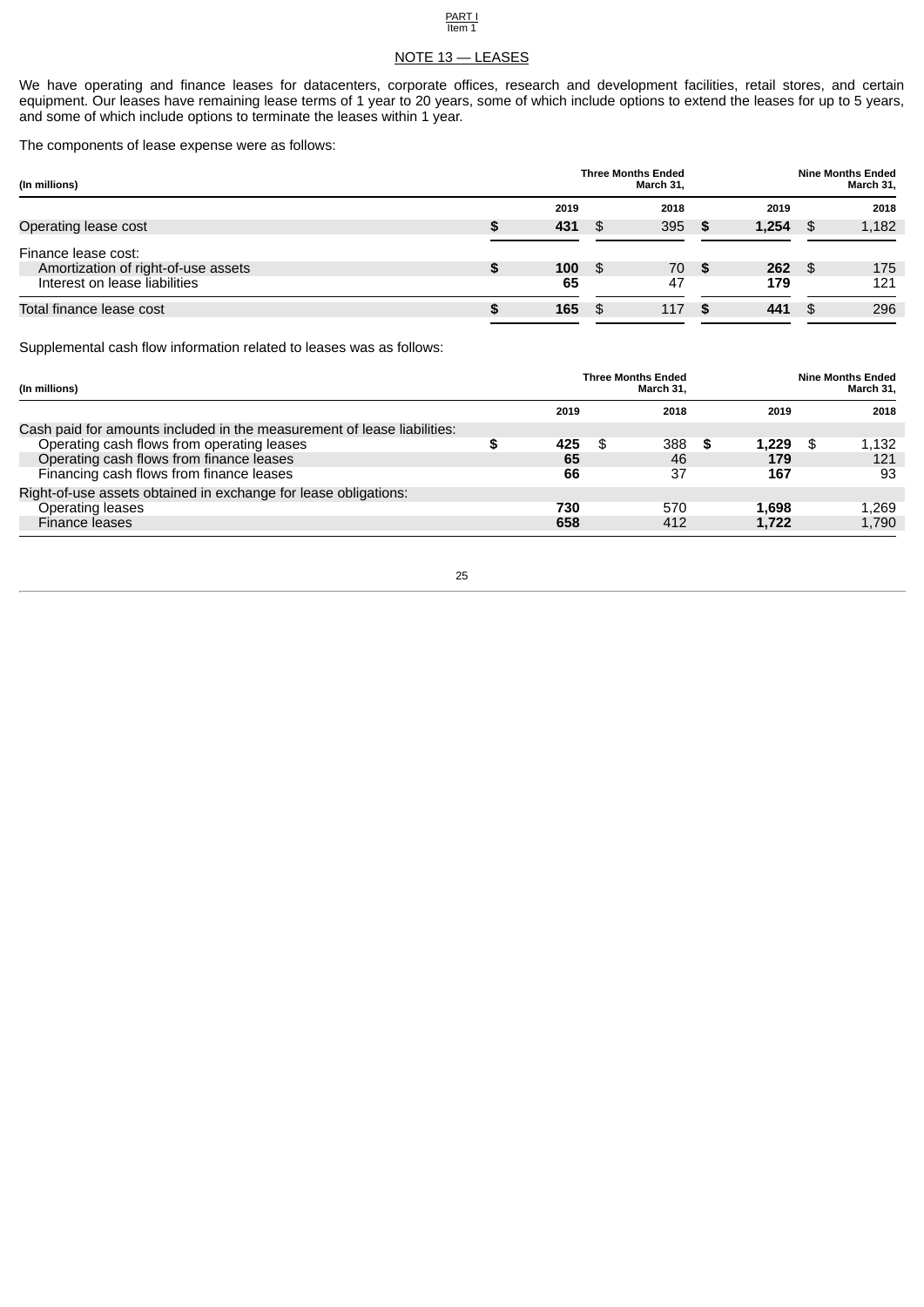#### Supplemental balance sheet information related to leases was as follows:

|  |  |  |  |  |  | (In millions, except lease term and discount rate) |  |
|--|--|--|--|--|--|----------------------------------------------------|--|
|--|--|--|--|--|--|----------------------------------------------------|--|

|                                       | March 31,<br>2019 |               | <b>June 30,</b><br>2018 |
|---------------------------------------|-------------------|---------------|-------------------------|
| <b>Operating Leases</b>               |                   |               |                         |
| Operating lease right-of-use assets   | \$<br>7,121       | $\frac{3}{2}$ | 6,686                   |
| Other current liabilities             | \$<br>1,461       | \$            | 1,399                   |
| Operating lease liabilities           | 5,972             |               | 5,568                   |
| Total operating lease liabilities     | \$<br>7,433       | \$            | 6,967                   |
| <b>Finance Leases</b>                 |                   |               |                         |
| Property and equipment, at cost       | \$<br>6,222       | \$            | 4,543                   |
| Accumulated depreciation              | (666)             |               | (404)                   |
| Property and equipment, net           | \$<br>5,556       | \$            | 4,139                   |
| Other current liabilities             | \$<br>282         | \$            | 176                     |
| Other long-term liabilities           | 5,528             |               | 4,125                   |
| Total finance lease liabilities       | \$<br>5,810       | \$            | 4,301                   |
| Weighted Average Remaining Lease Term |                   |               |                         |
| Operating leases                      | 7 years           |               | 7 years                 |
| Finance leases                        | 13 years          |               | 13 years                |
| <b>Weighted Average Discount Rate</b> |                   |               |                         |
| <b>Operating leases</b>               | 2.9%              |               | 2.7%                    |
| <b>Finance leases</b>                 | 4.9%              |               | 5.2%                    |

## Maturities of lease liabilities were as follows:

**(In millions)**

| Year Ending June 30,                                  | Operating<br>Leases |      | <b>Finance</b><br>Leases |
|-------------------------------------------------------|---------------------|------|--------------------------|
| 2019 (excluding the nine months ended March 31, 2019) | \$<br>422           | - \$ | 138                      |
| 2020                                                  | 1,586               |      | 534                      |
| 2021                                                  | 1,335               |      | 543                      |
| 2022                                                  | 1,135               |      | 552                      |
| 2023                                                  | 942                 |      | 556                      |
| Thereafter                                            | 2,904               |      | 5,552                    |
| Total lease payments                                  | 8,324               |      | 7,875                    |
| Less imputed interest                                 | (891)               |      | (2,065)                  |
| <b>Total</b>                                          | \$<br>7,433         | - 56 | 5,810                    |

As of March 31, 2019, we have additional operating and finance leases, primarily for datacenters, that have not yet commenced of \$1.9 billion and \$6.4 billion, respectively. These operating and finance leases will commence between fiscal year 2019 and fiscal year 2022 with lease terms of 1 year to 15 years.

#### NOTE 14 — CONTINGENCIES

## **Patent and Intellectual Property Claims**

There were 35 patent infringement cases pending against Microsoft as of March 31, 2019, none of which are material individually or in aggregate.

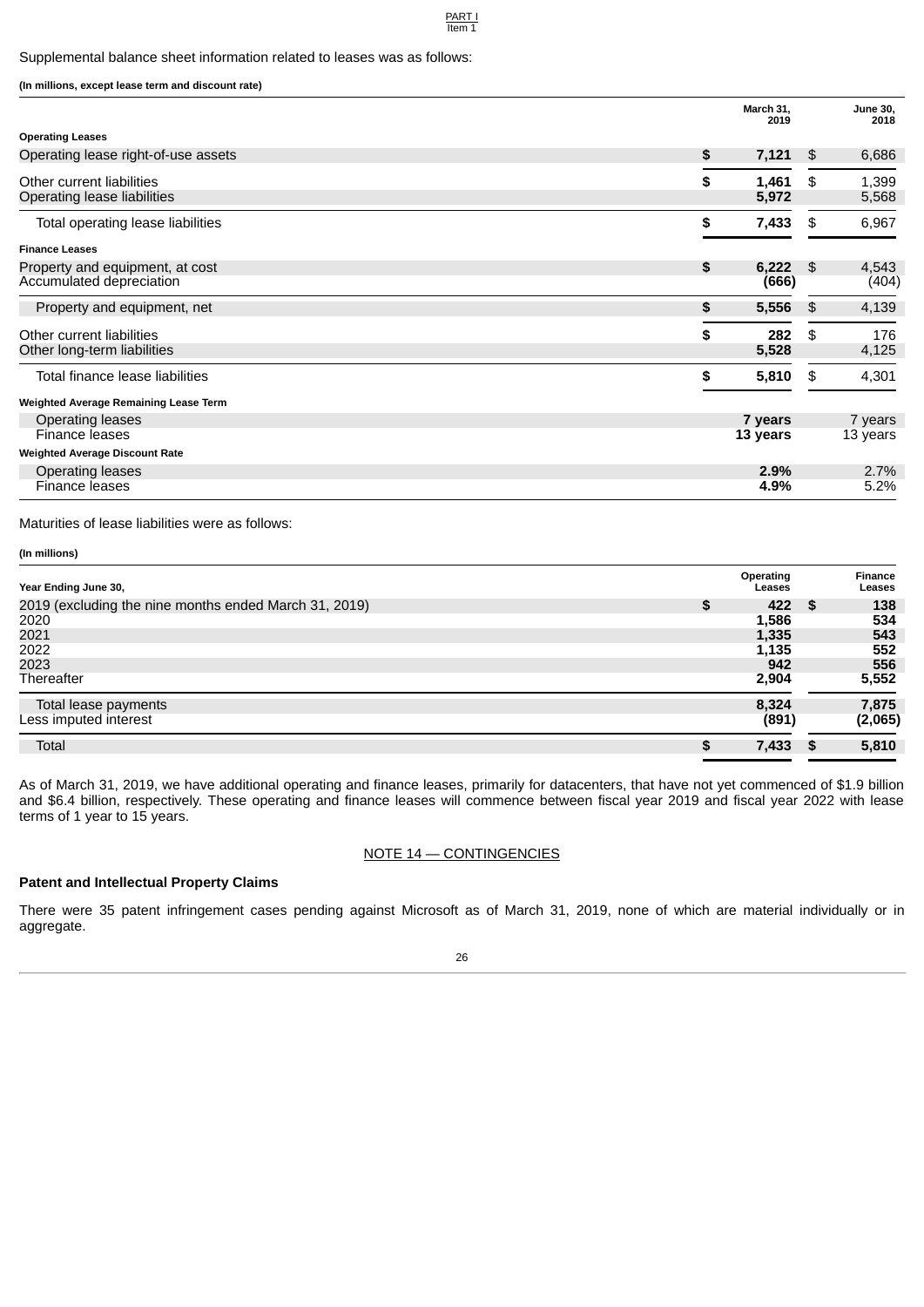## **Antitrust, Unfair Competition, and Overcharge Class Actions**

Antitrust and unfair competition class action lawsuits were filed against us in British Columbia, Ontario, and Quebec, Canada. All three have been certified on behalf of Canadian indirect purchasers who acquired licenses for Microsoft operating system software and/or productivity application software between 1998 and 2010.

The trial of the British Columbia action commenced in May 2016. Following a mediation, the parties agreed to a global settlement of all three Canadian actions, and submitted the proposed settlement agreement to the courts in all three jurisdictions for approval. The final settlement has been approved by the courts in British Columbia, Ontario, and Quebec, and the claims administration process will commence.

#### **Other Antitrust Litigation and Claims**

#### *China State Administration for Industry and Commerce Investigation*

In 2014, Microsoft was informed that China's State Agency for Market Regulation ("SAMR") (formerly State Administration for Industry and Commerce) had begun a formal investigation relating to China's Anti-Monopoly Law, and the SAMR conducted onsite inspections of Microsoft offices in Beijing, Shanghai, Guangzhou, and Chengdu. The SAMR has presented its preliminary views as to certain possible violations of China's Anti-Monopoly Law, and discussions are expected to continue.

#### **Product-Related Litigation**

#### *U.S. Cell Phone Litigation*

Microsoft Mobile Oy, a subsidiary of Microsoft, along with other handset manufacturers and network operators, is a defendant in 40 lawsuits filed in the Superior Court for the District of Columbia by individual plaintiffs who allege that radio emissions from cellular handsets caused their brain tumors and other adverse health effects. We assumed responsibility for these claims in our agreement to acquire Nokia's Devices and Services business and have been substituted for the Nokia defendants. Nine of these cases were filed in 2002 and are consolidated for certain pre-trial proceedings; the remaining cases are stayed. In a separate 2009 decision, the Court of Appeals for the District of Columbia held that adverse health effect claims arising from the use of cellular handsets that operate within the U.S. Federal Communications Commission radio frequency emission guidelines ("FCC Guidelines") are pre-empted by federal law. The plaintiffs allege that their handsets either operated outside the FCC Guidelines or were manufactured before the FCC Guidelines went into effect. The lawsuits also allege an industry-wide conspiracy to manipulate the science and testing around emission guidelines.

In 2013, the defendants in the consolidated cases moved to exclude the plaintiffs' expert evidence of general causation on the basis of flawed scientific methodologies. In 2014, the trial court granted in part and denied in part the defendants' motion to exclude the plaintiffs' general causation experts. The defendants filed an interlocutory appeal to the District of Columbia Court of Appeals challenging the standard for evaluating expert scientific evidence. In October 2016, the Court of Appeals issued its decision adopting the standard advocated by the defendants and remanding the cases to the trial court for further proceedings under that standard. The plaintiffs have filed supplemental expert evidence, portions of which the defendants have moved to strike. In August 2018, the trial court issued an order striking portions of the plaintiffs' expert reports. A hearing is expected to be scheduled in the second half of calendar year 2019.

#### *Canadian Cell Phone Class Action*

Microsoft Mobile Oy, along with other handset manufacturers and network operators, is a defendant in a 2013 class action lawsuit filed in the Supreme Court of British Columbia by a purported class of Canadians who have used cellular phones for at least 1,600 hours, including a subclass of users with brain tumors, alleging adverse health effects from cellular phone use. Microsoft was served with the complaint in June 2014 and has been substituted for the Nokia defendants. The lawsuit was dismissed without prejudice on March 7, 2019.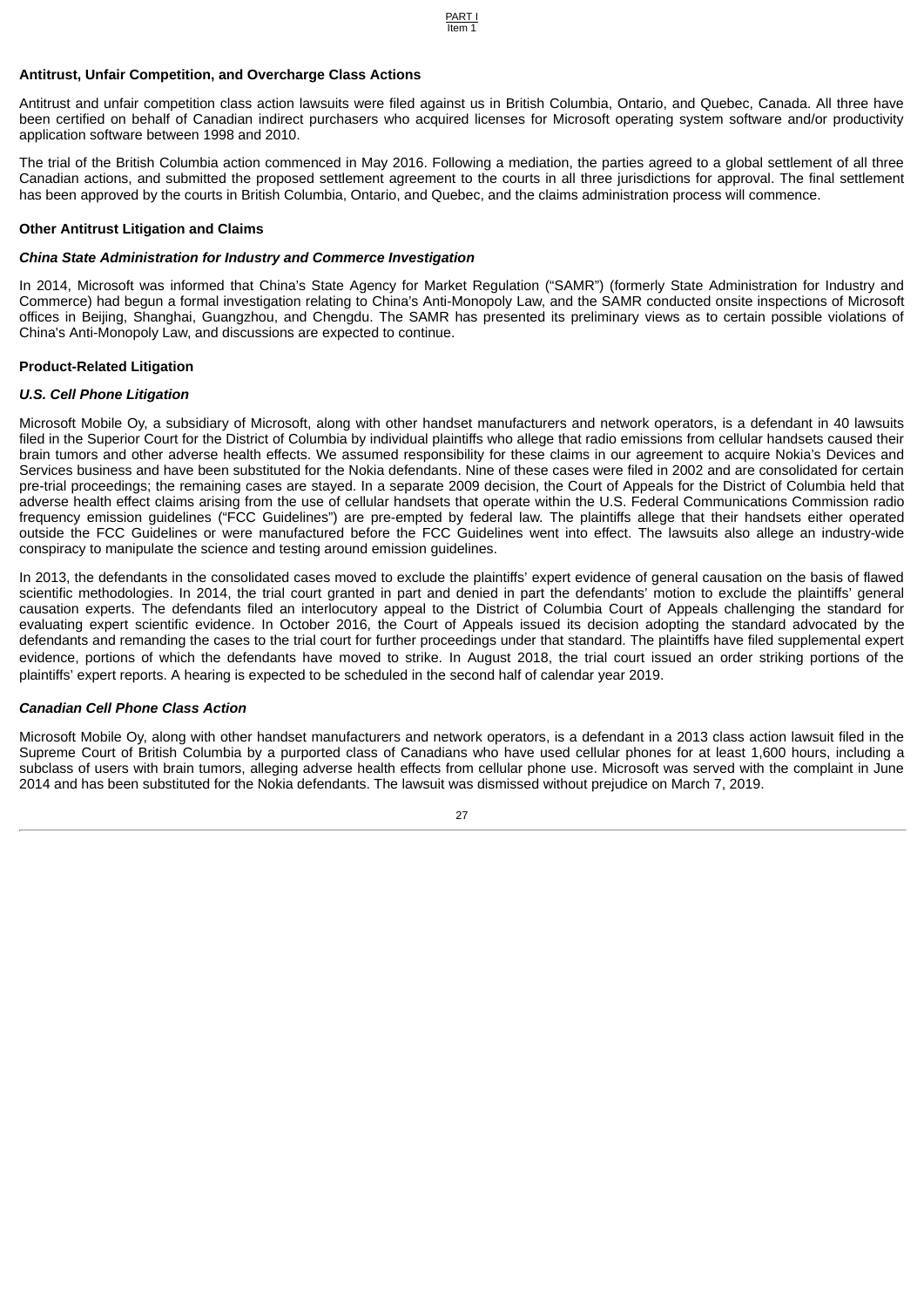

## **Employment-Related Litigation**

#### *Moussouris v. Microsoft*

Current and former female Microsoft employees in certain engineering and information technology roles brought this class action in federal court in Seattle in 2015, alleging systemic gender discrimination in pay and promotions. The plaintiffs moved to certify the class in October 2017. Microsoft filed an opposition in January 2018, attaching an expert report showing no statistically significant disparity in pay and promotions between similarly situated men and women. In June 2018, the court denied the plaintiffs' motion for class certification. Plaintiffs sought an interlocutory appeal to the U.S. Court of Appeals for the Ninth Circuit, which was granted in September 2018. Oral arguments are expected to be scheduled in early calendar year 2020.

#### **Other Contingencies**

We also are subject to a variety of other claims and suits that arise from time to time in the ordinary course of our business. Although management currently believes that resolving claims against us, individually or in aggregate, will not have a material adverse impact on our consolidated financial statements, these matters are subject to inherent uncertainties and management's view of these matters may change in the future.

As of March 31, 2019, we accrued aggregate legal liabilities of \$253 million. While we intend to defend these matters vigorously, adverse outcomes that we estimate could reach approximately \$1.0 billion in aggregate beyond recorded amounts are reasonably possible. Were unfavorable final outcomes to occur, there exists the possibility of a material adverse impact on our consolidated financial statements for the period in which the effects become reasonably estimable.

#### NOTE 15 — STOCKHOLDERS' EQUITY

#### **Share Repurchases**

On September 20, 2016, our Board of Directors approved a share repurchase program authorizing up to \$40.0 billion in share repurchases. This share repurchase program commenced on December 22, 2016, has no expiration date, and may be suspended or discontinued at any time without notice. As of March 31, 2019, \$15.6 billion remained of this \$40.0 billion share repurchase program.

We repurchased the following shares of common stock under the share repurchase program:

| (In millions)        | <b>Shares</b> | <b>Amount</b> | <b>Shares</b> | Amount      |
|----------------------|---------------|---------------|---------------|-------------|
| <b>Fiscal Year</b>   |               | 2019          |               | 2018        |
| <b>First Quarter</b> | 24            | \$<br>2,600   | 22            | \$<br>1,600 |
| Second Quarter       | 57            | 6,100         | 22            | 1,800       |
| <b>Third Quarter</b> | 36            | 3,899         | 34            | 3,100       |
| Total                | 117           | 12,599        | 78            | \$<br>6,500 |

The above table excludes shares repurchased to settle employee tax withholding related to the vesting of stock awards. All repurchases were made using cash resources.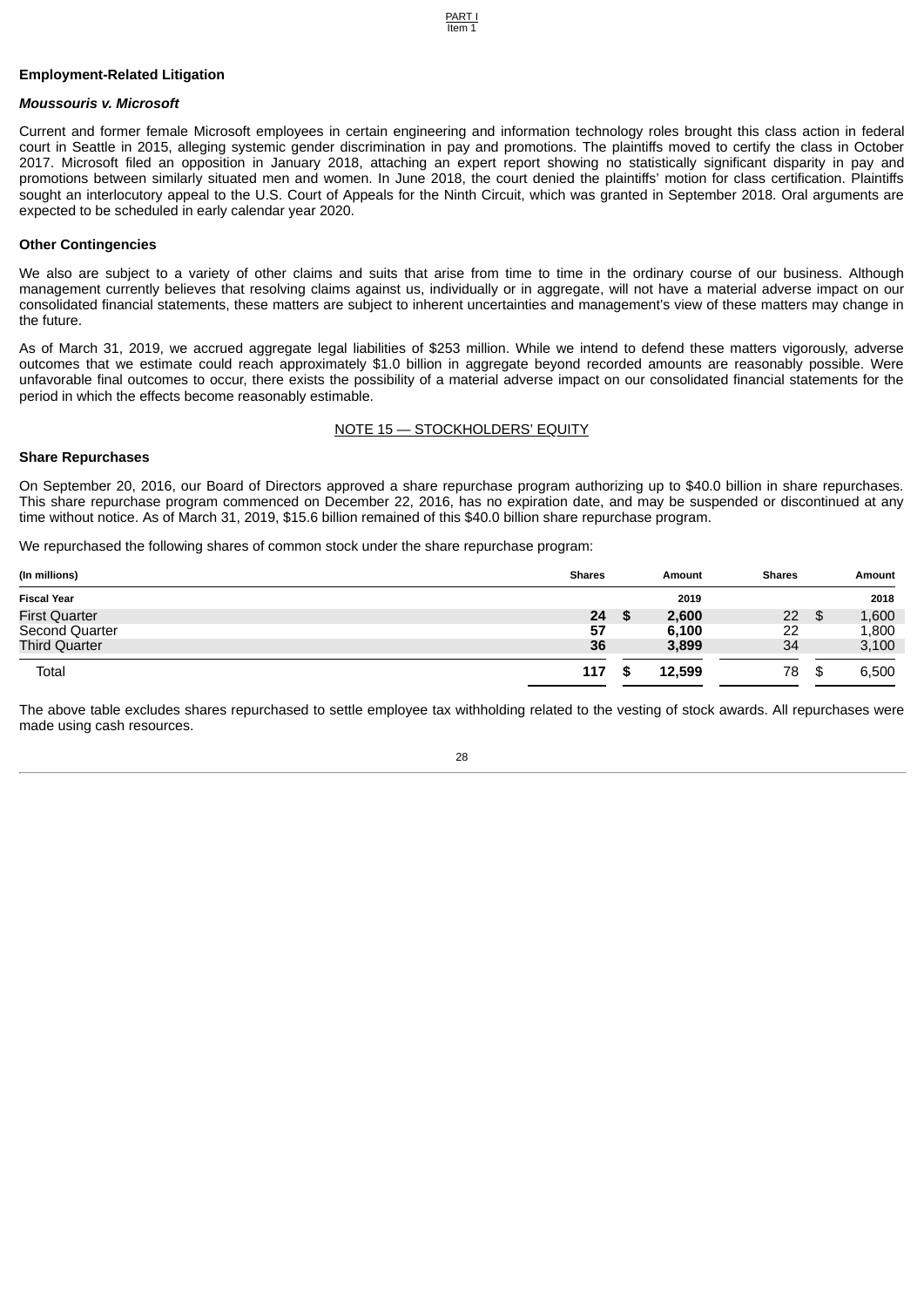## **Dividends**

Our Board of Directors declared the following dividends:

| <b>Declaration Date</b>   | <b>Record Date</b>       | <b>Payment Date</b>      |    | <b>Dividend</b><br><b>Per Share</b> |      | Amount        |
|---------------------------|--------------------------|--------------------------|----|-------------------------------------|------|---------------|
| <b>Fiscal Year 2019</b>   |                          |                          |    |                                     |      | (in millions) |
| <b>September 18, 2018</b> | <b>November 15, 2018</b> | <b>December 13, 2018</b> | S  | 0.46                                | - S  | 3,544         |
| <b>November 28, 2018</b>  | <b>February 21, 2019</b> | <b>March 14, 2019</b>    |    | 0.46                                |      | 3,526         |
| March 11, 2019            | May 16, 2019             | June 13, 2019            |    | 0.46                                |      | 3,526         |
| <b>Total</b>              |                          |                          | \$ | 1.38                                | S    | 10,596        |
| <b>Fiscal Year 2018</b>   |                          |                          |    |                                     |      |               |
| September 19, 2017        | November 16, 2017        | December 14, 2017        | \$ | 0.42                                | - \$ | 3,238         |
| November 29, 2017         | February 15, 2018        | March 8, 2018            |    | 0.42                                |      | 3,232         |
| March 12, 2018            | May 17, 2018             | June 14, 2018            |    | 0.42                                |      | 3.226         |
| Total                     |                          |                          | \$ | 1.26                                | \$   | 9,696         |
|                           |                          |                          |    |                                     |      |               |

The dividend declared on March 11, 2019 was included in other current liabilities as of March 31, 2019.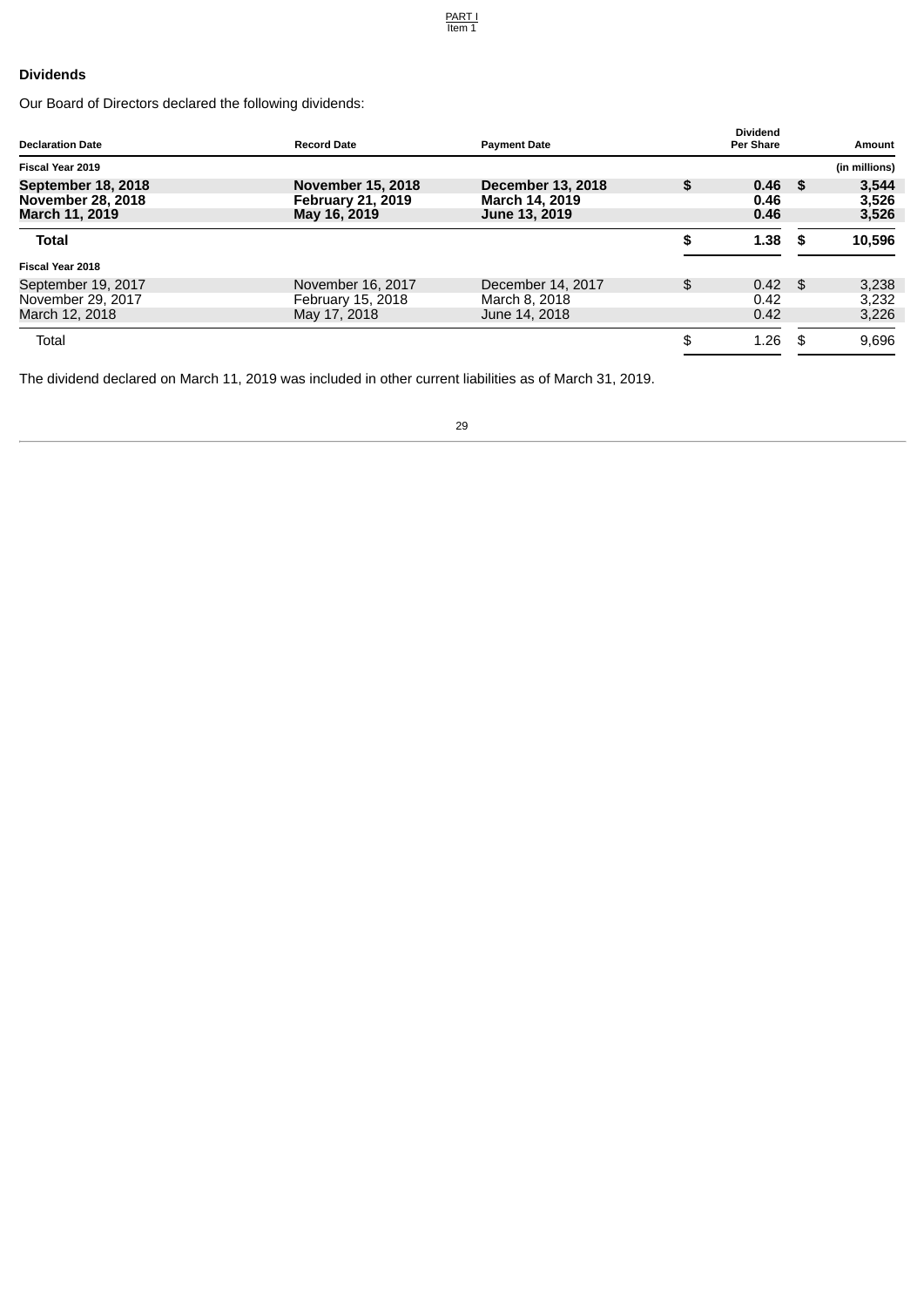## PART I<br>Item 1

## NOTE 16 — ACCUMULATED OTHER COMPREHENSIVE INCOME (LOSS)

The following table summarizes the changes in accumulated other comprehensive income (loss) by component:

| (In millions)                                                                                                    |                     | <b>Three Months Ended</b><br>March 31, | <b>Nine Months Ended</b><br>March 31. |                  |    |                 |  |  |  |
|------------------------------------------------------------------------------------------------------------------|---------------------|----------------------------------------|---------------------------------------|------------------|----|-----------------|--|--|--|
|                                                                                                                  | 2019                | 2018                                   |                                       | 2019             |    | 2018            |  |  |  |
| <b>Derivatives</b>                                                                                               |                     |                                        |                                       |                  |    |                 |  |  |  |
| Balance, beginning of period<br>Unrealized gains, net of tax of \$0, \$7, \$2, and \$8                           | \$<br>113<br>31     | \$<br>21<br>15                         | \$                                    | 173<br>146       | \$ | 134<br>30       |  |  |  |
| Reclassification adjustments for gains included in revenue<br>Tax expense included in provision for income taxes | (66)<br>2           | (8)<br>0                               |                                       | (246)<br>7       |    | (138)<br>2      |  |  |  |
| Amounts reclassified from accumulated other comprehensive<br>income (loss)                                       | (64)                | (8)                                    |                                       | (239)            |    | (136)           |  |  |  |
| Net change related to derivatives, net of tax of \$(2), \$7, \$(5), and \$6                                      | (33)                | 7                                      |                                       | (93)             |    | (106)           |  |  |  |
| Balance, end of period                                                                                           | \$<br>80            | \$<br>28                               | \$                                    | 80               | \$ | 28              |  |  |  |
| <b>Investments</b>                                                                                               |                     |                                        |                                       |                  |    |                 |  |  |  |
| Balance, beginning of period<br>Unrealized gains (losses), net of tax of \$189, \$(186), \$337, and              | \$<br>(297)         | \$<br>659                              | \$                                    | (850)            | \$ | 1,825           |  |  |  |
| \$(347)                                                                                                          | 711                 | (644)                                  |                                       | 1,267            |    | (961)           |  |  |  |
| Reclassification adjustments for (gains) losses included in other<br>income (expense), net                       | 4                   | (517)                                  |                                       | 84               |    | (1,823)         |  |  |  |
| Tax expense (benefit) included in provision for income taxes                                                     | (1)                 | 145                                    |                                       | (17)             |    | 602             |  |  |  |
| Amounts reclassified from accumulated other comprehensive<br>income (loss)                                       | 3                   | (372)                                  |                                       | 67               |    | (1,221)         |  |  |  |
| Net change related to investments, net of tax of \$190, \$(331), \$354,<br>and \$(949)                           | 714                 | (1,016)                                |                                       | 1,334            |    | (2, 182)        |  |  |  |
| Cumulative effect of accounting changes                                                                          | $\bf{0}$            | 0                                      |                                       | (67)             |    | $\Omega$        |  |  |  |
| Balance, end of period                                                                                           | \$<br>417           | \$<br>(357)                            | \$                                    | 417              | \$ | (357)           |  |  |  |
| <b>Translation Adjustments and Other</b>                                                                         |                     |                                        |                                       |                  |    |                 |  |  |  |
| Balance, beginning of period<br>Translation adjustments and other, net of tax of \$1, \$0, \$0, and \$(1)        | \$<br>(1,829)<br>67 | \$<br>(1,079)<br>255                   | \$                                    | (1,510)<br>(252) | \$ | (1, 332)<br>508 |  |  |  |
| Balance, end of period                                                                                           | \$<br>(1,762)       | \$<br>(824)                            | \$                                    | (1,762)          | \$ | (824)           |  |  |  |
| Accumulated other comprehensive loss, end of period                                                              | \$<br>(1, 265)      | \$<br>(1, 153)                         | \$                                    | (1,265)          | \$ | (1, 153)        |  |  |  |

## NOTE 17 — SEGMENT INFORMATION AND GEOGRAPHIC DATA

In its operation of the business, management, including our chief operating decision maker, who is also our Chief Executive Officer, reviews certain financial information, including segmented internal profit and loss statements prepared on a basis not consistent with GAAP. During the periods presented, we reported our financial performance based on the following segments: Productivity and Business Processes, Intelligent Cloud, and More Personal Computing.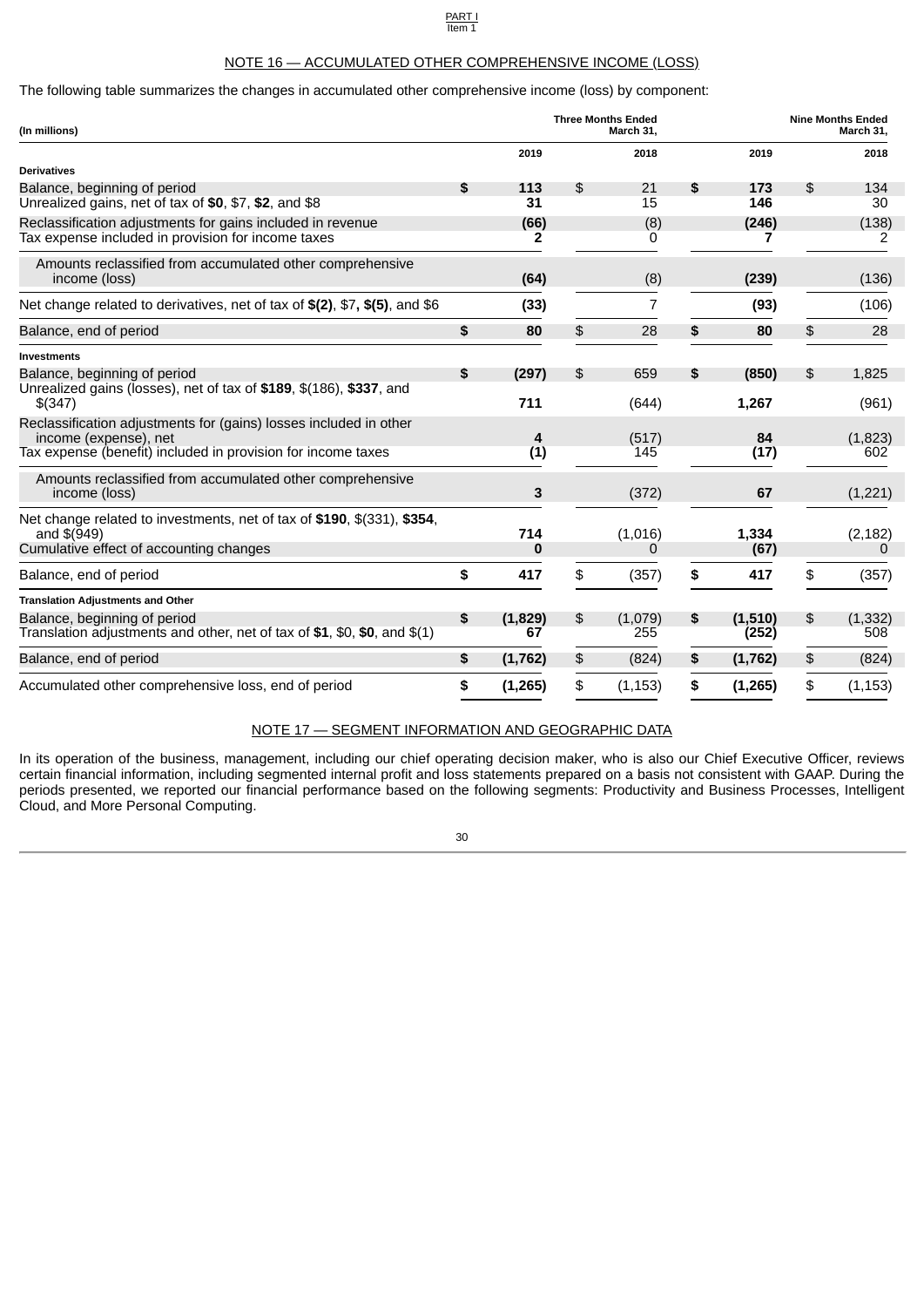

## Our reportable segments are described below.

#### **Productivity and Business Processes**

Our Productivity and Business Processes segment consists of products and services in our portfolio of productivity, communication, and information services, spanning a variety of devices and platforms. This segment primarily comprises:

- Office Commercial, including Microsoft Office 365 Commercial subscriptions and Office licensed on-premises, comprising Office, Exchange, SharePoint, Skype for Business, and Microsoft Teams, and related Client Access Licenses ("CALs").
- Office Consumer, including Office 365 Consumer subscriptions and Office licensed on-premises, and Office Consumer Services, including Skype, Outlook.com, and OneDrive.
- LinkedIn, including Talent Solutions, Marketing Solutions, and Premium Subscriptions.
- Microsoft Dynamics business solutions, including Dynamics ERP on-premises, Dynamics CRM on-premises, and Dynamics 365, a set of cloud-based applications across ERP and CRM.

## **Intelligent Cloud**

Our Intelligent Cloud segment consists of our public, private, and hybrid server products and cloud services that can power modern business. This segment primarily comprises:

- Server products and cloud services, including Microsoft SQL Server, Windows Server, Visual Studio, System Center, and related CALs, Microsoft Azure, and GitHub.
- Enterprise Services, including Premier Support Services and Microsoft Consulting Services.

#### **More Personal Computing**

Our More Personal Computing segment consists of products and services geared towards harmonizing the interests of end users, developers, and IT professionals across all devices. This segment primarily comprises:

- Windows, including Windows original equipment manufacturer ("OEM") licensing and other non-volume licensing of the Windows operating system; Windows Commercial, comprising volume licensing of the Windows operating system, Windows cloud services, and other Windows commercial offerings; patent licensing; Windows Internet of Things ("IoT"); and MSN advertising.
- Devices, including Microsoft Surface, PC accessories, and other intelligent devices.
- Gaming, including Xbox hardware and Xbox software and services, comprising Xbox Live transactions, subscriptions, and advertising ("Xbox Live"), video games, and third-party video game royalties.
- Search.

Revenue and costs are generally directly attributed to our segments. However, due to the integrated structure of our business, certain revenue recognized and costs incurred by one segment may benefit other segments. Revenue from certain contracts is allocated among the segments based on the relative value of the underlying products and services, which can include allocation based on actual prices charged, prices when sold separately, or estimated costs plus a profit margin. Cost of revenue is allocated in certain cases based on a relative revenue methodology. Operating expenses that are allocated primarily include those relating to marketing of products and services from which multiple segments benefit and are generally allocated based on relative gross margin.

In addition, certain costs incurred at a corporate level that are identifiable and that benefit our segments are allocated to them. These allocated costs include costs of: legal, including settlements and fines; information technology; human resources; finance; excise taxes; field selling; shared facilities services; and customer service and support. Each allocation is measured differently based on the specific facts and circumstances of the costs being allocated. Certain corporate-level activity is not allocated to our segments, including impairment and restructuring expenses.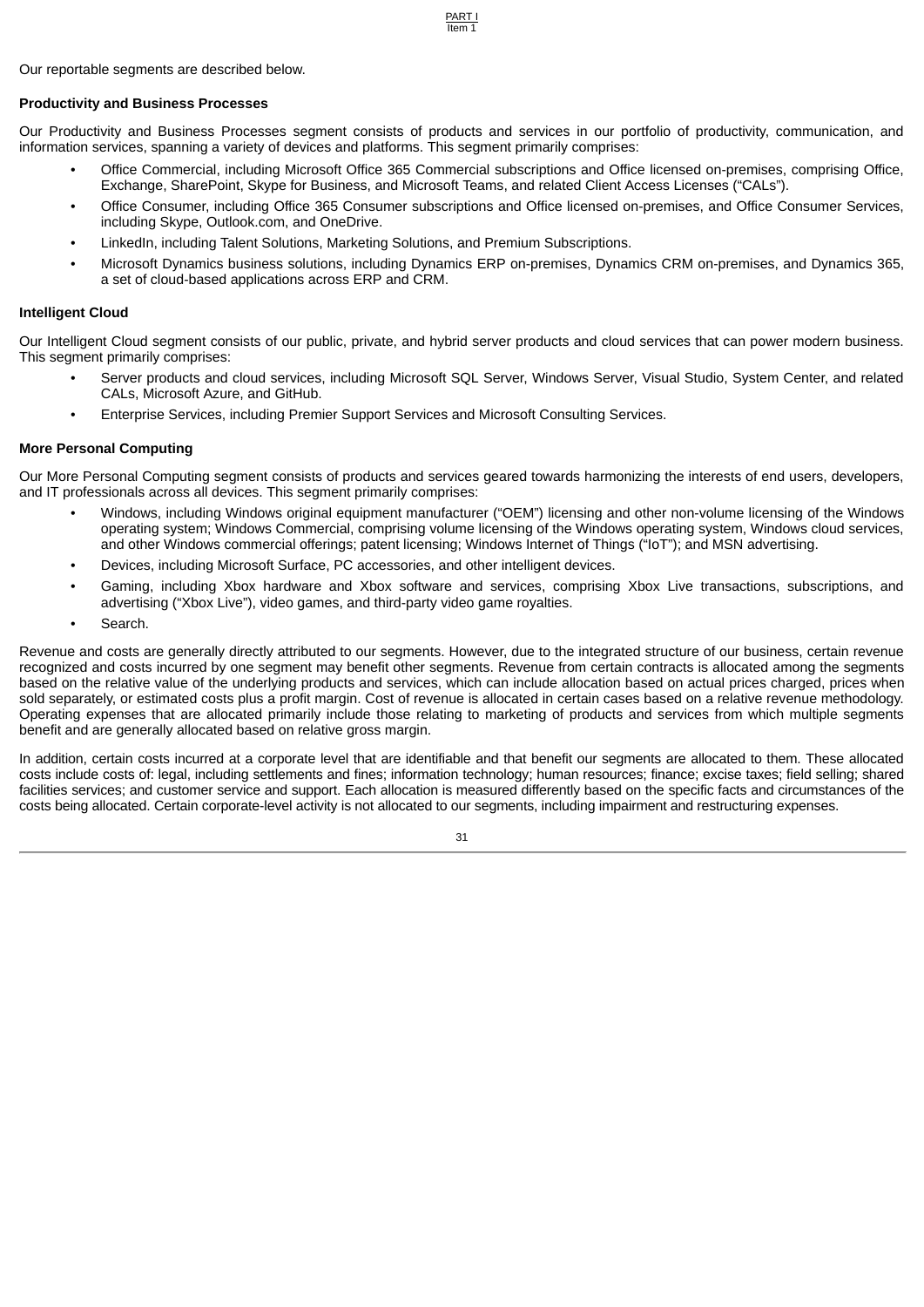Segment revenue and operating income were as follows during the periods presented:

| (In millions)                              | <b>Three Months Ended</b><br>March 31, |        |    |            |    | <b>Nine Months Ended</b><br>March 31, |    |        |  |  |  |
|--------------------------------------------|----------------------------------------|--------|----|------------|----|---------------------------------------|----|--------|--|--|--|
|                                            |                                        | 2019   |    | 2018       |    | 2019                                  |    | 2018   |  |  |  |
| Revenue                                    |                                        |        |    |            |    |                                       |    |        |  |  |  |
| <b>Productivity and Business Processes</b> | \$                                     | 10.242 | \$ | 9.006      | \$ | 30,113                                | \$ | 26,197 |  |  |  |
| Intelligent Cloud                          |                                        | 9,649  |    | 7,896      |    | 27,594                                |    | 22,613 |  |  |  |
| <b>More Personal Computing</b>             |                                        | 10,680 |    | 9,917      |    | 34,419                                |    | 31,465 |  |  |  |
| Total                                      | \$                                     | 30,571 | \$ | 26,819     | S  | 92,126                                | \$ | 80,275 |  |  |  |
| <b>Operating Income</b>                    |                                        |        |    |            |    |                                       |    |        |  |  |  |
| <b>Productivity and Business Processes</b> | \$                                     | 3,979  | \$ | $3,115$ \$ |    | 11,875 \$                             |    | 9,458  |  |  |  |
| Intelligent Cloud                          |                                        | 3,208  |    | 2,654      |    | 9,418                                 |    | 7,623  |  |  |  |
| More Personal Computing                    |                                        | 3,154  |    | 2,523      |    | 9,261                                 |    | 7,598  |  |  |  |
| Total                                      | \$                                     | 10,341 | \$ | 8,292      | \$ | 30,554                                | \$ | 24,679 |  |  |  |

No sales to an individual customer or country other than the United States accounted for more than 10% of revenue for the three or nine months ended March 31, 2019 or 2018. Revenue, classified by the major geographic areas in which our customers were located, was as follows:

| (In millions)     |   |        | <b>Three Months Ended</b><br>March 31, |    |        | Nine Months Ended<br>March 31, |        |  |  |  |
|-------------------|---|--------|----------------------------------------|----|--------|--------------------------------|--------|--|--|--|
|                   |   | 2019   | 2018                                   |    | 2019   |                                | 2018   |  |  |  |
| United States (a) | S | 15,372 | \$<br>13.457                           | \$ | 46,899 | \$                             | 41,094 |  |  |  |
| Other countries   |   | 15.199 | 13.362                                 |    | 45.227 |                                | 39,181 |  |  |  |
| <b>Total</b>      | S | 30.571 | \$<br>26,819                           | S  | 92,126 | \$                             | 80,275 |  |  |  |

(a) Includes billings to OEMs and certain multinational organizations because of the nature of these businesses and the impracticability of *determining the geographic source of the revenue.*

Revenue from external customers, classified by significant product and service offerings, was as follows:

| (In millions)                      |              | <b>Three Months Ended</b><br>March 31, | <b>Nine Months Ended</b><br>March 31, |        |    |        |  |  |
|------------------------------------|--------------|----------------------------------------|---------------------------------------|--------|----|--------|--|--|
|                                    | 2019         | 2018                                   |                                       | 2019   |    | 2018   |  |  |
| Office products and cloud services | \$<br>7,889  | \$<br>7,088                            | \$                                    | 23,258 | \$ | 20,739 |  |  |
| Server products and cloud services | 8,053        | 6,343                                  |                                       | 22,902 |    | 18,139 |  |  |
| Windows                            | 4,944        | 4,612                                  |                                       | 14,603 |    | 14,094 |  |  |
| Gaming                             | 2,363        | 2,251                                  |                                       | 9,333  |    | 8,067  |  |  |
| Search advertising                 | 1,911        | 1,784                                  |                                       | 5.675  |    | 5,243  |  |  |
| LinkedIn                           | 1,696        | 1,335                                  |                                       | 4.919  |    | 3,795  |  |  |
| <b>Devices</b>                     | 1,423        | 1,219                                  |                                       | 4,632  |    | 3,851  |  |  |
| <b>Enterprise Services</b>         | 1,542        | 1,489                                  |                                       | 4,513  |    | 4,295  |  |  |
| Other                              | 750          | 698                                    |                                       | 2,291  |    | 2,052  |  |  |
| Total                              | \$<br>30,571 | \$<br>26,819                           | S                                     | 92,126 | \$ | 80,275 |  |  |

Our commercial cloud revenue, which includes Office 365 Commercial, Azure, the commercial portion of LinkedIn, Dynamics 365, and other commercial cloud properties, was \$9.6 billion and \$27.1 billion for the three and nine months ended March 31, 2019, respectively, and \$6.8 billion and \$18.7 billion for the three and nine months ended March 31, 2018, respectively. These amounts are primarily included in Office products and cloud services, Server products and cloud services, and LinkedIn in the table above.

Assets are not allocated to segments for internal reporting presentations. A portion of amortization and depreciation is included with various other costs in an overhead allocation to each segment; it is impracticable for us to separately identify the amount of amortization and depreciation by segment that is included in the measure of segment profit or loss.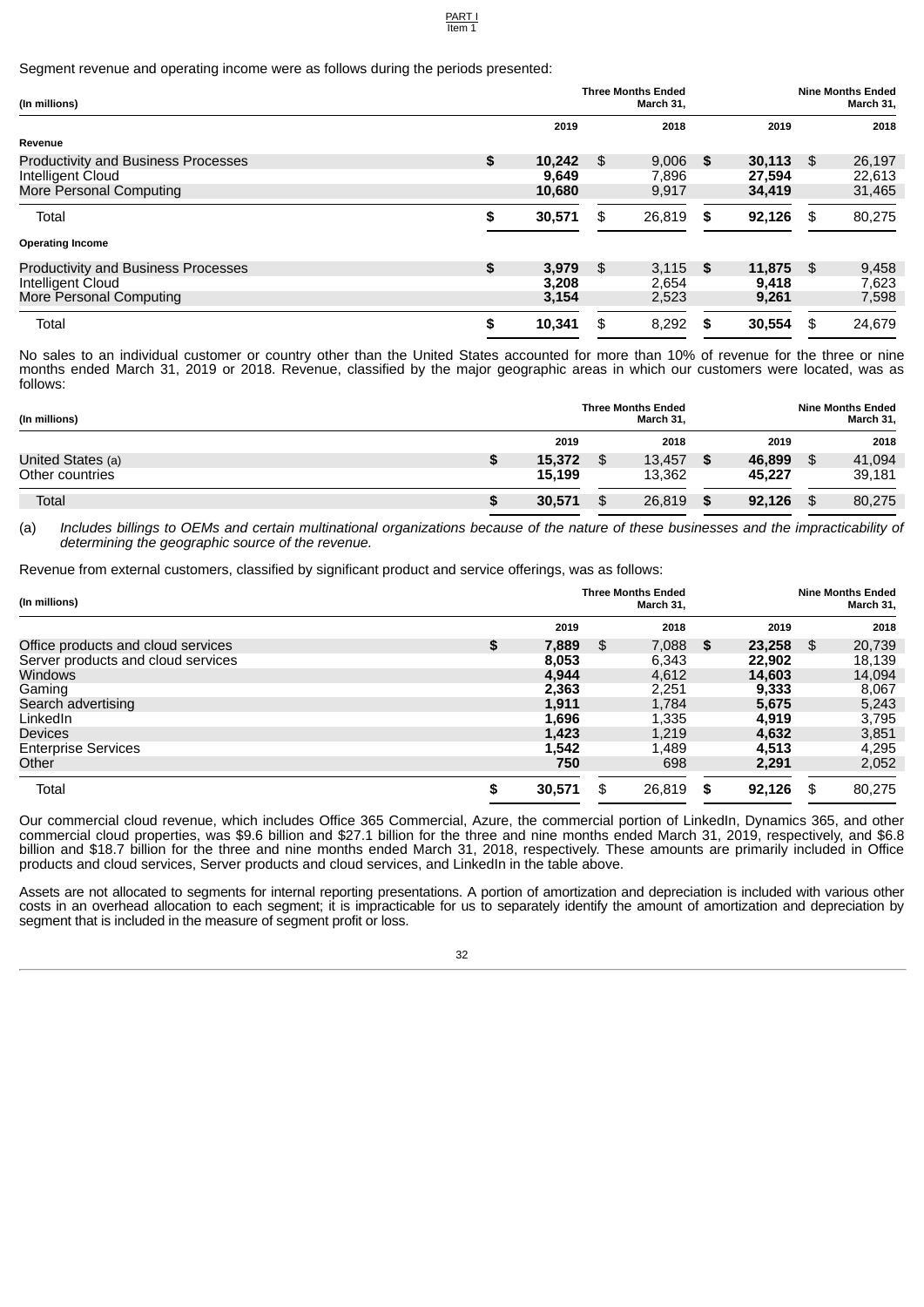#### <span id="page-32-0"></span>**REPORT OF INDEPENDENT REGISTERED PUBLIC ACCOUNTING FIRM**

To the Stockholders and the Board of Directors of Microsoft Corporation

#### **Results of Review of Interim Financial Information**

We have reviewed the accompanying consolidated balance sheet of Microsoft Corporation and subsidiaries (the "Company") as of March 31, 2019, the related consolidated statements of income, comprehensive income, cash flows, and stockholders' equity for the three-month and nine-month periods ended March 31, 2019 and 2018, and the related notes (collectively referred to as the "interim financial information"). Based on our reviews, we are not aware of any material modifications that should be made to the accompanying interim financial information for it to be in conformity with accounting principles generally accepted in the United States of America.

We have previously audited, in accordance with the standards of the Public Company Accounting Oversight Board (United States) ("PCAOB"). the consolidated balance sheet of the Company as of June 30, 2018, and the related consolidated statements of income, comprehensive income, cash flows, and stockholders' equity for the year then ended (not presented herein); and in our report dated August 3, 2018, we expressed an unqualified opinion on those consolidated financial statements and included an explanatory paragraph regarding a change in accounting principles. In our opinion, the information set forth in the accompanying consolidated balance sheet as of June 30, 2018, is fairly stated, in all material respects, in relation to the consolidated balance sheet from which it has been derived.

#### **Basis for Review Results**

This interim financial information is the responsibility of the Company's management. We are a public accounting firm registered with the PCAOB and are required to be independent with respect to the Company in accordance with the U.S. federal securities laws and the applicable rules and regulations of the PCAOB and the Securities and Exchange Commission.

We conducted our reviews in accordance with standards of the PCAOB. A review of interim financial information consists principally of applying analytical procedures and making inquiries of persons responsible for financial and accounting matters. It is substantially less in scope than an audit conducted in accordance with the standards of the PCAOB, the objective of which is the expression of an opinion regarding the financial statements taken as a whole. Accordingly, we do not express such an opinion.

/S/ DELOITTE & TOUCHE LLP

Seattle, Washington April 24, 2019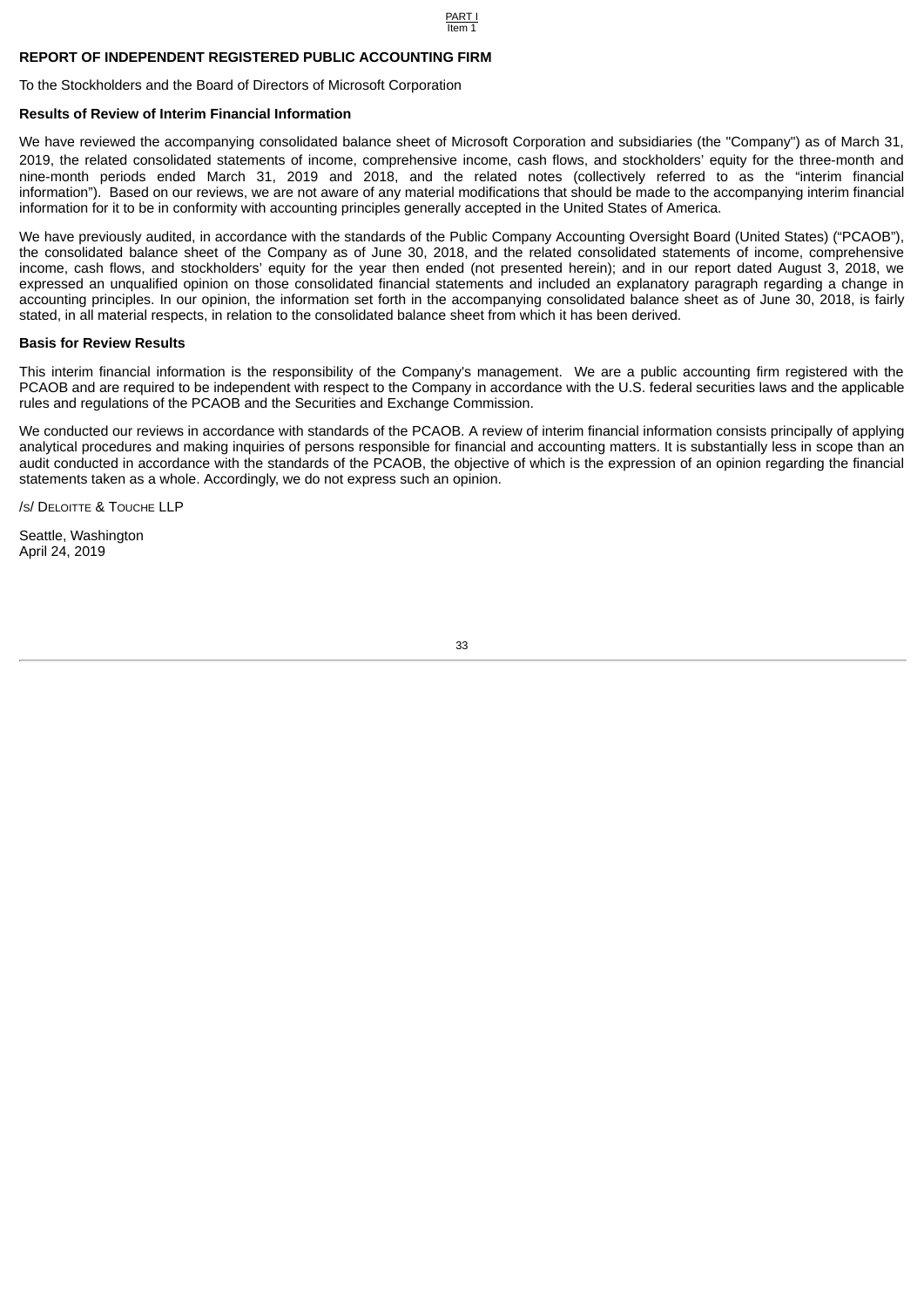## <span id="page-33-0"></span>**ITEM 2. MANAGEMENT'S DISCUSSION AND ANALYSIS OF FINANCIAL CONDITION AND RESULTS OF OPERATIONS**

#### **Note About Forward-Looking Statements**

This report includes estimates, projections, statements relating to our business plans, objectives, and expected operating results that are "forward-looking statements" within the meaning of the Private Securities Litigation Reform Act of 1995, Section 27A of the Securities Act of 1933, and Section 21E of the Securities Exchange Act of 1934. Forward-looking statements may appear throughout this report, including the following sections: "Management's Discussion and Analysis of Financial Condition and Results of Operations" and "Risk Factors" (Part II, Item 1A of this Form 10-Q). These forward-looking statements generally are identified by the words "believe," "project," "expect," "anticipate," "estimate," "intend," "strategy," "future," "opportunity," "plan," "may," "should," "will," "would," "will be," "will continue," "will likely result," and similar expressions. Forward-looking statements are based on current expectations and assumptions that are subject to risks and uncertainties that may cause actual results to differ materially. We describe risks and uncertainties that could cause actual results and events to differ materially in "Management's Discussion and Analysis of Financial Condition and Results of Operations," "Quantitative and Qualitative Disclosures about Market Risk" (Part I, Item 3 of this Form 10-Q), and "Risk Factors". We undertake no obligation to update or revise publicly any forward-looking statements, whether because of new information, future events, or otherwise.

The following Management's Discussion and Analysis of Financial Condition and Results of Operations ("MD&A") is intended to help the reader understand the results of operations and financial condition of Microsoft Corporation. MD&A is provided as a supplement to, and should be read in conjunction with, our Annual Report on Form 10-K for the year ended June 30, 2018, and our financial statements and the accompanying Notes to Financial Statements (Part I, Item 1 of this Form 10-Q).

#### OVERVIEW

Microsoft is a technology company whose mission is to empower every person and every organization on the planet to achieve more. We strive to create local opportunity, growth, and impact in every country around the world. Our platforms and tools help drive small business productivity, large business competitiveness, and public-sector efficiency. They also support new startups, improve educational and health outcomes, and empower human ingenuity.

We generate revenue by licensing and supporting an array of software products; offering a wide range of cloud-based and other services to people and businesses; designing, manufacturing, and selling devices; and delivering relevant online advertising to a global audience. Our most significant expenses are related to compensating employees; designing, manufacturing, marketing, and selling our products and services; datacenter costs in support of our cloud-based services; and income taxes.

Highlights from the third quarter of fiscal year 2019 compared with the third quarter of fiscal year 2018 included:

- Commercial cloud revenue, which includes Microsoft Office 365 Commercial, Microsoft Azure, the commercial portion of LinkedIn, Microsoft Dynamics 365, and other commercial cloud properties, increased 41% to \$9.6 billion.
- Office Commercial revenue increased 12%, driven by Office 365 Commercial growth of 30%.
- Office Consumer revenue increased 8% and Office 365 Consumer subscribers increased to 34.2 million.
- LinkedIn revenue increased 27%, with record levels of engagement highlighted by LinkedIn sessions growth of 24%.
- Dynamics revenue increased 13%, driven by Dynamics 365 growth of 43%.
- Server products and cloud services revenue, including GitHub, increased 27%, driven by Azure growth of 73%.
- Enterprise Services revenue increased 4%.
- Windows original equipment manufacturer licensing ("Windows OEM") revenue increased 9%.
- Windows Commercial revenue increased 18%.
- Microsoft Surface revenue increased 21%.
- Gaming revenue increased 5%, driven by Xbox software and services growth of 12%.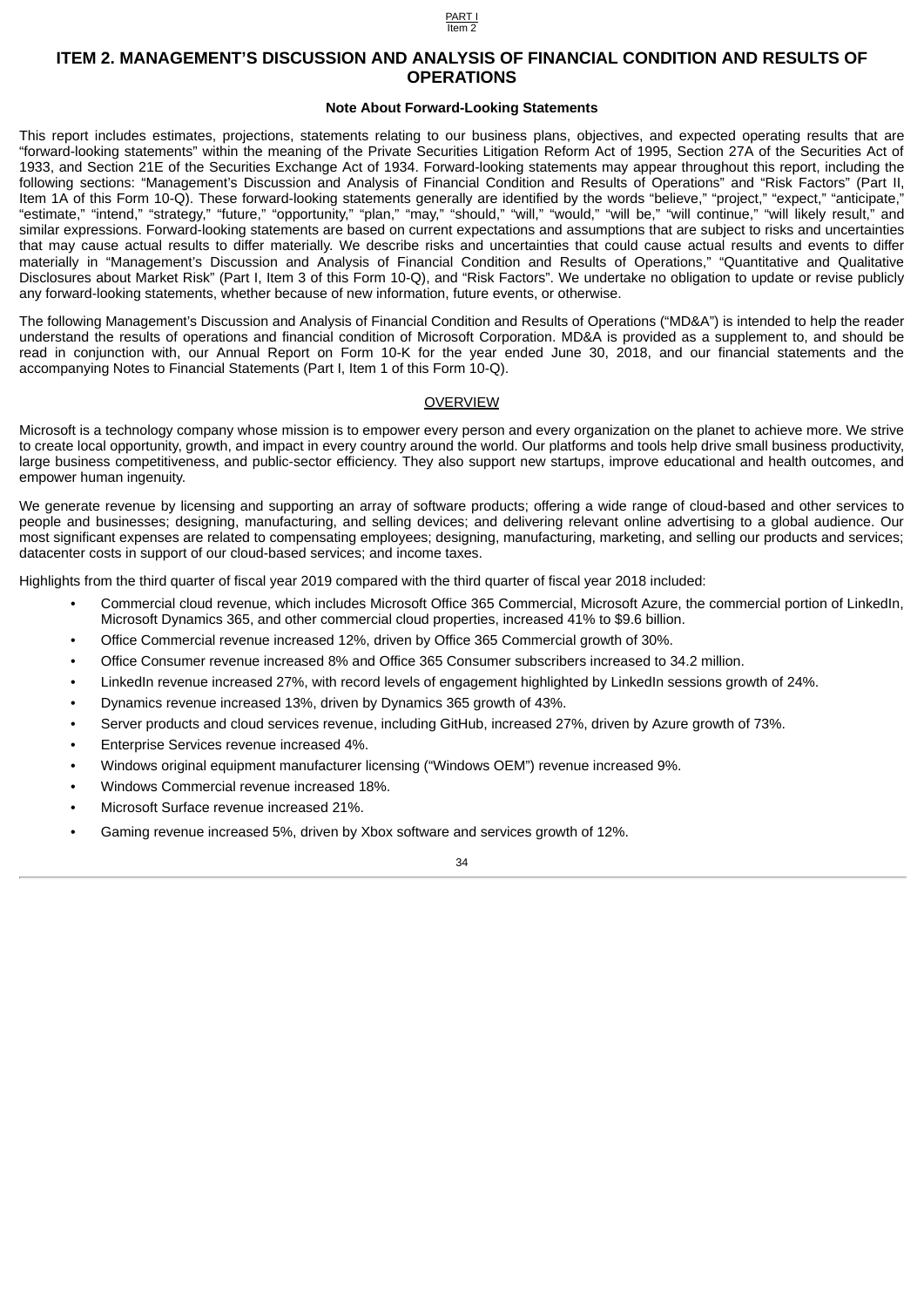• Search advertising revenue, excluding traffic acquisition costs, increased 12%.

We have recast certain prior period commercial cloud metrics to include the commercial portion of LinkedIn to provide a comparable view of our commercial cloud business performance. The commercial portion of LinkedIn includes LinkedIn Recruiter, Sales Navigator, premium business subscriptions, and other services for organizations.

On October 25, 2018, we acquired GitHub, Inc. in a \$7.5 billion stock transaction (inclusive of total cash payments of \$1.3 billion in respect of vested GitHub equity awards and an indemnity escrow). The financial results of GitHub have been included in our consolidated financial statements since the date of the acquisition. GitHub is reported as part of our Intelligent Cloud segment. Refer to Note 7 – Business Combinations of the Notes to Financial Statements (Part I, Item 1 of this Form 10-Q) for further discussion.

On December 22, 2017, the Tax Cuts and Jobs Act ("TCJA") was enacted into law, which significantly changed existing U.S. tax law and included numerous provisions that affect our business. We recorded a provisional net charge of \$13.8 billion in the second quarter of fiscal year 2018, and \$13.7 billion in fiscal year 2018, related to the TCJA. We adjusted our provisional net charge by recording additional tax expense of \$157 million in the second quarter of fiscal year 2019. Refer to Note 11 – Income Taxes of the Notes to Financial Statements (Part I, Item 1 of this Form 10-Q) for further discussion.

#### **Industry Trends**

Our industry is dynamic and highly competitive, with frequent changes in both technologies and business models. Each industry shift is an opportunity to conceive new products, new technologies, or new ideas that can further transform the industry and our business. At Microsoft, we push the boundaries of what is possible through a broad range of research and development activities that seek to identify and address the changing demands of customers and users, industry trends, and competitive forces.

### **Economic Conditions, Challenges, and Risks**

The markets for software, devices, and cloud-based services are dynamic and highly competitive. Our competitors are developing new software and devices, while also deploying competing cloud-based services for consumers and businesses. The devices and form factors customers prefer evolve rapidly, and influence how users access services in the cloud, and in some cases, the user's choice of which suite of cloud-based services to use. We must continue to evolve and adapt over an extended time in pace with this changing environment. The investments we are making in infrastructure and devices will continue to increase our operating costs and may decrease our operating margins.

Our success is highly dependent on our ability to attract and retain qualified employees. We hire a mix of university and industry talent worldwide. We compete for talented individuals globally by offering an exceptional working environment, broad customer reach, scale in resources, the ability to grow one's career across many different products and businesses, and competitive compensation and benefits. Aggregate demand for our software, services, and devices is correlated to global macroeconomic and geopolitical factors, which remain dynamic.

Our international operations provide a significant portion of our total revenue and expenses. Many of these revenue and expenses are denominated in currencies other than the U.S. dollar. As a result, changes in foreign exchange rates may significantly affect revenue and expenses. Strengthening of foreign currencies relative to the U.S. dollar throughout fiscal year 2018 positively impacted reported revenue and increased reported expenses from our international operations. Strengthening of the U.S. dollar relative to certain foreign currencies did not significantly impact reported revenue or expenses from our international operations in the first and second quarters of fiscal year 2019, and reduced reported revenue and expenses from our international operations in the third quarter of fiscal year 2019.

Refer to Risk Factors (Part II, Item 1A of this Form 10-Q) for a discussion of these factors and other risks.

#### **Seasonality**

Our revenue fluctuates quarterly and is generally higher in the second and fourth quarters of our fiscal year. Second quarter revenue is driven by corporate year-end spending trends in our major markets and holiday season spending by consumers, and fourth quarter revenue is driven by the volume of multi-year on-premises contracts executed during the period.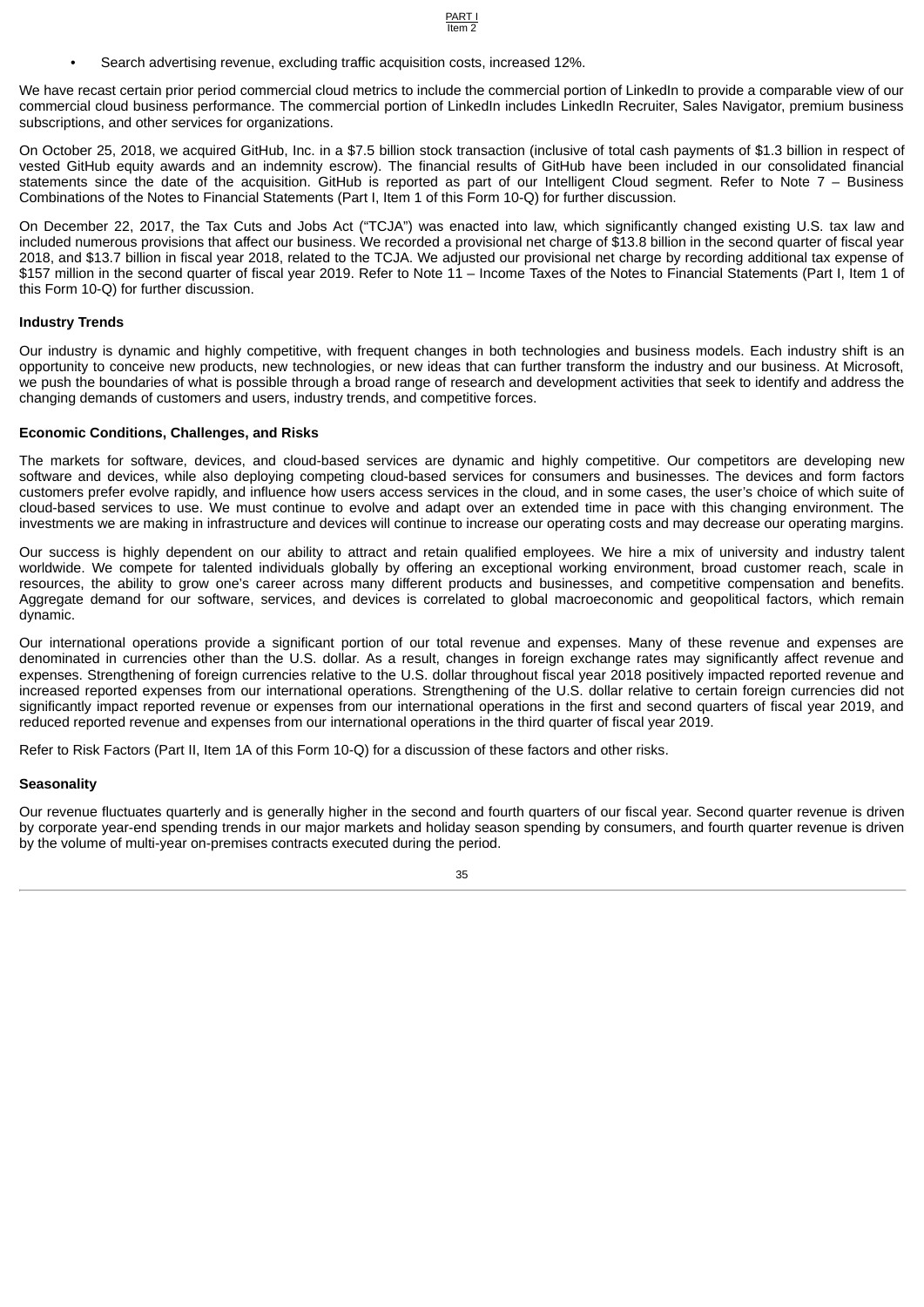## **Reportable Segments**

We report our financial performance based on the following segments: Productivity and Business Processes, Intelligent Cloud, and More Personal Computing. The segment amounts included in MD&A are presented on a basis consistent with our internal management reporting. All differences between our internal management reporting basis and accounting principles generally accepted in the United States of America ("GAAP"), along with certain corporate-level and other activity, are included in Corporate and Other.

PART I Item 2

Additional information on our reportable segments is contained in Note 17 – Segment Information and Geographic Data of the Notes to Financial Statements (Part I, Item 1 of this Form 10-Q).

#### SUMMARY RESULTS OF OPERATIONS

| (In millions, except percentages and per share amounts) |        | <b>Three Months Ended</b><br>March 31. | Percentage<br>Change |   |        | <b>Nine Months Ended</b><br>March 31. | Percentage<br>Change |
|---------------------------------------------------------|--------|----------------------------------------|----------------------|---|--------|---------------------------------------|----------------------|
|                                                         | 2019   | 2018                                   |                      |   | 2019   | 2018                                  |                      |
| Revenue                                                 | 30.571 | \$<br>26,819                           | 14%                  | S | 92,126 | \$<br>80.275                          | 15%                  |
| Gross margin                                            | 20.401 | 17.550                                 | 16%                  |   | 59.628 | 51.664                                | 15%                  |
| Operating income                                        | 10,341 | 8.292                                  | 25%                  |   | 30.554 | 24.679                                | 24%                  |
| Net income                                              | 8.809  | 7.424                                  | 19%                  |   | 26.053 | 7.698                                 | $\star$              |
| Diluted earnings per share                              | 1.14   | 0.95                                   | 20%                  |   | 3.36   | 0.99                                  | $\star$              |
| Non-GAAP net income                                     | 8.809  | 7.424                                  | 19%                  |   | 26.210 | 21.498                                | 22%                  |
| Non-GAAP diluted earnings per share                     | 1.14   | 0.95                                   | 20%                  |   | 3.38   | 2.76                                  | 22%                  |

#### \* *Not meaningful*.

Non-GAAP net income and diluted earnings per share ("EPS") exclude the net charge related to the TCJA. Refer to the Non-GAAP Financial Measures section below for a reconciliation of our financial results reported in accordance with GAAP to non-GAAP financial results.

#### *Three Months Ended March 31, 2019 Compared with Three Months Ended March 31, 2018*

Revenue increased \$3.8 billion or 14%, driven by growth across each of our segments. Intelligent Cloud revenue increased, driven by server products and cloud services. Productivity and Business Processes revenue increased, driven by Office and LinkedIn. More Personal Computing revenue increased, driven by Windows and Surface.

Gross margin increased \$2.9 billion or 16%, driven by growth across each of our segments. Gross margin percentage increased, driven by gross margin percentage improvement in More Personal Computing and Productivity and Business Processes, and favorable segment sales mix. Gross margin included a 5 percentage point improvement in commercial cloud, primarily from Azure.

Operating income increased \$2.0 billion or 25%, driven by growth across each of our segments.

Key changes in expenses were:

- Cost of revenue increased \$901 million or 10%, driven by growth in commercial cloud and Surface.
- Research and development expenses increased \$601 million or 16%, driven by investments in cloud engineering, Gaming, GitHub, and LinkedIn.
- Sales and marketing expenses increased \$230 million or 5%, driven by investments in LinkedIn, GitHub, and commercial sales capacity.

Revenue, gross margin, and operating income included an unfavorable foreign currency impact of 2%. Sales and marketing expenses included a favorable foreign currency impact of 2%.

#### *Nine Months Ended March 31, 2019 Compared with Nine Months Ended March 31, 2018*

Revenue increased \$11.9 billion or 15%, driven by growth across each of our segments. Intelligent Cloud revenue increased, driven by server products and cloud services. Productivity and Business Processes revenue increased, driven by Office and LinkedIn. More Personal Computing revenue increased, driven by Gaming and Surface.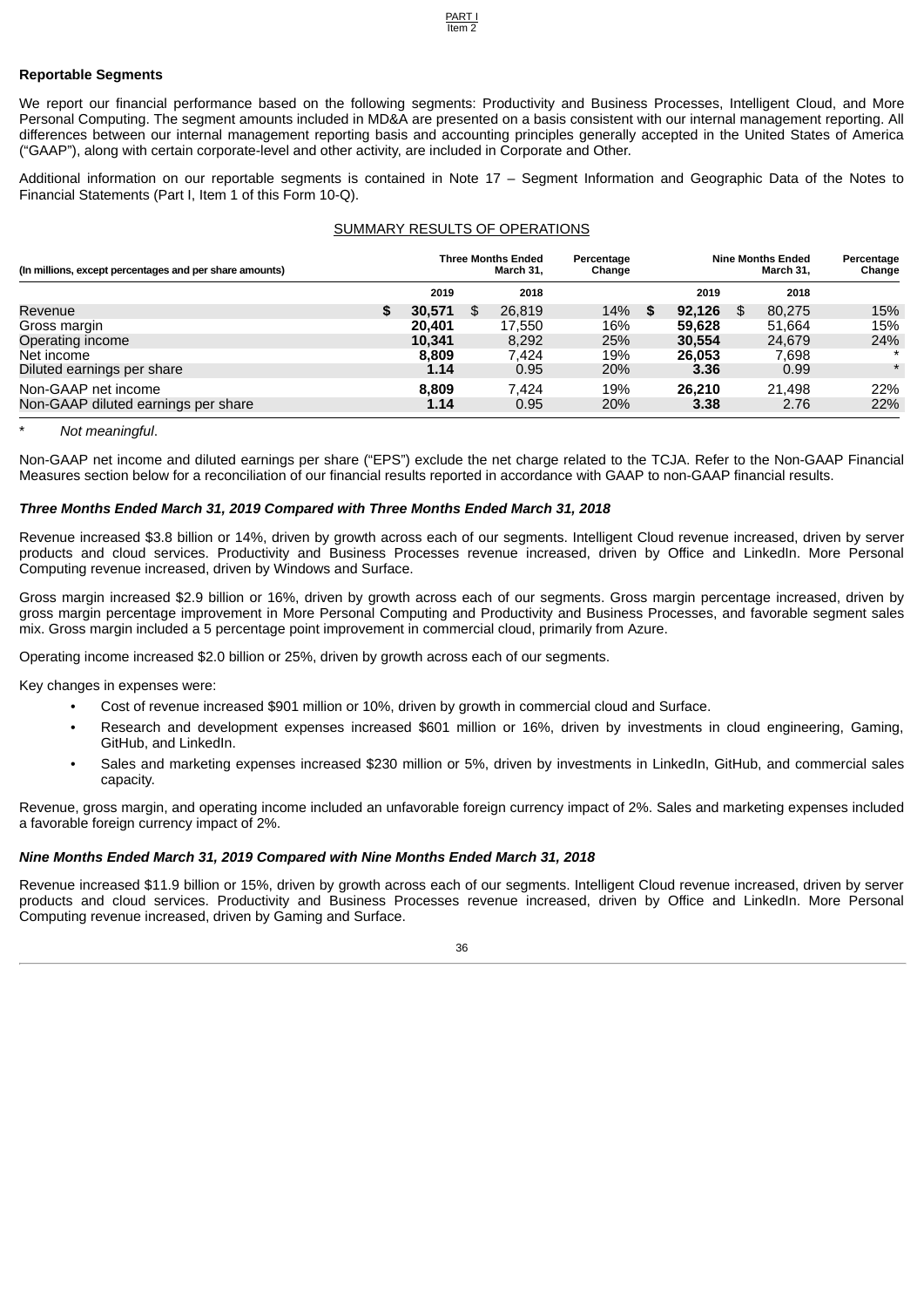Gross margin increased \$8.0 billion or 15%, driven by growth across each of our segments. Gross margin percentage increased slightly, due to favorable segment sales mix and gross margin percentage improvement in Intelligent Cloud, offset in part by a gross margin percentage decline in Productivity and Business Processes. Gross margin included a 4 percentage point improvement in commercial cloud, primarily from Azure.

Operating income increased \$5.9 billion or 24%, driven by growth across each of our segments.

Key changes in expenses were:

- Cost of revenue increased \$3.9 billion or 14%, driven by growth in commercial cloud, Surface, and Gaming.
- Research and development expenses increased \$1.6 billion or 15%, driven by investments in cloud engineering, LinkedIn, and Gaming.
- Sales and marketing expenses increased \$542 million or 4%, driven by investments in commercial sales capacity, LinkedIn, and GitHub, offset in part by a decrease in marketing. Sales and marketing expenses included a favorable foreign currency impact of 2%.

Current year net income and diluted EPS were negatively impacted by the net charge related to TCJA, which resulted in a decrease to net income and diluted EPS of \$157 million and \$0.02, respectively. Prior year net income and diluted EPS were negatively impacted by the net charge related to TCJA, which resulted in a decrease to net income and diluted EPS of \$13.8 billion and \$1.77, respectively.

## SEGMENT RESULTS OF OPERATIONS

|    | <b>Three Months Ended</b><br>March 31. |     | Percentage<br>Change | <b>Nine Months Ended</b><br>March 31, |      |        |    | Percentage<br>Change |     |
|----|----------------------------------------|-----|----------------------|---------------------------------------|------|--------|----|----------------------|-----|
|    | 2019                                   |     | 2018                 |                                       |      | 2019   |    | 2018                 |     |
|    |                                        |     |                      |                                       |      |        |    |                      |     |
| S. | 10.242                                 | \$. | 9.006                | 14%                                   | \$   | 30.113 | \$ | 26.197               | 15% |
|    | 9,649                                  |     | 7.896                | 22%                                   |      | 27,594 |    | 22.613               | 22% |
|    | 10.680                                 |     | 9,917                | 8%                                    |      | 34.419 |    | 31,465               | 9%  |
| S  | 30,571                                 | \$  | 26.819               | 14%                                   | S    | 92.126 | \$ | 80.275               | 15% |
|    |                                        |     |                      |                                       |      |        |    |                      |     |
| S. | 3,979                                  | \$  | 3,115                | 28%                                   | - \$ | 11,875 | \$ | 9,458                | 26% |
|    | 3,208                                  |     | 2,654                | 21%                                   |      | 9,418  |    | 7.623                | 24% |
|    | 3,154                                  |     | 2,523                | 25%                                   |      | 9,261  |    | 7,598                | 22% |
| S  | 10,341                                 | \$. | 8,292                | 25%                                   | S    | 30,554 | \$ | 24.679               | 24% |
|    |                                        |     |                      |                                       |      |        |    |                      |     |

## **Reportable Segments**

## *Three Months Ended March 31, 2019 Compared with Three Months Ended March 31, 2018*

*Productivity and Business Processes*

Revenue increased \$1.2 billion or 14%.

- Office Commercial revenue increased \$737 million or 12%, driven by Office 365 Commercial, due to growth in subscribers and average revenue per user, offset in part by lower revenue from products licensed on-premises, reflecting a continued shift to Office 365 Commercial.
- Office Consumer revenue increased \$76 million or 8%, driven by Office 365 Consumer, due to growth in subscribers, and transactional strength in Japan.
- LinkedIn revenue increased \$361 million or 27%, driven by growth across each line of business.
- Dynamics revenue increased 13%, driven by Dynamics 365 growth.

#### PART I Item 2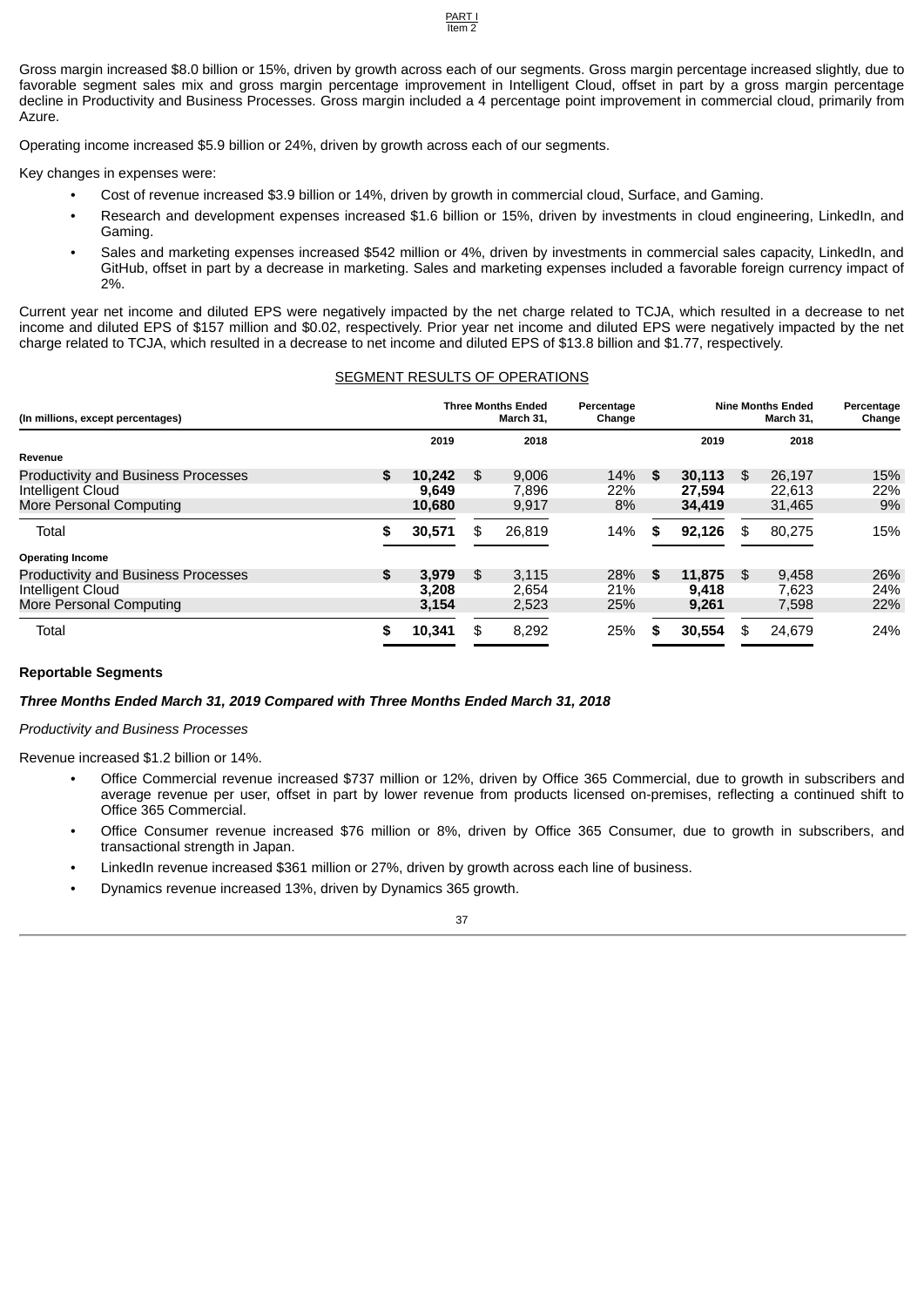Operating income increased \$864 million or 28%.

- Gross margin increased \$1.0 billion or 15% driven by growth in Office Commercial and LinkedIn. Gross margin percentage increased slightly, due to gross margin percentage improvement in LinkedIn and Office 365 Commercial, offset in part by an increased mix of cloud offerings.
- Operating expenses increased \$162 million or 4%, driven by investments in LinkedIn and cloud engineering, offset in part by a decrease in Office advertising.

Gross margin and operating income included an unfavorable foreign currency impact of 2%. Operating expenses included a favorable foreign currency impact of 2%.

PART I Item 2

## *Intelligent Cloud*

Revenue increased \$1.8 billion or 22%.

- Server products and cloud services revenue, including GitHub, increased \$1.7 billion or 27%, driven by Azure. Azure revenue growth was 73%, due to higher infrastructure-as-a-service and platform-as-a-service consumption-based and per user-based services. Server products revenue increased 7%, due to continued demand for premium versions and hybrid solutions, and GitHub.
- Enterprise Services revenue increased \$53 million or 4%, driven by growth in Premier Support Services.

Operating income increased \$554 million or 21%.

- Gross margin increased \$1.2 billion or 21%, driven by growth in server products and cloud services revenue and cloud services scale and efficiencies. Gross margin percentage decreased slightly, due to an increased mix of cloud offerings, offset in part by gross margin percentage improvement in Azure.
- Operating expenses increased \$598 million or 22%, driven by investments in cloud and artificial intelligence ("AI") engineering, GitHub, and commercial sales capacity.

Revenue, gross margin, and operating income included an unfavorable foreign currency impact of 2%.

## *More Personal Computing*

Revenue increased \$763 million or 8%.

- Windows revenue increased \$332 million or 7%, driven by growth in Windows OEM and Windows Commercial, offset in part by a decrease in patent licensing. Windows OEM revenue increased 9%. Windows OEM Pro revenue increased 15%, driven by improved chip supply that met both unfulfilled second quarter and better than expected third quarter commercial PC demand. Windows OEM non-Pro revenue declined 1%, ahead of the consumer PC market, driven by improved chip supply for premium devices that met both unfulfilled second quarter and third quarter demand. Windows Commercial revenue increased 18%, driven by an increased mix of multi-year agreements that carry higher in-quarter revenue recognition.
- Surface revenue increased \$235 million or 21%, with strong growth across commercial and consumer.
- Search advertising revenue increased \$127 million or 7%. Search advertising revenue, excluding traffic acquisition costs, increased 12%, driven by growth in Bing, due to higher revenue per search.
- Gaming revenue increased \$112 million or 5%, driven by Xbox software and services growth of 12%, primarily due to third-party title strength and subscriptions growth, offset in part by a decline in Xbox hardware of 33% primarily due to a decrease in volume of consoles sold.

Operating income increased \$631 million or 25%, including an unfavorable foreign currency impact of 3%.

- Gross margin increased \$673 million or 13%, driven by growth in Windows, Gaming, and Search. Gross margin percentage increased, due to a sales mix shift to higher gross margin businesses in Gaming and Windows. Gross margin included an unfavorable foreign currency impact of 2%.
- Operating expenses increased \$42 million or 1%, driven by an increase in Surface advertising.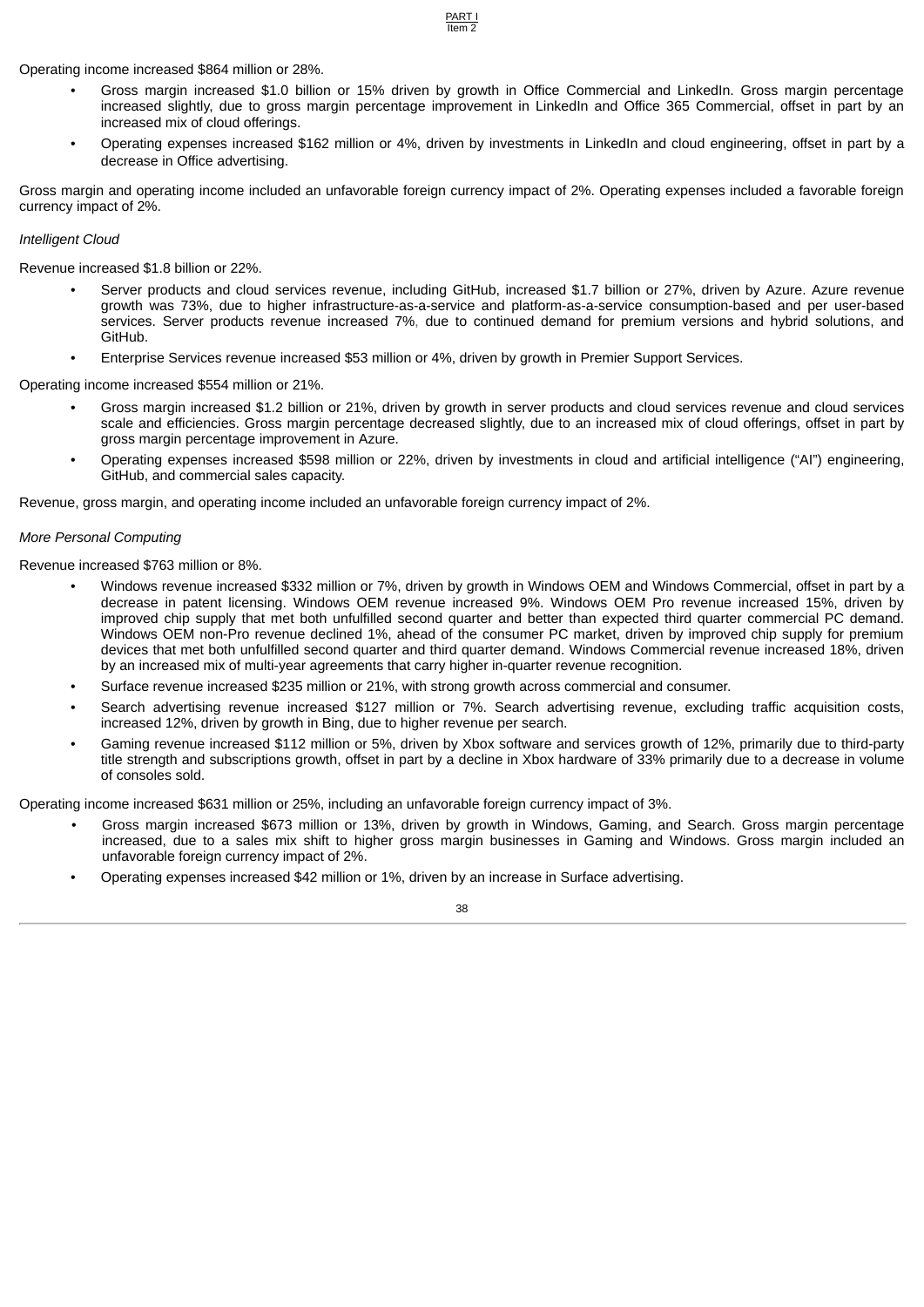## *Nine Months Ended March 31, 2019 Compared with Nine Months Ended March 31, 2018*

*Productivity and Business Processes*

Revenue increased \$3.9 billion or 15%.

- Office Commercial revenue increased \$2.3 billion or 13%, driven by Office 365 Commercial, due to growth in subscribers and average revenue per user, offset in part by lower revenue from products licensed on-premises, reflecting a continued shift to Office 365 Commercial.
- Office Consumer revenue increased \$229 million or 8%, driven by Office 365 Consumer, due to growth in subscribers.

PART I Item 2

- LinkedIn revenue increased \$1.1 billion or 30%, driven by growth across each line of business.
- Dynamics revenue increased 16%, driven by Dynamics 365 growth.

Operating income increased \$2.4 billion or 26%.

- Gross margin increased \$2.9 billion or 15%, driven by growth in Office Commercial and LinkedIn. Gross margin percentage decreased slightly, due to an increased mix of cloud offerings, offset in part by gross margin percentage improvement in LinkedIn and Office 365 Commercial.
- Operating expenses increased \$492 million or 5%, driven by investments in LinkedIn and cloud engineering, offset in part by a decrease in marketing.

## *Intelligent Cloud*

Revenue increased \$5.0 billion or 22%.

- Server products and cloud services revenue, including GitHub, increased \$4.8 billion or 26%, driven by Azure. Azure revenue growth was 75%, due to higher infrastructure-as-a-service and platform-as-a-service consumption-based and per user-based services. Server products revenue increased 7%, due to continued demand for premium versions and hybrid solutions.
- Enterprise Services revenue increased \$218 million or 5%, driven by growth in Premier Support Services and Microsoft Consulting Services.

Operating income increased \$1.8 billion or 24%.

- Gross margin increased \$3.5 billion or 23%, driven by growth in server products and cloud services revenue and cloud services scale and efficiencies. Gross margin percentage increased slightly, due to gross margin percentage improvement in Azure, offset in part by an increased mix of cloud offerings.
- Operating expenses increased \$1.7 billion or 22%, driven by investments in cloud and AI engineering, GitHub, and commercial sales capacity.

## *More Personal Computing*

Revenue increased \$3.0 billion or 9%.

- Windows revenue increased \$509 million or 4%, driven by growth in Windows Commercial and Windows OEM, offset in part by a decline in patent licensing. Windows Commercial revenue increased 15%, driven by an increased mix of multi-year agreements that carry higher in-quarter revenue recognition. Windows OEM revenue increased 2%. Windows OEM Pro revenue grew 7%, ahead of the commercial PC market. Windows OEM non-Pro revenue declined 6%, in line with the consumer PC market.
- Gaming revenue increased \$1.3 billion or 16%, driven by Xbox software and services growth of 26%, primarily due to third-party title strength, offset in part by a decline in Xbox hardware of 8%.
- Surface revenue increased \$903 million or 26%, with strong growth across consumer and commercial.
- Search advertising revenue increased \$432 million or 8%. Search advertising revenue, excluding traffic acquisition costs, increased 14%, driven by growth in Bing, due to higher revenue per search and search volume.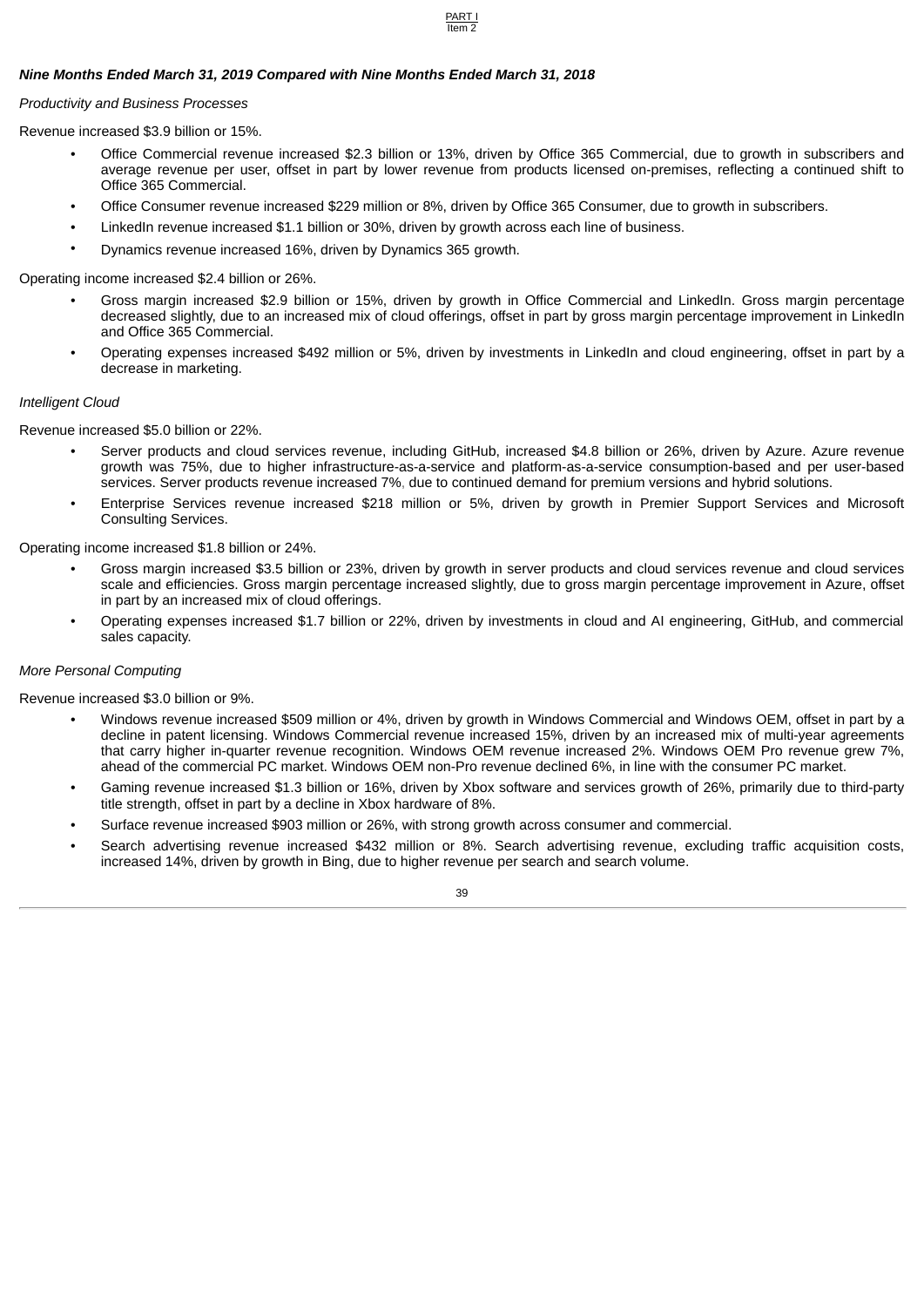## Operating income increased \$1.7 billion or 22%.

- Gross margin increased \$1.5 billion or 9%, driven by growth in Windows, Gaming, and Search. Gross margin percentage was relatively unchanged, due to sales mix shift to higher gross margin businesses in Gaming, offset by a sales mix shift to our lower gross margin Surface business.
- Operating expenses decreased \$120 million or 1%, driven by a decline in Windows marketing.

### OPERATING EXPENSES

#### **Research and Development**

| (In millions, except percentages) |       | Three Months Ended<br>March 31. |       | Percentage<br>Change |  |        | Nine Months Ended<br>March 31. |        | Percentage<br>Change |
|-----------------------------------|-------|---------------------------------|-------|----------------------|--|--------|--------------------------------|--------|----------------------|
|                                   | 2019  |                                 | 2018  |                      |  | 2019   |                                | 2018   |                      |
| Research and development          | 4.316 |                                 | 3.715 | 16%                  |  | 12.363 |                                | 10.793 | 15%                  |
| As a percent of revenue           | 14%   |                                 | 14%   | 0ppt                 |  | 13%    |                                | 13%    | 0ppt.                |

Research and development expenses include payroll, employee benefits, stock-based compensation expense, and other headcount-related expenses associated with product development. Research and development expenses also include third-party development and programming costs, localization costs incurred to translate software for international markets, and the amortization of purchased software code and services content.

#### *Three Months Ended March 31, 2019 Compared with Three Months Ended March 31, 2018*

Research and development expenses increased \$601 million or 16%, driven by investments in cloud engineering, Gaming, GitHub, and LinkedIn**.**

#### *Nine Months Ended March 31, 2019 Compared with Nine Months Ended March 31, 2018*

Research and development expenses increased \$1.6 billion or 15%, driven by investments in cloud engineering, LinkedIn, and Gaming.

#### **Sales and Marketing**

| (In millions, except percentages) |       | Three Months Ended<br>March 31. | Percentage<br>Change | Nine Months Ended<br>March 31. |  | Percentage<br>Change |           |
|-----------------------------------|-------|---------------------------------|----------------------|--------------------------------|--|----------------------|-----------|
|                                   | 2019  | 2018                            |                      | 2019                           |  | 2018                 |           |
| Sales and marketing               | 4.565 | 4.335                           | 5%                   | 13.251                         |  | 12.709               | 4%        |
| As a percent of revenue           | 15%   | 16%                             | $(1)$ ppt            | 14%                            |  | 16%                  | $(2)$ ppt |

Sales and marketing expenses include payroll, employee benefits, stock-based compensation expense, and other headcount-related expenses associated with sales and marketing personnel, and the costs of advertising, promotions, trade shows, seminars, and other programs.

## *Three Months Ended March 31, 2019 Compared with Three Months Ended March 31, 2018*

Sales and marketing expenses increased \$230 million or 5%, driven by investments in LinkedIn, GitHub, and commercial sales capacity. Expenses included a favorable foreign currency impact of 2%.

#### *Nine Months Ended March 31, 2019 Compared with Nine Months Ended March 31, 2018*

Sales and marketing expenses increased \$542 million or 4%, driven by investments in commercial sales capacity, LinkedIn, and GitHub, offset in part by a decrease in marketing. Expenses included a favorable foreign currency impact of 2%.

#### PART I Item 2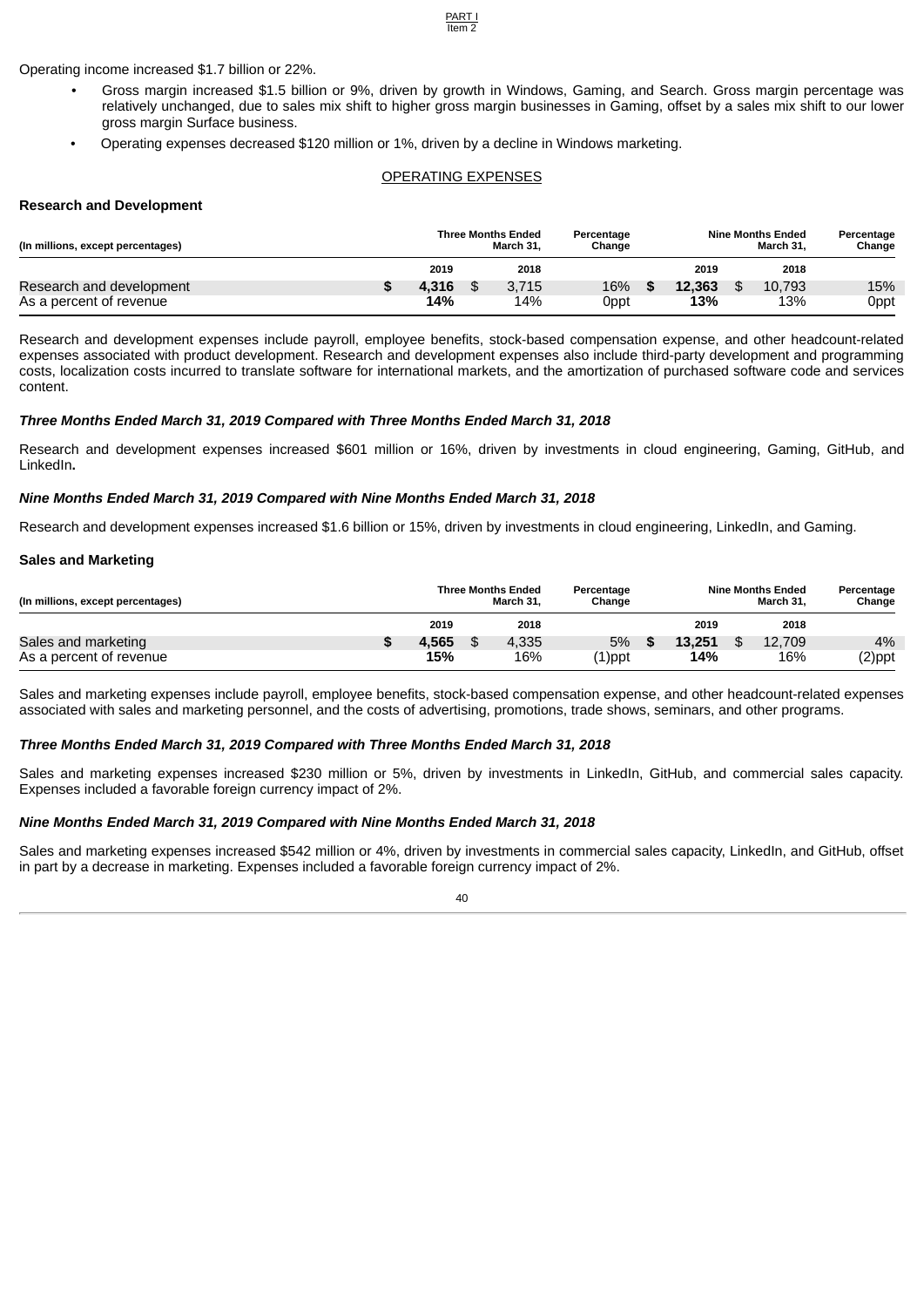

### **General and Administrative**

| (In millions, except percentages) |       | <b>Three Months Ended</b><br>March 31. | Percentage<br>Change |       | Nine Months Ended<br>March 31, | Percentage<br>Change |
|-----------------------------------|-------|----------------------------------------|----------------------|-------|--------------------------------|----------------------|
|                                   | 2019  | 2018                                   |                      | 2019  | 2018                           |                      |
| General and administrative        | 1.179 | 1,208                                  | (2)%                 | 3.460 | 3.483                          | (1)%                 |
| As a percent of revenue           | 4%    | 5%                                     | (1)ppt               | 4%    | 4%                             | 0ppt                 |

General and administrative expenses include payroll, employee benefits, stock-based compensation expense, severance expense, and other headcount-related expenses associated with finance, legal, facilities, certain human resources and other administrative personnel, certain taxes, and legal and other administrative fees.

#### *Three Months Ended March 31, 2019 Compared with Three Months Ended March 31, 2018*

General and administrative expenses decreased slightly.

## *Nine Months Ended March 31, 2019 Compared with Nine Months Ended March 31, 2018*

General and administrative expenses decreased slightly.

#### OTHER INCOME (EXPENSE), NET

The components of other income (expense), net were as follows:

| (In millions)                                         |           | <b>Three Months Ended</b><br>March 31, |         | Nine Months Ended<br>March 31, |
|-------------------------------------------------------|-----------|----------------------------------------|---------|--------------------------------|
|                                                       | 2019      | 2018                                   | 2019    | 2018                           |
| Interest and dividends income                         | \$<br>668 | \$<br>575S                             | 2,053   | \$<br>1,578                    |
| Interest expense                                      | (671)     | (691)                                  | (2,017) | (2,061)                        |
| Net recognized gains on investments                   | 44        | 510                                    | 381     | 1,851                          |
| Net gains (losses) on derivatives                     | 51        | (72)                                   | 89      | (206)                          |
| Net gains (losses) on foreign currency remeasurements | 37        | 20                                     | (32)    | (49)                           |
| Other, net                                            | 16        |                                        | 64      |                                |
| Total                                                 | \$<br>145 | \$<br>349                              | 538     | \$<br>1,115                    |

We use derivative instruments to: manage risks related to foreign currencies, equity prices, interest rates, and credit; enhance investment returns; and facilitate portfolio diversification. Gains and losses from changes in fair values of derivatives that are not designated as hedging instruments are primarily recognized in other income (expense), net.

#### *Three Months Ended March 31, 2019 Compared with Three Months Ended March 31, 2018*

Interest and dividends income increased primarily due to higher yields on fixed-income securities. Interest expense decreased primarily driven by a decrease in outstanding long-term debt due to debt maturities, offset in part by higher finance lease expense. Net recognized gains on investments decreased primarily due to lower gains on sales of equity investments. Net gains on derivatives includes gains on foreign exchange derivatives in the current period as compared to losses in the prior period.

#### *Nine Months Ended March 31, 2019 Compared with Nine Months Ended March 31, 2018*

Interest and dividends income increased primarily due to higher yields on fixed-income securities. Interest expense decreased primarily driven by a decrease in outstanding long-term debt due to debt maturities, offset in part by higher finance lease expense. Net recognized gains on investments decreased primarily due to lower gains on sales of equity investments. Net gains on derivatives includes gains on foreign exchange, interest-rate and equity derivatives in the current period as compared to losses in the prior period.

 $\overline{A1}$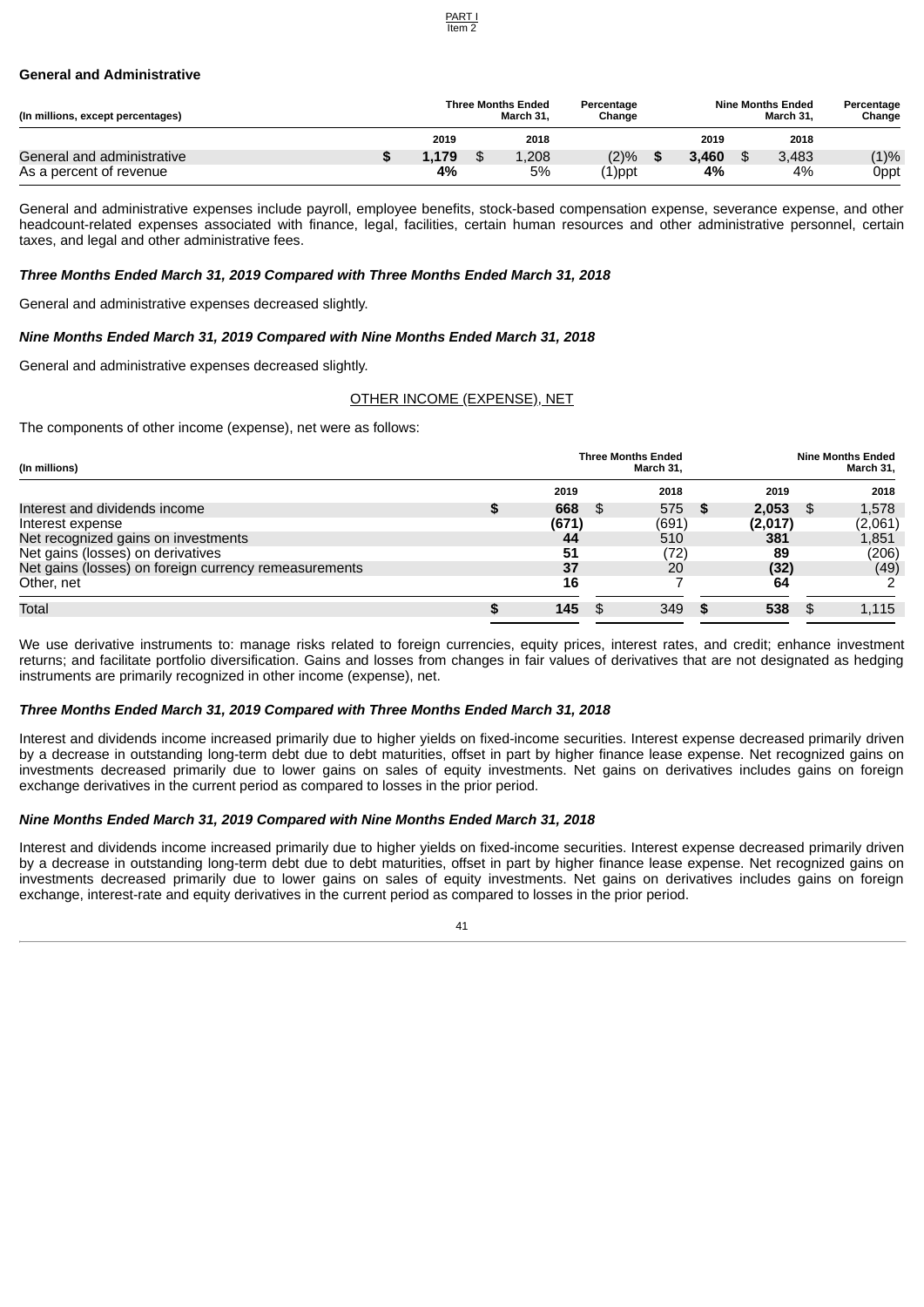## INCOME TAXES

#### **Effective Tax Rate**

Our effective tax rate was 16% and 14% for the three months ended March 31, 2019 and 2018, respectively, and 16% and 70% for the nine months ended March 31, 2019 and 2018, respectively. The increase in our effective tax rate for the three months ended March 31, 2019 compared to the prior year was primarily due to changes in the mix of our income before income taxes between the U.S. and foreign countries. The decrease in our effective tax rate for the nine months ended March 31, 2019 compared to the prior year was primarily due to the net charge related to the enactment of the TCJA in the second quarter of fiscal year 2018.

Our effective tax rate for the three and nine months ended March 31, 2019 was lower than the U.S. federal statutory rate, primarily due to earnings taxed at lower rates in foreign jurisdictions resulting from producing and distributing our products and services through our foreign regional operations centers in Ireland, Singapore, and Puerto Rico, and tax benefits relating to stock-based compensation.

#### **Tax Cuts and Jobs Act**

On December 22, 2017, the TCJA was enacted into law, which significantly changed existing U.S. tax law and included numerous provisions that affect our business, such as imposing a one-time transition tax on deemed repatriation of deferred foreign income, reducing the U.S. federal statutory tax rate, and adopting a territorial tax system. In fiscal year 2018, the TCJA required us to incur a transition tax on deferred foreign income not previously subject to U.S. income tax at a rate of 15.5% for foreign cash and certain other net current assets, and 8% on the remaining income. The TCJA also reduced the U.S. federal statutory tax rate from 35% to 21% effective January 1, 2018. The TCJA included a provision to tax global intangible low-taxed income ("GILTI") of foreign subsidiaries and a base erosion anti-abuse tax ("BEAT") measure that taxes certain payments between a U.S. corporation and its foreign subsidiaries. The GILTI and BEAT provisions of the TCJA were effective for us beginning July 1, 2018.

The TCJA was effective in the second quarter of fiscal year 2018. We recorded a provisional net charge of \$13.8 billion in the second quarter of fiscal year 2018, and \$13.7 billion for the fiscal year ended June 30, 2018, related to the TCJA based on reasonable estimates for those tax effects. We adjusted our provisional net charge by recording additional tax expense of \$157 million in the second quarter of fiscal year 2019 related to GILTI deferred taxes pursuant to SEC Staff Accounting Bulletin No. 118. Refer to Note 11 – Income Taxes of the Notes to Financial Statements (Part I, Item 1 of this Form 10-Q) for further discussion.

#### **Uncertain Tax Positions**

While we settled a portion of the Internal Revenue Service ("IRS") audit for tax years 2004 to 2006 in the third quarter of fiscal year 2011, a portion of the IRS audit for tax years 2007 to 2009 in the first quarter of fiscal year 2016, and a portion of the IRS audit for tax years 2010 to 2013 in the second quarter of fiscal year 2018, we remain under audit for those years. We continue to be subject to examination by the IRS for tax years 2014 to 2017. In February 2012, the IRS withdrew its 2011 Revenue Agents Report for tax years 2004 to 2006 and reopened the audit phase of the examination. As of March 31, 2019, the primary unresolved issues for this and other open IRS audits are related to transfer pricing. While we believe our allowances for income tax contingencies related to the unresolved issues are adequate, the final resolution of these issues, if unfavorable, could have a material impact on our consolidated financial statements. We have not received a proposed assessment for the unresolved issues and do not expect a final resolution of these issues in the next 12 months. Based on the information currently available, we do not anticipate a significant increase or decrease to our tax contingencies for these issues within the next 12 months.

We are subject to income tax in many jurisdictions outside the U.S. Our operations in certain jurisdictions remain subject to examination for tax years 1996 to 2018, some of which are currently under audit by local tax authorities. The resolution of each of these audits is not expected to be material to our consolidated financial statements.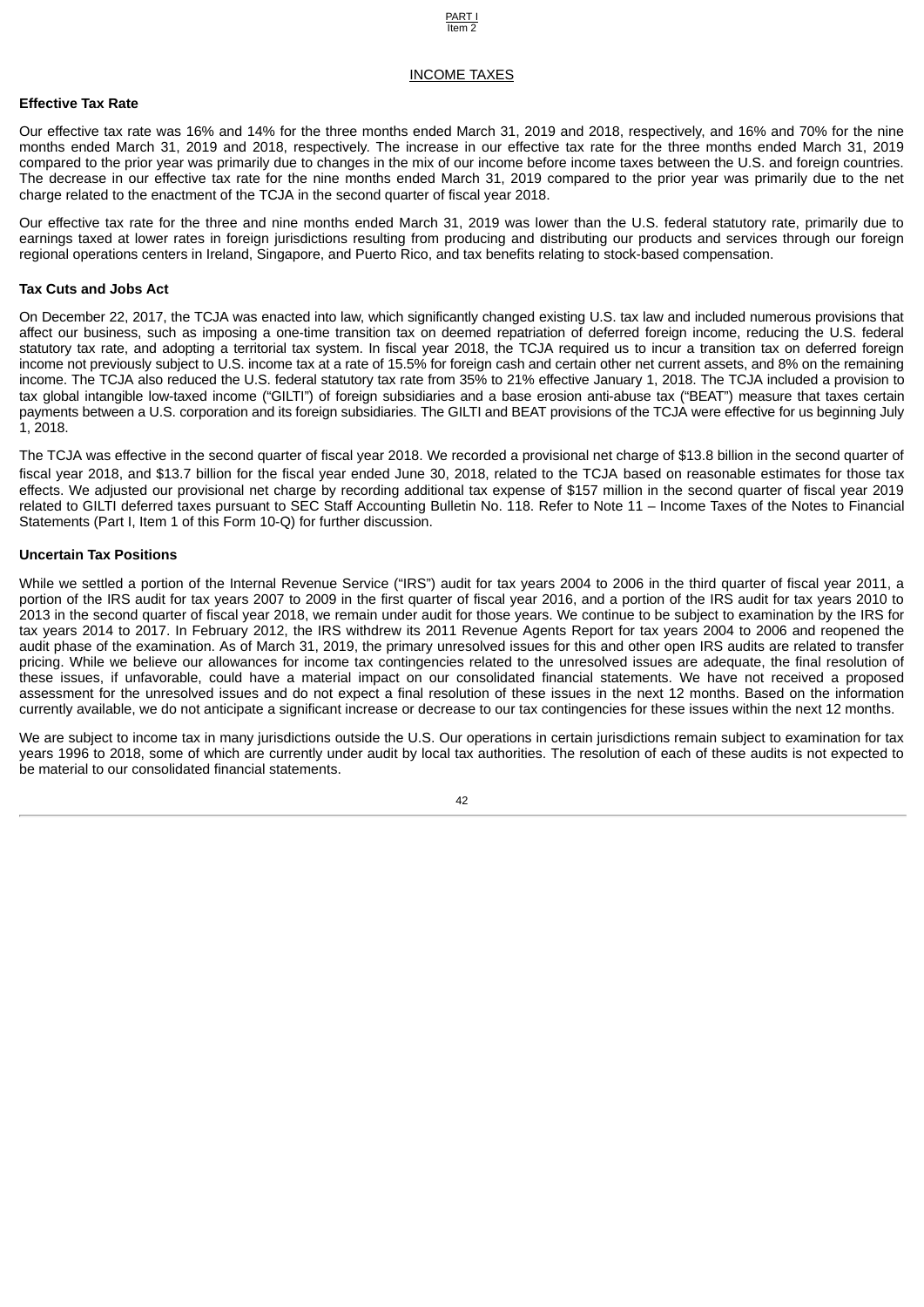## NON-GAAP FINANCIAL MEASURES

PART I Item 2

Non-GAAP net income and diluted earnings per share are non-GAAP financial measures which exclude the net charge related to the TCJA. We believe these non-GAAP measures aid investors by providing additional insight into our operational performance and help clarify trends affecting our business. For comparability of reporting, management considers non-GAAP measures in conjunction with GAAP financial results in evaluating business performance. These non-GAAP financial measures presented should not be considered a substitute for, or superior to, the measures of financial performance prepared in accordance with GAAP.

The following table reconciles our financial results reported in accordance with GAAP to non-GAAP financial results:

| (In millions, except percentages and per share amounts) |    | <b>Three Months Ended</b><br>March 31. |  |       | Percentage<br>Change |  | <b>Nine Months Ended</b> | Percentage<br>Change |            |
|---------------------------------------------------------|----|----------------------------------------|--|-------|----------------------|--|--------------------------|----------------------|------------|
|                                                         |    | 2019                                   |  | 2018  |                      |  | 2019                     | 2018                 |            |
| Net income                                              | \$ | $8.809$ \$                             |  | 7.424 | $19\%$ \$            |  | $26,053$ \$              | 7.698                | $\ast$     |
| Net charge related to the TCJA                          |    |                                        |  | 0     | $\star$              |  | 157                      | 13.800               | $^{\star}$ |
| Non-GAAP net income                                     | S  | $8.809$ \$                             |  | 7.424 | $19\%$ \$            |  | $26.210$ \$              | 21.498               | 22%        |
| Diluted earnings per share                              |    | $1.14$ \$                              |  | 0.95  | $20\%$ \$            |  | $3.36 \text{ } $$        | 0.99                 | $\star$    |
| Net charge related to the TCJA                          |    | O                                      |  | 0     |                      |  | 0.02                     | 1.77                 | $\star$    |
| Non-GAAP diluted earnings per share                     |    | $1.14$ \$                              |  | 0.95  | $20\%$ \$            |  | $3.38$ \$                | 2.76                 | 22%        |

\* *Not meaningful.*

#### FINANCIAL CONDITION

#### **Cash, Cash Equivalents, and Investments**

Cash, cash equivalents, and short-term investments totaled \$131.6 billion and \$133.8 billion as of March 31, 2019 and June 30, 2018, respectively. Equity investments were \$2.4 billion and \$1.9 billion as of March 31, 2019 and June 30, 2018, respectively. Our short-term investments are primarily intended to facilitate liquidity and capital preservation. They consist predominantly of highly liquid investment-grade fixed-income securities, diversified among industries and individual issuers. The investments are predominantly U.S. dollar-denominated securities, but also include foreign currency-denominated securities to diversify risk. Our fixed-income investments are exposed to interest rate risk and credit risk. The credit risk and average maturity of our fixed-income portfolio are managed to achieve economic returns that correlate to certain fixed-income indices. The settlement risk related to these investments is insignificant given that the short-term investments held are primarily highly liquid investment-grade fixed-income securities.

#### *Valuation*

In general, and where applicable, we use quoted prices in active markets for identical assets or liabilities to determine the fair value of our financial instruments. This pricing methodology applies to our Level 1 investments, such as U.S. government securities, common and preferred stock, and mutual funds. If quoted prices in active markets for identical assets or liabilities are not available to determine fair value, then we use quoted prices for similar assets and liabilities or inputs other than the quoted prices that are observable either directly or indirectly. This pricing methodology applies to our Level 2 investments, such as commercial paper, certificates of deposit, U.S. agency securities, foreign government bonds, mortgage- and asset-backed securities, corporate notes and bonds, and municipal securities. Level 3 investments are valued using internally developed models with unobservable inputs. Assets and liabilities measured at fair value on a recurring basis using unobservable inputs are an immaterial portion of our portfolio.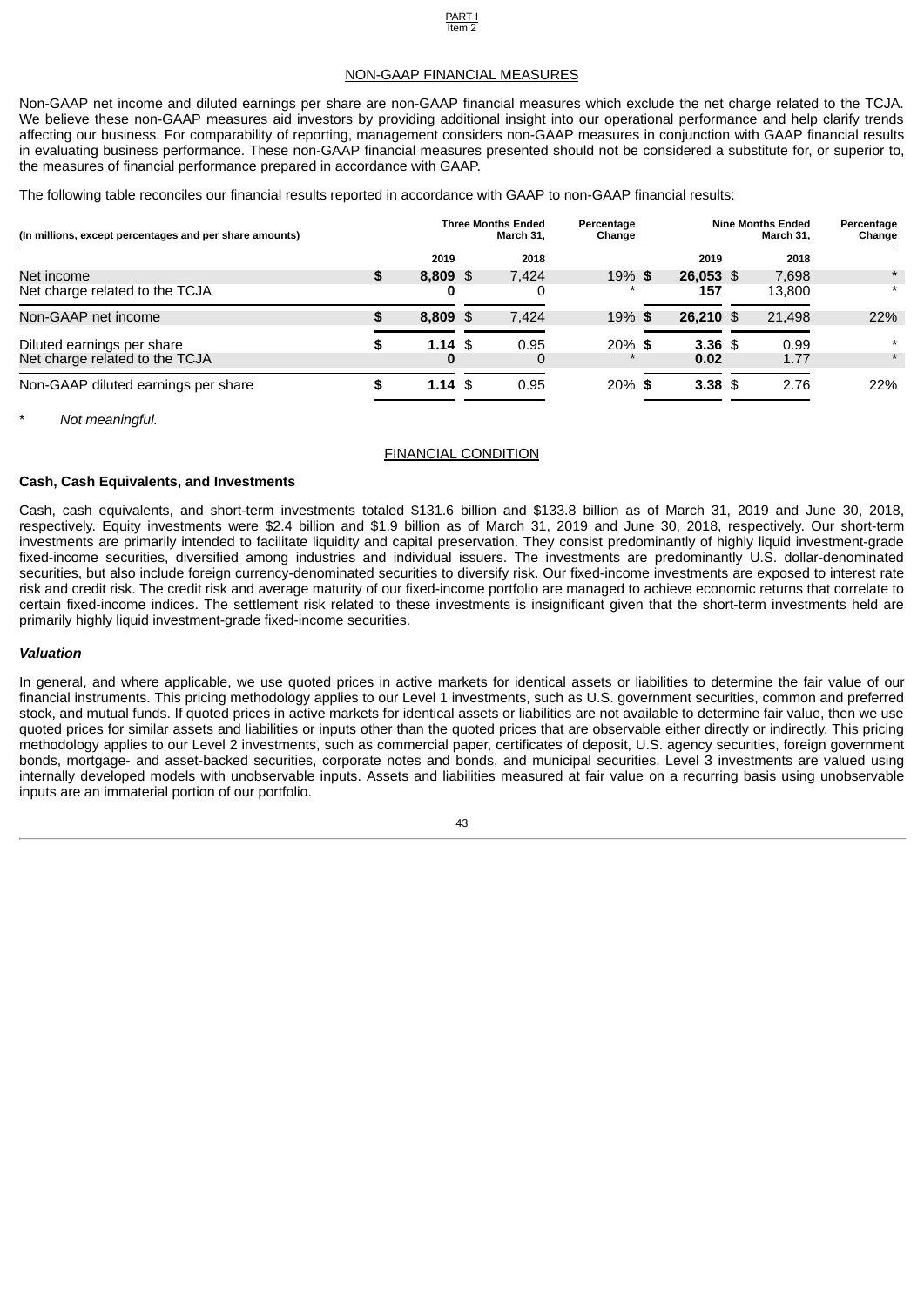A majority of our investments are priced by pricing vendors and are generally Level 1 or Level 2 investments as these vendors either provide a quoted market price in an active market or use observable inputs for their pricing without applying significant adjustments. Broker pricing is used mainly when a quoted price is not available, the investment is not priced by our pricing vendors, or when a broker price is more reflective of fair values in the market in which the investment trades. Our broker-priced investments are generally classified as Level 2 investments because the broker prices these investments based on similar assets without applying significant adjustments. In addition, all our broker-priced investments have a sufficient level of trading volume to demonstrate that the fair values used are appropriate for these investments. Our fair value processes include controls that are designed to ensure appropriate fair values are recorded. These controls include model validation, review of key model inputs, analysis of period-over-period fluctuations, and independent recalculation of prices where appropriate.

PART Item 2

#### **Cash Flows**

Cash from operations increased \$3.6 billion to \$36.1 billion for the nine months ended March 31, 2019, mainly due to an increase in cash received from customers, offset in part by an increase in cash paid for income taxes and an increase in cash paid to suppliers and employees. Cash used in financing increased \$650 million to \$28.2 billion for the nine months ended March 31, 2019, mainly due to a \$6.6 billion increase in common stock repurchases and an \$817 million increase in dividends paid, offset in part by a \$6.5 billion decrease in repayments of debt, net of proceeds. Cash used in investing increased \$5.1 billion to \$8.5 billion for the nine months ended March 31, 2019, mainly due to a \$2.2 billion increase in additions to property and equipment, a \$1.7 billion increase in cash used for acquisitions of companies, net of cash acquired, and purchases of intangible and other assets, and a \$1.3 billion decrease in net investment purchases, sales, and maturities.

#### **Debt**

We issue debt to take advantage of favorable pricing and liquidity in the debt markets, reflecting our credit rating and the low interest rate environment. The proceeds of these issuances were or will be used for general corporate purposes, which may include, among other things, funding for working capital, capital expenditures, repurchases of capital stock, acquisitions, and repayment of existing debt. Refer to Note 10 -Debt of the Notes to Financial Statements (Part I, Item 1 of this Form 10-Q) for further discussion.

#### **Unearned Revenue**

Unearned revenue comprises mainly unearned revenue related to volume licensing programs and includes Software Assurance ("SA") and cloud services. Unearned revenue is generally billed upfront at the beginning of each annual coverage period for multi-year agreements and recognized ratably over the coverage period. Unearned revenue also includes payments for other offerings for which we have been paid in advance and earn the revenue when we transfer control of the product or service.

The following table outlines the expected future recognition of unearned revenue as of March 31, 2019:

| (In millions)              |        |
|----------------------------|--------|
| <b>Three Months Ending</b> |        |
| June 30, 2019              | 11,158 |
| September 30, 2019         | 6,329  |
| December 31, 2019          | 4,707  |
| March 31, 2020             | 2,057  |
| Thereafter                 | 3,884  |
| Total                      | 28,135 |
|                            |        |

If our customers choose to license cloud-based versions of our products and services rather than licensing transaction-based products and services, the associated revenue will shift from being recognized at the time of the transaction to being recognized over the subscription period or upon consumption, as applicable.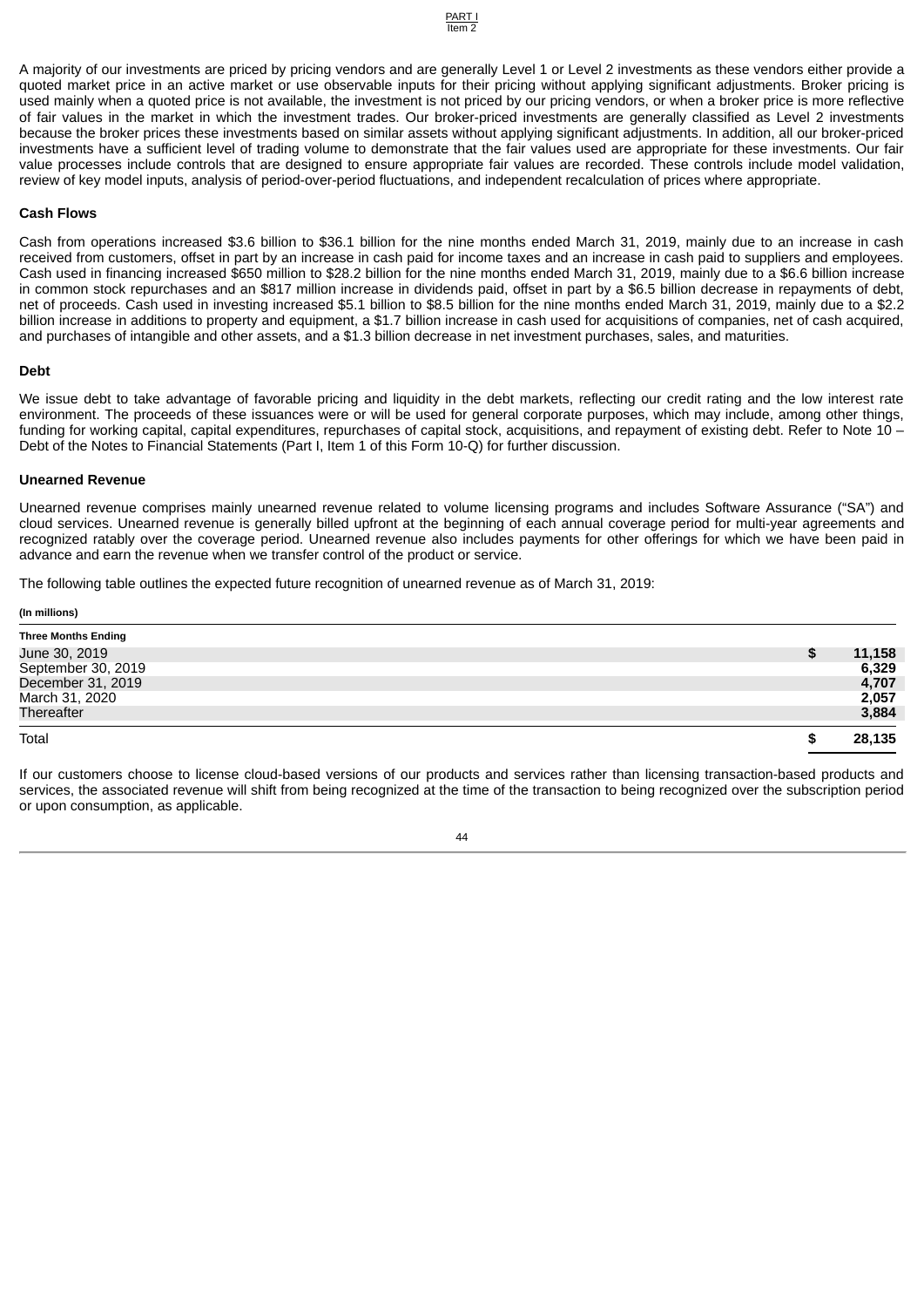#### **Share Repurchases**

For the nine months ended March 31, 2019 and 2018, we repurchased 117 million shares and 78 million shares of our common stock for \$12.6 billion and \$6.5 billion, respectively, through our share repurchase program. All repurchases were made using cash resources. Refer to Note 15 – Stockholders' Equity of the Notes to Financial Statements (Part I, Item 1 of this Form 10-Q) for further discussion.

PART I Item 2

#### **Dividends**

Refer to Note 15 – Stockholders' Equity of the Notes to Financial Statements (Part I, Item 1 of this Form 10-Q) for further discussion.

#### **Off-Balance Sheet Arrangements**

We provide indemnifications of varying scope and size to certain customers against claims of intellectual property infringement made by third parties arising from the use of our products and certain other matters. Additionally, we have agreed to cover damages resulting from breaches of certain security and privacy commitments in our cloud business. In evaluating estimated losses on these obligations, we consider factors such as the degree of probability of an unfavorable outcome and our ability to make a reasonable estimate of the amount of loss. These obligations did not have a material impact on our consolidated financial statements during the periods presented.

#### **Other Planned Uses of Capital**

We will continue to invest in sales, marketing, product support infrastructure, and existing and advanced areas of technology, as well as continue making acquisitions that align with our business strategy. Additions to property and equipment will continue, including new facilities, datacenters, and computer systems for research and development, sales and marketing, support, and administrative staff. We expect capital expenditures to increase in coming years to support growth in our cloud offerings. We have operating and finance leases for datacenters, corporate offices, research and development facilities, retail stores, and certain equipment. We have not engaged in any related party transactions or arrangements with unconsolidated entities or other persons that are reasonably likely to materially affect liquidity or the availability of capital resources.

### **Liquidity**

As a result of the TCJA, we are required to pay a one-time transition tax of \$17.9 billion on deferred foreign income not previously subject to U.S. income tax. We have paid transition tax of approximately \$1.8 billion, which included \$1.5 billion for the nine months ended March 31, 2019. Under the TCJA, the remaining transition tax of \$16.1 billion is payable interest free over the next seven years, with 8% due in each of the next four years, 15% in fiscal year 2024, 20% in fiscal year 2025, and 25% in fiscal year 2026.

We expect existing cash, cash equivalents, short-term investments, cash flows from operations, and access to capital markets to continue to be sufficient to fund our operating activities and cash commitments for investing and financing activities, such as dividends, share repurchases, debt maturities, material capital expenditures, and the transition tax related to the TCJA, for at least the next 12 months and thereafter for the foreseeable future.

## RECENT ACCOUNTING GUIDANCE

Refer to Note 1 – Accounting Policies of the Notes to Financial Statements (Part I, Item 1 of this Form 10-Q) for further discussion.

## APPLICATION OF CRITICAL ACCOUNTING POLICIES

Our consolidated financial statements and accompanying notes are prepared in accordance with GAAP. Preparing consolidated financial statements requires management to make estimates and assumptions that affect the reported amounts of assets, liabilities, revenue, and expenses. These estimates and assumptions are affected by management's application of accounting policies. Critical accounting policies for us include revenue recognition, impairment of investment securities, goodwill, research and development costs, contingencies, income taxes, and inventories.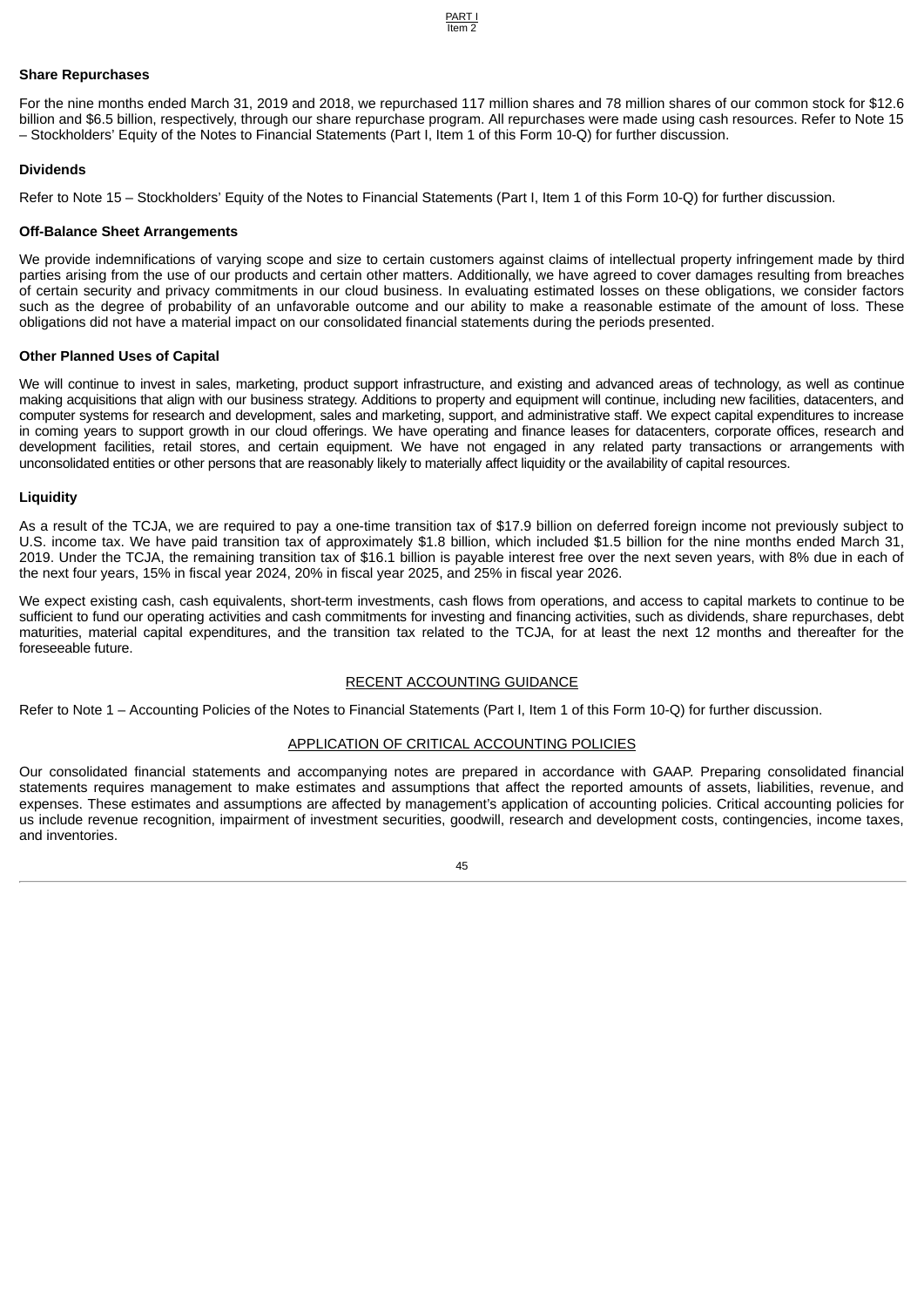#### **Revenue Recognition**

Our contracts with customers often include promises to transfer multiple products and services to a customer. Determining whether products and services are considered distinct performance obligations that should be accounted for separately versus together may require significant judgment. When a cloud-based service includes both on-premises software licenses and cloud services, judgment is required to determine whether the software license is considered distinct and accounted for separately, or not distinct and accounted for together with the cloud service and recognized over time. Certain cloud services, primarily Office 365, depend on a significant level of integration, interdependency, and interrelation between the desktop applications and cloud services, and are accounted for together as one performance obligation. Revenue from Office 365 is recognized ratably over the period in which the cloud services are provided.

Judgment is required to determine the stand-alone selling price ("SSP") for each distinct performance obligation. We use a single amount to estimate SSP for items that are not sold separately, including on-premises licenses sold with SA or software updates provided at no additional charge. We use a range of amounts to estimate SSP when we sell each of the products and services separately and need to determine whether there is a discount to be allocated based on the relative SSP of the various products and services.

In instances where SSP is not directly observable, such as when we do not sell the product or service separately, we determine the SSP using information that may include market conditions and other observable inputs. We typically have more than one SSP for individual products and services due to the stratification of those products and services by customers and circumstances. In these instances, we may use information such as the size of the customer and geographic region in determining the SSP.

Due to the various benefits from and the nature of our SA program, judgment is required to assess the pattern of delivery, including the exercise pattern of certain benefits across our portfolio of customers.

Our products are generally sold with a right of return, we may provide other credits or incentives, and in certain instances we estimate customer usage of our products and services, which are accounted for as variable consideration when determining the amount of revenue to recognize. Returns and credits are estimated at contract inception and updated at the end of each reporting period if additional information becomes available. Changes to our estimated variable consideration were not material for the periods presented.

#### **Impairment of Investment Securities**

We review debt investments quarterly for indicators of other-than-temporary impairment. This determination requires significant judgment. In making this judgment, we employ a systematic methodology quarterly that considers available quantitative and qualitative evidence in evaluating potential impairment of our investments. If the cost of an investment exceeds its fair value, we evaluate, among other factors, general market conditions, credit quality of debt instrument issuers, and the duration and extent to which the fair value is less than cost. We also evaluate whether we have plans to sell the security or it is more likely than not that we will be required to sell the security before recovery. In addition, we consider specific adverse conditions related to the financial health of and business outlook for the investee, including industry and sector performance, changes in technology, and operational and financing cash flow factors. Once a decline in fair value is determined to be other-than-temporary, an impairment charge is recorded in other income (expense), net and a new cost basis in the investment is established. If market, industry, and/or investee conditions deteriorate, we may incur future impairments.

Equity investments without readily determinable fair values are written down to fair value if a qualitative assessment indicates that the investment is impaired and the fair value of the investment is less than carrying value. We perform a qualitative assessment on a quarterly basis. We are required to estimate the fair value of the investment to determine the amount of the impairment loss. Once an investment is determined to be impaired, an impairment charge is recorded in other income (expense), net.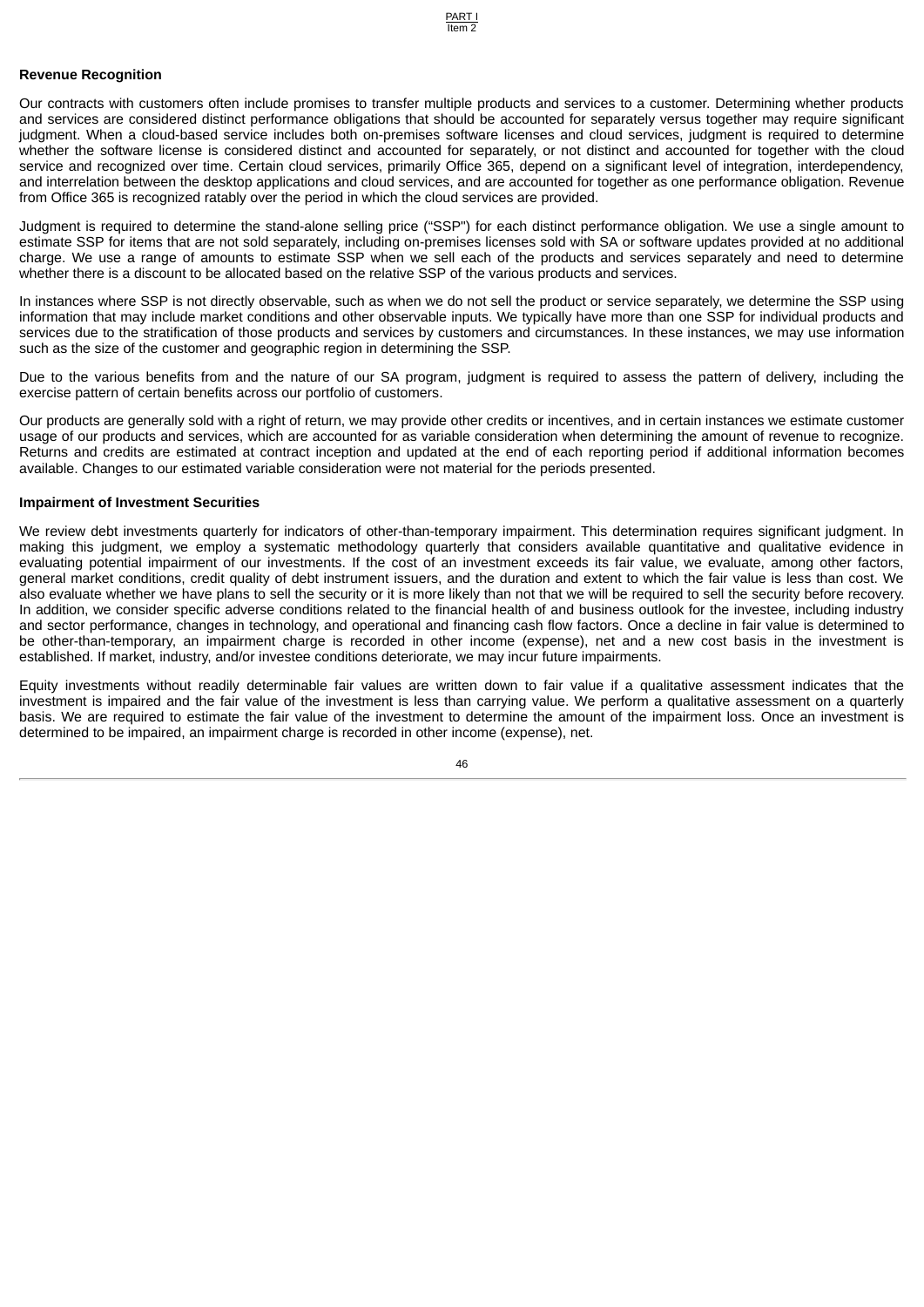## **Goodwill**

We allocate goodwill to reporting units based on the reporting unit expected to benefit from the business combination. We evaluate our reporting units on an annual basis and, if necessary, reassign goodwill using a relative fair value allocation approach. Goodwill is tested for impairment at the reporting unit level (operating segment or one level below an operating segment) on an annual basis (May 1 for us) and between annual tests if an event occurs or circumstances change that would more likely than not reduce the fair value of a reporting unit below its carrying value. These events or circumstances could include a significant change in the business climate, legal factors, operating performance indicators, competition, or sale or disposition of a significant portion of a reporting unit.

Application of the goodwill impairment test requires judgment, including the identification of reporting units, assignment of assets and liabilities to reporting units, assignment of goodwill to reporting units, and determination of the fair value of each reporting unit. The fair value of each reporting unit is estimated primarily through the use of a discounted cash flow methodology. This analysis requires significant judgments, including estimation of future cash flows, which is dependent on internal forecasts, estimation of the long-term rate of growth for our business, estimation of the useful life over which cash flows will occur, and determination of our weighted average cost of capital.

The estimates used to calculate the fair value of a reporting unit change from year to year based on operating results, market conditions, and other factors. Changes in these estimates and assumptions could materially affect the determination of fair value and goodwill impairment for each reporting unit.

## **Research and Development Costs**

Costs incurred internally in researching and developing a computer software product are charged to expense until technological feasibility has been established for the product. Once technological feasibility is established, all software costs are capitalized until the product is available for general release to customers. Judgment is required in determining when technological feasibility of a product is established. We have determined that technological feasibility for our software products is reached after all high-risk development issues have been resolved through coding and testing. Generally, this occurs shortly before the products are released to production. The amortization of these costs is included in cost of revenue over the estimated life of the products.

#### **Legal and Other Contingencies**

The outcomes of legal proceedings and claims brought against us are subject to significant uncertainty. An estimated loss from a loss contingency such as a legal proceeding or claim is accrued by a charge to income if it is probable that an asset has been impaired or a liability has been incurred and the amount of the loss can be reasonably estimated. In determining whether a loss should be accrued we evaluate, among other factors, the degree of probability of an unfavorable outcome and the ability to make a reasonable estimate of the amount of loss. Changes in these factors could materially impact our consolidated financial statements.

#### **Income Taxes**

The objectives of accounting for income taxes are to recognize the amount of taxes payable or refundable for the current year, and deferred tax liabilities and assets for the future tax consequences of events that have been recognized in an entity's financial statements or tax returns. We recognize the tax benefit from an uncertain tax position only if it is more likely than not that the tax position will be sustained on examination by the taxing authorities, based on the technical merits of the position. The tax benefits recognized in the financial statements from such a position are measured based on the largest benefit that has a greater than 50% likelihood of being realized upon ultimate settlement. Accounting literature also provides guidance on derecognition of income tax assets and liabilities, classification of deferred income tax assets and liabilities, accounting for interest and penalties associated with tax positions, and income tax disclosures. Judgment is required in assessing the future tax consequences of events that have been recognized on our consolidated financial statements or tax returns. Variations in the actual outcome of these future tax consequences could materially impact our consolidated financial statements.

The TCJA significantly changes existing U.S. tax law and includes numerous provisions that affect our business. Refer to Note 11 – Income Taxes of the Notes to Financial Statements (Part I, Item 1 of this Form 10-Q) for further discussion.

 $\overline{A}$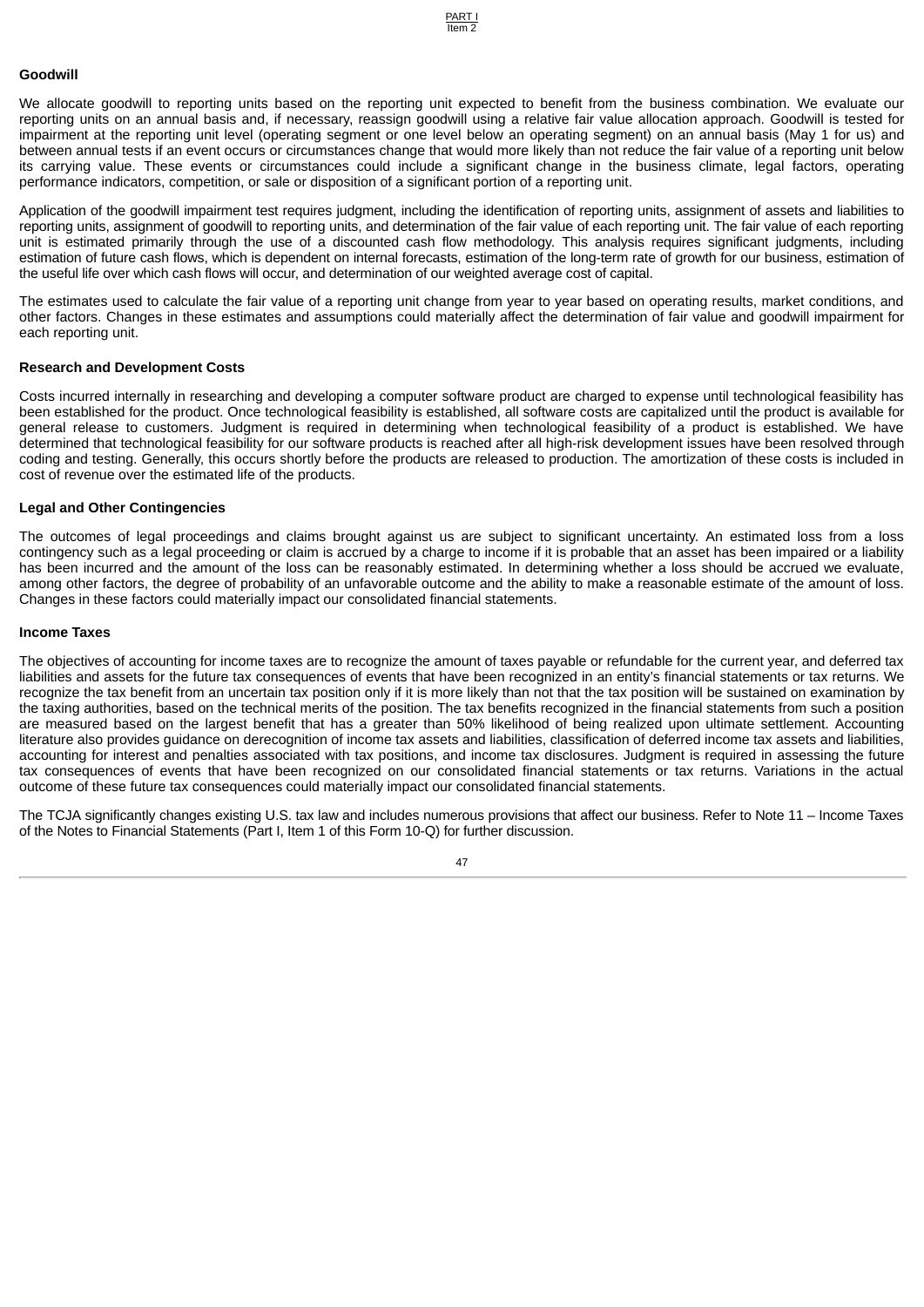## **Inventories**

Inventories are stated at average cost, subject to the lower of cost or net realizable value. Cost includes materials, labor, and manufacturing overhead related to the purchase and production of inventories. Net realizable value is the estimated selling price less estimated costs of completion, disposal, and transportation. We regularly review inventory quantities on hand, future purchase commitments with our suppliers, and the estimated utility of our inventory. These reviews include analysis of demand forecasts, product life cycle status, product development plans, current sales levels, pricing strategy, and component cost trends. If our review indicates a reduction in utility below carrying value, we reduce our inventory to a new cost basis through a charge to cost of revenue.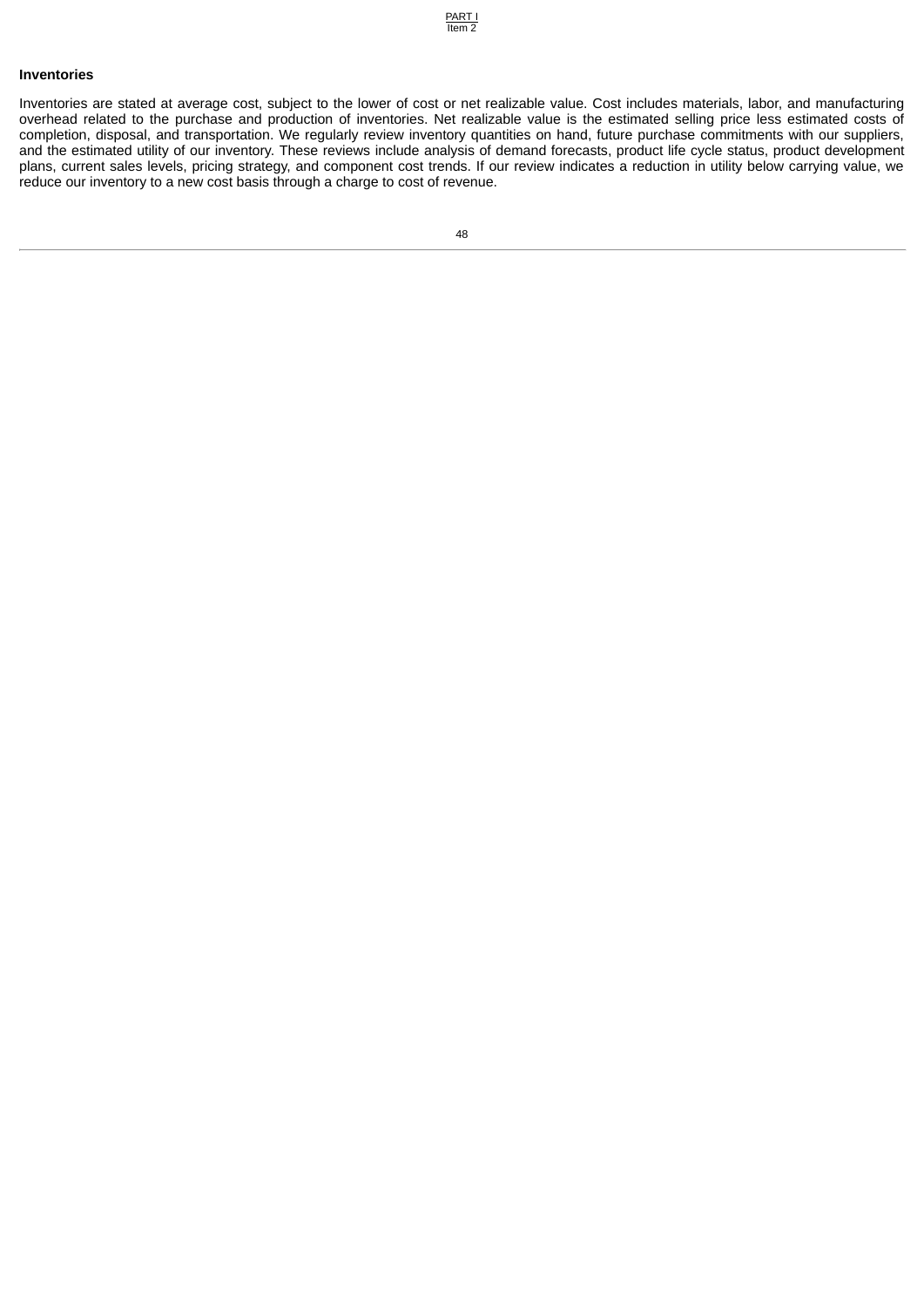PART I Item  $\overline{3}$  4

## **ITEM 3. QUANTITATIVE AND QUALITATIVE DISCLOSURES ABOUT MARKET RISK**

## RISKS

<span id="page-48-0"></span>We are exposed to economic risk from foreign exchange rates, interest rates, credit risk, and equity prices. We use derivatives instruments to manage these risks, however, they may still impact our consolidated financial statements.

#### **Foreign Currency**

Certain forecasted transactions, assets, and liabilities are exposed to foreign currency risk. We monitor our foreign currency exposures daily to maximize the economic effectiveness of our foreign currency positions. Principal currencies hedged include the euro, Japanese yen, British pound, Canadian dollar, and Australian dollar.

#### **Interest Rate**

Securities held in our fixed-income portfolio are subject to different interest rate risks based on their maturities. We manage the average maturity of the fixed-income portfolio to achieve economic returns that correlate to certain global fixed-income indices.

#### **Credit**

Our fixed-income portfolio is diversified and consists primarily of investment-grade securities. We manage credit exposures relative to broadbased indices and to facilitate portfolio diversification.

#### **Equity**

Securities held in our equity investments portfolio are subject to price risk.

#### SENSITIVITY ANALYSIS

The following table sets forth the potential loss in future earnings or fair values, including associated derivatives, resulting from hypothetical changes in relevant market rates or prices:

#### **(In millions)**

| <b>Risk Categories</b>         | <b>Hypothetical Change</b>                               | March 31.<br>2019 | Impact               |
|--------------------------------|----------------------------------------------------------|-------------------|----------------------|
| Foreign currency - Revenue     | 10% decrease in foreign exchange rates                   |                   | $(2,813)$ Earnings   |
| Foreign currency - Investments | 10% decrease in foreign exchange rates                   |                   | (121) Fair Value     |
| Interest rate                  | 100 basis point increase in U.S. treasury interest rates |                   | $(2,718)$ Fair Value |
| Credit                         | 100 basis point increase in credit spreads               |                   | (229) Fair Value     |
| Equity                         | 10% decrease in equity market prices                     |                   | (228) Earnings       |

## **ITEM 4. CONTROLS AND PROCEDURES**

<span id="page-48-1"></span>Under the supervision and with the participation of our management, including the Chief Executive Officer and Chief Financial Officer, we have evaluated the effectiveness of our disclosure controls and procedures as required by Exchange Act Rule 13a-15(b) as of the end of the period covered by this report. Based on that evaluation, the Chief Executive Officer and Chief Financial Officer have concluded that these disclosure controls and procedures are effective. There were no changes in our internal control over financial reporting during the quarter ended March 31, 2019 that have materially affected, or are reasonably likely to materially affect, our internal control over financial reporting.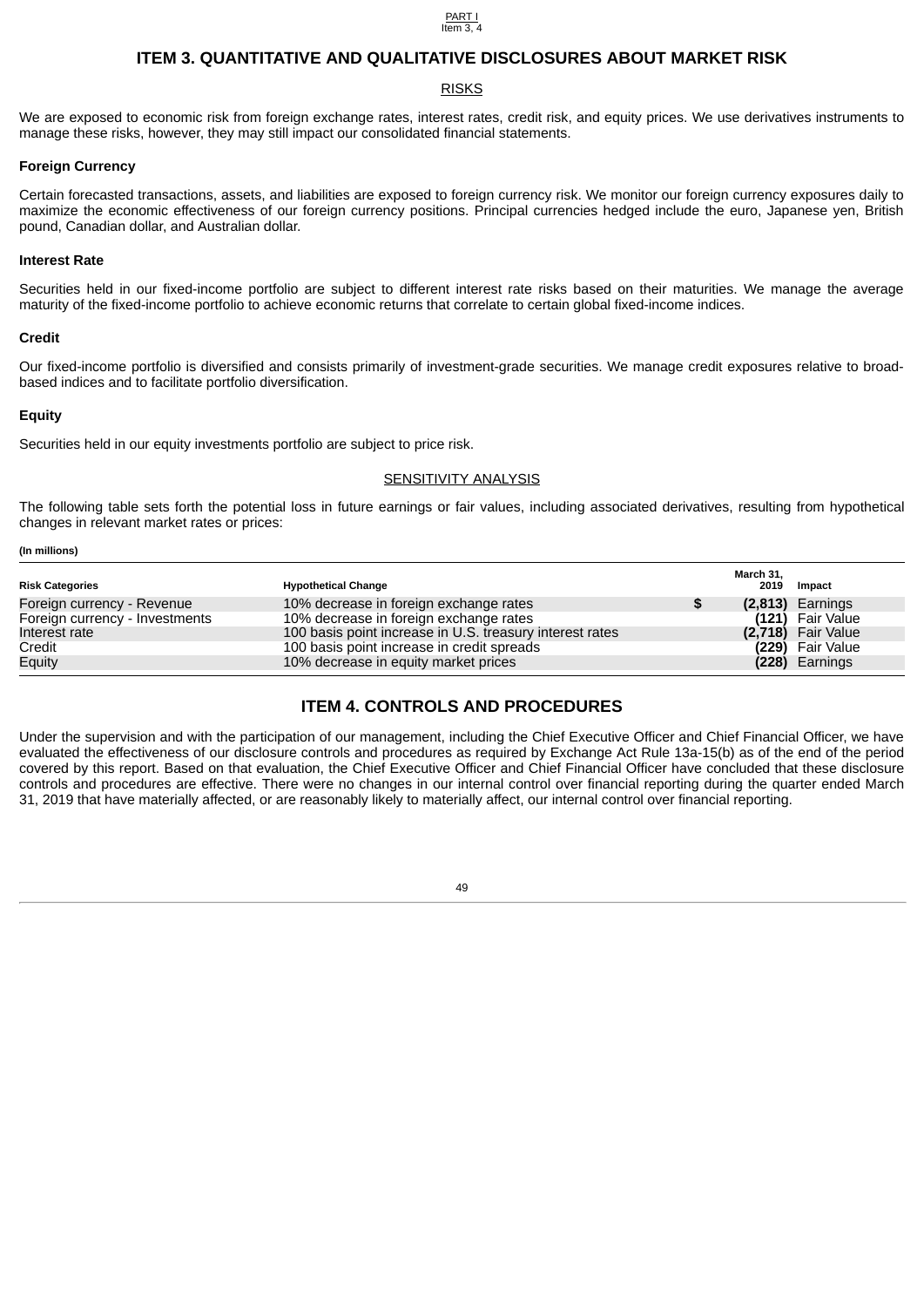#### PART II Item 1, 1A

#### **PART II. OTHER INFORMATION**

## **ITEM 1. LEGAL PROCEEDINGS**

<span id="page-49-1"></span><span id="page-49-0"></span>Refer to Note 14 – Contingencies of the Notes to Financial Statements (Part I, Item 1 of this Form 10-O) for information regarding legal proceedings in which we are involved.

## **ITEM 1A. RISK FACTORS**

<span id="page-49-2"></span>Our operations and financial results are subject to various risks and uncertainties, including those described below, that could adversely affect our business, financial condition, results of operations, cash flows, and the trading price of our common stock.

#### We face intense competition across all markets for our products and services, which may lead to lower revenue or operating **margins.**

#### *Competition in the technology sector*

Our competitors range in size from diversified global companies with significant research and development resources to small, specialized firms whose narrower product lines may let them be more effective in deploying technical, marketing, and financial resources. Barriers to entry in many of our businesses are low and many of the areas in which we compete evolve rapidly with changing and disruptive technologies, shifting user needs, and frequent introductions of new products and services. Our ability to remain competitive depends on our success in making innovative products, devices, and services that appeal to businesses and consumers.

#### *Competition among platform-based ecosystems*

An important element of our business model has been to create platform-based ecosystems on which many participants can build diverse solutions. A well-established ecosystem creates beneficial network effects among users, application developers, and the platform provider that can accelerate growth. Establishing significant scale in the marketplace is necessary to achieve and maintain attractive margins. We face significant competition from firms that provide competing platforms.

- A competing vertically-integrated model, in which a single firm controls the software and hardware elements of a product and related services, has succeeded with some consumer products such as personal computers, tablets, phones, gaming consoles, and wearables. Competitors pursuing this model also earn revenue from services integrated with the hardware and software platform, including applications and content sold through their integrated marketplaces. They may also be able to claim security and performance benefits from their vertically integrated offer. We also offer some vertically-integrated hardware and software products and services. To the extent we shift a portion of our business to a vertically integrated model we increase our cost of revenue and reduce our operating margins.
- We derive substantial revenue from licenses of Windows operating systems on personal computers. We face significant competition from competing platforms developed for new devices and form factors such as smartphones and tablet computers. These devices compete on multiple bases including price and the perceived utility of the device and its platform. Users are increasingly turning to these devices to perform functions that in the past were performed by personal computers. Even if many users view these devices as complementary to a personal computer, the prevalence of these devices may make it more difficult to attract application developers to our PC operating system platforms. Competing with operating systems licensed at low or no cost may decrease our PC operating system margins. Popular products or services offered on competing platforms could increase their competitive strength. In addition, some of our devices compete with products made by our original equipment manufacturer ("OEM") partners, which may affect their commitment to our platform.
- Competing platforms have content and application marketplaces with scale and significant installed bases. The variety and utility of content and applications available on a platform are important to device purchasing decisions. Users sometimes incur costs to move data and buy new content and applications when switching platforms. To compete, we must successfully enlist developers to write applications for our platform and ensure that these applications have high quality, security, customer appeal, and value. Efforts to compete with competitors' content and application marketplaces may increase our cost of revenue and lower our operating margins.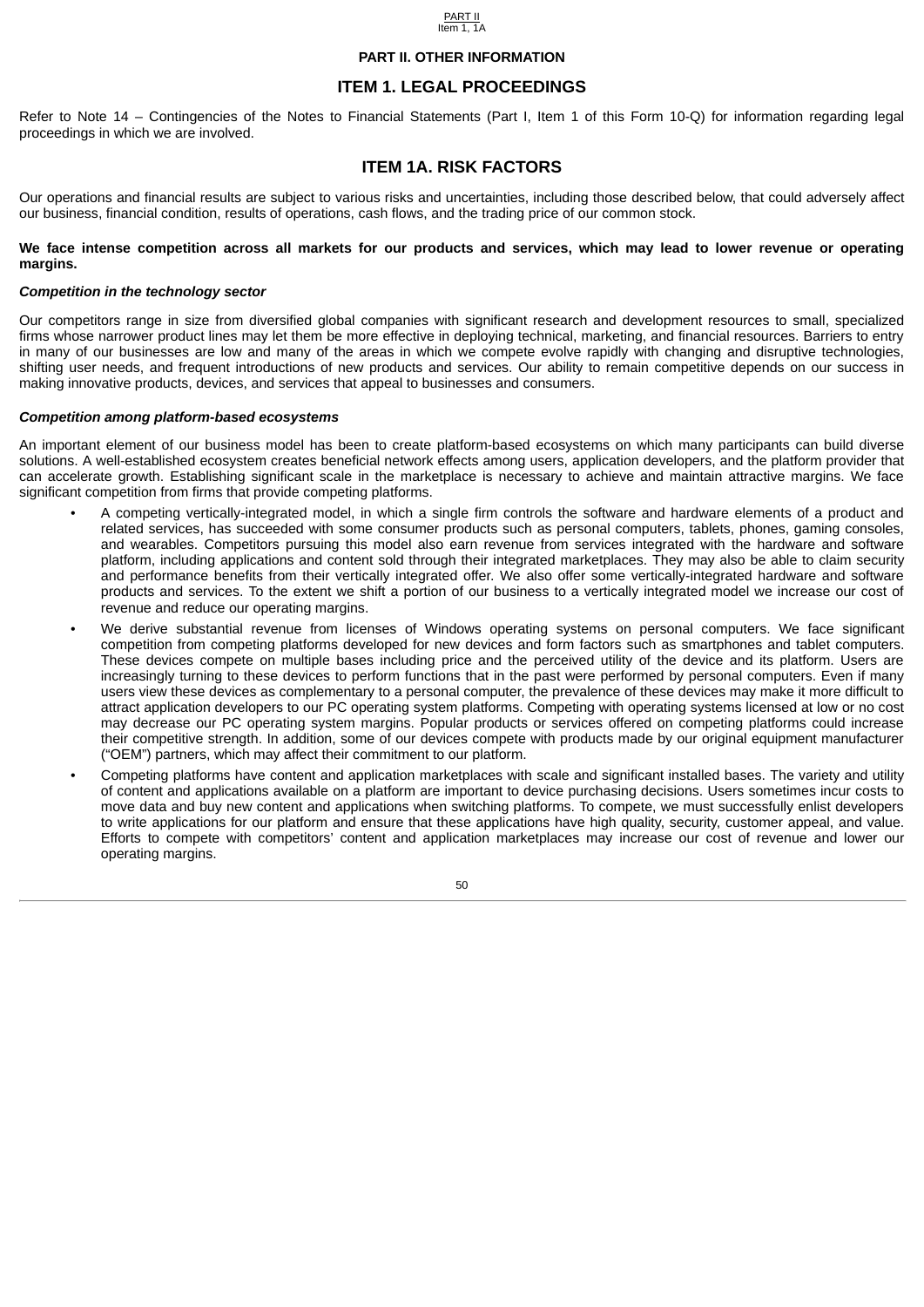## *Business model competition*

Companies compete with us based on a growing variety of business models.

- Even as we transition more of our business to infrastructure-, platform-, and software-as-a-service business model, the licensebased proprietary software model generates a substantial portion of our software revenue. We bear the costs of converting original ideas into software products through investments in research and development, offsetting these costs with the revenue received from licensing our products. Many of our competitors also develop and sell software to businesses and consumers under this model.
- Other competitors develop and offer free applications, online services and content, and make money by selling third-party advertising. Advertising revenue funds development of products and services these competitors provide to users at no or little cost, competing directly with our revenue-generating products.
- Some companies compete with us using an open source business model by modifying and then distributing open source software at nominal cost to end-users, and earning revenue on advertising or complementary services and products. These firms do not bear the full costs of research and development for the software. Some open source software vendors develop software that mimics the features and functionality of our products.

The competitive pressures described above may cause decreased sales volumes, price reductions, and/or increased operating costs, such as for research and development, marketing, and sales incentives. This may lead to lower revenue, gross margins, and operating income.

**Our increasing focus on cloud-based services presents execution and competitive risks.** A growing part of our business involves cloudbased services available across the spectrum of computing devices. Our strategic vision is to compete and grow by building best-in-class platforms and productivity services for an intelligent cloud and an intelligent edge infused with artificial intelligence ("AI"). At the same time, our competitors are rapidly developing and deploying cloud-based services for consumers and business customers. Pricing and delivery models are evolving. Devices and form factors influence how users access services in the cloud and sometimes the user's choice of which suite of cloud-based services to use. We are devoting significant resources to develop and deploy our cloud-based strategies. The Windows ecosystem must continue to evolve with this changing environment. We are undertaking cultural and organizational changes to drive accountability and eliminate obstacles to innovation. Our intelligent cloud and intelligent edge worldview is connected with the growth of the internet of things ("IoT"). Our success in the IoT will depend on the level of adoption of our offerings such as Microsoft Azure, Azure Stack, Azure IoT Edge, and Azure Sphere. We may not establish market share sufficient to achieve scale necessary to achieve our business objectives.

Besides software development costs, we are incurring costs to build and maintain infrastructure to support cloud computing services. These costs will reduce the operating margins we have previously achieved. Whether we succeed in cloud-based services depends on our execution in several areas, including:

- Continuing to bring to market compelling cloud-based experiences that generate increasing traffic and market share.
- Maintaining the utility, compatibility, and performance of our cloud-based services on the growing array of computing devices, including PCs, smartphones, tablets, gaming consoles, and other devices, as well as sensors and other endpoints.
- Continuing to enhance the attractiveness of our cloud platforms to third-party developers.
- Ensuring our cloud-based services meet the reliability expectations of our customers and maintain the security of their data.
- Making our suite of cloud-based services platform-agnostic, available on a wide range of devices and ecosystems, including those of our competitors.

It is uncertain whether our strategies will attract the users or generate the revenue required to succeed. If we are not effective in executing organizational and technical changes to increase efficiency and accelerate innovation, or if we fail to generate sufficient usage of our new products and services, we may not grow revenue in line with the infrastructure and development investments described above. This may negatively impact gross margins and operating income.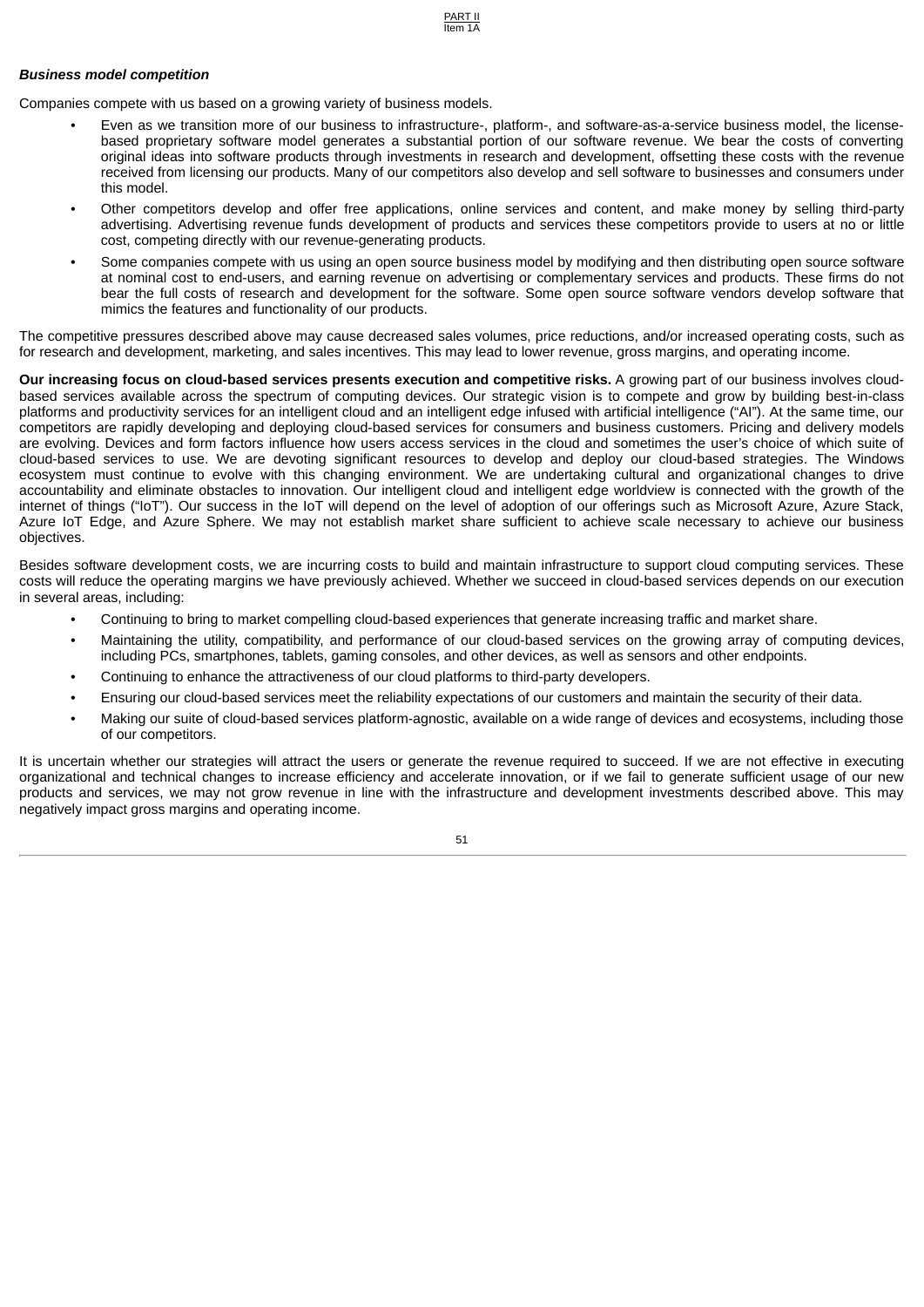We make significant investments in new products and services that may not achieve expected returns. We will continue to make significant investments in research, development, and marketing for existing products, services, and technologies, including the Windows operating system, Microsoft 365, Office, Bing, Microsoft SQL Server, Windows Server, Microsoft Stores, Azure, Office 365, Xbox Live, Mixer, LinkedIn, and other cloud-based offerings. We also invest in the development and acquisition of a variety of hardware for productivity, communication, and entertainment including PCs, tablets, gaming devices, and HoloLens. Investments in new technology are speculative. Commercial success depends on many factors, including innovativeness, developer support, and effective distribution and marketing. If customers do not perceive our latest offerings as providing significant new functionality or other value, they may reduce their purchases of new software and hardware products or upgrades, unfavorably affecting revenue. We may not achieve significant revenue from new product, service, and distribution channel investments for several years, if at all. New products and services may not be profitable, and even if they are profitable, operating margins for some new products and businesses will not be as high as the margins we have experienced historically. We may not get engagement in certain features, like Microsoft Stores, Microsoft Edge, and Bing, that drive post-license monetization opportunities. Our data handling practices across our products and services will continue to be under scrutiny and perceptions of mismanagement, driven by regulatory activity or negative public reaction to our practices or product experiences, which could negatively impact product and feature adoption, product design, and product quality.

Developing new technologies is complex. It can require long development and testing periods. Significant delays in new releases or significant problems in creating new products or services could adversely affect our revenue.

**Acquisitions, joint ventures, and strategic alliances may have an adverse effect on our business.** We expect to continue making acquisitions and entering into joint ventures and strategic alliances as part of our long-term business strategy. In December 2016, we completed our acquisition of LinkedIn Corporation for \$27.0 billion, and in October 2018, we completed our acquisition of GitHub, Inc. for \$7.5 billion. These acquisitions and other transactions and arrangements involve significant challenges and risks, including that they do not advance our business strategy, that we get an unsatisfactory return on our investment, that we have difficulty integrating and retaining new employees, business systems, and technology, or that they distract management from our other businesses. If an arrangement fails to adequately anticipate changing circumstances and interests of a party, it may result in early termination or renegotiation of the arrangement. The success of these transactions and arrangements will depend in part on our ability to leverage them to enhance our existing products and services or develop compelling new ones. It may take longer than expected to realize the full benefits from these transactions and arrangements, such as increased revenue, enhanced efficiencies, or increased market share, or the benefits may ultimately be smaller than we expected. These events could adversely affect our operating results or financial condition.

If our goodwill or amortizable intangible assets become impaired, we may be required to record a significant charge to earnings. We acquire other companies and intangible assets and may not realize all the economic benefit from those acquisitions, which could cause an impairment of goodwill or intangibles. We review our amortizable intangible assets for impairment when events or changes in circumstances indicate the carrying value may not be recoverable. We test goodwill for impairment at least annually. Factors that may be a change in circumstances, indicating that the carrying value of our goodwill or amortizable intangible assets may not be recoverable, include a decline in our stock price and market capitalization, reduced future cash flow estimates, and slower growth rates in industry segments in which we participate. We have in the past recorded, and may in the future be required to record a significant charge on our consolidated financial statements during the period in which any impairment of our goodwill or amortizable intangible assets is determined, negatively affecting our results of operations. Our acquisition of LinkedIn resulted in a significant increase in our goodwill and intangible asset balances.

Legal changes, our evolving business model, piracy, and other factors may decrease the value of our intellectual property. Protecting our intellectual property rights and combating unlicensed copying and use of our software and other intellectual property on a global basis is difficult. While piracy adversely affects U.S. revenue, the impact on revenue from outside the U.S. is more significant, particularly countries in which the legal system provides less protection for intellectual property rights. Our revenue in these markets may grow more slowly than the underlying device market. Similarly, the absence of harmonized patent laws makes it more difficult to ensure consistent respect for patent rights. Throughout the world, we educate users about the benefits of licensing genuine products and obtaining indemnification benefits for intellectual property risks, and we educate lawmakers about the advantages of a business climate where intellectual property rights are protected. Reductions in the legal protection for software intellectual property rights could adversely affect revenue.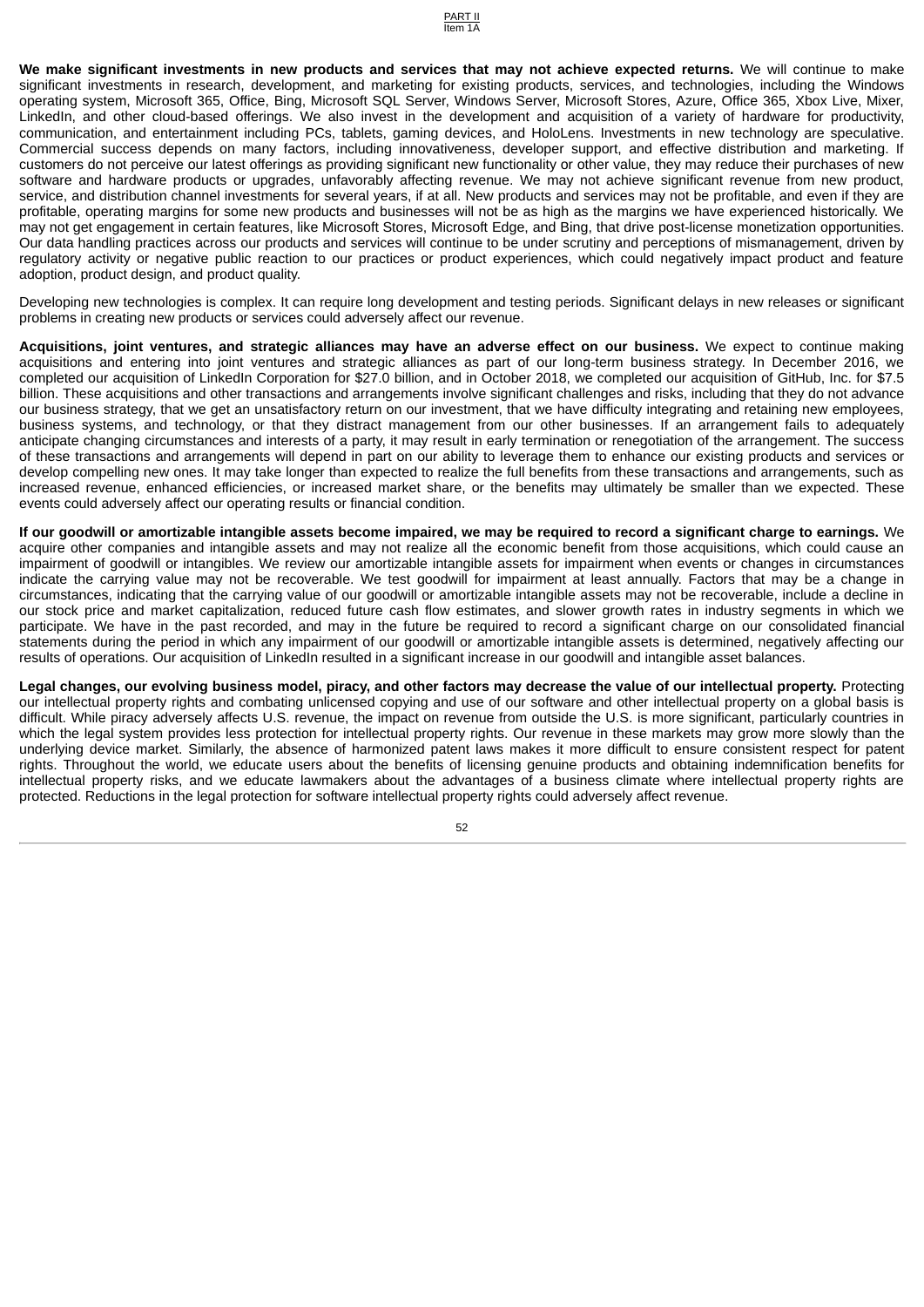We expend significant resources to patent the intellectual property we create with the expectation that we will generate revenues by incorporating that intellectual property in our products or services or, in some instances, by licensing our patents to others in return for a royalty. Changes in the law may continue to weaken our ability to prevent the use of patented technology or collect revenue for licensing our patents. These include legislative changes and regulatory actions that make it more difficult to obtain injunctions, and the increasing use of legal process to challenge issued patents. Similarly, licensees of our patents may fail to satisfy their obligations to pay us royalties, or may contest the scope and extent of their obligations. The royalties we can obtain to monetize our intellectual property may decline because of the evolution of technology, selling price changes in products using licensed patents, or the difficulty of discovering infringements. Finally, our increasing engagement with open source software will also cause us to license our intellectual property rights broadly in certain situations and may negatively impact revenue.

**Third parties may claim we infringe their intellectual property rights.** From time to time, others claim we infringe their intellectual property rights. The number of these claims may grow because of constant technological change in the markets in which we compete, the extensive patent coverage of existing technologies, the rapid rate of issuance of new patents, and our offering of first-party devices, such as Microsoft Surface. To resolve these claims, we may enter into royalty and licensing agreements on terms that are less favorable than currently available, stop selling or redesign affected products or services, or pay damages to satisfy indemnification commitments with our customers. These outcomes may cause operating margins to decline. Besides money damages, in some jurisdictions plaintiffs can seek injunctive relief that may limit or prevent importing, marketing, and selling our products or services that have infringing technologies. In some countries, such as Germany, an injunction can be issued before the parties have fully litigated the validity of the underlying patents. We have paid significant amounts to settle claims related to the use of technology and intellectual property rights and to procure intellectual property rights as part of our strategy to manage this risk, and may continue to do so.

We may not be able to protect our source code from copying if there is an unauthorized disclosure. Source code, the detailed program commands for our operating systems and other software programs, is critical to our business. Although we license portions of our application and operating system source code to several licensees, we take significant measures to protect the secrecy of large portions of our source code. If our source code leaks, we might lose future trade secret protection for that code. It may then become easier for third parties to compete with our products by copying functionality, which could adversely affect our revenue and operating margins. Unauthorized disclosure of source code also could increase the security risks described in the next paragraph.

#### Cyberattacks and security vulnerabilities could lead to reduced revenue, increased costs, liability claims, or harm to our reputation **or competitive position.**

## *Security of our information technology*

Threats to IT security can take a variety of forms. Individual and groups of hackers and sophisticated organizations, including state-sponsored organizations or nation-states, continuously undertake attacks that pose threats to our customers and our IT. These actors may use a wide variety of methods, which may include developing and deploying malicious software or exploiting vulnerabilities in hardware, software, or other infrastructure in order to attack our products and services or gain access to our networks and datacenters, using social engineering techniques to induce our employees, users, partners, or customers to disclose passwords or other sensitive information or take other actions to gain access to our data or our users' or customers' data, or acting in a coordinated manner to launch distributed denial of service or other coordinated attacks. Inadequate account security practices may also result in unauthorized access to confidential data. For example, system administrators may fail to timely remove employee account access when no longer appropriate. Employees or third parties may intentionally compromise our or our users' security or systems, or reveal confidential information.

Cyberthreats are constantly evolving, increasing the difficulty of detecting and successfully defending against them. We may have no current capability to detect certain vulnerabilities, which may allow them to persist in the environment over long periods of time. Cyberthreats can have cascading impacts that unfold with increasing speed across our internal networks and systems and those of our partners and customers. Breaches of our facilities, network, or data security could disrupt the security of our systems and business applications, impair our ability to provide services to our customers and protect the privacy of their data, result in product development delays, compromise confidential or technical business information harming our reputation or competitive position, result in theft or misuse of our intellectual property or other assets, require us to allocate more resources to improved technologies, or otherwise adversely affect our business.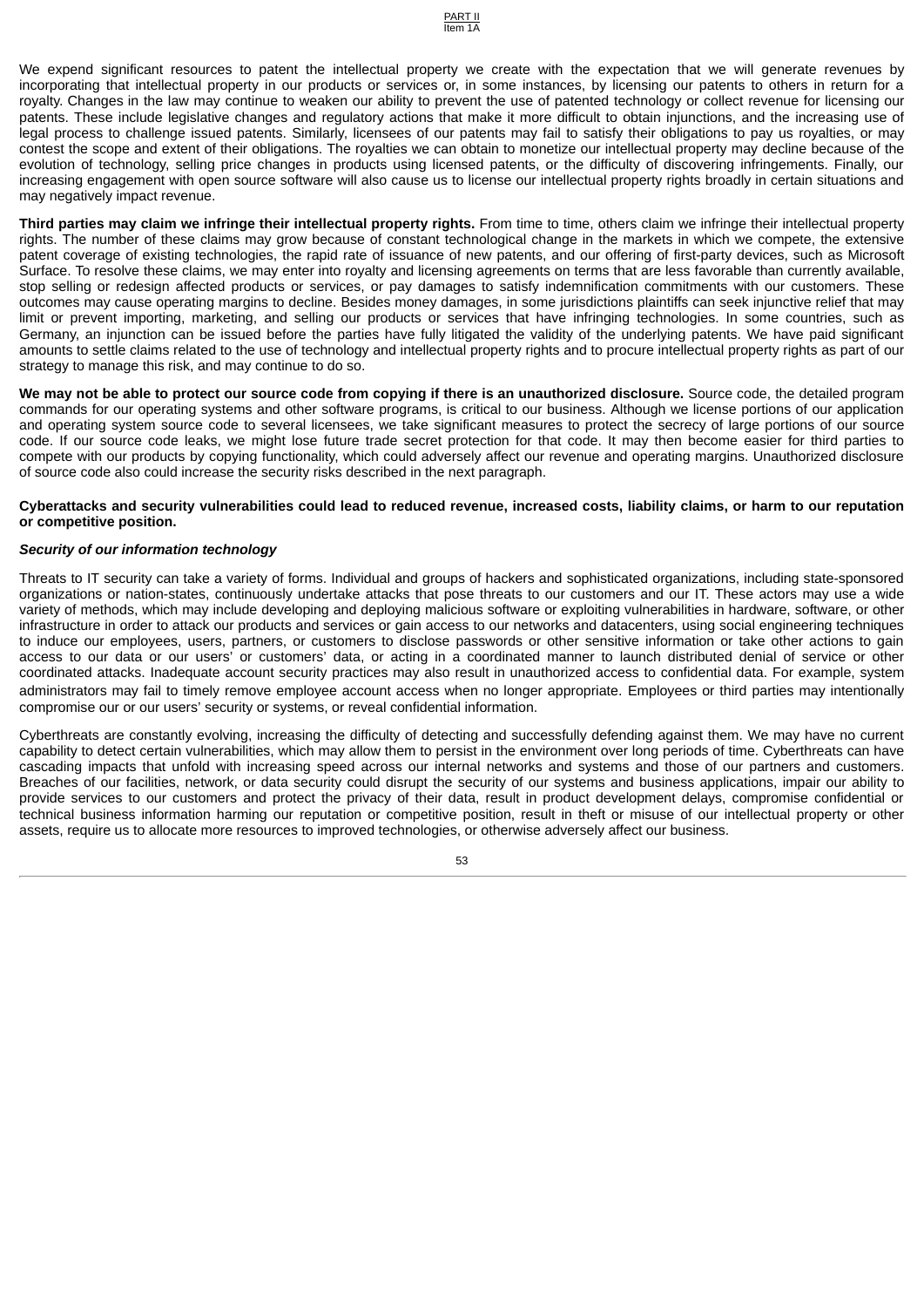In addition, our internal IT environment continues to evolve. Often, we are early adopters of new devices and technologies. We embrace new ways of sharing data and communicating internally and with partners and customers using methods such as social networking and other consumer-oriented technologies. Our business policies and internal security controls may not keep pace with these changes as new threats emerge.

#### *Security of our products, services, devices, and customers' data*

The security of our products and services is important in our customers' decisions to purchase or use our products or services. Security threats are a significant challenge to companies like us whose business is providing technology products and services to others. Threats to our own IT infrastructure can also affect our customers. Customers using our cloud-based services rely on the security of our infrastructure, including hardware and other elements provided by third parties, to ensure the reliability of our services and the protection of their data. Adversaries tend to focus their efforts on the most popular operating systems, programs, and services, including many of ours, and we expect that to continue. Adversaries that acquire user account information at other companies can use that information to compromise our users' accounts where accounts share the same attributes like passwords. Inadequate account security practices may also result in unauthorized access. We are also increasingly incorporating open source software into our products. There may be vulnerabilities in open source software that may make our products susceptible to cyberattacks.

To defend against security threats to our internal IT systems, our cloud-based services, and our customers' systems, we must continuously engineer more secure products and services, enhance security and reliability features, improve the deployment of software updates to address security vulnerabilities in our own products as well as those provided by others, develop mitigation technologies that help to secure customers from attacks even when software updates are not deployed, maintain the digital security infrastructure that protects the integrity of our network, products, and services, and provide customers security tools such as firewalls and anti-virus software and information about the need to deploy security measures and the impact of doing so.

The cost of these steps could reduce our operating margins. If we fail to do these things well, actual or perceived security vulnerabilities in our products and services, data corruption issues, or reduced performance could harm our reputation and lead customers to reduce or delay future purchases of products or subscriptions to services, or to use competing products or services. Customers may also spend more on protecting their existing computer systems from attack, which could delay adoption of additional products or services. Customers may fail to update their systems, continue to run software or operating systems we no longer support, or may fail timely to install or enable security patches. Any of these could adversely affect our reputation and revenue. Actual or perceived vulnerabilities may lead to claims against us. Our license agreements typically contain provisions that eliminate or limit our exposure to liability, but there is no assurance these provisions will withstand legal challenges. At times, to achieve commercial objectives, we may enter into agreements with larger liability exposure to customers.

As illustrated by the recent Spectre and Meltdown threats, our products operate in conjunction with and are dependent on products and components across a broad ecosystem. If there is a security vulnerability in one of these components, and if there is a security exploit targeting it, we could face increased costs, liability claims, reduced revenue, or harm to our reputation or competitive position.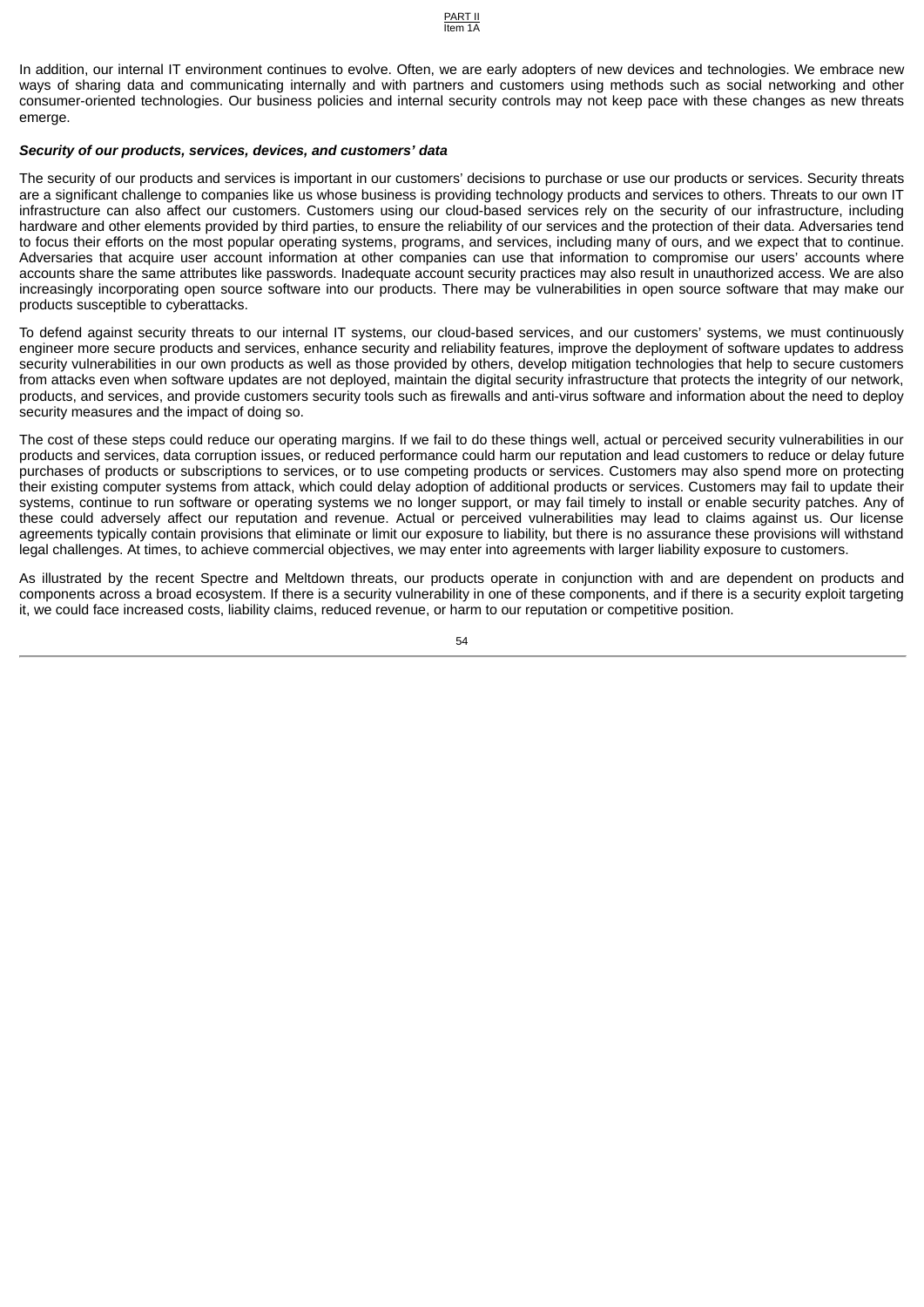Disclosure and misuse of personal data could result in liability and harm our reputation. As we continue to grow the number and scale of our cloud-based offerings, we store and process increasingly large amounts of personally identifiable information of our customers and users. The continued occurrence of high-profile data breaches provides evidence of an external environment increasingly hostile to information security. Despite our efforts to improve the security controls across our business groups and geographies, it is possible our security controls over personal data, our training of employees and vendors on data security, and other practices we follow may not prevent the improper disclosure of customer or user data we or our vendors store and manage. In addition, third parties who have limited access to our customer or user data may use this data in unauthorized ways. Improper disclosure or misuse could harm our reputation, lead to legal exposure to customers or users, or subject us to liability under laws that protect personal data, resulting in increased costs or loss of revenue. Our software products and services also enable our customers and users to store and process personal data on-premises or, increasingly, in a cloud-based environment we host. Government authorities can sometimes require us to produce customer or user data in response to valid legal orders. In the U.S. and elsewhere, we advocate for transparency concerning these requests and appropriate limitations on government authority to compel disclosure. Despite our efforts to protect customer and user data, perceptions that the collection, use, and retention of personal information is not satisfactorily protected could inhibit sales of our products or services, and could limit adoption of our cloud-based solutions by consumers, businesses, and government entities. Additional security measures we may take to address customer or user concerns, or constraints on our flexibility to determine where and how to operate datacenters in response to customer or user expectations or governmental rules or actions, may cause higher operating expenses or hinder growth of our products and services.

We may not be able to protect information in our products and services from use by others. LinkedIn and other Microsoft products and services contain valuable information and content protected by contractual restrictions or technical measures. In certain cases, we have made commitments to our members and users to limit access to or use of this information. Changes in the law or interpretations of the law may weaken our ability to prevent third parties from scraping or gathering information or content through use of bots or other measures and using it for their own benefit, thus diminishing the value of our products and services.

Abuse of our advertising or social platforms may harm our reputation or user engagement. For LinkedIn, Bing Ads, Xbox Live, and other products and services that provide content or host ads that come from or can be influenced by third parties, our reputation or user engagement may be negatively affected by activity that is hostile or inappropriate to other people, by users impersonating other people or organizations, by use of our products or services to disseminate information that may be viewed as misleading or intended to manipulate the opinions of our users, or by the use of our products or services that violates our terms of service or otherwise for objectionable or illegal ends. Preventing these actions may require us to make substantial investments in people and technology and these investments may not be successful, adversely affecting our business and financial results.

We may have excessive outages, data losses, and disruptions of our online services if we fail to maintain an adequate operations **infrastructure.** Our increasing user traffic, growth in services, and the complexity of our products and services demand more computing power. We spend substantial amounts to build, purchase, or lease datacenters and equipment and to upgrade our technology and network infrastructure to handle more traffic on our websites and in our datacenters. These demands continue to increase as we introduce new products and services and support the growth of existing services such as Bing, Exchange Online, Azure, Microsoft Account services, Office 365, Dynamics 365, OneDrive, SharePoint Online, Skype, Xbox Live, Outlook.com, and Microsoft Stores. We are rapidly growing our business of providing a platform and back-end hosting for services provided by third parties to their end users. Maintaining, securing, and expanding this infrastructure is expensive and complex. It requires that we maintain an Internet connectivity infrastructure that is robust and reliable within competitive and regulatory constraints that continue to evolve. Inefficiencies or operational failures, including temporary or permanent loss of customer data or insufficient Internet connectivity, could diminish the quality of our products, services, and user experience resulting in contractual liability, claims by customers and other third parties, regulatory actions, damage to our reputation, and loss of current and potential users, subscribers, and advertisers, each of which may harm our operating results and financial condition.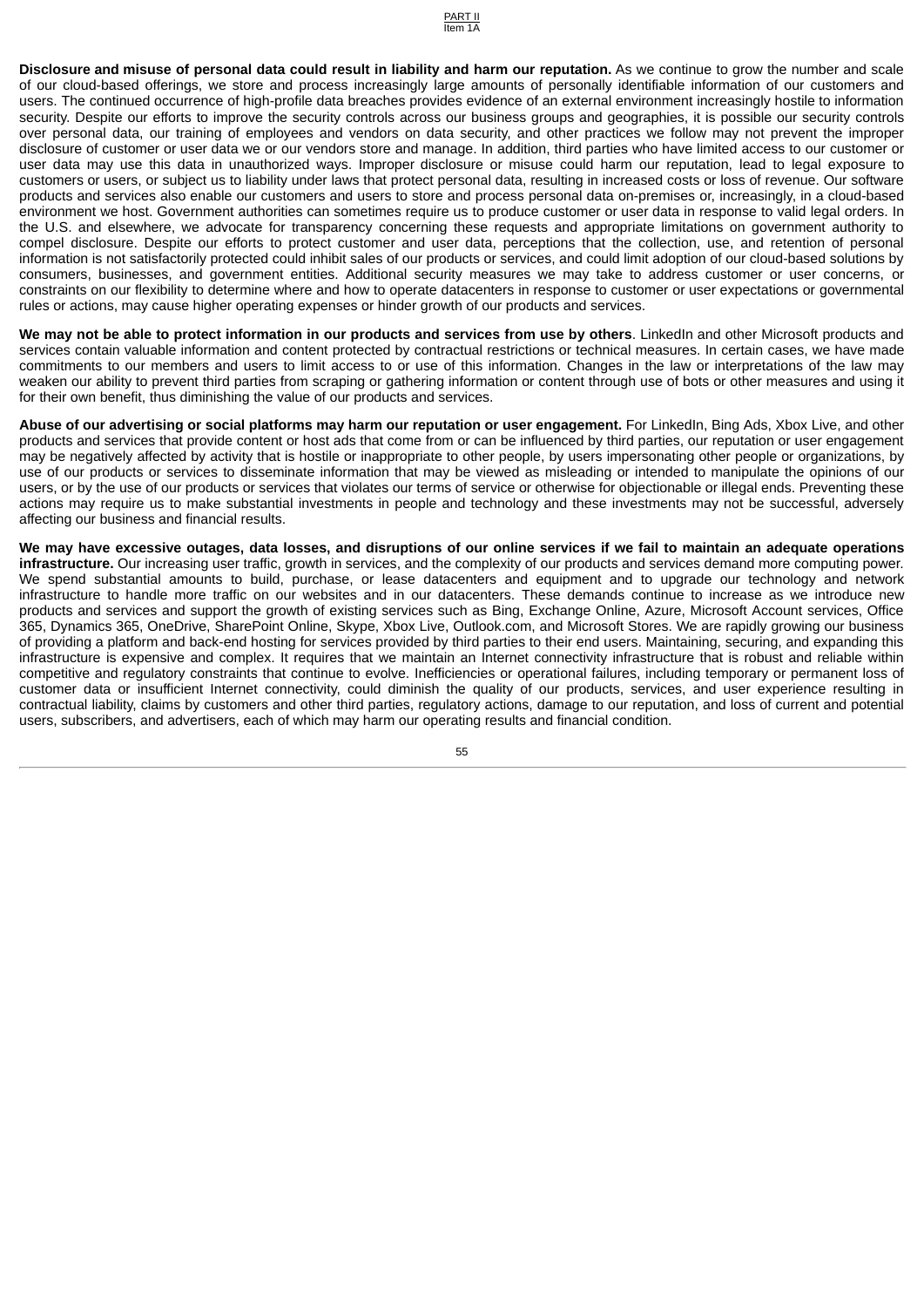Government litigation and regulatory activity relating to competition rules may limit how we design and market our products. As a leading global software and device maker, government agencies closely scrutinize us under U.S. and foreign competition laws. An increasing number of governments are actively enforcing competition laws and regulations and this includes increased scrutiny in potentially large markets such as the European Union ("EU"), the U.S., and China. Some jurisdictions also allow competitors or consumers to assert claims of anticompetitive conduct. U.S. federal and state antitrust authorities have previously brought enforcement actions and continue to scrutinize our business.

The European Commission ("the Commission") closely scrutinizes the design of high-volume Microsoft products and the terms on which we make certain technologies used in these products, such as file formats, programming interfaces, and protocols, available to other companies. Flagship product releases such as Windows 10 can receive significant scrutiny under competition laws. For example, in 2004, the Commission ordered us to create new versions of our Windows operating system that do not include certain multimedia technologies and to provide our competitors with specifications for how to implement certain proprietary Windows communications protocols in their own products. In 2009, the Commission accepted a set of commitments we offered to address the Commission's concerns relating to competition in web browsing software, including an undertaking to address Commission concerns relating to interoperability. The web browsing commitments expired in 2014. The remaining obligations may limit our ability to innovate in Windows or other products in the future, diminish the developer appeal of the Windows platform, and increase our product development costs. The availability of licenses related to protocols and file formats may enable competitors to develop software products that better mimic the functionality of our products, which could hamper sales of our products.

Our portfolio of first-party devices continues to grow; at the same time our OEM partners offer a large variety of devices on our platforms. As a result, increasingly we both cooperate and compete with our OEM partners, creating a risk that we fail to do so in compliance with competition rules. Regulatory scrutiny in this area may increase. Certain foreign governments, particularly in China and other countries in Asia, have advanced arguments under their competition laws that exert downward pressure on royalties for our intellectual property.

Government regulatory actions and court decisions such as these may result in fines, or hinder our ability to provide the benefits of our software to consumers and businesses, reducing the attractiveness of our products and the revenue that come from them. New competition law actions could be initiated, potentially using previous actions as precedent. The outcome of such actions, or steps taken to avoid them, could adversely affect us in a variety of ways, including:

- We may have to choose between withdrawing products from certain geographies to avoid fines or designing and developing alternative versions of those products to comply with government rulings, which may entail a delay in a product release and removing functionality that customers want or on which developers rely.
- We may be required to make available licenses to our proprietary technologies on terms that do not reflect their fair market value or do not protect our associated intellectual property.
- We are subject to a variety of ongoing commitments because of court or administrative orders, consent decrees, or other voluntary actions we have taken. If we fail to comply with these commitments, we may incur litigation costs and be subject to substantial fines or other remedial actions.
- Our ability to realize anticipated Windows 10 post-sale monetization opportunities may be limited.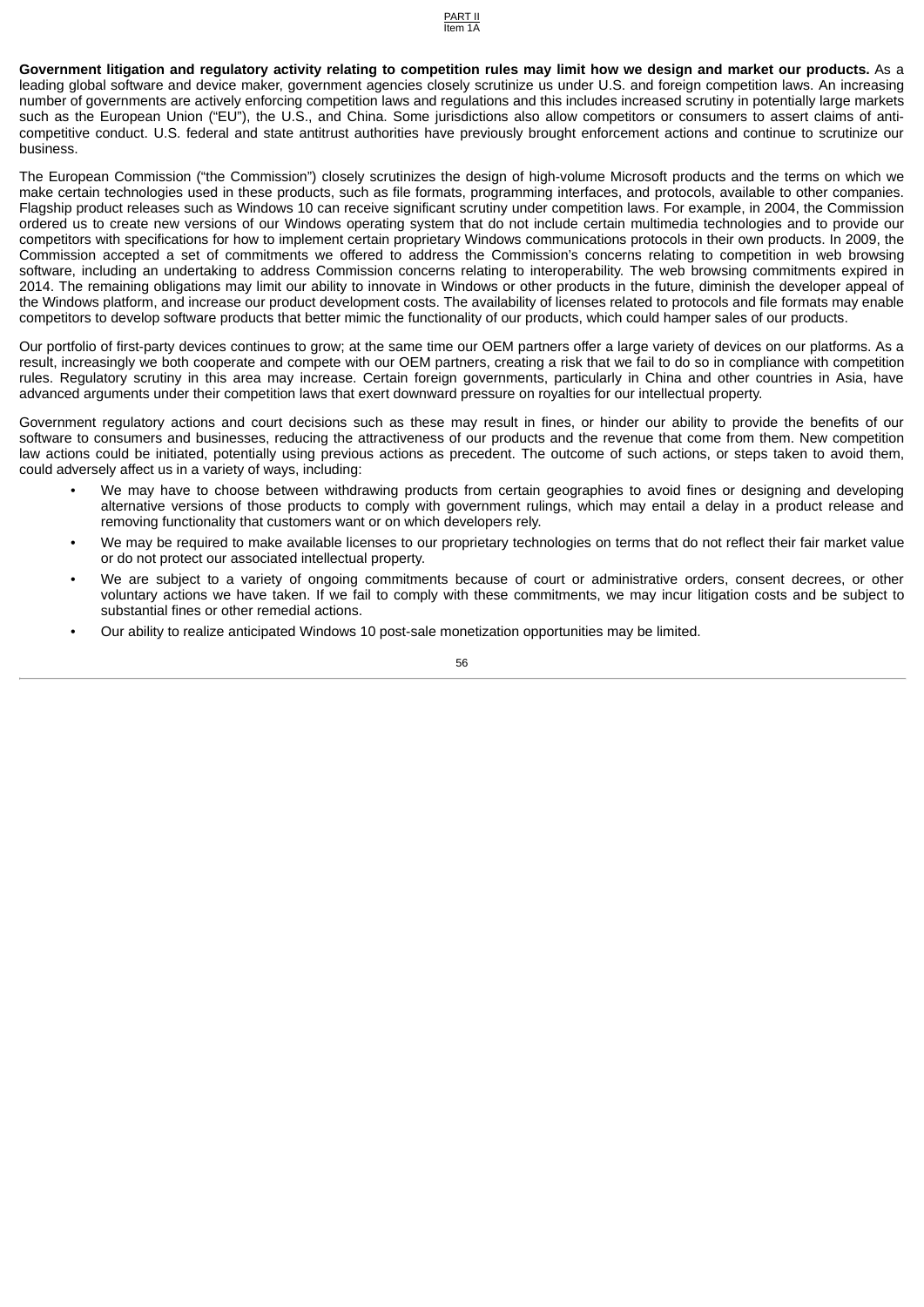Our global operations subject us to potential liability under anti-corruption, trade protection, and other laws and regulations. The Foreign Corrupt Practices Act and other anti-corruption laws and regulations ("Anti-Corruption Laws") prohibit corrupt payments by our employees, vendors, or agents. From time to time, we receive inquiries from authorities in the U.S. and elsewhere and reports from employees and others about our business activities outside the U.S. and our compliance with Anti-Corruption Laws. Specifically, we have been cooperating with authorities in the U.S. in connection with reports concerning our compliance with the Foreign Corrupt Practices Act in various countries. Most countries in which we operate also have competition laws that prohibit competitors from colluding or otherwise attempting to reduce competition between themselves. While we devote substantial resources to our global compliance programs and have implemented policies, training, and internal controls designed to reduce the risk of corrupt payments and collusive activity, our employees, vendors, or agents may violate our policies. Our failure to comply with Anti-Corruption Laws or competition laws could result in significant fines and penalties, criminal sanctions against us, our officers, or our employees, prohibitions on the conduct of our business, and damage to our reputation. Operations outside the U.S. may be affected by changes in trade protection laws, policies, and measures, sanctions, and other regulatory requirements affecting trade and investment. We may be subject to legal liability and reputational damage if we sell goods or services in violation of U.S. trade sanctions on countries such as Iran, North Korea, Cuba, Sudan, and Syria.

Other regulatory areas that may apply to our products and online services offerings include user privacy, telecommunications, data storage and protection, and online content. For example, regulators may take the position that our offerings such as Skype are covered by existing laws regulating telecommunications services and new laws may define more of our services as regulated telecommunications services. Data protection authorities may assert that our collection, use, and management of customer data is inconsistent with their laws and regulations. Legislative or regulatory action relating to cybersecurity requirements may increase the costs to develop, implement, or secure our products and services. Legislative or regulatory action could also emerge in the area of AI and content moderation, increasing costs or restricting opportunity. Applying these laws and regulations to our business is often unclear, subject to change over time, and sometimes may conflict from jurisdiction to jurisdiction. Additionally, these laws and governments' approach to their enforcement, and our products and services, are continuing to evolve. Compliance with these types of regulation may involve significant costs or require changes in products or business practices that result in reduced revenue. Noncompliance could result in the imposition of penalties or orders we stop the alleged noncompliant activity.

We strive to empower all people and organizations to achieve more, and accessibility of our products is an important aspect of this goal. There is increasing pressure from advocacy groups, regulators, competitors, customers, and other stakeholders to make technology more accessible. If our products do not meet customer expectations or emerging global accessibility requirements, we could lose sales opportunities or face regulatory actions

Laws and regulations relating to the handling of personal data may impede the adoption of our services or result in increased costs, **legal claims, fines against us, or reputational damage.** The growth of our Internet- and cloud-based services internationally relies increasingly on the movement of data across national boundaries. Legal requirements relating to the collection, storage, handling, and transfer of personal data continue to evolve. For example, the EU and the U.S. formally entered into a new framework in July 2016 that provides a mechanism for companies to transfer data from EU member states to the U.S. This framework, called the Privacy Shield, is intended to address shortcomings identified by the European Court of Justice in a predecessor mechanism. The Privacy Shield and other mechanisms are currently subject to challenges in European courts, which may lead to uncertainty about the legal basis for data transfers across the Atlantic. The Privacy Shield and other potential rules on the flow of data across borders could increase the cost and complexity of delivering our products and services in some markets. In May 2018, a new EU law governing data practices and privacy, the General Data Protection Regulation ("GDPR"), became effective. The law, which applies to all of our activities conducted from an establishment in the EU or related to products and services offered in the EU, imposes a range of new compliance obligations regarding the handling of personal data. Engineering efforts to build new capabilities to facilitate compliance with the law have entailed substantial expense and the diversion of engineering resources from other projects and may continue to do so. We might experience reduced demand for our offerings if we are unable to engineer products that meet our legal duties or help our customers meet their obligations under the GDPR or other data regulations, or if the changes we implement to comply with the GDPR make our offerings less attractive. The GDPR imposes significant new obligations and compliance with these obligations depends in part on how particular regulators apply and interpret them. If we fail to comply with the GDPR, or if regulators assert we have failed to comply with the GDPR, it may lead to regulatory enforcement actions, which can result in monetary penalties of up to 4% of worldwide revenue, private lawsuits, or reputational damage.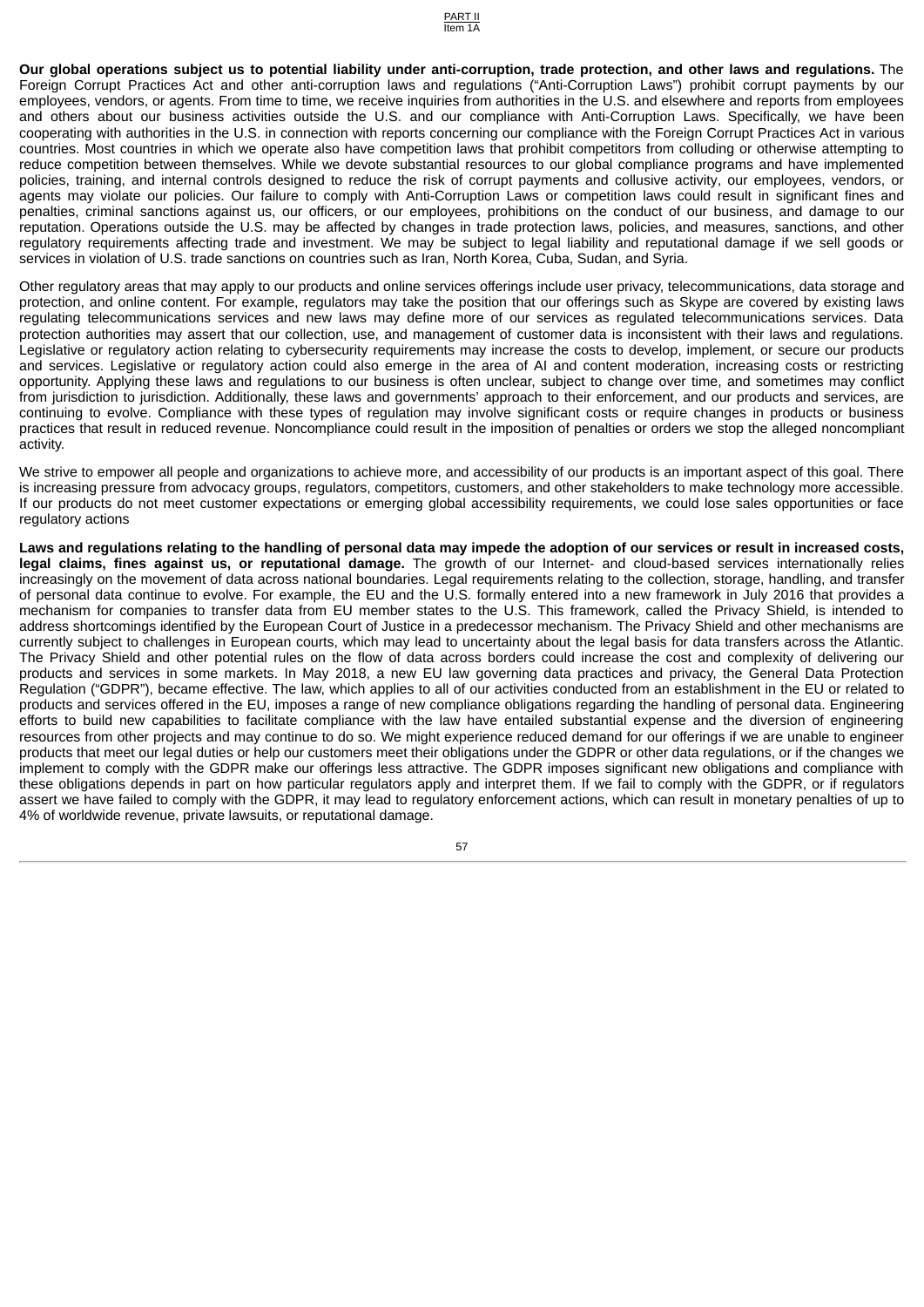The Company's investment in gaining insights from data is becoming central to the value of the services we deliver to customers, to our operational efficiency and key opportunities in monetization, customer perceptions of quality, and operational efficiency. Our ability to use data in this way may be constrained by regulatory developments that impede realizing the expected return from this investment. Ongoing legal reviews by regulators may result in burdensome or inconsistent requirements, including data sovereignty and localization requirements, affecting the location and movement of our customer and internal employee data as well as the management of that data. Compliance with applicable laws and regulations regarding personal data may require changes in services, business practices, or internal systems that result in increased costs, lower revenue, reduced efficiency, or greater difficulty in competing with foreign-based firms. Compliance with data regulations might limit our ability to innovate or offer certain features and functionality in some jurisdictions where we operate. Failure to comply with existing or new rules may result in significant penalties or orders to stop the alleged noncompliant activity, as well as negative publicity and diversion of management time and effort.

**Our business depends on our ability to attract and retain talented employees.** Our business is based on successfully attracting and retaining talented employees representing diverse backgrounds, experiences, and skill sets. The market for highly skilled workers and leaders in our industry is extremely competitive. Maintaining our brand and reputation, as well as a diverse and inclusive work environment that enables all our employees to thrive, are important to our ability to recruit and retain employees. We are also limited in our ability to recruit internationally by restrictive domestic immigration laws. Changes to U.S. immigration policies that restrain the flow of technical and professional talent may inhibit our ability to adequately staff our research and development efforts. If we are less successful in our recruiting efforts, or if we cannot retain highly skilled workers and key leaders, our ability to develop and deliver successful products and services may be adversely affected. Effective succession planning is also important to our long-term success. Failure to ensure effective transfer of knowledge and smooth transitions involving key employees could hinder our strategic planning and execution. How employment-related laws are interpreted and applied to our workforce practices may result in increased operating costs and less flexibility in how we meet our workforce needs.

**We have claims and lawsuits against us that may result in adverse outcomes.** We are subject to a variety of claims and lawsuits. These claims may arise from a wide variety of business practices and initiatives, including major new product releases such as Windows 10, significant business transactions, warranty or product claims, and employment practices. Adverse outcomes in some or all of these claims may result in significant monetary damages or injunctive relief that could adversely affect our ability to conduct our business. The litigation and other claims are subject to inherent uncertainties and management's view of these matters may change in the future. A material adverse impact on our consolidated financial statements could occur for the period in which the effect of an unfavorable outcome becomes probable and reasonably estimable.

**We may have additional tax liabilities.** We are subject to income taxes in the U.S. and many foreign jurisdictions. Significant judgment is required in determining our worldwide provision for income taxes. In the course of our business, there are many transactions and calculations where the ultimate tax determination is uncertain. For example, compliance with the 2017 United States Tax Cuts and Jobs Act ("TCJA") may require the collection of information not regularly produced within the Company, the use of estimates in our consolidated financial statements, and the exercise of significant judgment in accounting for its provisions. As regulations and guidance evolve with respect to TCJA, and as we gather more information and perform more analysis, our results may differ from previous estimates and may materially affect our consolidated financial position.

We regularly are under audit by tax authorities in different jurisdictions. Although we believe that our provision for income taxes and our tax estimates are reasonable, tax authorities may disagree with certain positions we have taken. In addition, economic and political pressures to increase tax revenue in various jurisdictions may make resolving tax disputes favorably more difficult. We are currently under Internal Revenue Service audit for prior tax years, with the primary unresolved issues relating to transfer pricing. The final resolution of those audits, and other audits or litigation, may differ from the amounts recorded in our consolidated financial statements and may materially affect our financial results in the period or periods in which that determination is made.

We earn a significant amount of our operating income outside the U.S. A change in the mix of earnings and losses in countries with differing statutory tax rates, changes in our business or structure, or the expiration of or disputes about certain tax agreements in a particular country may result in higher effective tax rates for the Company. In addition, changes in U.S. federal and state or international tax laws applicable to corporate multinationals, other fundamental law changes currently being considered by many countries, including in the U.S., and changes in taxing jurisdictions' administrative interpretations, decisions, policies, and positions may materially adversely impact our tax expense and cash flows.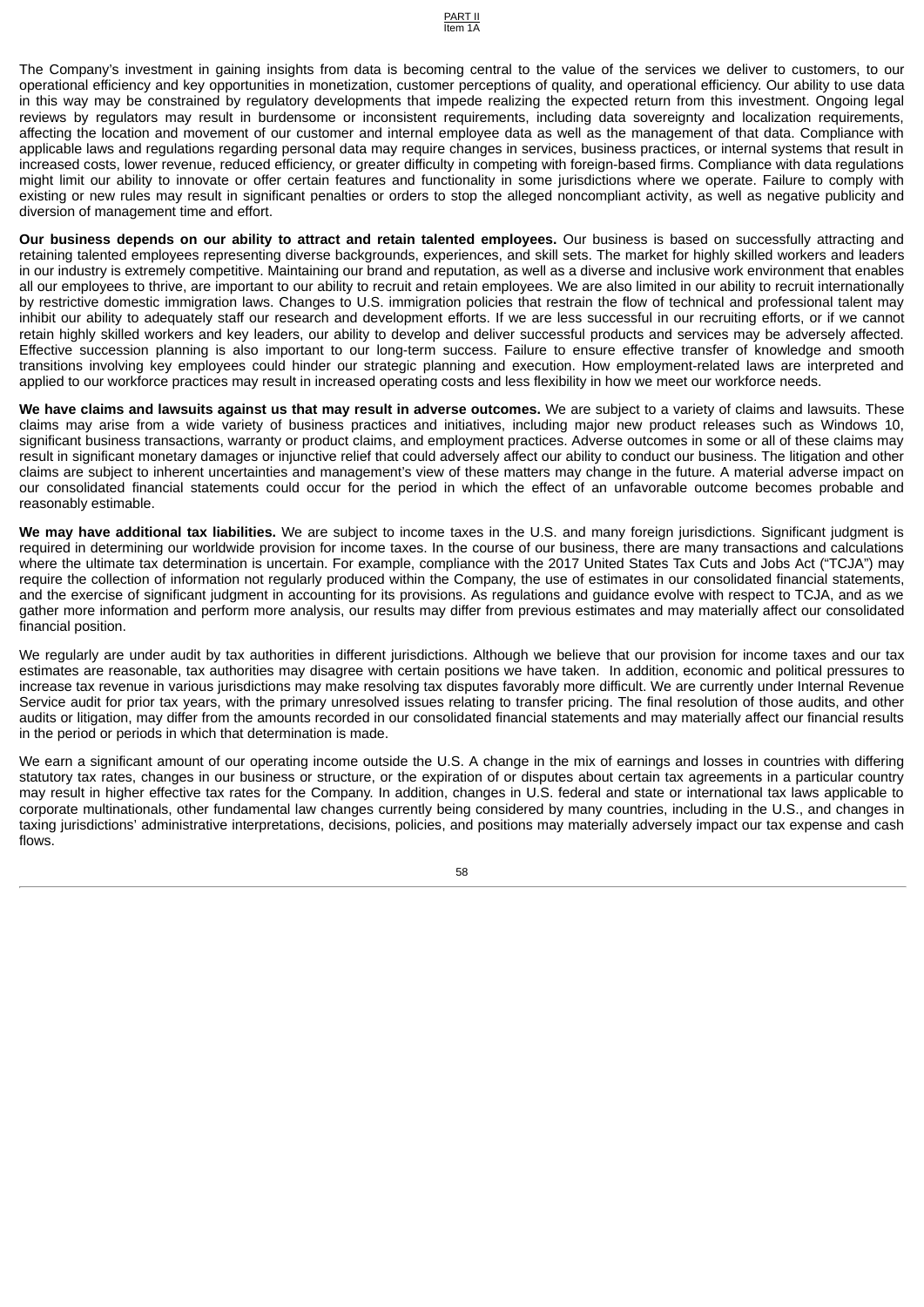**We may experience quality or supply problems.** Our hardware products such as Xbox consoles, Surface devices, and other devices we design, manufacture, and market are highly complex and can have defects in design, manufacture, or associated software. We could incur significant expenses, lost revenue, and reputational harm as a result of recalls, safety alerts, or product liability claims if we fail to prevent, detect, or address such issues through design, testing, or warranty repairs.

Our software products and services also may experience quality or reliability problems. The highly sophisticated software we develop may contain bugs and other defects that interfere with their intended operation. Any defects we do not detect and fix in pre-release testing could cause reduced sales and revenue, damage to our reputation, repair or remediation costs, delays in the release of new products or versions, or legal liability. Although our license agreements typically contain provisions that eliminate or limit our exposure to liability, there is no assurance these provisions will withstand legal challenge.

We acquire some device and datacenter components from sole suppliers. Our competitors use some of the same suppliers and their demand for hardware components can affect the capacity available to us. If a component from a sole-source supplier is delayed or becomes unavailable, whether because of supplier capacity constraint, industry shortages, legal or regulatory changes, or other reasons, we may not obtain timely replacement supplies, resulting in reduced sales or inadequate datacenter capacity. Component shortages, excess or obsolete inventory, or price reductions resulting in inventory adjustments may increase our cost of revenue. Xbox consoles, Surface devices, datacenter servers, and other hardware are assembled in Asia and other geographies that may be subject to disruptions in the supply chain, resulting in shortages that would affect our revenue and operating margins. These same risks would apply to any other hardware and software products we may offer.

**Our global business exposes us to operational and economic risks.** Our customers are located in over 200 countries and a significant part of our revenue comes from international sales. The global nature of our business creates operational and economic risks. Our results of operations may be affected by global, regional, and local economic developments, monetary policy, inflation, and recession, as well as political and military disputes. In addition, our international growth strategy includes certain markets, the developing nature of which presents several risks, including deterioration of social, political, labor, or economic conditions in a country or region, and difficulties in staffing and managing foreign operations. Emerging nationalist trends in specific countries may significantly alter the trade environment. Changes to trade policy or agreements as a result of populism, protectionism, or economic nationalism may result in higher tariffs, local sourcing initiatives, or other developments that make it more difficult to sell our products in foreign countries. Disruptions of these kinds in developed or emerging markets could negatively impact demand for our products and services or increase operating costs. Although we hedge a portion of our international currency exposure, significant fluctuations in foreign exchange rates between the U.S. dollar and foreign currencies may adversely affect our revenue.

**Catastrophic events or geopolitical conditions may disrupt our business.** A disruption or failure of our systems or operations because of a major earthquake, weather event, cyberattack, terrorist attack, or other catastrophic event could cause delays in completing sales, providing services, or performing other critical functions. Our corporate headquarters, a significant portion of our research and development activities. and certain other essential business operations are in the Seattle, Washington area, and we have other business operations in the Silicon Valley area of California, both of which are seismically active regions. A catastrophic event that results in the destruction or disruption of any of our critical business or IT systems could harm our ability to conduct normal business operations. Providing our customers with more services and solutions in the cloud puts a premium on the resilience of our systems and strength of our business continuity management plans, and magnifies the potential impact of prolonged service outages on our operating results.

Abrupt political change, terrorist activity, and armed conflict pose a risk of general economic disruption in affected countries, which may increase our operating costs. These conditions also may add uncertainty to the timing and budget for technology investment decisions by our customers, and may cause supply chain disruptions for hardware manufacturers. Geopolitical change may result in changing regulatory requirements that could impact our operating strategies, access to global markets, hiring, and profitability. Geopolitical instability may lead to sanctions and impact our ability to do business in some markets or with some public-sector customers. Any of these changes may negatively impact our revenues.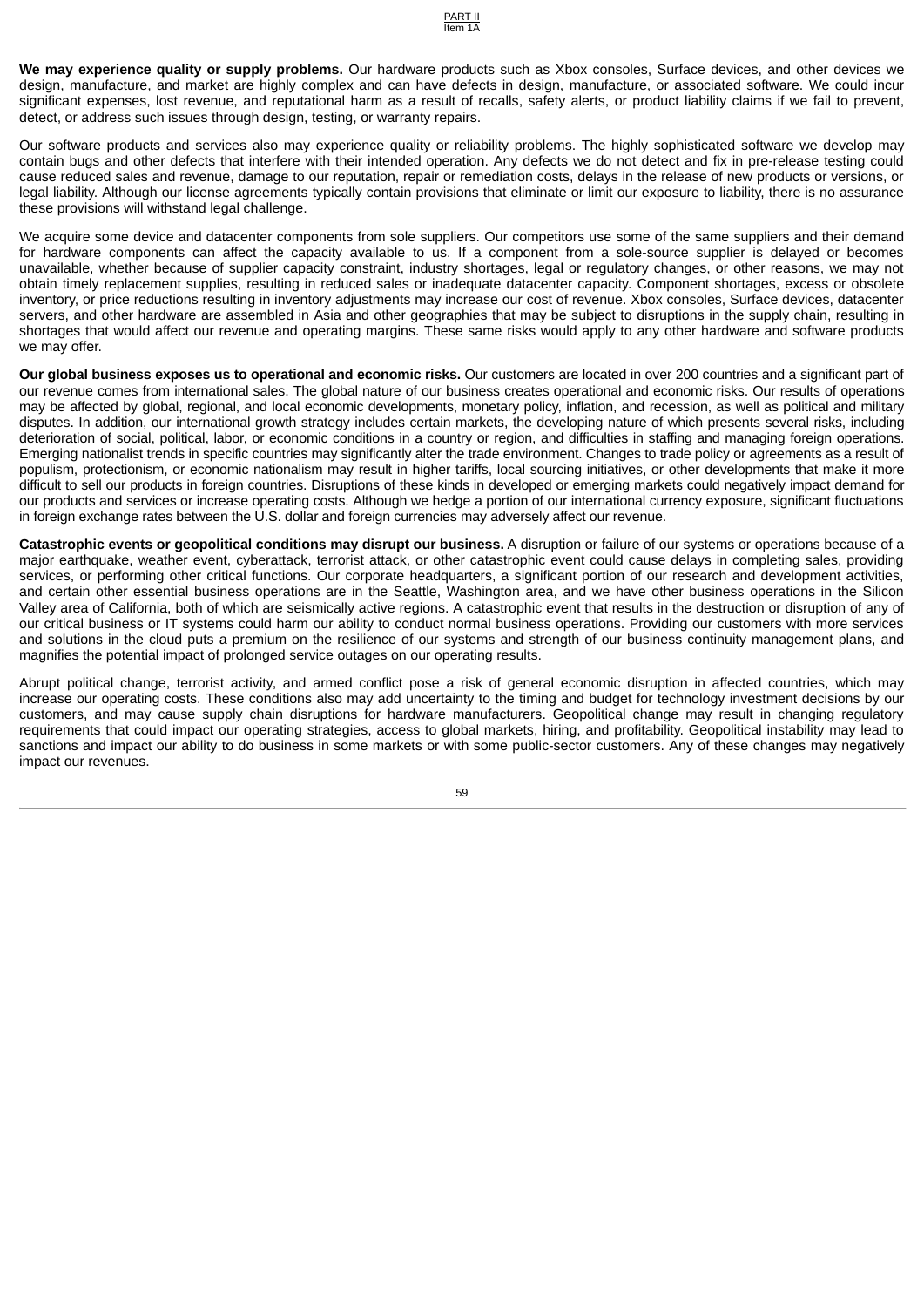The long-term effects of climate change on the global economy or the IT industry in particular are unclear. Environmental regulations or changes in the supply, demand or available sources of energy or other natural resources may affect the availability or cost of goods and services, including natural resources, necessary to run our business. Changes in weather where we operate may increase the costs of powering and cooling computer hardware we use to develop software and provide cloud-based services.

**Adverse economic or market conditions may harm our business.** Worsening economic conditions, including inflation, recession, or other changes in economic conditions, may cause lower IT spending and adversely affect our revenue. If demand for PCs, servers, and other computing devices declines, or consumer or business spending for those products declines, our revenue will be adversely affected. Substantial revenue comes from our U.S. government contracts. An extended federal government shutdown resulting from failing to pass budget appropriations, adopt continuing funding resolutions or raise the debt ceiling, and other budgetary decisions limiting or delaying federal government spending, could reduce government IT spending on our products and services and adversely affect our revenue.

Our product distribution system relies on an extensive partner and retail network. OEMs building devices that run our software have also been a significant means of distribution. The impact of economic conditions on our partners, such as the bankruptcy of a major distributor, OEM, or retailer, could cause sales channel disruption.

Challenging economic conditions also may impair the ability of our customers to pay for products and services they have purchased. As a result, allowances for doubtful accounts and write-offs of accounts receivable may increase.

We maintain an investment portfolio of various holdings, types, and maturities. These investments are subject to general credit, liquidity, market, and interest rate risks, which may be exacerbated by market downturns or events that affect global financial markets. A significant part of our investment portfolio comprises U.S. government securities. If global financial markets decline for long periods, or if there is a downgrade of the U.S. government credit rating due to an actual or threatened default on government debt, our investment portfolio may be adversely affected and we could determine that more of our investments have experienced an other-than-temporary decline in fair value, requiring impairment charges that could adversely affect our financial results.

**Changes in our sales organization may impact revenues.** In July 2017, we announced plans to reorganize our global sales organization to help enable customers' digital transformation, add greater technical ability to our sales force, and create pooled resources that can be used across countries and industries. The reorganization is the most significant change in our global sales organization in our history, involving employees changing roles, adding additional talent, realigning teams, and onboarding new partners. Successfully executing these changes will be a significant factor in enabling future revenue growth. As we continue to navigate through this transition, sales, profitability, and cash flow could be adversely impacted.

**The development of the IoT presents security, privacy, and execution risks.** To support the growth of the intelligent cloud and the intelligent edge, we are developing products, services, and technologies to power the IoT, a network of distributed and interconnected devices employing sensors, data, and computing capabilities including AI. The IoT's great potential also carries substantial risks. IoT products and services may contain defects in design, manufacture, or operation, that make them insecure or ineffective for their intended purposes. An IoT solution has multiple layers of hardware, sensors, processors, software, and firmware, several of which we may not develop or control. Each layer, including the weakest layer, can impact the security of the whole system. Many IoT devices have limited interfaces and ability to be updated or patched. IoT solutions may collect large amounts of data, and our handling of IoT data may not satisfy customers or regulatory requirements. IoT scenarios may increasingly affect personal health and safety. If IoT solutions that include our technologies do not work as intended, violate the law, or harm individuals or businesses, we may be subject to legal claims or enforcement actions. These risks, if realized, may increase our costs, damage our reputation or brands, or negatively impact our revenues or margins.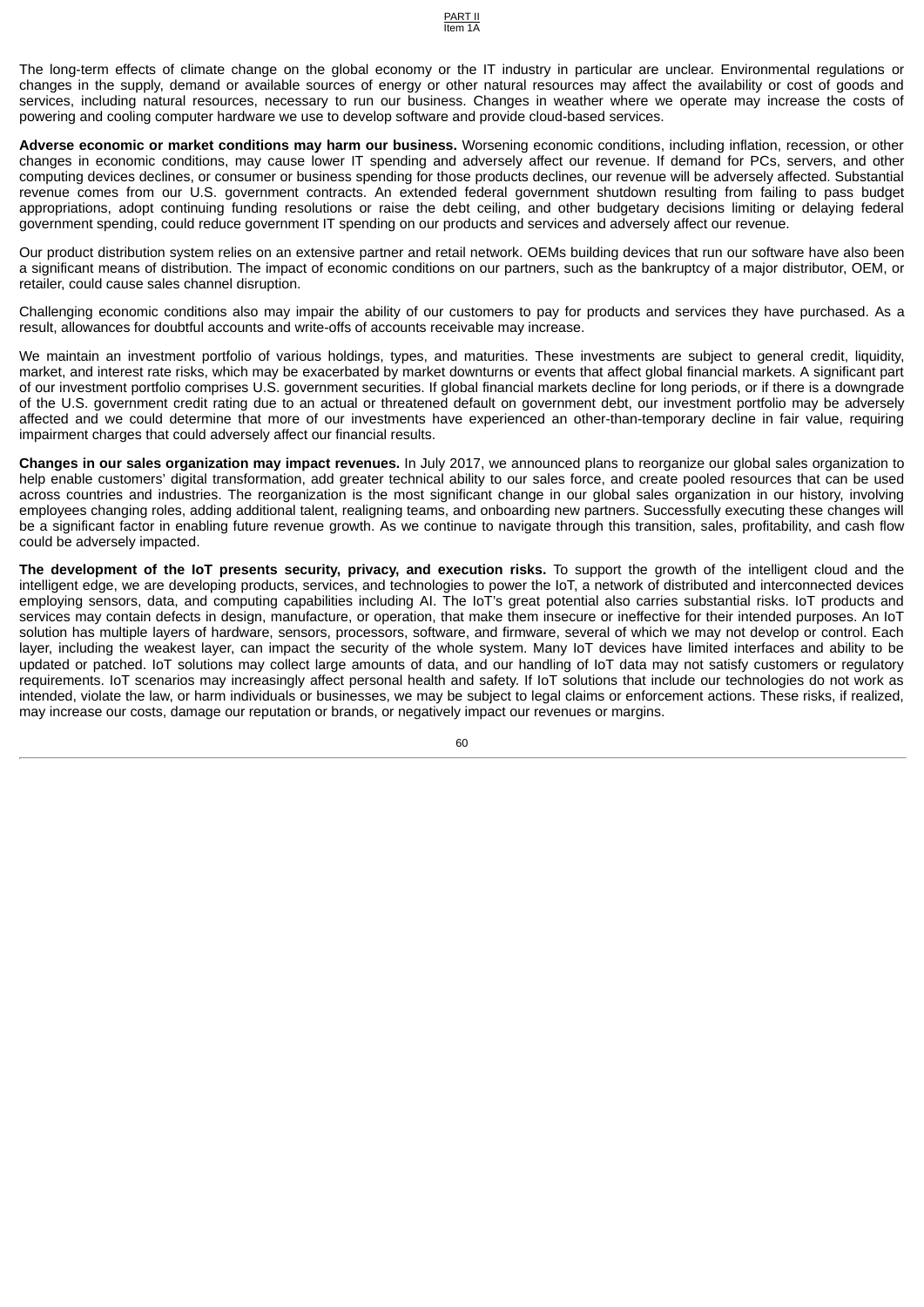#### PART II Item 1A

Issues in the use of AI in our offerings may result in reputational harm or liability. We are building AI into many of our offerings and we expect this element of our business to grow. We envision a future in which AI operating in our devices, applications, and the cloud helps our customers be more productive in their work and personal lives. As with many disruptive innovations, AI presents risks and challenges that could affect its adoption, and therefore our business. AI algorithms may be flawed. Datasets may be insufficient or contain biased information. Inappropriate or controversial data practices by Microsoft or others could impair the acceptance of AI solutions. These deficiencies could undermine the decisions, predictions, or analysis AI applications produce, subjecting us to competitive harm, legal liability, and brand or reputational harm. Some AI scenarios present ethical issues. If we enable or offer AI solutions that are controversial because of their impact on human rights, privacy, employment, or other social issues, we may experience brand or reputational harm.

If our reputation or our brands are damaged, our business and operating results may be harmed. Our reputation and brands are globally recognized and are important to our business. Our reputation and brands affect our ability to attract and retain consumer, business, and publicsector customers. There are numerous ways our reputation or brands could be damaged. These include product safety or quality issues, or our environmental impact, supply chain practices, or human rights record. We may experience backlash from customers, government entities, advocacy groups, employees, and other stakeholders that disagree with our product offering decisions or public policy positions. Damage to our reputation or our brands may occur from, among other things:

- The introduction of new features, products, services, or terms of service that customers, users, or partners do not like.
- Public scrutiny of our decisions regarding user privacy, data practices, or content.
- Data security breaches, compliance failures, or actions of partners or individual employees.

The proliferation of social media may increase the likelihood, speed, and magnitude of negative brand events. If our brands or reputation are damaged, it could negatively impact our revenues or margins, or ability to attract the most highly qualified employees.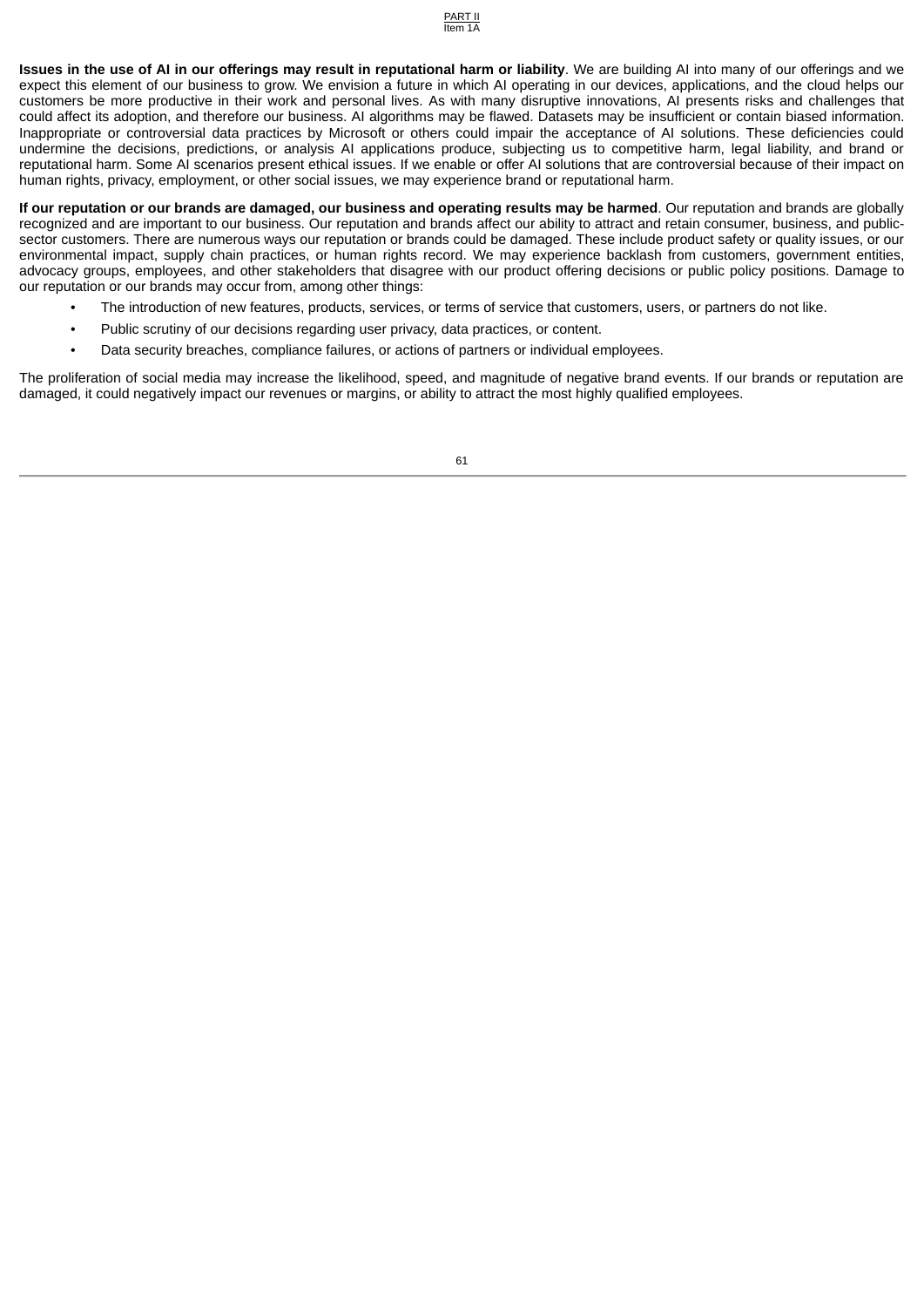## PART II<br>Item 2

## **ITEM 2. UNREGISTERED SALES OF EQUITY SECURITIES AND USE OF PROCEEDS**

## DIVIDENDS AND SHARE REPURCHASES

<span id="page-61-0"></span>Refer to Note 15 – Stockholders' Equity of the Notes to Financial Statements (Part I, Item 1 of this Form 10-Q) for further discussion regarding dividends and share repurchases. Following are our monthly stock repurchases for the third quarter of fiscal year 2019:

| Period                               | <b>Total Number</b><br>of Shares<br>Purchased |   | Average<br><b>Price Paid</b><br>per Share | <b>Total Number of</b><br><b>Shares Purchased as</b><br><b>Part of Publicly</b><br><b>Announced Plans</b><br>or Programs | Approximate Dollar Value of<br><b>Shares that May Yet be</b><br><b>Purchased under the Plans</b><br>or Programs |
|--------------------------------------|-----------------------------------------------|---|-------------------------------------------|--------------------------------------------------------------------------------------------------------------------------|-----------------------------------------------------------------------------------------------------------------|
|                                      |                                               |   |                                           |                                                                                                                          | (in millions)                                                                                                   |
| January 1, 2019 - January 31, 2019   | 14,550,168                                    | S | 103.91                                    | 14.550.168 \$                                                                                                            | 17,988                                                                                                          |
| February 1, 2019 - February 28, 2019 | 8.366.248                                     |   | 106.07                                    | 8,366,248                                                                                                                | 17,101                                                                                                          |
| March 1, 2019 – March 31, 2019       | 12.938.121                                    |   | 115.94                                    | 12.938.121                                                                                                               | 15,601                                                                                                          |
|                                      | 35,854,537                                    |   |                                           | 35,854,537                                                                                                               |                                                                                                                 |

All repurchases were made using cash resources. Our stock repurchases may occur through open market purchases or pursuant to a Rule 10b5-1 trading plan. The above table excludes shares repurchased to settle employee tax withholding related to the vesting of stock awards.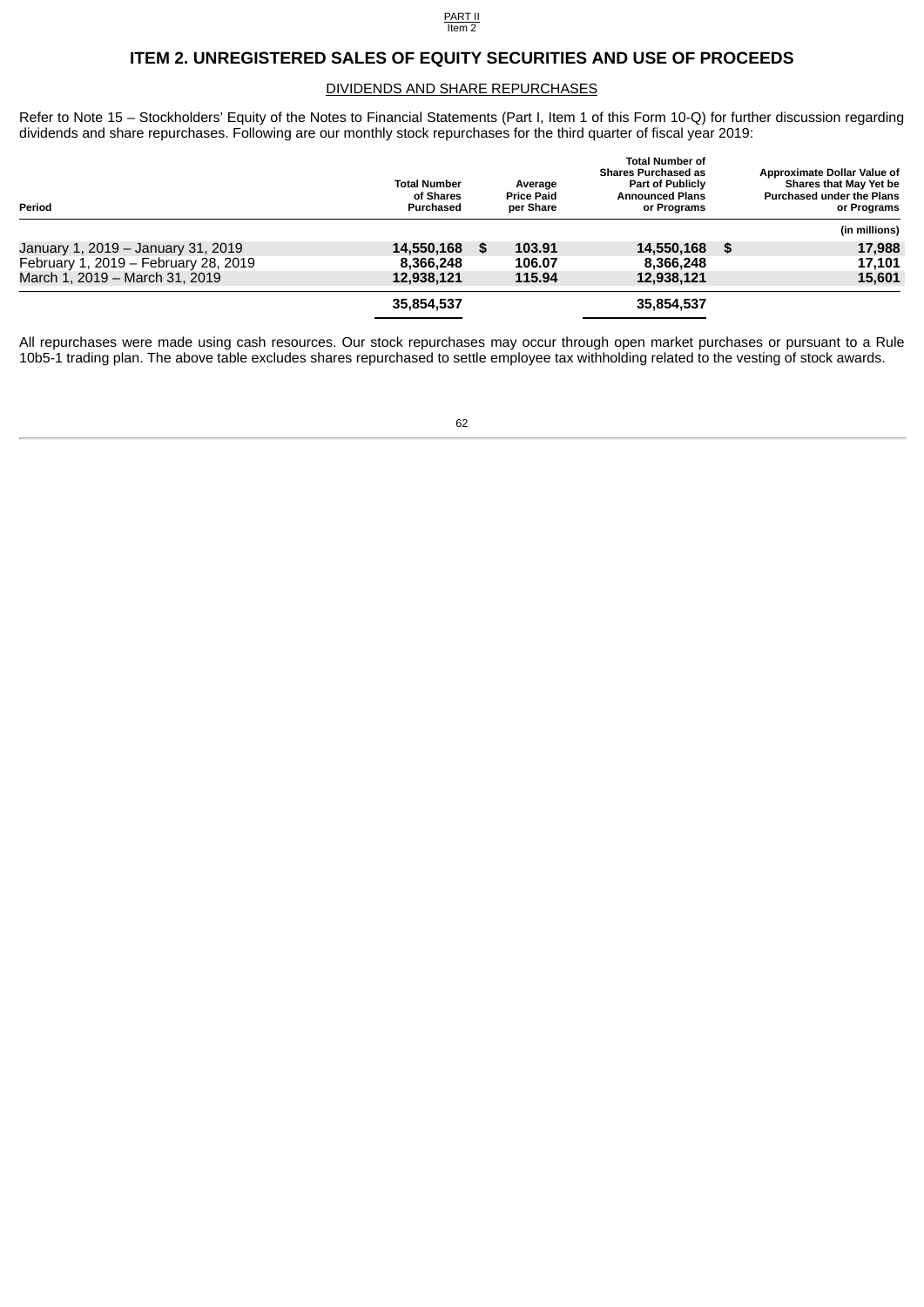## PART II<br>Item 6

## **ITEM 6. EXHIBITS**

<span id="page-62-0"></span>

| 15.1                             | Letter regarding unaudited interim financial information                                            |
|----------------------------------|-----------------------------------------------------------------------------------------------------|
| 31.1                             | Certifications of Chief Executive Officer Pursuant to Section 302 of the Sarbanes-Oxley Act of 2002 |
| 31.2                             | Certifications of Chief Financial Officer Pursuant to Section 302 of the Sarbanes-Oxley Act of 2002 |
| $32.1*$                          | Certification of Chief Executive Officer Pursuant to Section 906 of the Sarbanes-Oxley Act of 2002  |
| $32.2*$                          | Certification of Chief Financial Officer Pursuant to Section 906 of the Sarbanes-Oxley Act of 2002  |
| 101.INS                          | <b>XBRL Instance Document</b>                                                                       |
| 101.SCH                          | <b>XBRL Taxonomy Extension Schema</b>                                                               |
| 101.CAL                          | <b>XBRL Taxonomy Extension Calculation Linkbase</b>                                                 |
| 101.DEF                          | XBRL Taxonomy Extension Definition Linkbase                                                         |
| 101.LAB                          | XBRL Taxonomy Extension Label Linkbase                                                              |
| 101.PRE                          | XBRL Taxonomy Extension Presentation Linkbase                                                       |
| $^\star$<br>Furnished, not filed |                                                                                                     |

**Items 3, 4, and 5 are not applicable and have been omitted.**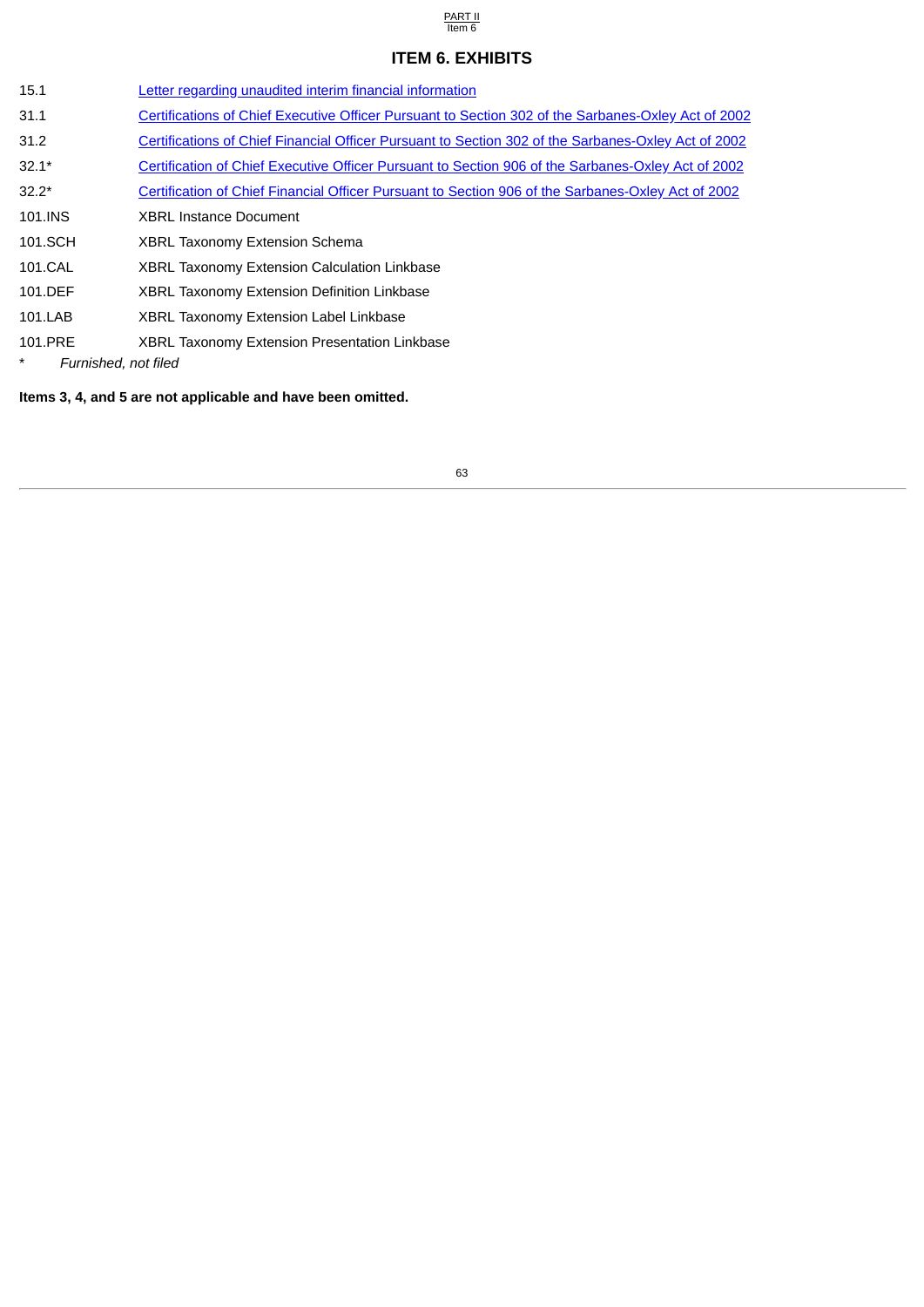## **SIGNATURE**

<span id="page-63-0"></span>Pursuant to the requirements of the Securities Exchange Act of 1934, the registrant has duly caused this report to be signed on its behalf by the undersigned; thereunto duly authorized.

MICROSOFT CORPORATION

/S/ FRANK H. BROD Frank H. Brod Corporate Vice President, Finance and Administration; Chief Accounting Officer (Duly Authorized Officer)

April 24, 2019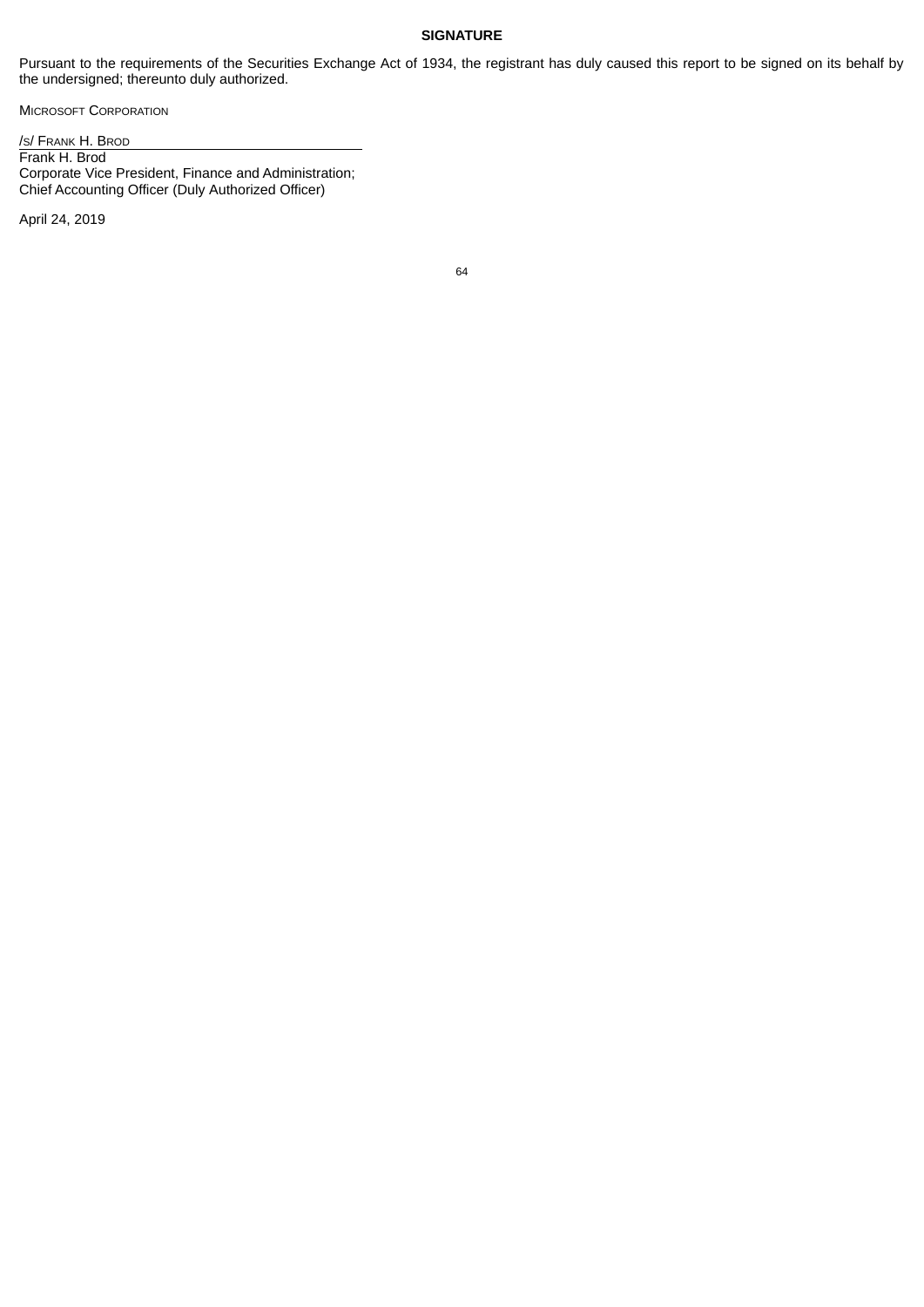<span id="page-64-0"></span>Microsoft Corporation One Microsoft Way Redmond, Washington

We have reviewed, in accordance with the standards of the Public Company Accounting Oversight Board (United States), the unaudited interim financial information of Microsoft Corporation and subsidiaries for the periods ended March 31, 2019 and 2018, and have issued our report dated April 24, 2019. As indicated in such report, because we did not perform an audit, we expressed no opinion on that information.

We are aware that our report referred to above, which is included in your Quarterly Report on Form 10-Q for the quarter ended March 31, 2019, is incorporated by reference in Registration Statement Nos. 333-109185, 333-118764, 333-52852, 333-132100, 333-161516, 333-75243, 333- 185757, and 333-221833 on Form S-8 and Registration Statement Nos. 333-228062 and 333-228244 on Form S-3.

We also are aware that the aforementioned report, pursuant to Rule 436(c) under the Securities Act of 1933, is not considered a part of the Registration Statement prepared or certified by an accountant or a report prepared or certified by an accountant within the meaning of Sections 7 and 11 of that Act.

/S/ DELOITTE & TOUCHE LLP

Seattle, Washington

April 24, 2019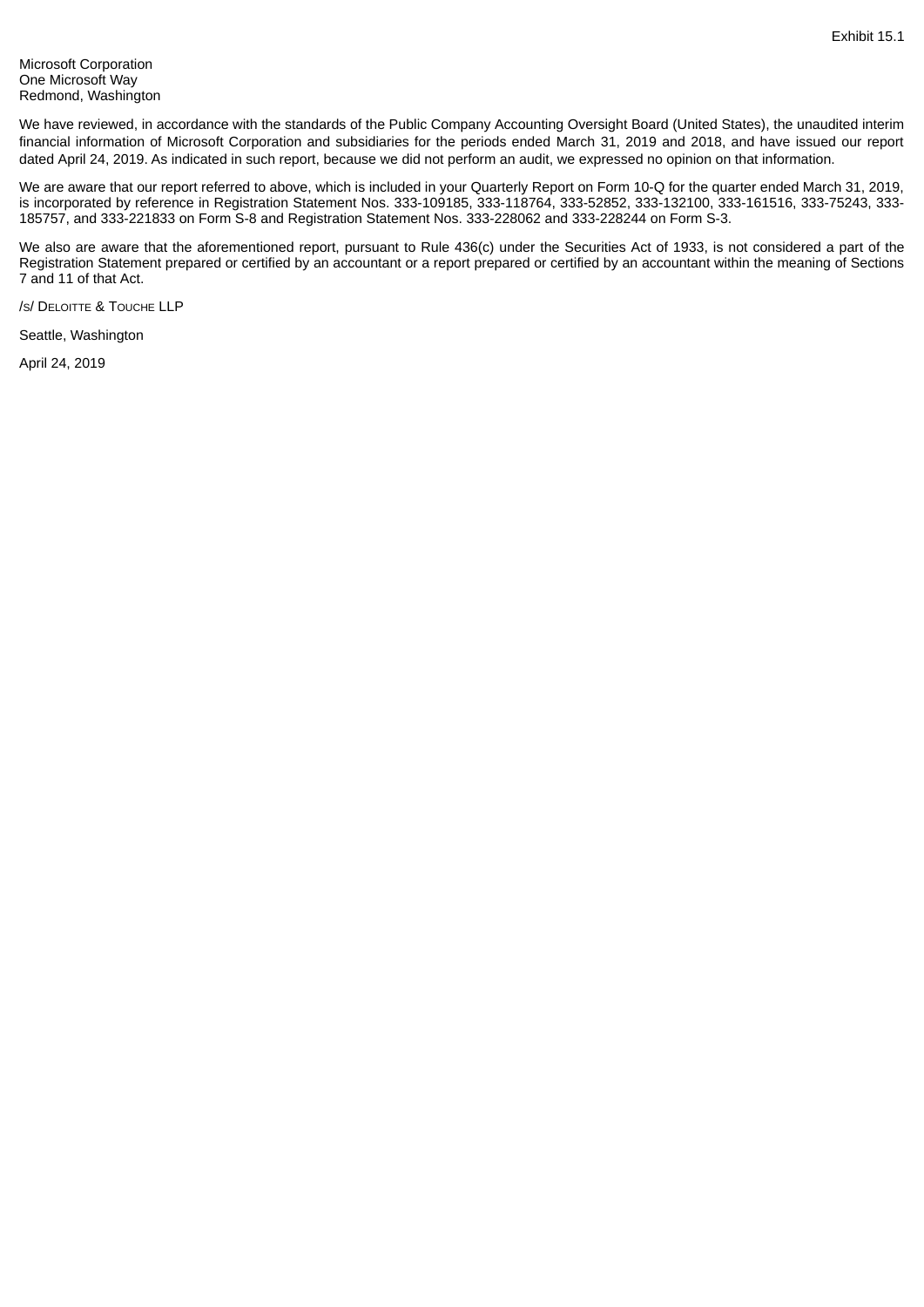<span id="page-65-0"></span>I, Satya Nadella, certify that:

1. I have reviewed this quarterly report on Form 10-Q of Microsoft Corporation;

2. Based on my knowledge, this report does not contain any untrue statement of a material fact or omit to state a material fact necessary to make the statements made, in light of the circumstances under which such statements were made, not misleading with respect to the period covered by this report;

3. Based on my knowledge, the financial statements, and other financial information included in this report, fairly present in all material respects the financial condition, results of operations and cash flows of the registrant as of, and for, the periods presented in this report;

4. The registrant's other certifying officer and I are responsible for establishing and maintaining disclosure controls and procedures (as defined in Exchange Act Rules 13a-15(e) and 15d-15(e)) and internal control over financial reporting (as defined in Exchange Act Rules 13a-15(f) and 15d-15(f)) for the registrant and have:

a) Designed such disclosure controls and procedures, or caused such disclosure controls and procedures to be designed under our supervision, to ensure that material information relating to the registrant, including its consolidated subsidiaries, is made known to us by others within those entities, particularly during the period in which this report is being prepared;

b) Designed such internal control over financial reporting, or caused such internal control over financial reporting to be designed under our supervision, to provide reasonable assurance regarding the reliability of financial reporting and the preparation of financial statements for external purposes in accordance with generally accepted accounting principles;

c) Evaluated the effectiveness of the registrant's disclosure controls and procedures and presented in this report our conclusions about the effectiveness of the disclosure controls and procedures, as of the end of the period covered by this report based on such evaluation; and

d) Disclosed in this report any change in the registrant's internal control over financial reporting that occurred during the registrant's most recent fiscal quarter (the registrant's fourth fiscal quarter in the case of an annual report) that has materially affected, or is reasonably likely to materially affect, the registrant's internal control over financial reporting; and

5. The registrant's other certifying officer and I have disclosed, based on our most recent evaluation of internal control over financial reporting, to the registrant's auditors and the audit committee of registrant's Board of Directors (or persons performing the equivalent functions):

a) All significant deficiencies and material weaknesses in the design or operation of internal control over financial reporting which are reasonably likely to adversely affect the registrant's ability to record, process, summarize and report financial information; and

b) Any fraud, whether or not material, that involves management or other employees who have a significant role in the registrant's internal control over financial reporting.

/s/ SATYA NADELLA Satya Nadella Chief Executive Officer

April 24, 2019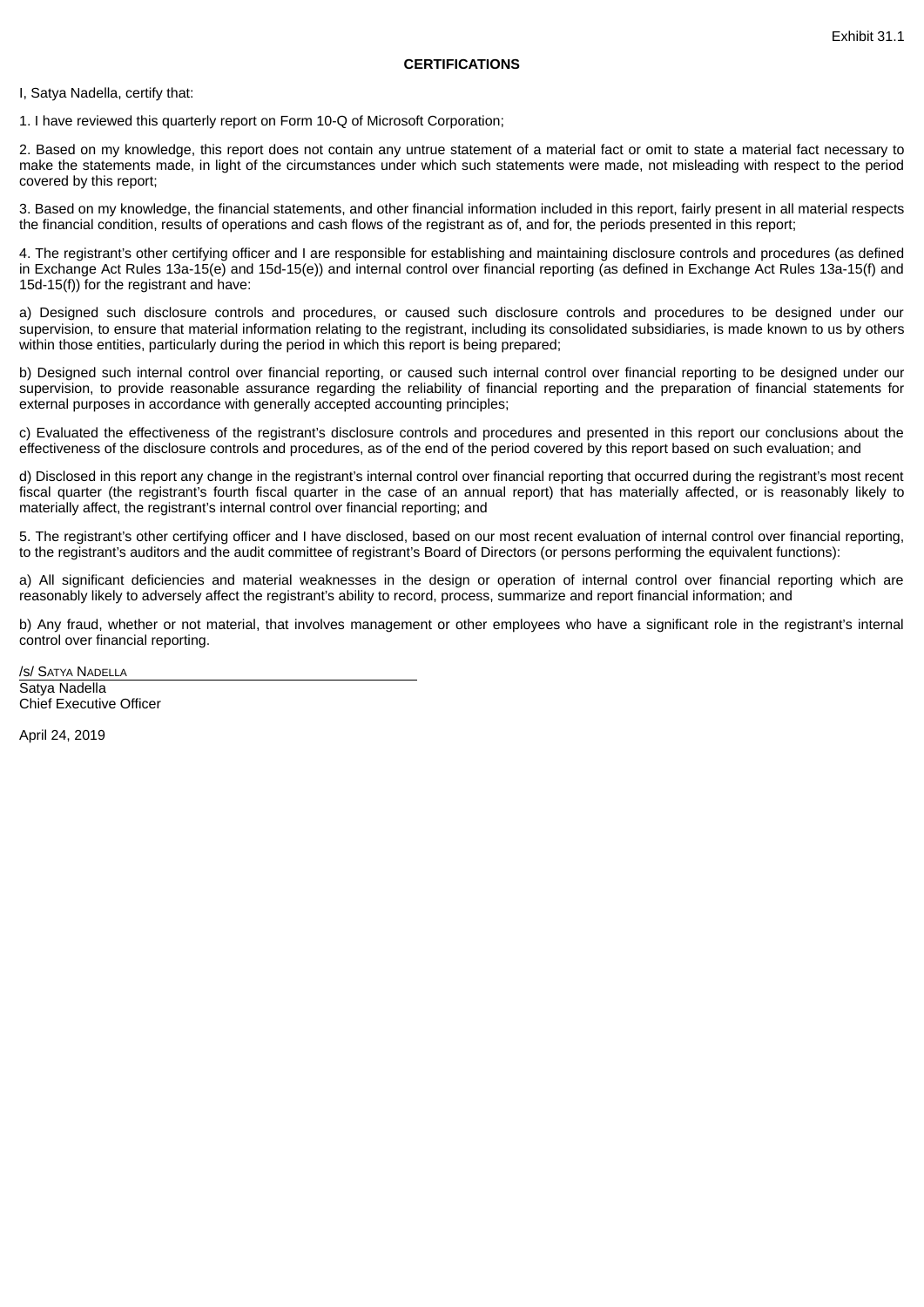<span id="page-66-0"></span>I, Amy E. Hood, certify that:

1. I have reviewed this quarterly report on Form 10-Q of Microsoft Corporation;

2. Based on my knowledge, this report does not contain any untrue statement of a material fact or omit to state a material fact necessary to make the statements made, in light of the circumstances under which such statements were made, not misleading with respect to the period covered by this report;

3. Based on my knowledge, the financial statements, and other financial information included in this report, fairly present in all material respects the financial condition, results of operations and cash flows of the registrant as of, and for, the periods presented in this report;

4. The registrant's other certifying officer and I are responsible for establishing and maintaining disclosure controls and procedures (as defined in Exchange Act Rules 13a-15(e) and 15d-15(e)) and internal control over financial reporting (as defined in Exchange Act Rules 13a-15(f) and 15d-15(f)) for the registrant and have:

a) Designed such disclosure controls and procedures, or caused such disclosure controls and procedures to be designed under our supervision, to ensure that material information relating to the registrant, including its consolidated subsidiaries, is made known to us by others within those entities, particularly during the period in which this report is being prepared;

b) Designed such internal control over financial reporting, or caused such internal control over financial reporting to be designed under our supervision, to provide reasonable assurance regarding the reliability of financial reporting and the preparation of financial statements for external purposes in accordance with generally accepted accounting principles;

c) Evaluated the effectiveness of the registrant's disclosure controls and procedures and presented in this report our conclusions about the effectiveness of the disclosure controls and procedures, as of the end of the period covered by this report based on such evaluation; and

d) Disclosed in this report any change in the registrant's internal control over financial reporting that occurred during the registrant's most recent fiscal quarter (the registrant's fourth fiscal quarter in the case of an annual report) that has materially affected, or is reasonably likely to materially affect, the registrant's internal control over financial reporting; and

5. The registrant's other certifying officer and I have disclosed, based on our most recent evaluation of internal control over financial reporting, to the registrant's auditors and the audit committee of registrant's Board of Directors (or persons performing the equivalent functions):

a) All significant deficiencies and material weaknesses in the design or operation of internal control over financial reporting which are reasonably likely to adversely affect the registrant's ability to record, process, summarize and report financial information; and

b) Any fraud, whether or not material, that involves management or other employees who have a significant role in the registrant's internal control over financial reporting.

/s/ AMY E. HOOD Amy E. Hood Executive Vice President and Chief Financial Officer

April 24, 2019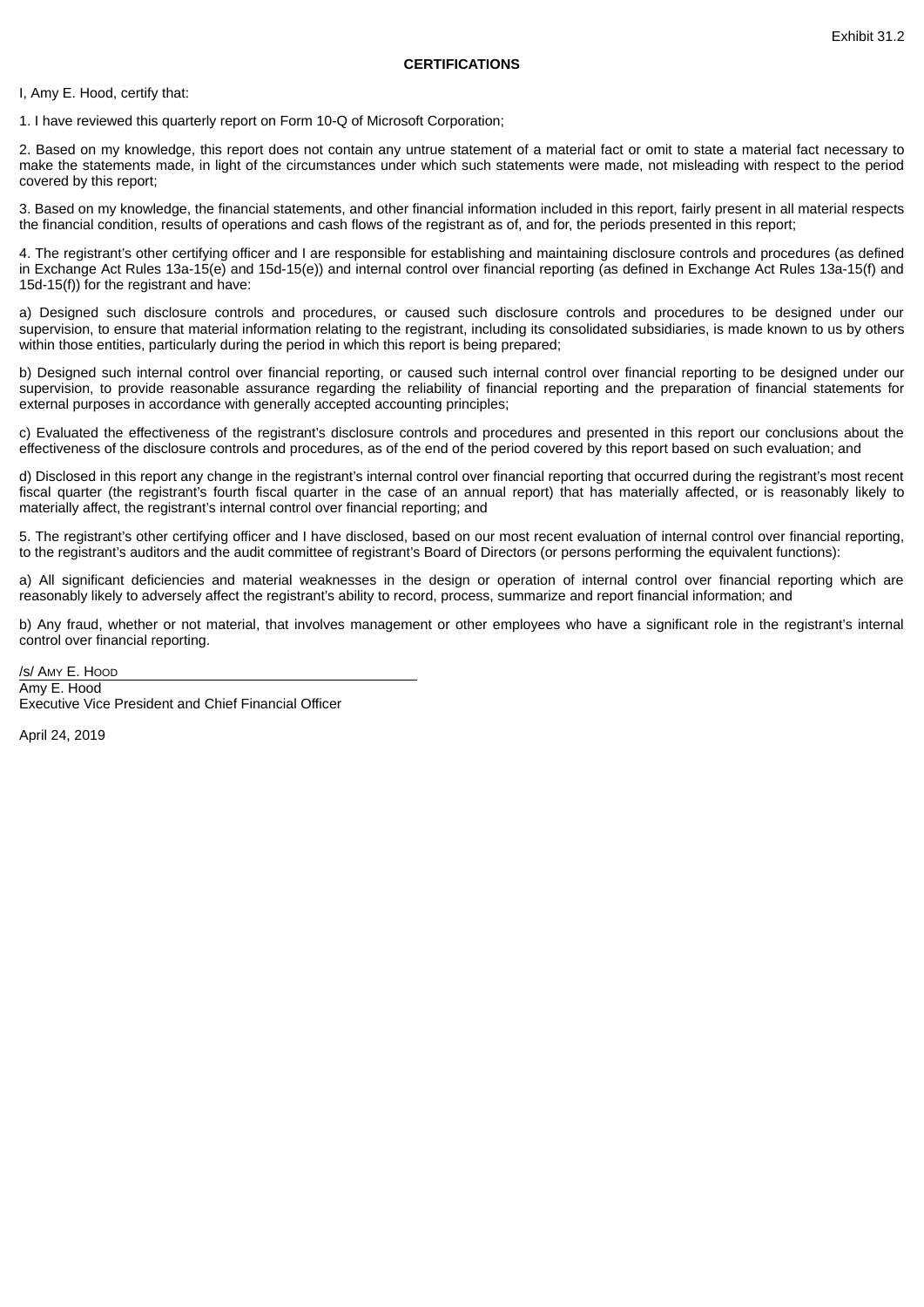#### **CERTIFICATIONS PURSUANT TO SECTION 906 OF THE SARBANES-OXLEY ACT OF 2002 (18 U.S.C. SECTION 1350)**

<span id="page-67-0"></span>In connection with the Quarterly Report of Microsoft Corporation, a Washington corporation (the "Company"), on Form 10-Q for the quarter ended March 31, 2019, as filed with the Securities and Exchange Commission (the "Report"), Satya Nadella, Chief Executive Officer of the Company, does hereby certify, pursuant to § 906 of the Sarbanes-Oxley Act of 2002 (18 U.S.C. § 1350), that to his knowledge:

(1) The Report fully complies with the requirements of section 13(a) or 15(d) of the Securities Exchange Act of 1934; and

(2) The information contained in the Report fairly presents, in all material respects, the financial condition and results of operations of the Company.

/s/ SATYA NADELLA

Satya Nadella Chief Executive Officer

April 24, 2019

[A signed original of this written statement required by Section 906 has been provided to Microsoft Corporation and will be retained by Microsoft Corporation and furnished to the Securities and Exchange Commission or its staff upon request.]